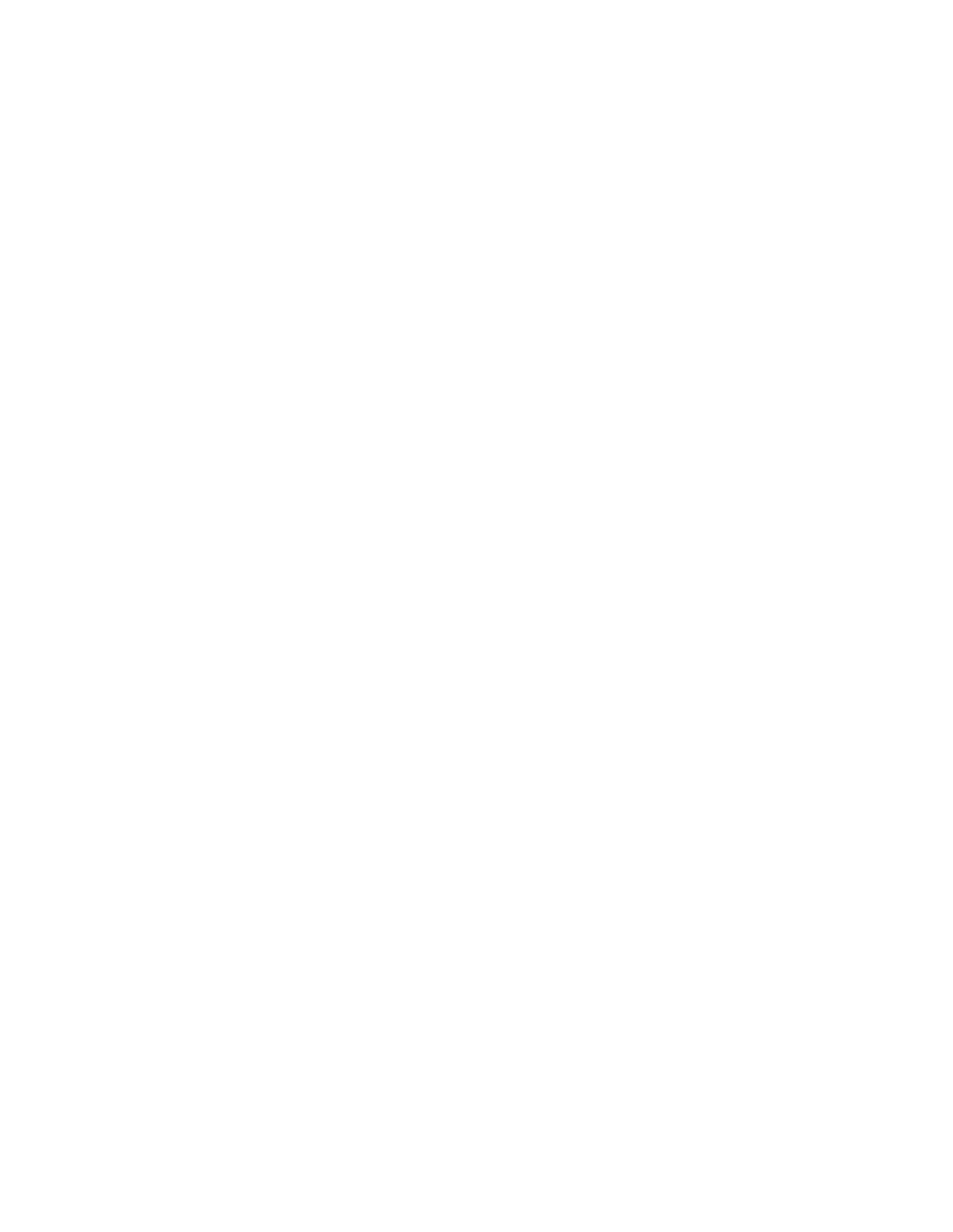

**COMMON TRAINING**

**INSTRUCTIONAL GUIDE**



# **SECTION 1**

#### **EO M203.01 – DISCUSS LEADERSHIP WITHIN A PEER SETTING**

Total Time: 30 min

# **PREPARATION**

#### **PRE-LESSON INSTRUCTIONS**

Resources needed for the delivery of this lesson are listed in the lesson specification located in A-CR-CCP-802/ PG-001, Chapter 4. Specific uses for said resources are identified throughout the Instructional Guide within the TP for which they are required.

Review the lesson content and become familiar with the material prior to delivering the lesson.

The list of responsibilities of Proficiency Level Two cadets will vary for each squadron. Information about the specific responsibilities should be available in the squadron Standing Orders or by speaking to the squadron Commanding Officer/Training Officer.

Photocopy the handout located at Annex A, one for each cadet.

#### **PRE-LESSON ASSIGNMENT**

N/A.

#### **APPROACH**

An interactive lecture was chosen for TP1 to orient the cadets to leadership within a peer setting, to generate interest and to present basic material.

An in-class activity was chosen for TP2 as an interactive way to provoke thought, stimulate an interest among cadets and present leadership within a peer setting.

# **INTRODUCTION**

#### **REVIEW**

N/A.

# **OBJECTIVES**

By the end of this lesson the cadet shall be expected to discuss leadership within a peer setting.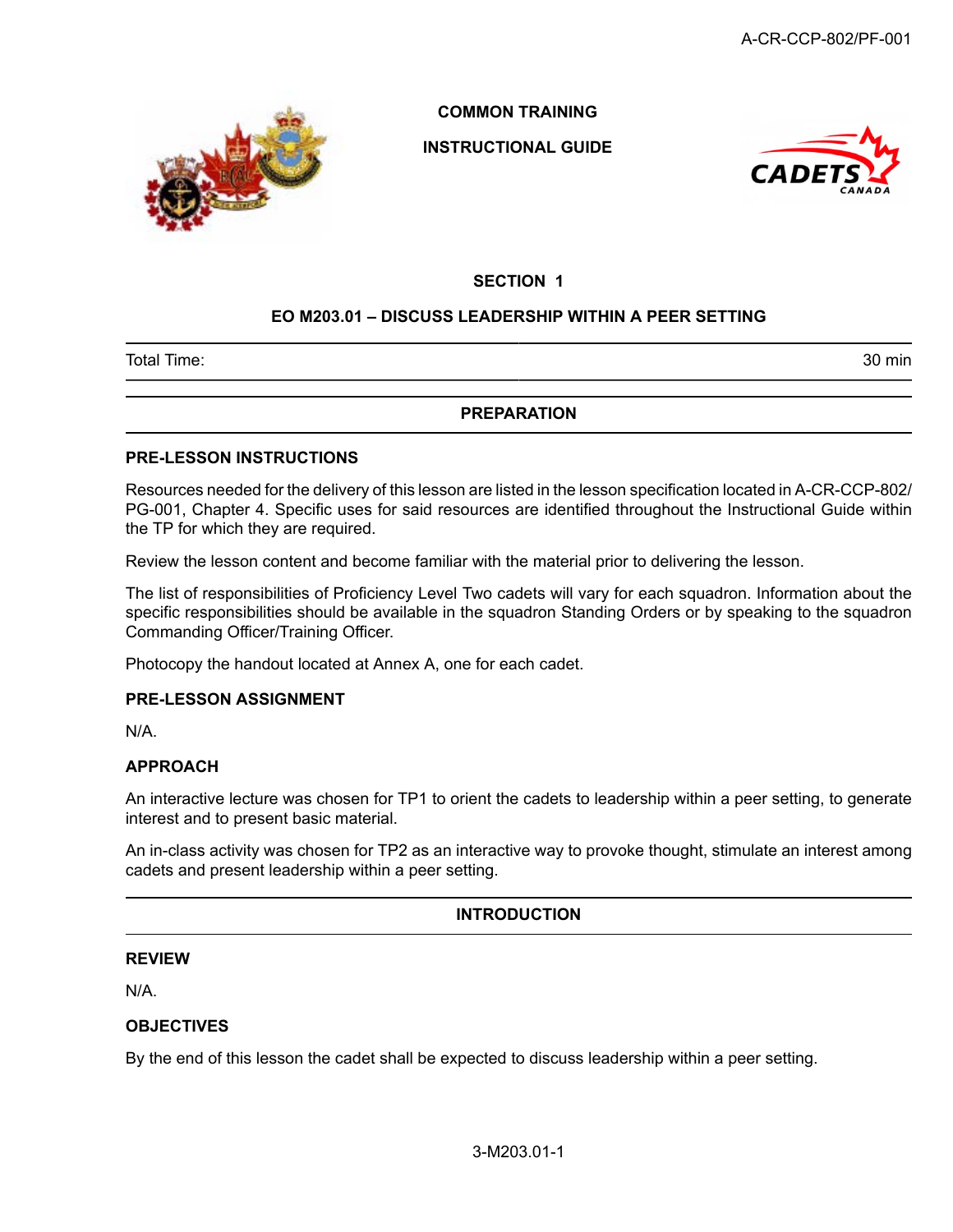# **IMPORTANCE**

It is important for cadets to learn about leadership within a peer setting because there are responsibilities for second year cadets. Being aware of the responsibilities second year cadets perform will assist them in setting achievable goals and adapting to their new role as leaders in the squadron.

**Teaching Point 1 Explain Leadership Within a Peer Setting**

Time: 15 min Method: Interactive Lecture Controller and Method: Interactive Lecture

Within junior leadership, there are responsibilities for a Proficiency Level Two cadet at the squadron. To make the second year of cadets a fun, challenging and dynamic experience, second year cadets should know their responsibilities.



Have cadets brainstorm a list of what they think the responsibilities of a Proficiency Level Two cadet are. As you teach each of the following points, try to match them to the cadet generated list.

There are some responsibilities common to every Proficiency Level Two cadet in the squadron. They are:

- **Following the Chain of Command.** Following the chain of command ensures that all information that must be passed up and down the chain is delivered. Following the chain of command prevents gaps in the information flow.
- **Setting the Example.** A Proficiency Level Two cadet must set a personal example in dress and deportment. A good leader will never ask more of their followers and teammates than they are willing to give themselves.
- **Being Firm, Fair and Friendly With Everyone, Especially New Recruits.** No one is impressed with a Proficiency Level Two cadet who yells, least of all new cadets. A highly influential and respected Proficiency Level Two cadet is one who is consistent in their approach to people and each situation. Being approachable at all times should enable the cadet to fulfill all duties and responsibilities in an effective manner.
- **Being Respectful to Superiors and Subordinates.** Using a proper tone of voice, looking people in the eyes when they speak and standing up straight is a physical way to show respect. If the Proficiency Level Two cadet wishes to be treated with respect, they must display respect toward others.
- **Being Aware of Safety Hazards.**
- **Displaying Initiative.** Undertaking small matters, like cleaning up, before being told to do so is an example of using initiative. Superiors notice when small tasks are completed without any request to do so.
- **Setting Goals.** Every leader needs to set goals. Goals allow people the opportunity to turn ideas into results. A goal is a glimpse of the future. Setting goals like improving their drill, dress and deportment, gives Proficiency Level Two cadets something to strive for. By setting goals, and working towards them, a Proficiency Level Two cadet will show commitment.



If the squadron has no specific duties for Proficiency Level Two cadets, do not teach the following point.

There are specific responsibilities of a Proficiency Level Two cadet in this squadron.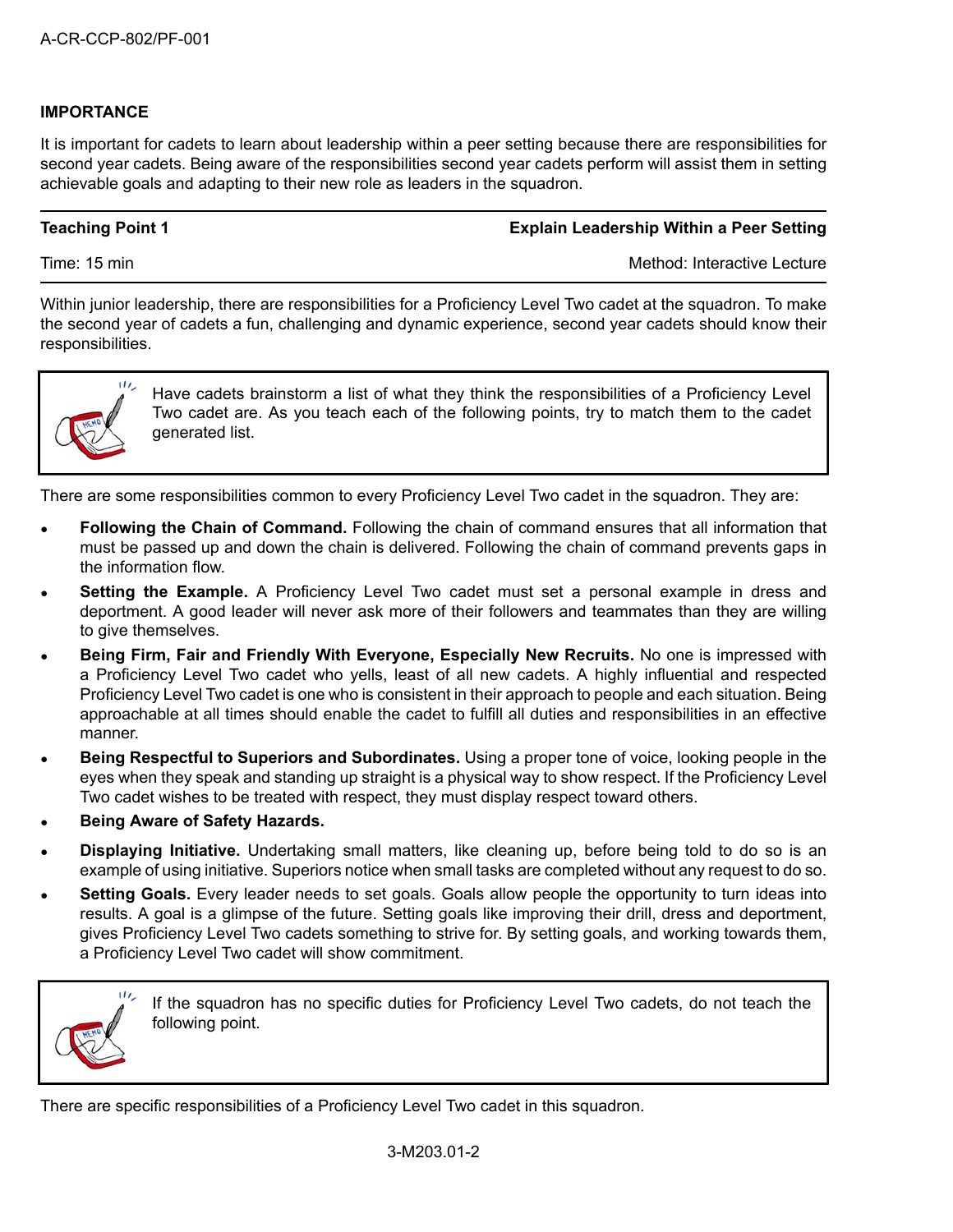

Explain the squadron specific Proficiency Level Two cadet responsibilities.

# **CONFIRMATION OF TEACHING POINT 1**

# **QUESTIONS**

- Q1. List the responsibilities of Proficiency Level Two cadets in the squadron.
- Q2. Why is setting goals important for a Proficiency Level Two cadet?
- Q3. List the specific Proficiency Level Two cadet duties and responsibilities for your squadron.

#### **ANTICIPATED ANSWERS**

A1. The responsibilities of every Proficiency Level Two cadet in the squadron are:

- following the chain of command;
- setting the example;
- being firm, fair and friendly with everyone, especially new recruits;
- being respectful towards your superiors and subordinates;
- being aware of safety hazards;
- displaying initiative; and
- setting goals.
- A2. By setting goals and working towards them, the Proficiency Level Two cadet will show commitment.
- A3. Answers will vary.

# **Teaching Point 2 Conduct a Goal Mapping Activity** Time: 10 min Method: In-Class Activity

# **ACTIVITY**

#### **OBJECTIVE**

The objective of this activity is to have cadets map out personal short-term goals achievable at the squadron and personal long-term goals for the training year.

# **RESOURCES**

- Flip chart paper,
- Markers, and
- Goal mapping template located at Annex A.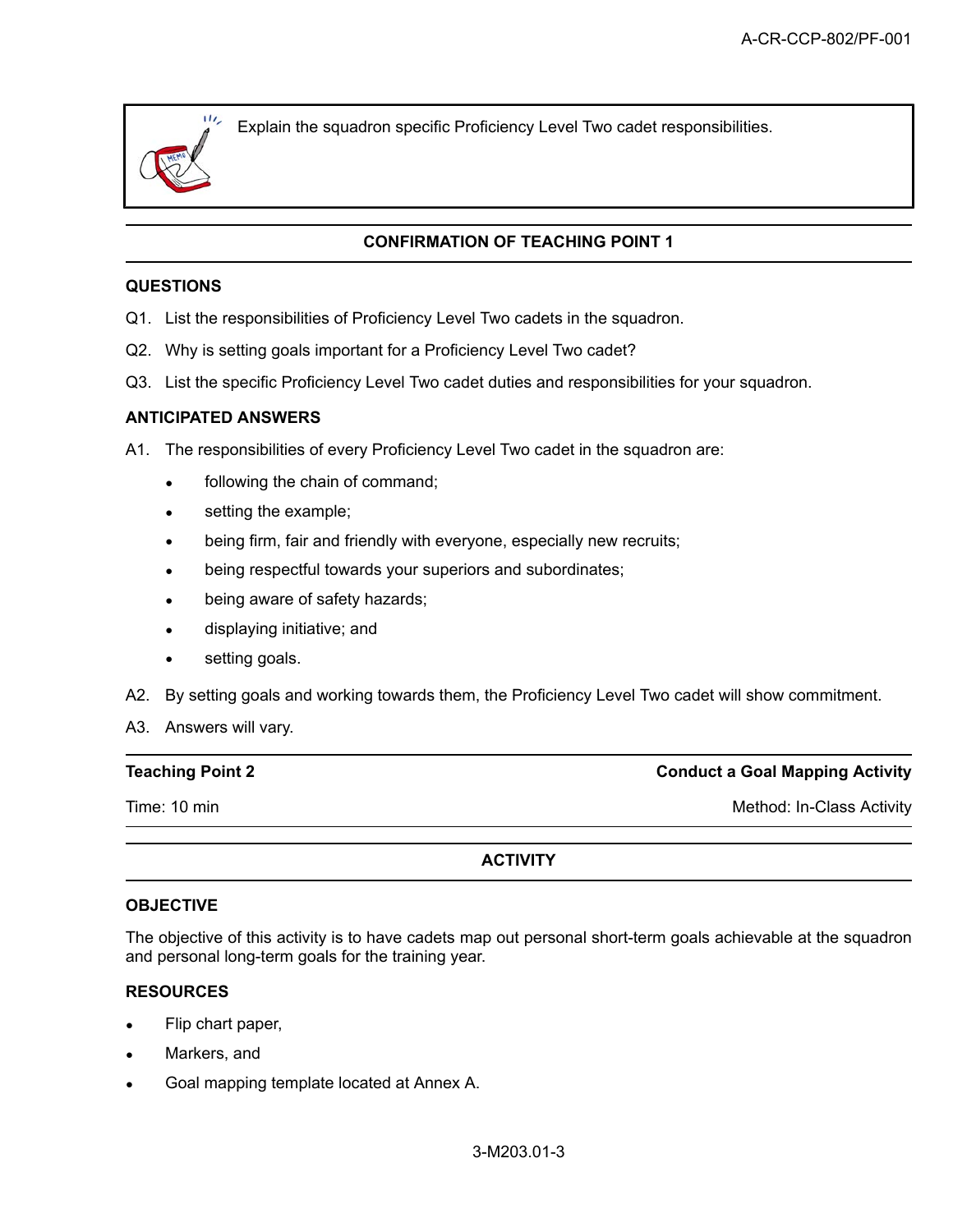# **ACTIVITY LAYOUT**

Divide the class into groups of no more than six cadets.

# **ACTIVITY INSTRUCTIONS**

For this in-class activity, short-term goals are goals that can be achieved within three months, and long-term goals are goals that can be achieved by the end of Proficiency Level Two.

Have cadets, in groups of no more than six, brainstorm, then generate a list on flipchart paper, of personal short-term goals, in order to fulfill their Proficiency Level Two responsibilities, such as:

- improving their uniform;
- improving their drill; and
- attending all parade nights for the next three months, etc.



Record all the cadet generated short-term goals on a whiteboard/flipchart/OHP so cadets may use the examples.

Have cadets, in groups of no more than six, brainstorm, then generate a list on flipchart paper, of personal long-term goals for the training year, such as:

- qetting promoted;
- achieving perfect attendance; and
- attending summer training, etc.



Record all the cadet generated long-term goals on a whiteboard/flipchart/OHP so cadets may use the examples.

Distribute the goal recording sheet located at Annex A. Have the cadets write down two short-term and two longterm personal goals and the steps involved in achieving those goals. These goals may be from the generated list, or they may be completely individual.



After the activity is complete, have the cadets hand in their list of goals. Make a copy to file in each cadet's training file. These lists of goals may be used for periodic interviews by Proficiency Level Officers to see if cadets met their goals. The list of goals may also be used at the beginning of the next training year to assist cadets in creating goals for Proficiency Level Three.



Return the original copy of the short-term and long-term goals to the cadet. Encourage cadets to post their personal short-term and long-term goals in a visible place at home, so cadets will be reminded of the goals they have set and whether they are moving towards achieving them.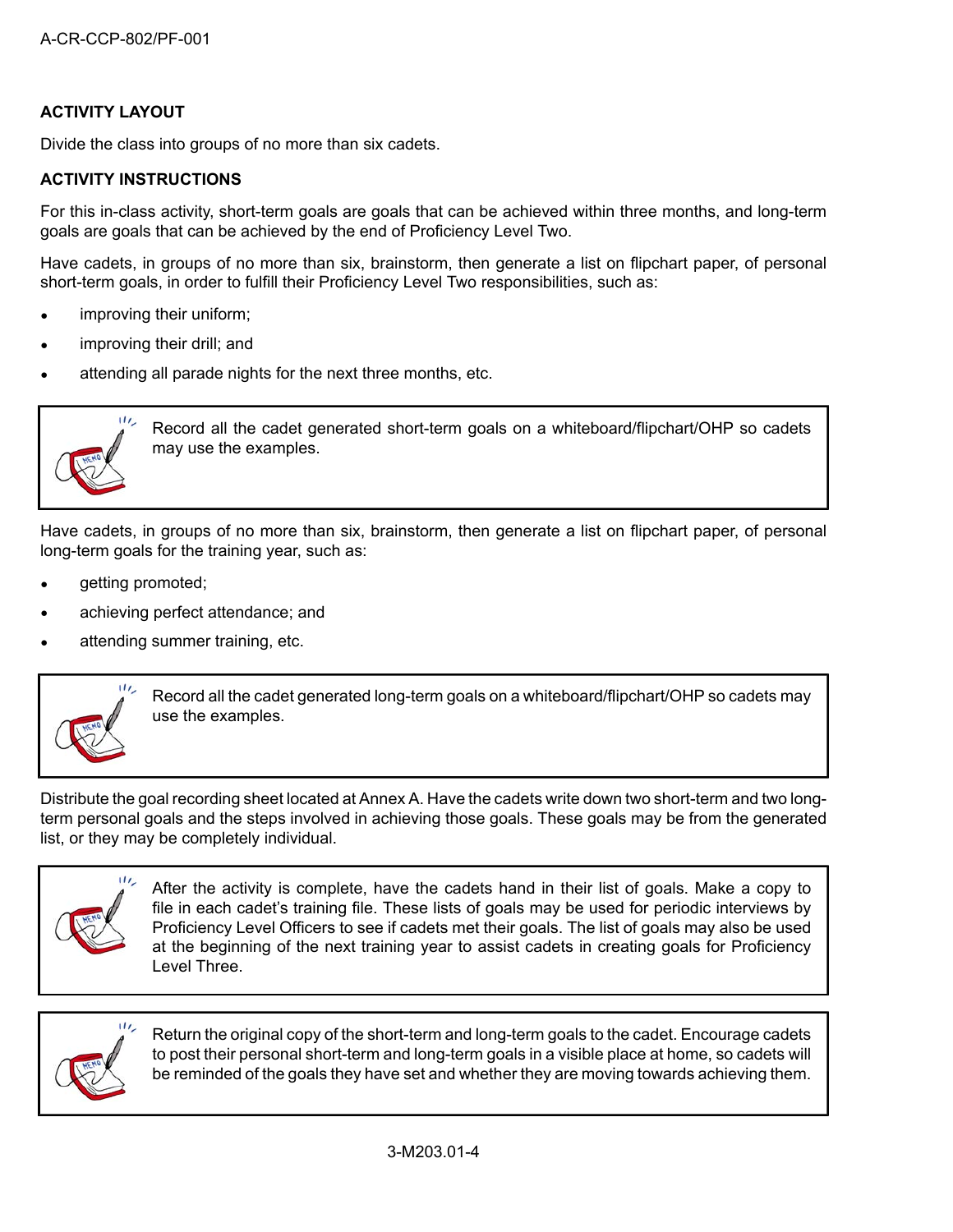# **SAFETY**

N/A.

# **END OF LESSON CONFIRMATION**

The cadets' participation in TP1 and TP2 will serve as the confirmation of this lesson.

# **CONCLUSION**

#### **HOMEWORK/READING/PRACTICE**

N/A.

#### **METHOD OF EVALUATION**

N/A.

#### **CLOSING STATEMENT**

In order for a cadet to be successful in the role of a Proficiency Level Two, they must know their responsibilities. By setting personal short and long term goals, cadets have something to work toward and may be more motivated to complete the tasks ahead.

# **INSTRUCTOR NOTES/REMARKS**

N/A.

# **REFERENCES**

C0-022 (ISBN 0-02864-207-4) Cole, K. (2002). *The Complete Idiot's Guide to Clear Communication.* Indianapolis, IN: Alpha Books.

C0-134 (ISBN 0-7852-7440-5) Maxwell, J. (1999). *The 21 Indispensable Qualities of a Leader: Becoming the Person Others Will Want to Follow.* Nashville, TN: Thomas Nelson Publishers.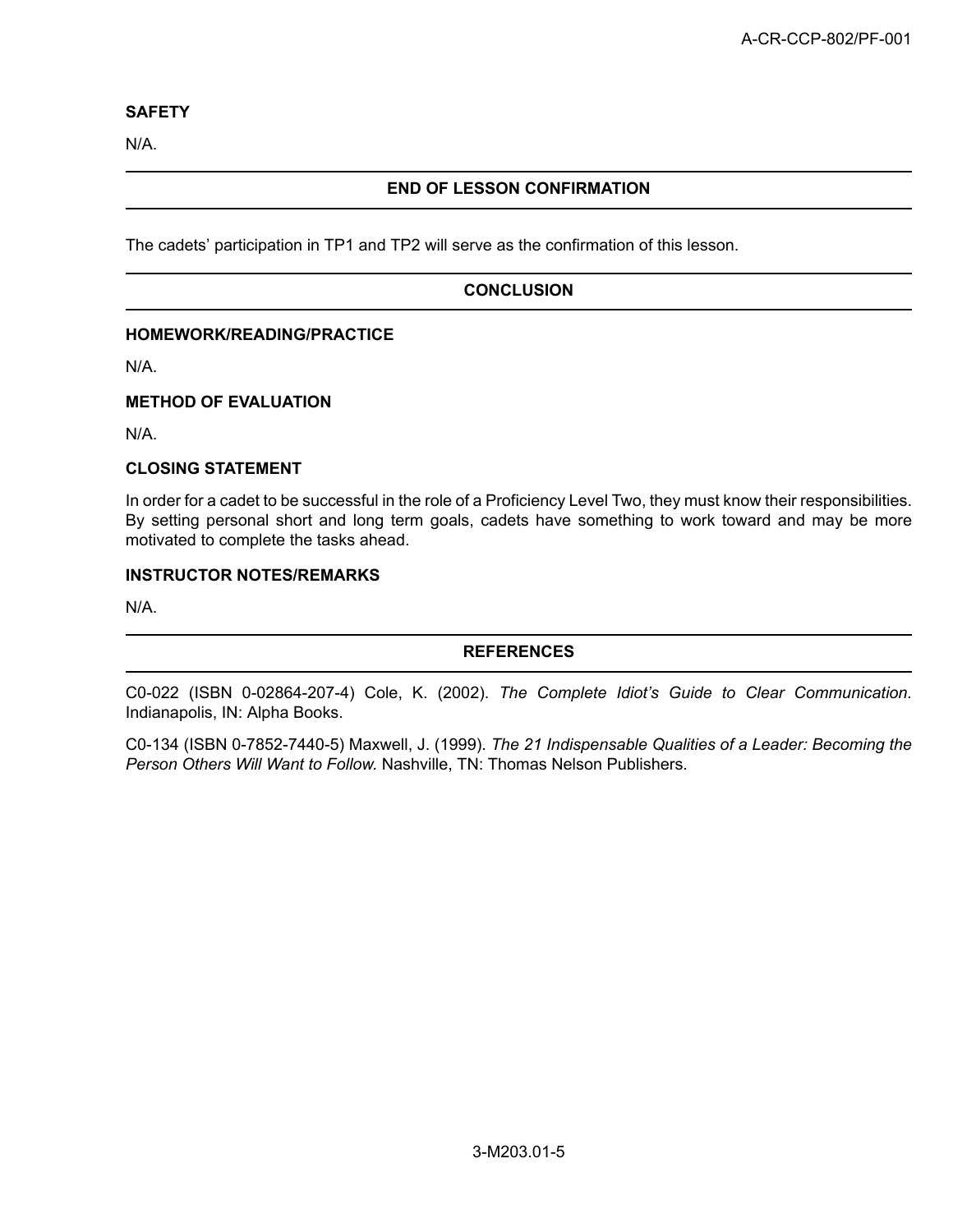THIS PAGE INTENTIONALLY LEFT BLANK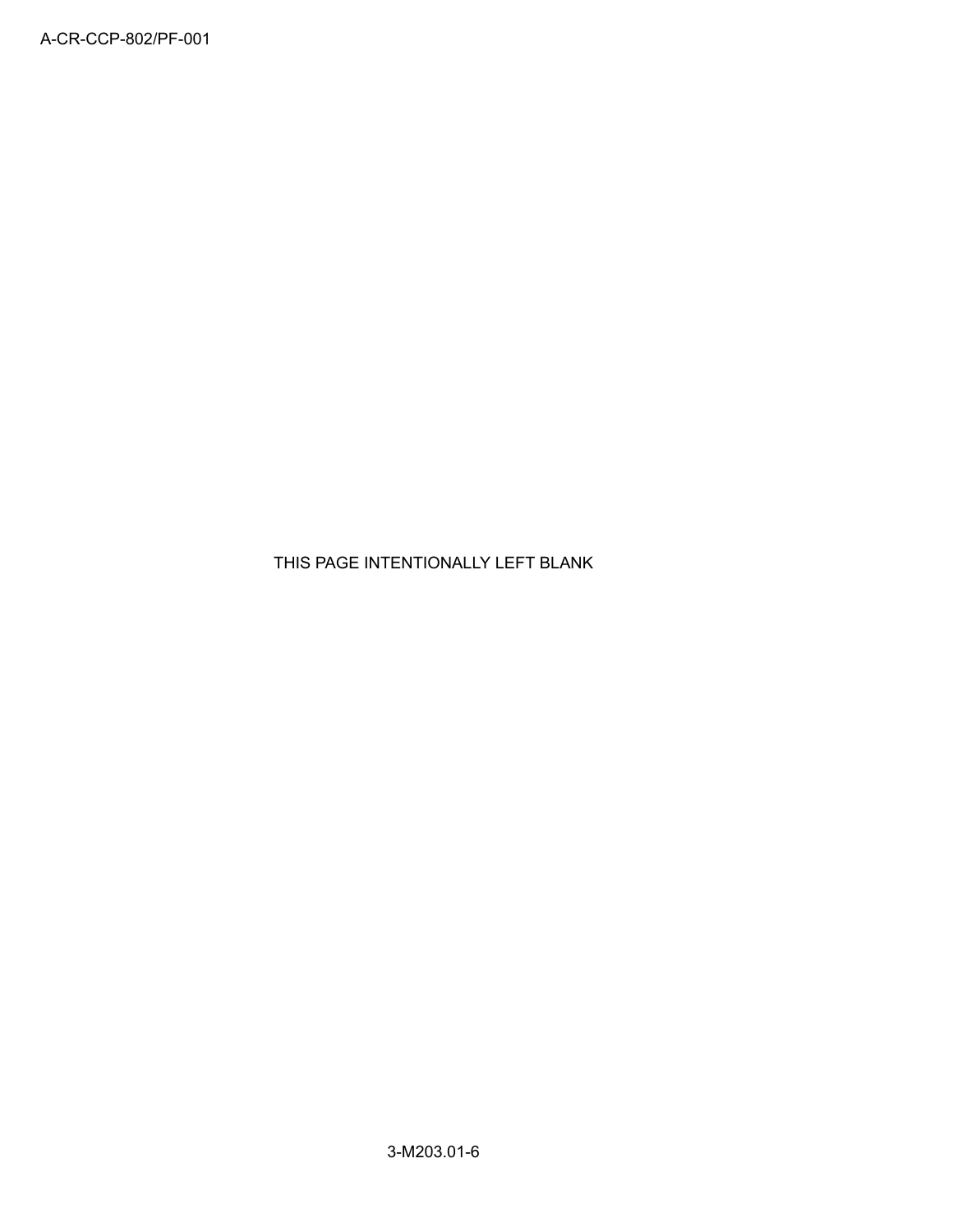# **GOAL MAPPING EXERCISE**

# **SHORT-TERM GOALS**

| Goal No. 1:           |                                                                                                                       |
|-----------------------|-----------------------------------------------------------------------------------------------------------------------|
| <b>Steps To Take:</b> |                                                                                                                       |
|                       |                                                                                                                       |
|                       |                                                                                                                       |
|                       |                                                                                                                       |
| Goal No. 2:           |                                                                                                                       |
| <b>Steps To Take:</b> | <u>and the state of the state of the state of the state of the state of the state of the state of the state of th</u> |
|                       |                                                                                                                       |
|                       |                                                                                                                       |
|                       |                                                                                                                       |
|                       |                                                                                                                       |
|                       |                                                                                                                       |
|                       | <b>LONG-TERM GOALS</b>                                                                                                |
| Goal No. 1:           |                                                                                                                       |
| <b>Steps To Take:</b> |                                                                                                                       |
|                       |                                                                                                                       |
|                       |                                                                                                                       |
|                       |                                                                                                                       |
| Goal No. 2:           |                                                                                                                       |
|                       |                                                                                                                       |
| <b>Steps To Take:</b> |                                                                                                                       |
|                       |                                                                                                                       |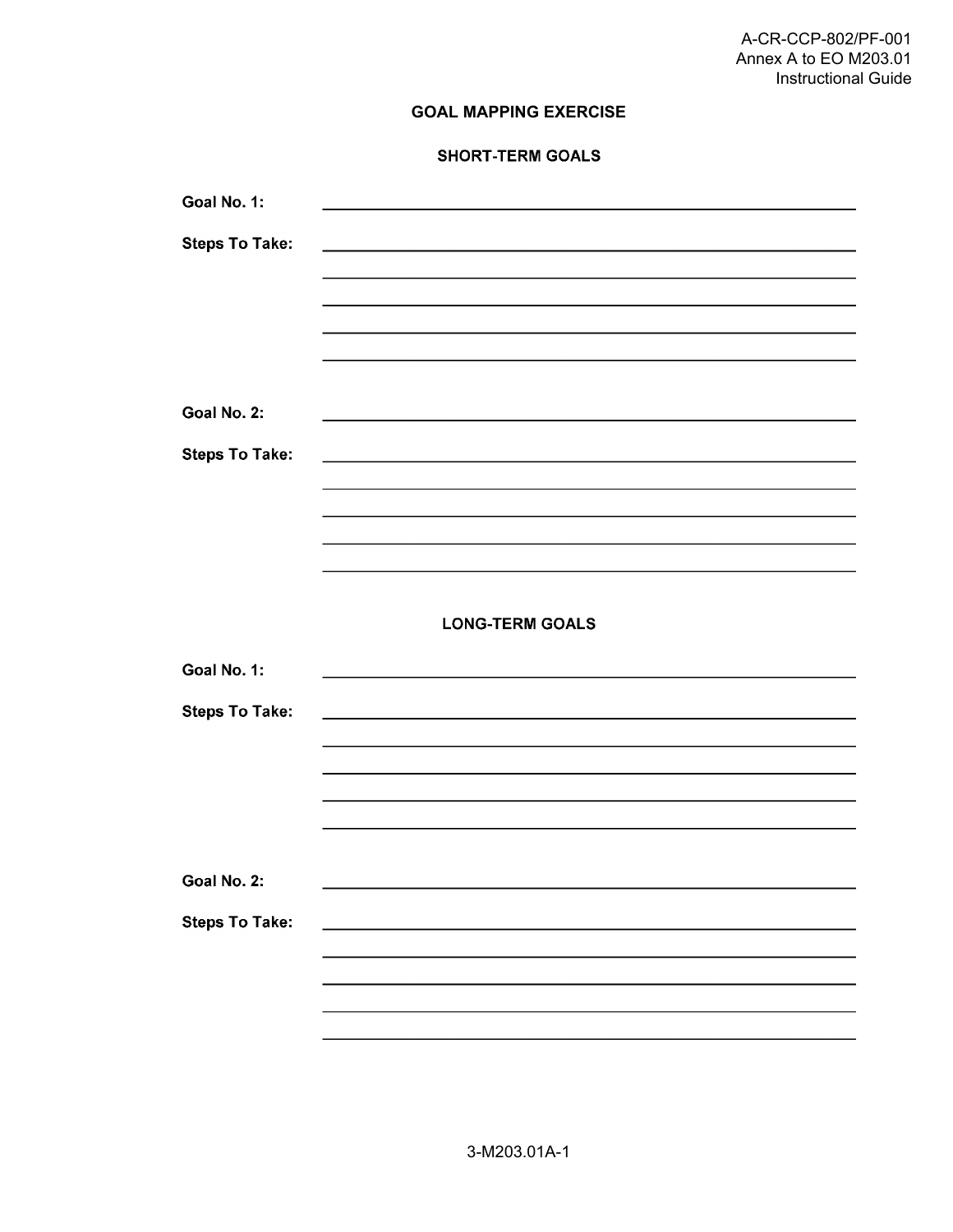THIS PAGE INTENTIONALLY LEFT BLANK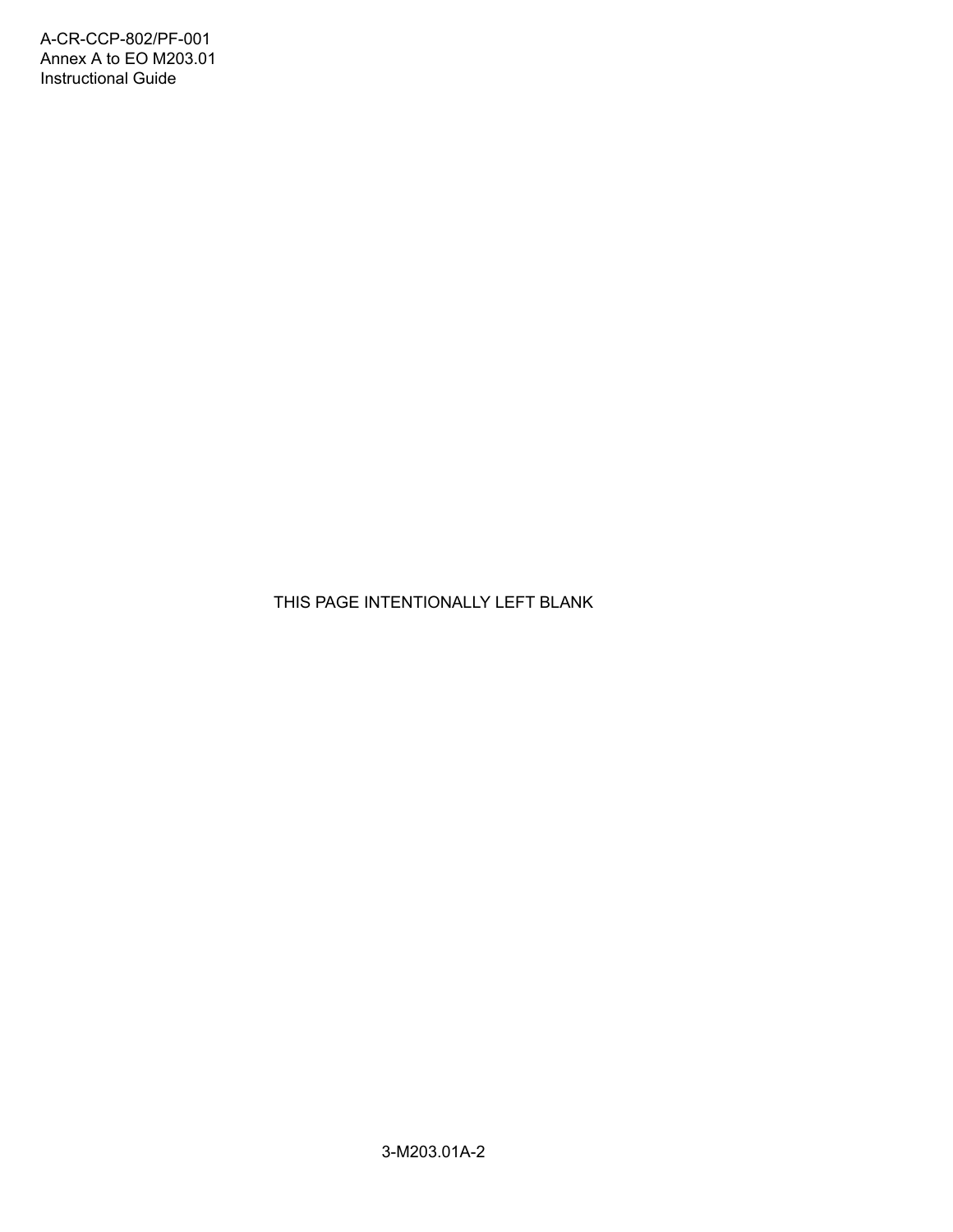

**COMMON TRAINING**

**INSTRUCTIONAL GUIDE**



# **SECTION 2**

# **EO M203.02 – DISCUSS THE PRINCIPLES OF LEADERSHIP**

Total Time: 30 min

# **PREPARATION**

#### **PRE-LESSON INSTRUCTIONS**

Resources needed for the delivery of this lesson are listed in the lesson specification located in A-CR-CCP-802/ PG-001, Chapter 4. Specific uses for said resources are identified throughout the Instructional Guide within the TP for which they are required.

Review the lesson content and become familiar with the material prior to delivering the lesson.

#### **PRE-LESSON ASSIGNMENT**

N/A.

#### **APPROACH**

An interactive lecture was chosen for TP1 and TP2 to orient the cadets to the principles of leadership, to generate interest and to present basic material.

A group discussion was chosen for TP3 as it allows the cadets to interact with their peers and share their knowledge, experiences, opinions and feelings about leaders who display positive influence.

# **INTRODUCTION**

# **REVIEW**

N/A.

# **OBJECTIVES**

By the end of this lesson the cadet shall be expected to discuss the principles of leadership.

#### **IMPORTANCE**

It is important for cadets to learn the principles of leadership because they are fundamentals of leadership theory. As listed in CATO 11-03, *Cadet Program Mandate*, leadership is inherent in the participant outcomes of social competence and it is one of the three aims of the Cadet Program.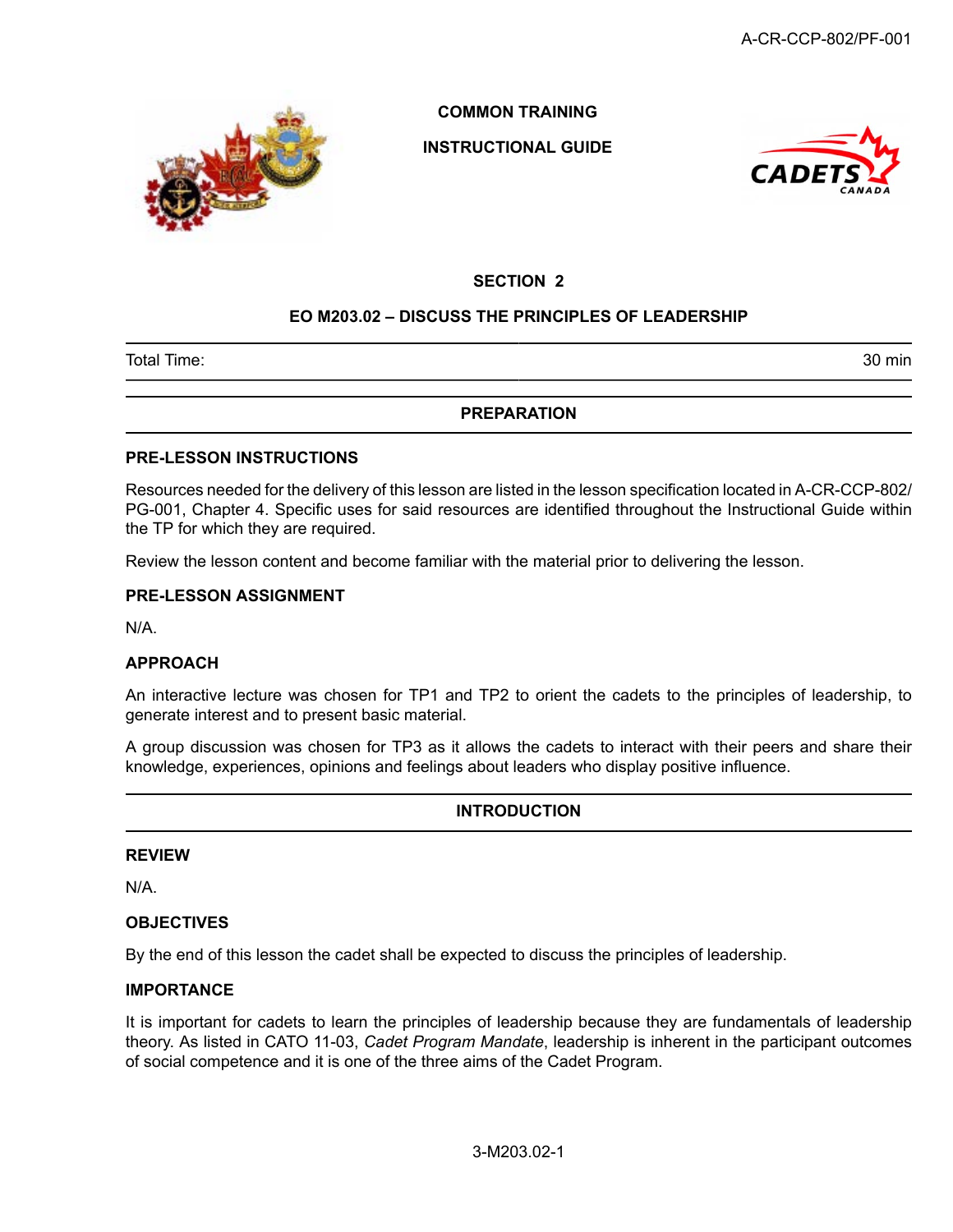| <b>Teaching Point 1</b> | <b>Discuss the Principles of Leadership</b> |
|-------------------------|---------------------------------------------|
|                         |                                             |

Time: 5 min Method: Interactive Lecture Company of Time: 5 min Method: Interactive Lecture

Leadership is a demonstrable skill. This means it can be displayed and observed. Leadership can be learned and the skills involved can be improved with practice. Within leadership there are set of principles that may be used to improve leadership ability.

# **PRINCIPLES OF LEADERSHIP**

# **Leadership is influence.**

The ability to influence others is fundamental within the leadership process. Everyone influences someone. People are influenced by those around them on a daily basis: friends, family, teachers, newsmakers, athletes, etc. all influence others. In turn, those same people are influenced.

# **INFLUENCE CAN BE POSITIVE OR NEGATIVE.**

There are many people who use their influence in a positive manner and while doing so help their community, their school, their family, and the world around them. There are some people who use their influence in a negative manner and while doing so do not help anyone including themselves.

# **LEADERSHIP CAN CREATE OPPORTUNITIES IN LIFE.**

Qualities of leadership are learned and practiced, therefore improving your ability to lead may create opportunities in life. Throughout the Cadet Program, cadets may be given many occasions to lead. Success in a leadership role may lead to greater leadership opportunities with bigger challenges, more responsibility, rewards, etc.

Ask cadets what occupations they know of in which leadership skills would be an asset.

# **CONFIRMATION OF TEACHING POINT 1**

# **QUESTIONS**

- Q1. Why is leadership a demonstrable skill?
- Q2. Name the three principles of leadership discussed during the class.
- Q3. Success in a leadership role may lead to what?

# **ANTICIPATED ANSWERS**

- A1. Leadership can be displayed and observed by you and by others.
- A2. The three principles of leadership discussed are:
	- Leadership is influence.
	- Influence can be positive or negative.
	- Leadership can create opportunities in life.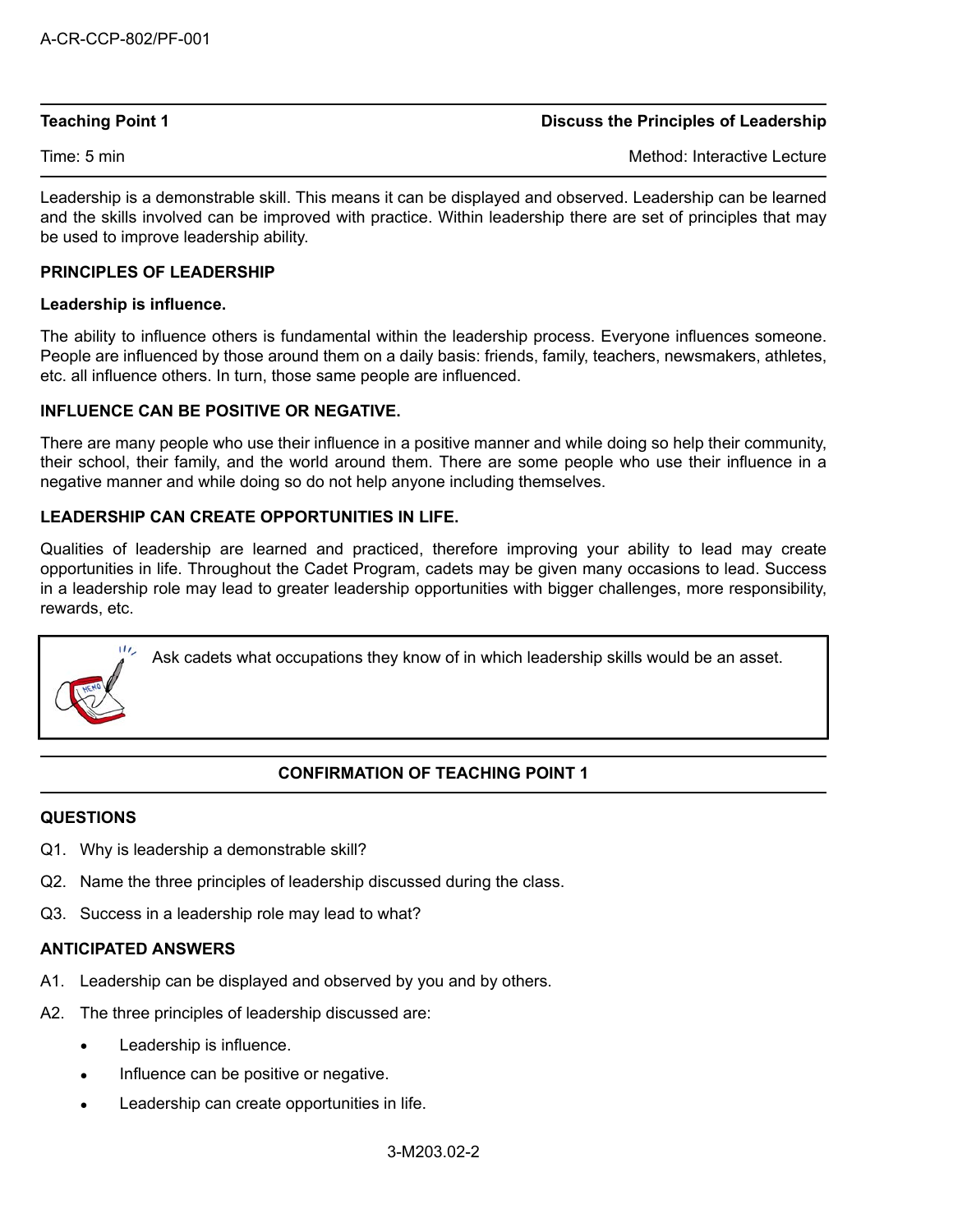A3. Success in a leadership role may lead to greater leadership opportunities with bigger challenges, more responsibility, rewards, etc.

# **Teaching Point 2 Share a Brief Narrative of Youth Who Have Influenced the Environment or their Community**

Time: 10 min Method: Interactive Lecture Communication of the Method: Interactive Lecture

Choose one of the following four narratives to read to the class.

# **SIMON JACKSON**

 $\mathbf{u}_i$ 

When he was seven, Simon Jackson's parents took him from his home in Vancouver, British Columbia to Yellowstone National Park in the United States. Ever since then he has been fascinated with bears. "I came to realize that humans had an option - we had the power to destroy or preserve these magnificent monarchs of the wilderness," says Simon. He set up a lemonade stand in grade two and raised \$60 to protect grizzly bears. A few years later Simon heard about Kermode bears. "I have followed a dream to ensure wild bears a wild place for generations to come." Simon Jackson is one of the few people to have seen the white Kermode or Spirit bear. If things go his way, Simon won't be the last. Simon is doing all he can to save these rare bears from becoming extinct. Loggers want to take trees from the ancient rainforest where they live. Simon has been trying to save the bears for years now. Simon speaks at schools to spread the word about the bears. He persuaded 700 kids to write letters asking the BC government to keep logging companies out of the bear's habitat. In 1996, the government received more letters about the Kermode bear than any other preservation issue. Simon also started the Spirit Bear Youth Coalition. "Many people ask me why I chose to campaign for the future of the spirit bear rather than other endangered animals such as the panda or the elephant," Simon explains. "As I saw it, the spirit bear was as unique to the world as the panda bear is to China and lived only in my home province. This bear, I thought, deserved our admiration, respect and most of all, our protection. I knew I had to help." Simon works with naturalist Jane Goodall, scientist David Suzuki, Native Leader Chief Leonard George and artist Robert Bateman. All of them are trying to save the last of about 100 Kermode bears which live around the Terrace area of BC and Princess Royal Island. So far, the support from tens of thousands of people from around the world helped to protect 135 000 hectares from loggers. Simon hopes the Spirit Bear Youth Coalition will be able to protect the remaining 125 000 hectares for the Kermode bears. "It is like ripples in a pond. If I can get through to one person, that person will get to another," he says. "That is how issues are won." Time magazine named Simon Hero of the Planet – one of six young people selected from around the world in their Spring 2000 edition.

# **CRAIG KIELBURGER**

Craig Kielburger was born 17 December 1982 in Thornhill, Ontario, and is an accomplished child rights advocate and leadership specialist, an award-winning author and a popular speaker. He is the founder of Free The Children, the world's largest network of children helping children through education, and the co-founder of Leaders Today, the world's top youth leadership training organization. When Craig was 12, he was shocked to learn about the murder of a child labourer-turned-child rights activist. Eager to take action, he established Free The Children to help free children from poverty, exploitation and powerlessness. The organization began as a small group of classmates and quickly evolved into an international phenomenon. Under Craig's leadership, Free The Children has now changed the lives of more than one million young people around the world. The organization has built more than 450 primary schools, providing daily education to more than 40 000 children. Free The Children's many accomplishments in the areas of education, alternative income, health care, water and sanitation provision and peace building have earned three Nobel Peace Prize nominations and facilitated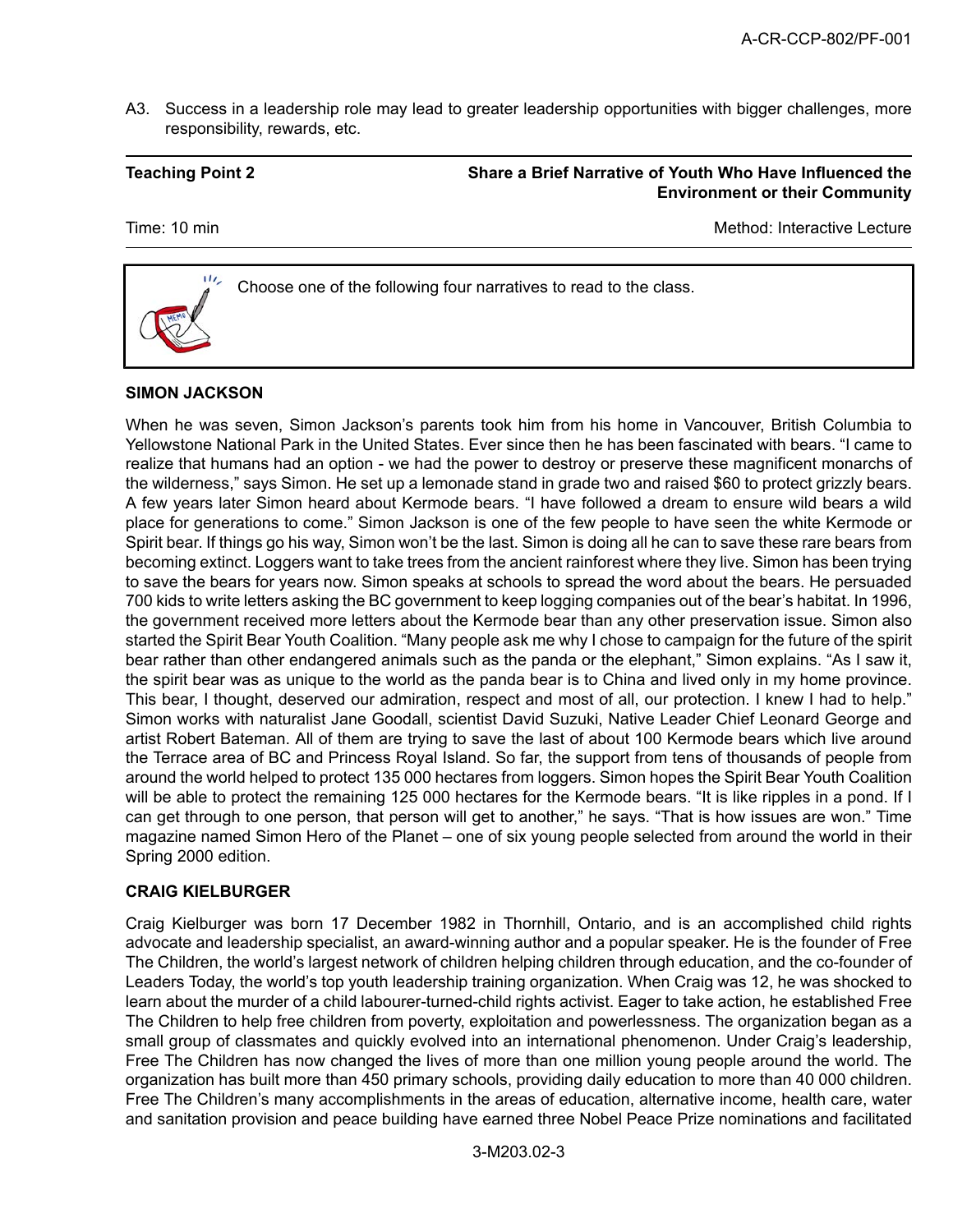high profile partnerships with organizations such as the United Nations and Oprah's Angel Network. Convinced of the importance of leadership development in empowering youth, Craig co-founded Leaders Today in 1999. Leaders Today empowers young people through leadership education, providing them with the inspiration and tools to affect positive social change. The organization delivers one-of-a-kind local and international training experiences, reaching more than 350 000 youth every year. Craig has travelled to more than 50 countries, visiting underprivileged children and speaking out in defence of children's rights. An internationally renowned speaker, Craig frequently addresses business groups, government bodies, educators, unions and students. A sought-after speaker, he has shared the podium a number of times with former U.S. president Bill Clinton, as well as with such world renowned leaders as Nelson Mandela, Queen Noor, Archbishop Desmond Tutu and the Dalai Lama. Craig has shown the world that no one is ever too young to make a difference. His work has been featured on The Oprah Winfrey Show, CNN, CBC, BBC, 60 Minutes and profiled in The Economist, Time and People magazines and numerous newspapers.

# **THE GREENKIDS**

GreenKids was established during 1990-1991 school year by the sixth grade students in Lafayette Regional School in rural Franconia, New Hampshire. It started as a part of an integrated subject, Critical Skills L.B.R.P. (Learning By Real Problems). The students knew of an absence of children's environmental projects in New England and they wanted to alleviate the problem of the environment. The first group of students, First Generation GreenKids, brainstormed and came up with a list of goals that they hoped to achieve during the school year. Goals included establishing the group, writing a Book of Issues, For Kids by Kids, having it published, writing quarterly newsletters, promoting recycling and responsible environmental attitudes throughout the area and finally, showing that adults will listen to the opinions of children when their opinions are presented intelligently. These lofty goals might seem impossible for a group of 11 and 12 year olds, but through hard work and empowerment they realized all but one of their goals: that of getting their book published. The First Generation succeeded in producing a quality newsletter, and parts of it were featured in the quarterly newsletter of the New Hampshire Wildlife Federation. They researched, edited, and entered their product into a word processor, developed a group of subscribers, and helped pay for materials. The book was based on environmental issues which they felt were very important. They followed the same processes in publishing the book as they did in creating the newsletter. Their work was high quality. GreenKids also had the opportunity to visit other schools to talk about their experiences and to help start their own activist groups. Letters were written to persons in power to expand recycling. But the year was ending and the completed, illustrated book was not yet published. GreenKids Second Generation decided to make these goals its yearly objective: keep the newsletter going; get the school to recycle; buy trees for all nursery school and Kindergarten through grade 5 students; promote community cleanups; and raise funds to publish the book.

# **KIDS FOR A CLEAN ENVIRONMENT**

In 1989, Melissa Poe, a fourth grader in Nashville, Tennessee, founded a children's environmental club called Kids For A Clean Environment or Kids F.A.C.E. In three years the club had grown from a group of six within her elementary school to a positive, proactive international youth organization with more than 200 000 members. She also wrote for the newsletter she created for her club, which had a worldwide distribution of 2 million. In August 1989, Melissa began an ongoing campaign to encourage children and adults to become involved with the protection of our natural resources. Kids F.A.C.E. started when Melissa wrote a letter to the President of the United States. Dissatisfied with the President's initial response, she decided to take action on her own. In January of 1990, she appeared on NBC's Today show after writing a letter requesting an appearance. In April of 1990, 250 billboards were placed nationwide with her letter to the President. She also began speaking to encourage children to get involved, and she established chapters of Kids F.A.C.E. In May 1990, she wrote a letter to Wal-Mart Corporation asking for help for her club, and in November 1990, Melissa created her club newsletter: Kids F.A.C.E. Illustrated. In October 1991, she drafted the Children's Forest concepts with another organization and prepared and circulated petitions. In September 1992, she launched Kids F.A.C.E. Save-A-Tree project with tree-planting programs. In January 1993, she created the design for International Kid's Earth Flag and began the campaign to get kids to help make the flag. Kids For A Clean Environment is an international children's environmental organization whose purpose is to sponsor educational, community-wide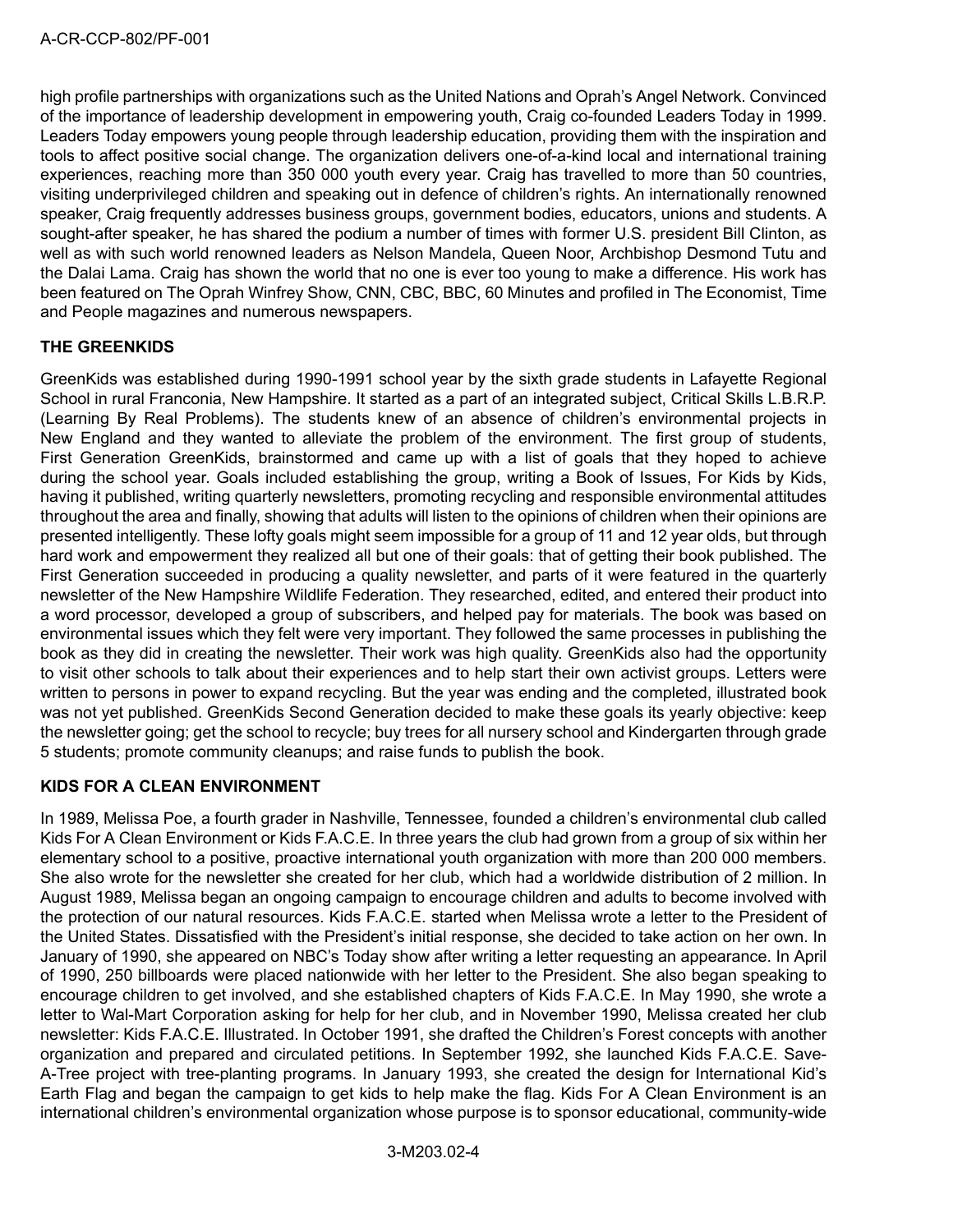programs in order to further children's involvement in environmental causes; to present information to children concerning the environment and the detrimental effects of pollution and waste on the environment; and to sponsor membership organizations designed to heighten awareness of hazards to the environment and ways of curbing such hazards.

# **CONFIRMATION OF TEACHING POINT 2**

#### **QUESTIONS**

- Q1. How do cadets feel about the person or people in the narrative?
- Q2. Do cadets feel these leaders were using the principles of leadership discussed in TP1?
- Q3. How were these principles used?

#### **ANTICIPATED ANSWERS**

- A1. Answers will vary.
- A2. Answers will vary.
- A3. Answers will vary.

# **Teaching Point 3 Discuss a Peer Leader Who has Influenced the Environment or the Community in a Positive Way**

Time: 10 min Method: Group Discussion Nethod: Group Discussion

# **BACKGROUND KNOWLEDGE**



The point of the group discussion is to draw the following information from the group using the tips for answering/facilitating discussion and the suggested questions provided.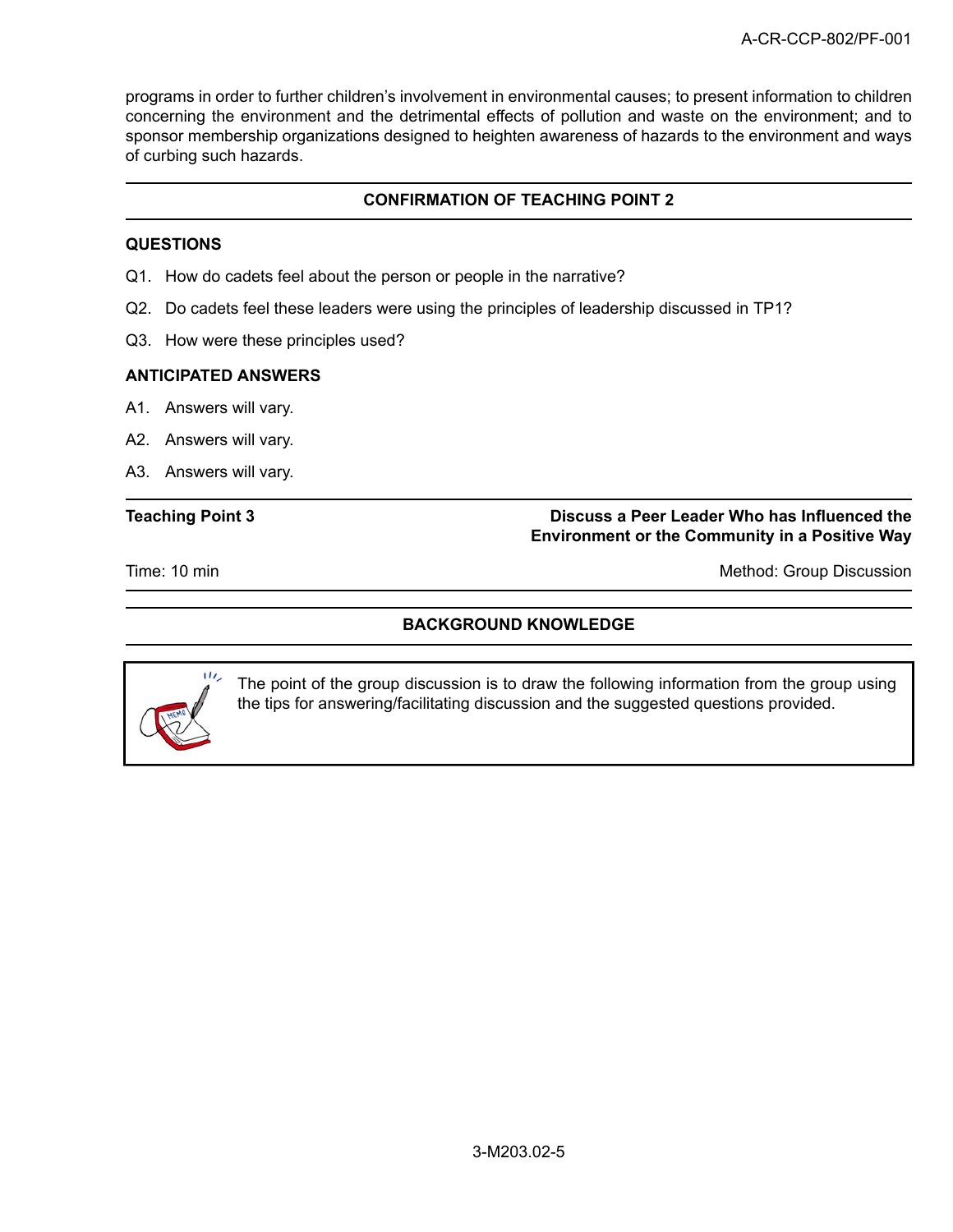# **GROUP DISCUSSION**



# **TIPS FOR ANSWERING/FACILITATING DISCUSSION**

- Establish ground rules for discussion, e.g. everyone should listen respectfully; don't interrupt; only one person speaks at a time; no one's ideas should be made fun of; you can disagree with ideas but not with the person; try to understand others as much as you hope they understand you; etc.
- Sit the group in a circle, making sure all cadets can be seen by everyone else.
- Ask questions that will provoke thought; in other words avoid questions with yes or no answers.
- Manage time by ensuring the cadets stay on topic.
- Listen and respond in a way that indicates you have heard and understood the cadet. This can be done by paraphrasing their ideas.
- Give the cadets time to respond to your questions.
- Ensure every cadet has an opportunity to participate. One option is to go around the group and have each cadet answer the question with a short answer. Cadets must also have the option to pass if they wish.
- Additional questions should be prepared ahead of time.

# **SUGGESTED QUESTIONS**

- Q1. Describe what types of things could be considered being a positive influence in their community.
- Q2. Describe a situation where their peers have used their influence to help the environment or to help their community.
- Q3. Describe a situation where they have used their influence to help the environment or to help their community.
- Q4. Describe what types of things youth at their age level could do in their community to be a positive influence.



Other questions and answers will develop throughout the group discussion. The group discussion should not be limited to only those suggested.



Reinforce those answers given and comments made during the group discussion, ensuring the teaching point has been covered.

# **END OF LESSON CONFIRMATION**

The cadets' participation in the group discussion in TP3 will serve as the confirmation of this lesson.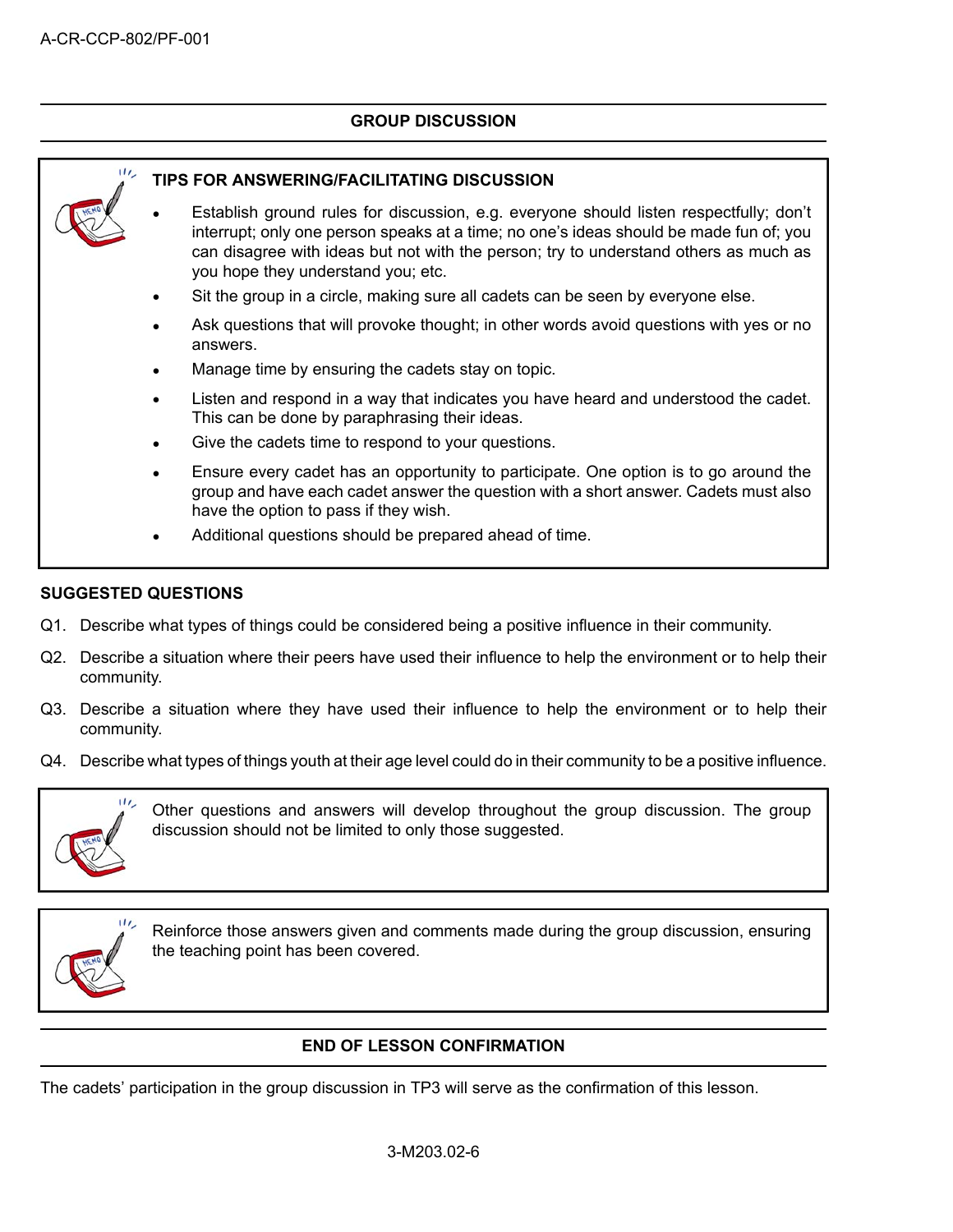#### **CONCLUSION**

#### **HOMEWORK/READING/PRACTICE**

N/A.

#### **METHOD OF EVALUATION**

N/A.

#### **CLOSING STATEMENT**

Throughout the Cadet Program, cadets may be given many occasions to lead. To improve their leadership ability, cadets may incorporate the principles of leadership into their own leadership style. Cadets may learn from the situations discussed that they are never too young to use their influence in a positive manner.

#### **INSTRUCTOR NOTES/REMARKS**

Instructors are encouraged to research recent newsworthy articles of youth in the area that have positively influenced the environment or their community, to share as in-class stories.

# **REFERENCES**

A0-010 CATO 11-03 D Cdts 2. (2006). *Cadet Program Mandate.* Ottawa, ON: Department of National Defence.

C0-112 (ISBN 0-8407-6744-7) Maxwell, J. C. (1993). *Developing the Leader Within You.* Nashville, Tennessee: Thomas Nelson Inc. Publishers.

C0-113 (ISBN 1-882664-12-4) Karnes, F. A. & Bean, S. M. (1995). *Leadership for Students: A Practical Guide for Ages 8-18.* Waco, Texas: Prufrock Press.

C0-131 Free The Children. (2007). *Craig Kielburger Biography.* Retrieved 13 March 2007, from http:// www.freethechildren.com/aboutus/craigmarc/craigkielburger.htm.

C0-132 Kidz World. (2007). *Teen Protects White Bear.* Retrieved 13 March 2007, from http:// www.kidzworld.com/article/1065-teen-protects-white-bear.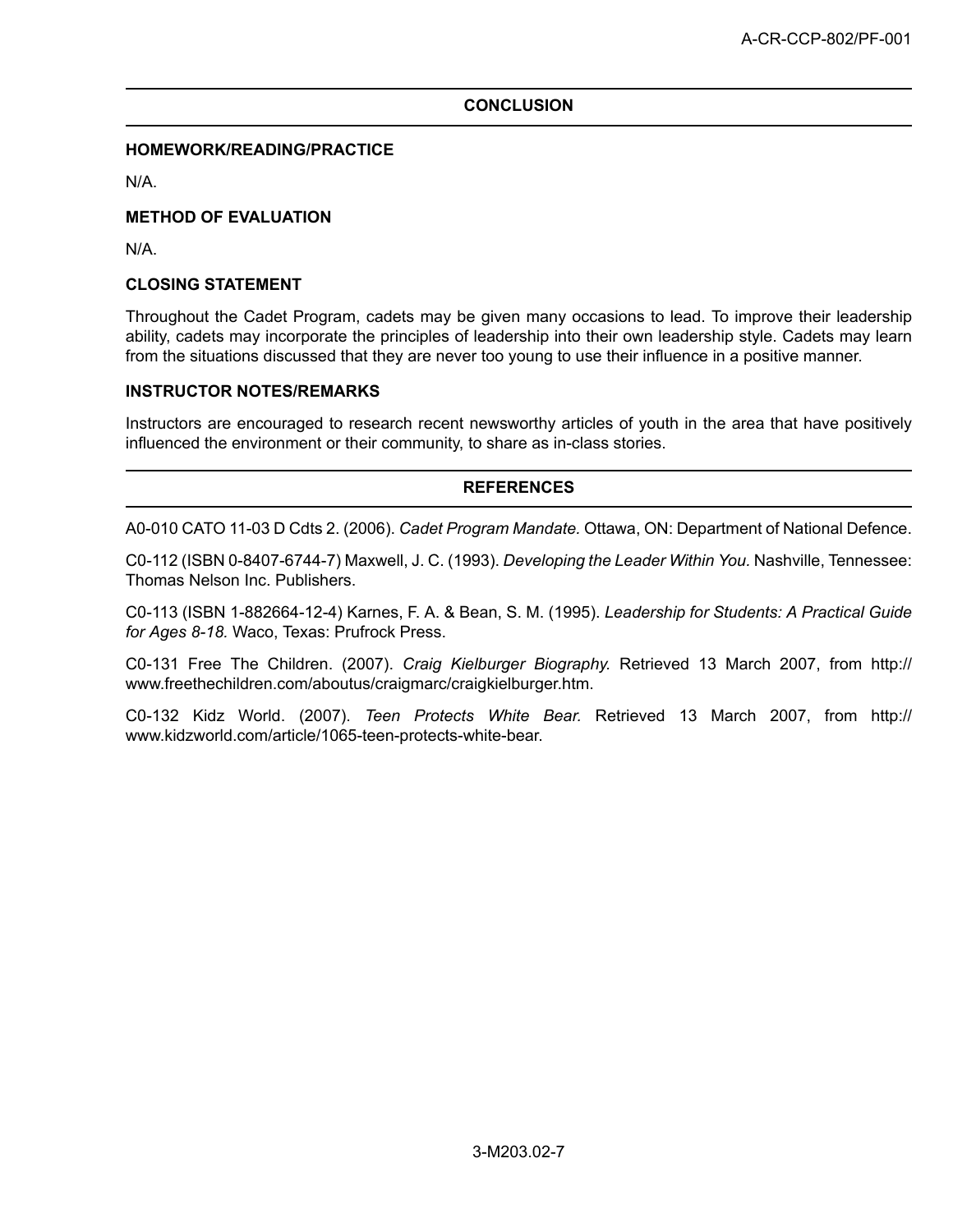THIS PAGE INTENTIONALLY LEFT BLANK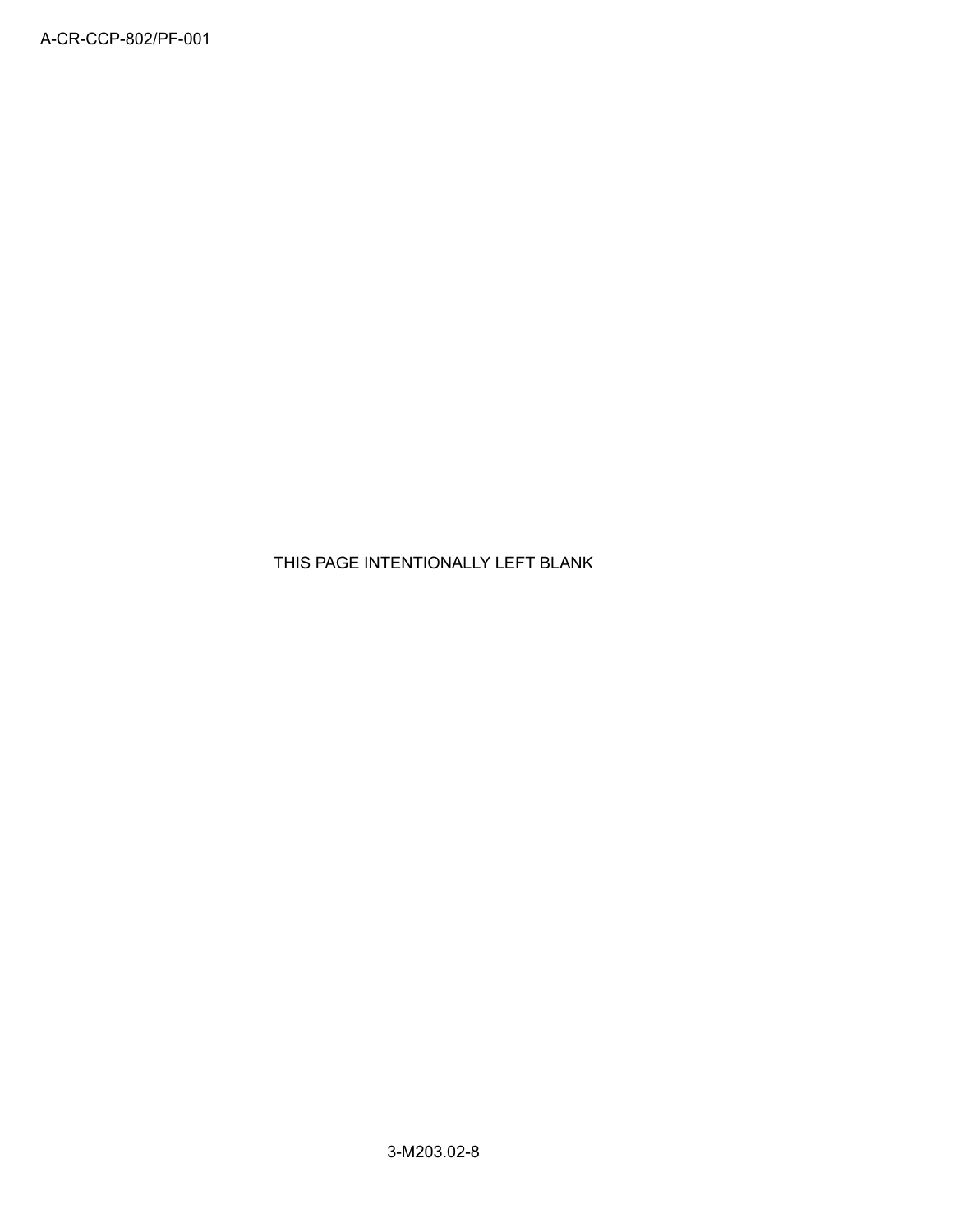

**COMMON TRAINING**

**INSTRUCTIONAL GUIDE**



#### **SECTION 3**

# **EO M203.03 – DISCUSS EFFECTIVE COMMUNICATION IN A PEER SETTING**

Total Time: 30 min

# **PREPARATION**

#### **PRE-LESSON INSTRUCTIONS**

Resources needed for the delivery of this lesson are listed in the lesson specification located in A-CR-CCP-802/ PG-001, Chapter 4. Specific uses for said resources are identified throughout the Instructional Guide within the TP for which they are required.

Review the lesson content and become familiar with the material prior to delivering the lesson.

#### **PRE-LESSON ASSIGNMENT**

N/A.

#### **APPROACH**

An interactive lecture was chosen for this lesson to orient the cadets to effective communication in a peer setting, to generate interest and to present basic material.

# **INTRODUCTION**

#### **REVIEW**

N/A.

#### **OBJECTIVES**

By the end of this lesson the cadet shall discuss effective communication in a peer setting.

#### **IMPORTANCE**

It is important for cadets to learn effective communication in a peer setting to continue to improve their leadership skills. Effectively communicating in a peer setting may improve the leadership skills of cadets because communication is the most basic way to influence others. Effective communication may be used to resolve and/or reduce problems and conflict. By experiencing the benefits of effective communication in a peer setting, cadets may enhance their self-confidence and self-esteem.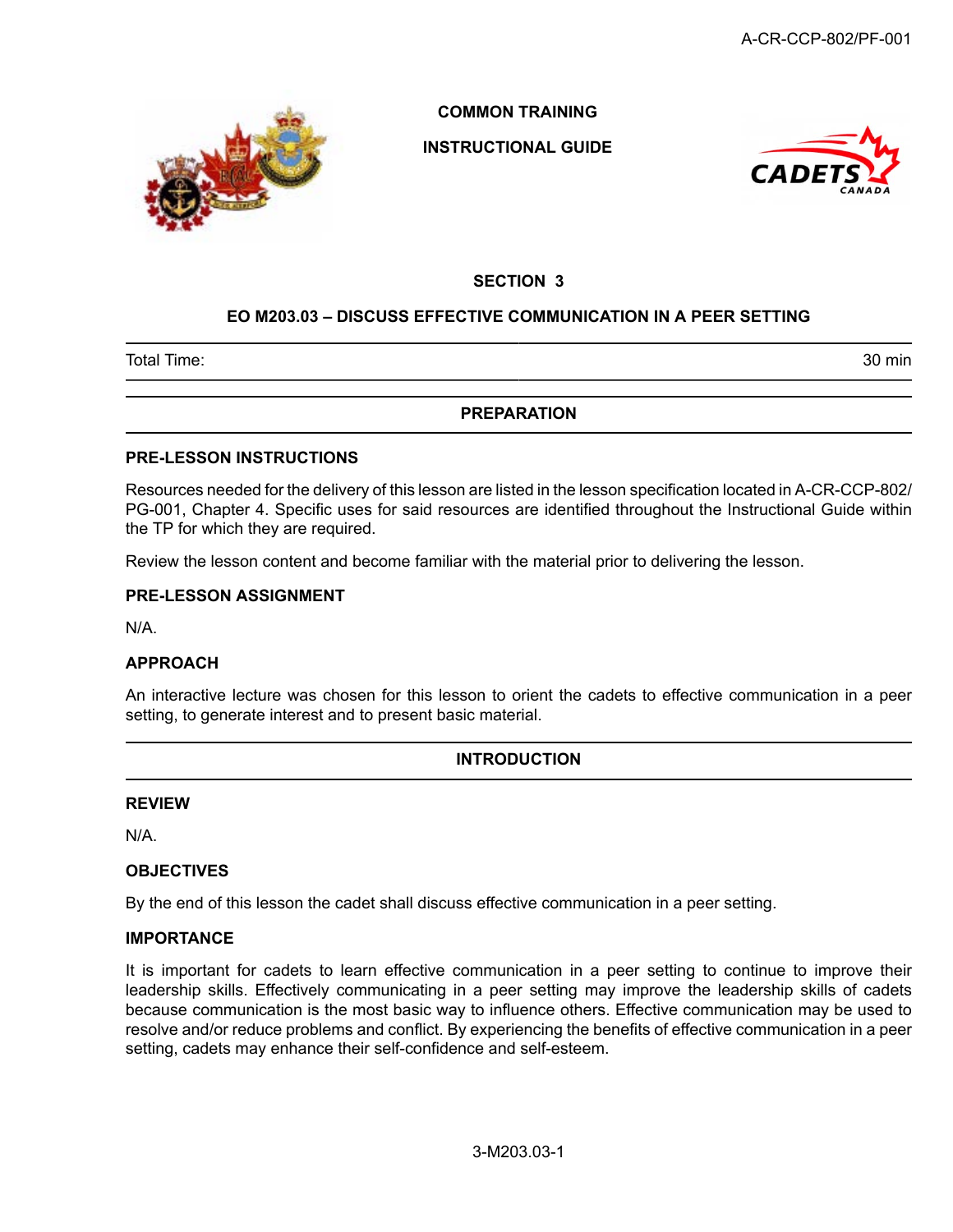| Teaching Point 1 |  |
|------------------|--|
|                  |  |

# **Discuss How Communication Is Fundamental to Influencing Others**

Time: 10 min Method: Interactive Lecture Communication of the Method: Interactive Lecture

Effective communication is a critical skill for leaders in a peer setting. Communication is the exchange of thoughts, messages and information. It is the process of sharing knowledge, interests, attitudes, opinions, feelings and ideas with others. Through communication one person can influence others. Effective communication may also be used to resolve and/or reduce problems and conflict.

# **COMMUNICATION IS A SKILL**

Like any skill, the ability to communicate with competence must be learned and developed over a lifetime. Communication skills permit the flow of ideas from one individual to another or to a group, and vice versa. The process of communication can include both verbal and non-verbal messages.

# **NON-VERBAL COMMUNICATION**

Non-verbal communication uses many channels for sending and receiving information. Information is received through all our senses (taste, sight, smell, touch and sound). Some aspects of non-verbal communication include:

**Eye Contact.** Looking directly at another person when speaking is an effective way of indicating sincerity and getting someone's attention.

**Body Posture.** The weight of the message being sent will be increased when facing the person being spoken to, standing or sitting closer to them and leaning forward. Using correct body posture when listening is also an effective way of indicating interest in the conversation.

**Gestures.** A message that has a body gesture attached to it takes on added emphasis.

**Facial Expressions.** When making a statement, make sure facial expressions agree with the message.

**Voice Tone, Volume Changes.** Shouting may cause people to become defensive, just a whispering may cause people to tune out the message. Make sure voice levels are correct for the space and that statements are convincing without being intimidating.

Being able to read non-verbal responses to communication, while leading in a peer setting, may help cadets understand how they are being perceived.

# **SENDING, RECEIVING AND RESPONDING TO A MESSAGE**

Communication consists of three things: sending, receiving and responding to a message.

The sender must deliver a clear message, taking into consideration the characteristics of the individual(s) receiving the message. Is the person a child or an adult? Is there one person, or are there 20? These and similar factors all determine how the message should be sent.

Next, the message is received. It is important to remember that receivers translate what they have heard based on their own set of definitions, which may differ greatly for those of the sender.

The final component of communication is response. A response lets the sender know the message has been received. All three parts are necessary for effective communication.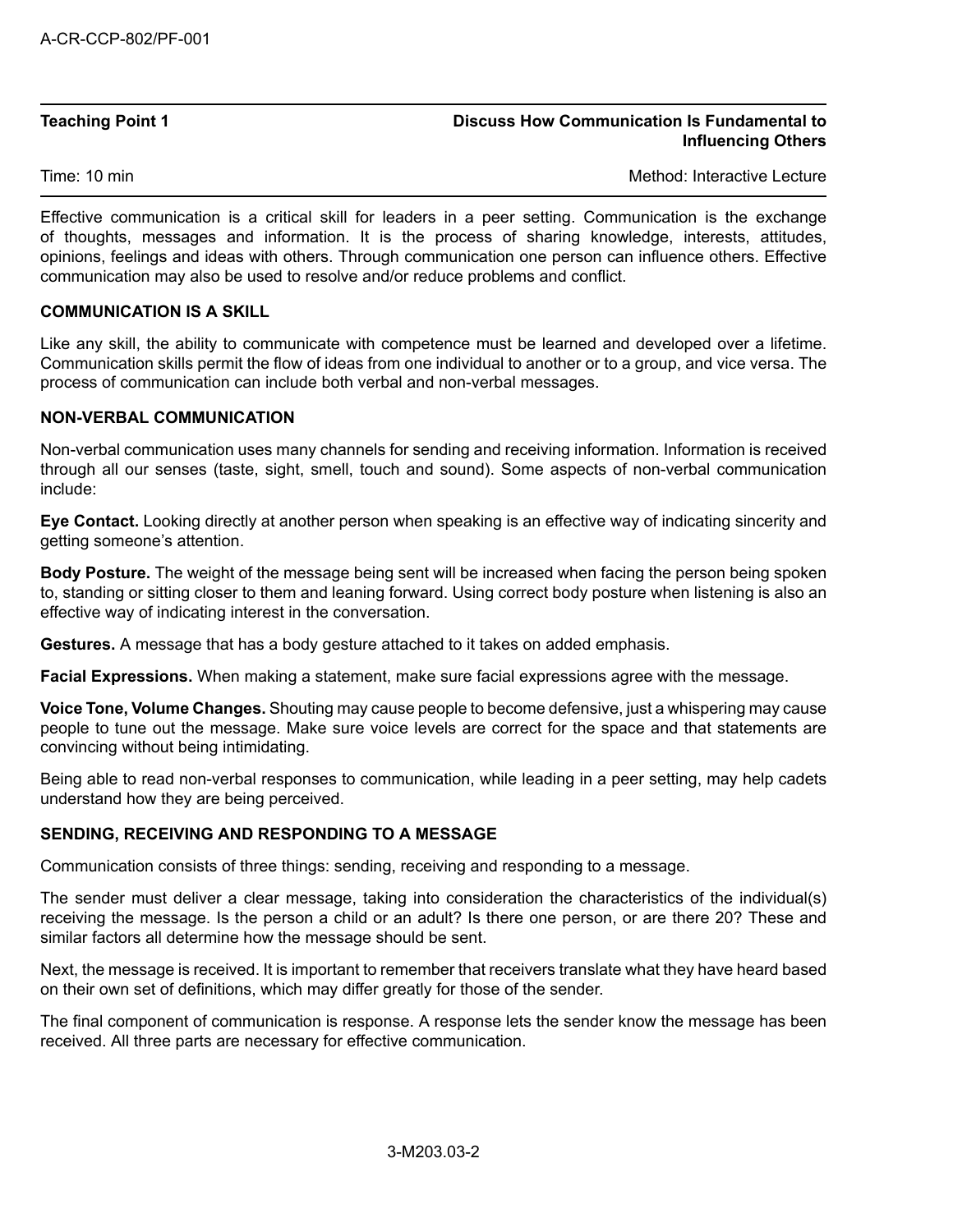#### **CONFIRMATION OF TEACHING POINT 1**

#### **QUESTIONS**

- Q1. Why are communication skills a fundamental part of leadership?
- Q2. List some aspects of non-verbal communication.
- Q3. Communication consists of three things, name them.

#### **ANTICIPATED ANSWERS**

- A1. Communication skills are a fundamental part of leadership because they permit the flow of ideas from one individual to another or to a group, and vice versa.
- A2. Some aspects of non-verbal communication include:
	- eye contact;
	- body posture;
	- gestures;
	- facial expressions; and
	- voice tone, volume changes.

A3. Communication consists of three things: sending, receiving and responding to a message.

# **Teaching Point 2 Explain the Three Styles of Communication**

# Time: 5 min Method: Interactive Lecture Company of Time: 5 min Method: Interactive Lecture

# **THREE STYLES OF COMMUNICATION**

**Aggressive Communication.** A person who is an aggressive communicator puts their own wants and needs ahead of everyone else and they often ignore or belittle other people's concerns.

Aggressive communicators often:

- talk over people and interrupt;
- make sarcastic, demeaning or threatening remarks;
- consider only their own point of view; or
- stand too close, lean over you or in some other way make you feel physically uncomfortable.

Aggressive communication usually leads to hostility, anger and resentment.

**Passive Communication.** A person who is a passive communicator puts other people's wants and needs ahead of their own and often denies what they want or need.

Passive communicators often:

- hardly ever say what they want or need;
- let others make decisions for them;
- avoid conflict and disagreement at all costs; and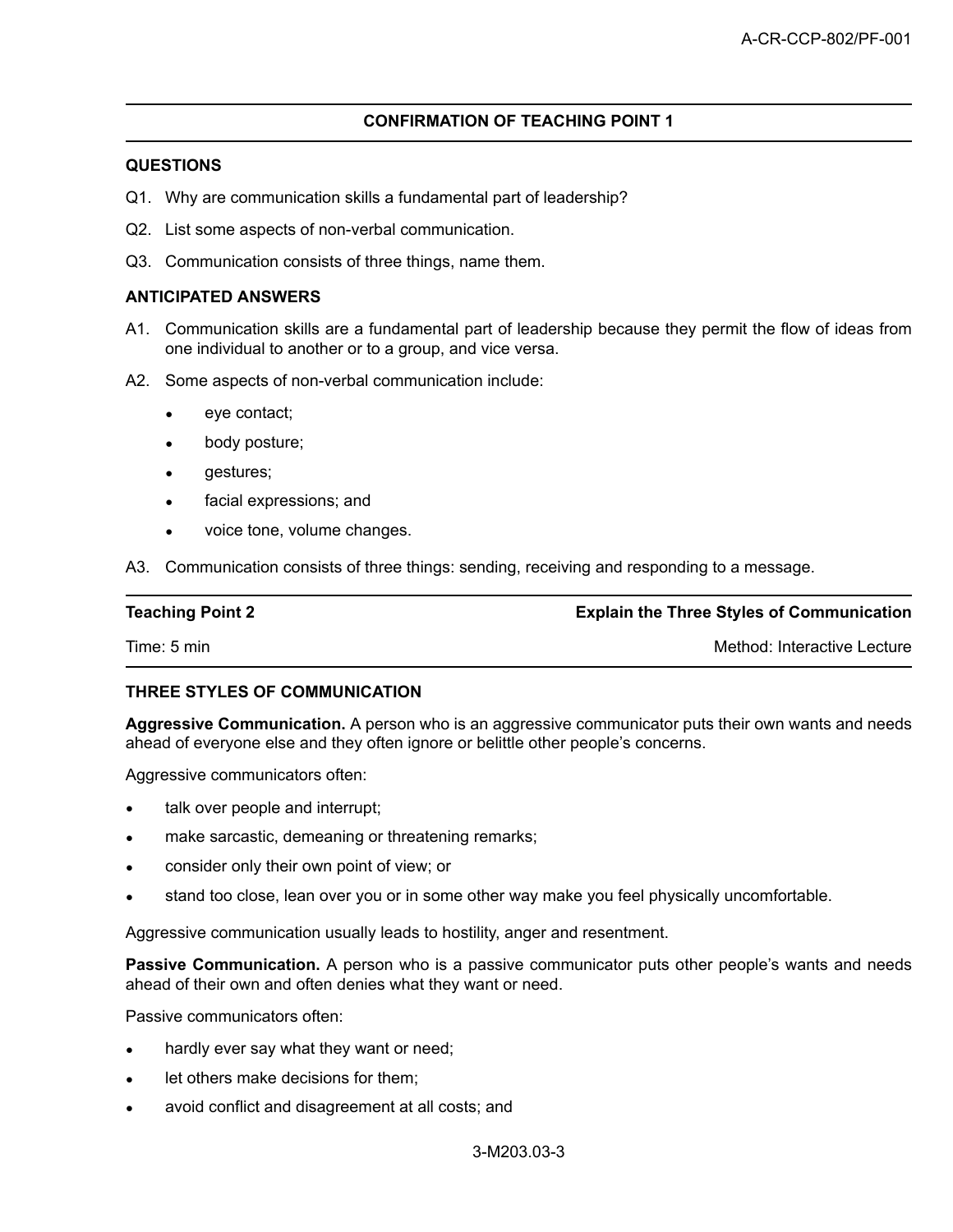• drop hints rather than directly request that something gets done.

Passive communication usually leads to bad feelings and damages relationships.

**Assertive Communication.** A person who is an assertive communicator uses skills based on mutual respect. Assertive communicators can say how they see things and hear how others see things. They work towards outcomes that satisfy everyone.

Assertive communicators often:

- are open and honest about what they are thinking and feeling;
- make direct requests if they want something done, leaving the option to say "no";
- respect themselves and show respect to others; and
- are able to disagree without creating bad feelings.

Assertive communication usually results in clear and open communication.

# **CONFIRMATION OF TEACHING POINT 2**

#### **QUESTIONS**

- Q1. Name the three styles of communication.
- Q2. What are some characteristics of assertive communicators?
- Q3. Assertive communication usually results in what?

# **ANTICIPATED ANSWERS**

- A1. The three styles of communication are aggressive, passive and assertive.
- A2. Assertive communicators often:
	- are open and honest about what they are thinking and feeling;
	- makes direct requests if they want something done, leaving the option to say "no";
	- respect themselves and show respect to others; and
	- are able to disagree without creating bad feelings.
- A3. Assertive communication usually results in clear and open communication.

# **Teaching Point 3 Discuss Assertive Communication**

Time: 10 min Method: Interactive Lecture Communication of the Method: Interactive Lecture

Assertive people use a number of important communication skills. They ask questions to gather information and check that they have understood correctly. Assertive people say what is on their mind in a direct yet courteous way so there is no hidden message.

# **USING "I" STATEMENTS**

One of the most important skills that an assertive communicator uses is making "I" statements. Assertive people use "I" language. An assertive communicator uses statements like "I'd like…", "I'd appreciate…", "I think…." and "I feel"… etc. They own their own messages and speak for themselves. Their suggestions are not weighted with advice, commands, and "shoulds" or "oughts". Their feedback is constructive and free from blame.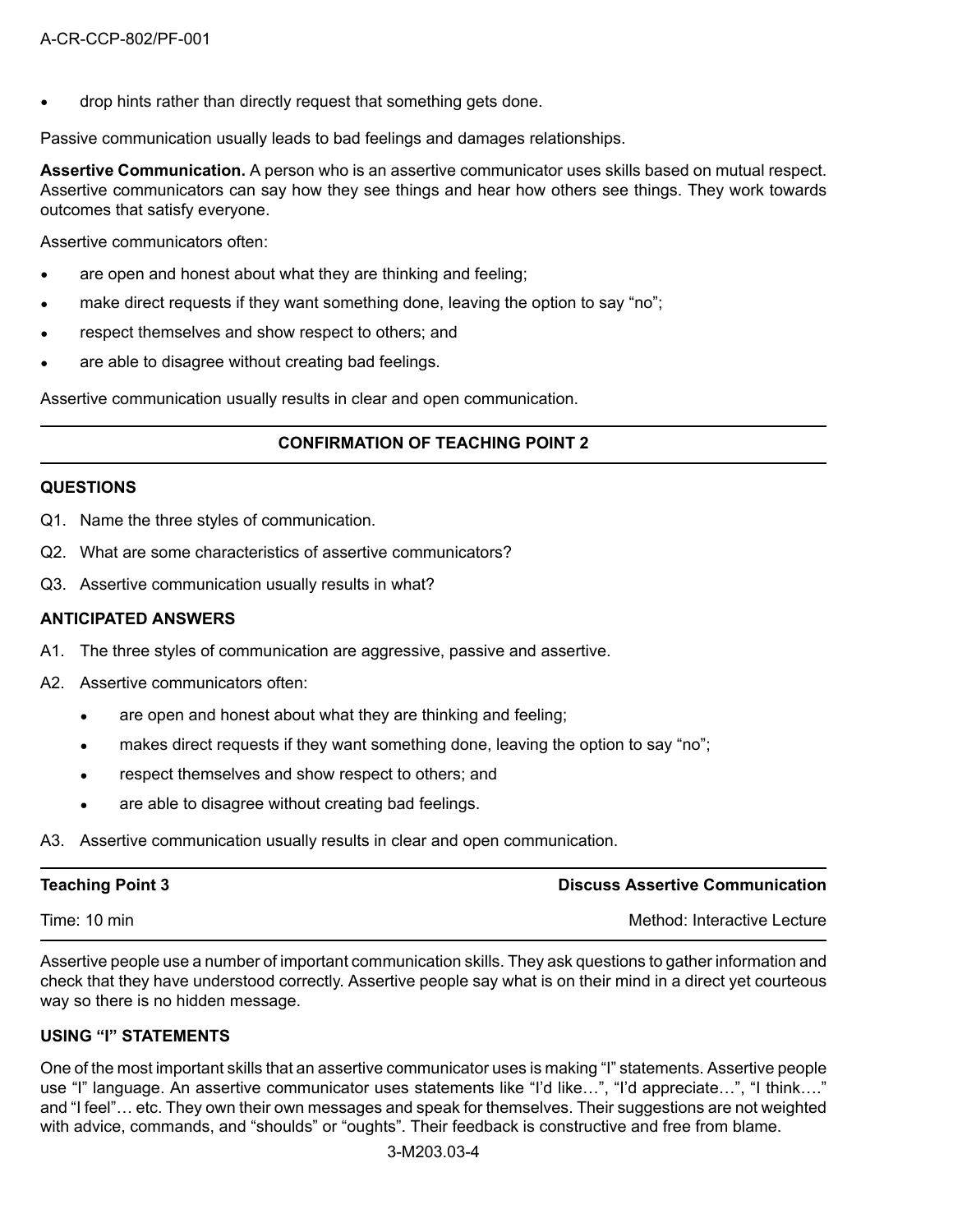Non-verbally assertive people:

- make appropriate eye contact;
- sit or stand comfortably erect;
- use open gestures to support their comments;
- speak in a clear, steady, firm tone of voice; and
- maintain open, unchanging and relaxed facial expressions that accurately reflect their thoughts.

#### **ACTIVE LISTENING SKILLS**

Assertive people also use active listening skills. These skills include:

- repeating the conversation back to the speaker, in their own words, to understand the speakers meaning;
- not talking about themselves;
- letting the speaker take the lead by encouraging them back to the issue if the speaker digresses;
- concentrating fully on what the speaker is saying;
- asking for clarification if it is needed;
- acknowledging the speaker's feelings; and
- allowing for silence.

#### **CONFIRMATION OF TEACHING POINT 3**

#### **QUESTIONS**

- Q1. Give three examples of "I" statements.
- Q2. Give some examples of non-verbal communication used by assertive people.
- Q3. Give some examples of active listening skills.

#### **ANTICIPATED ANSWERS**

- A1. "I'd like…", "I'd appreciate…", "I think…" and "I feel"… etc.
- A2. Non-verbally assertive people:
	- make appropriate eye contact;
	- sit or stand comfortably erect;
	- use open gestures to support their comments;
	- speak in a clear, steady, firm tone of voice; and
	- maintain open, unchanging and relaxed facial expressions that accurately reflect their thoughts.
- A3. Active listening skills include:
	- repeating the conversation back to the speaker, in their own words, to understand the speakers meaning;
	- not talking about themselves;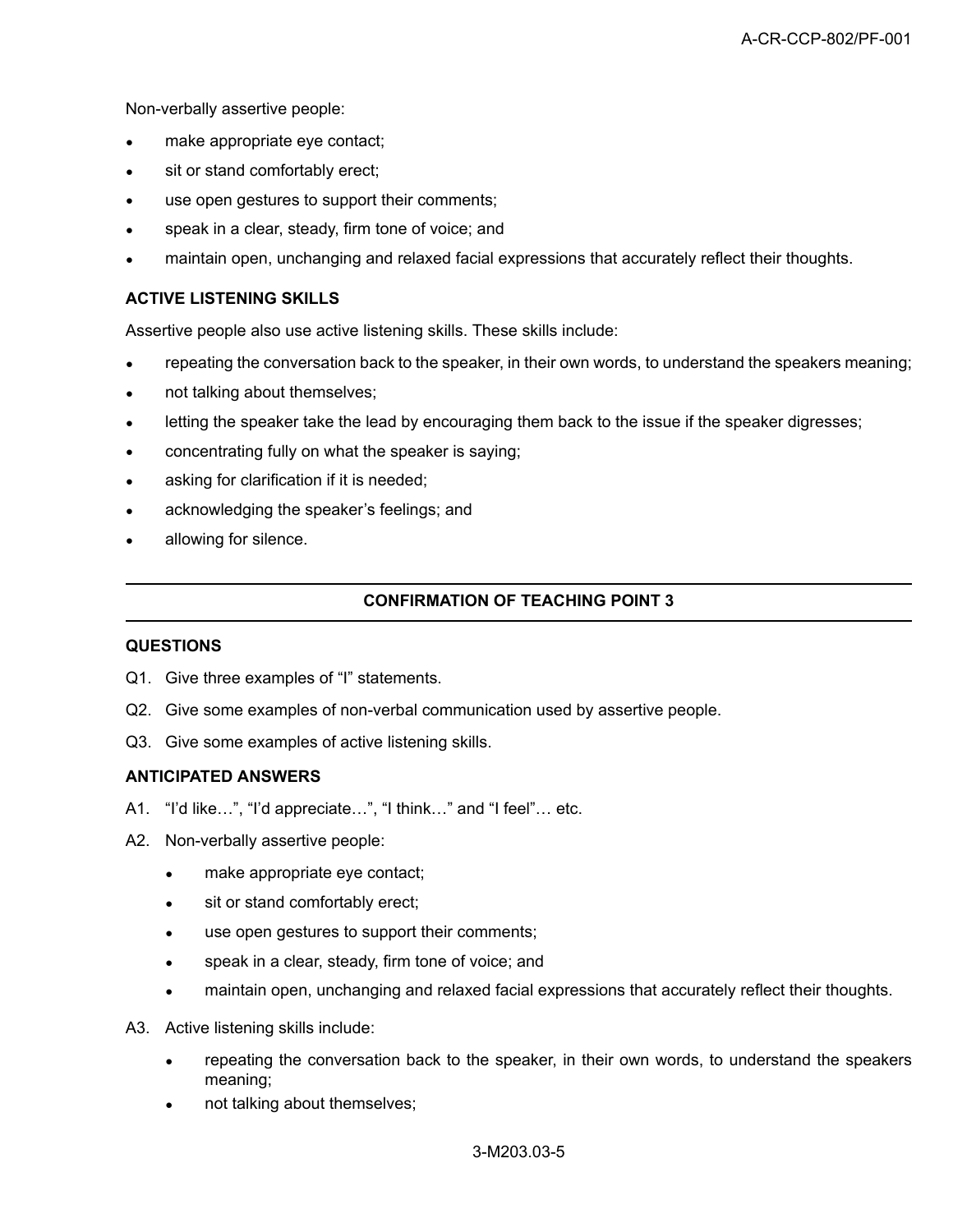- letting the speaker take the lead by encouraging them back to the issue if the speaker digresses;
- concentrating fully on what the speaker is saying;
- asking for clarification if it is needed;
- acknowledging the speaker's feelings; and
- allowing for silence.

# **END OF LESSON CONFIRMATION**

# **QUESTIONS**

- Q1. Communication consists of three things; name them.
- Q2. What are some characteristics of assertive communicators?
- Q3. Why do assertive people use "I" statements?

# **ANTICIPATED ANSWERS**

- A1. Communication consists of three things: sending, receiving and responding to a message.
- A2. Assertive communicators often:
	- are open and honest about what they are thinking and feeling;
	- makes direct requests if they want something done, leaving the option to say "no";
	- respect themselves and show respect to others; and
	- are able to disagree without creating bad feelings.
- A3. Assertive people use "I" statements because they own their own messages and speak for themselves.

# **CONCLUSION**

# **HOMEWORK/READING/PRACTICE**

N/A.

# **METHOD OF EVALUATION**

N/A.

# **CLOSING STATEMENT**

Effective communication is a critical talent for leaders. Effectively communicating in a peer setting may improve the leadership skills of cadets because communication is the most basic way to influence others. Using their influence in a peer setting, cadets may resolve and/or reduce problems and conflict and it may enhance cadets' self-confidence and self-esteem.

# **INSTRUCTOR NOTES/REMARKS**

N/A.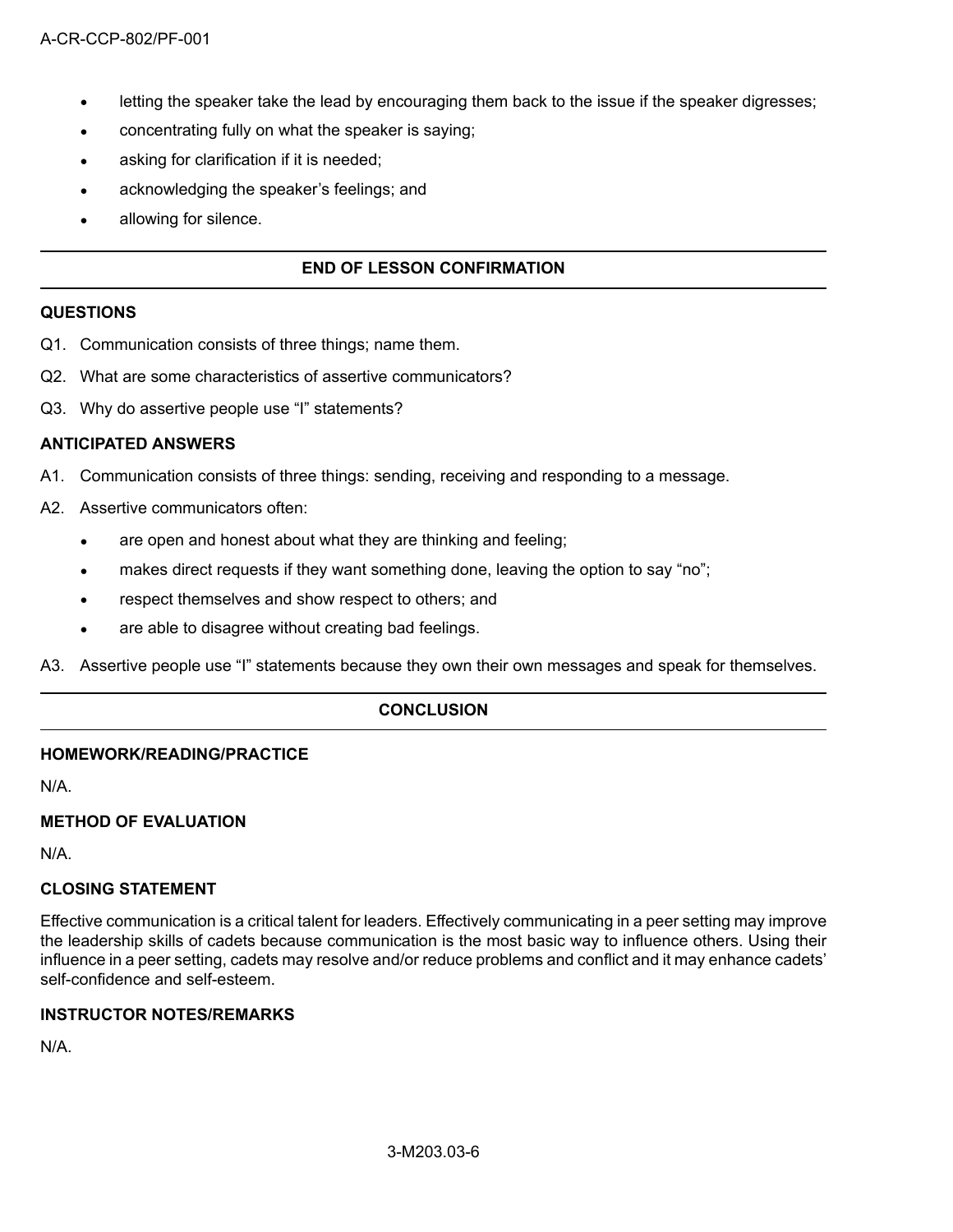# **REFERENCES**

C0-022 (ISBN 0-02864-207-4) Cole, K. (2002). *The Complete Idiots Guide to Clear Communications.* Indianapolis, IN: Pearson Education, Inc.

C0-115 (ISBN 0-7879-4059-3) Van Linden, J. A. & Fertman, C. I. (1998). *Youth Leadership.* San Francisco, California: Jossey-Bass Inc.

C0-144 (ISBN TBA) Colver, E. & Reid, M. (2001). *Peacebuilders 2: Peer Helping.* Ottawa, ON: YouCAN.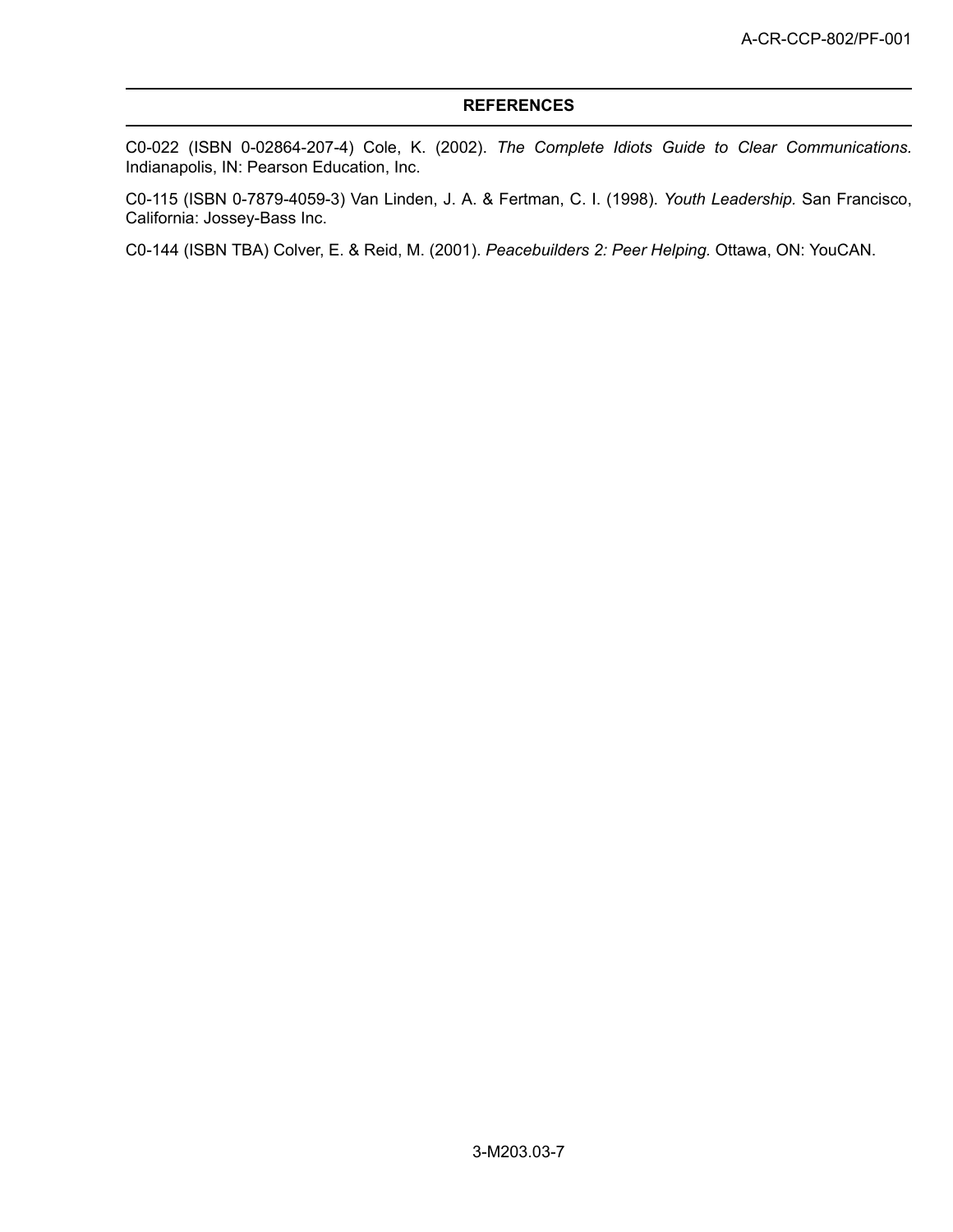THIS PAGE INTENTIONALLY LEFT BLANK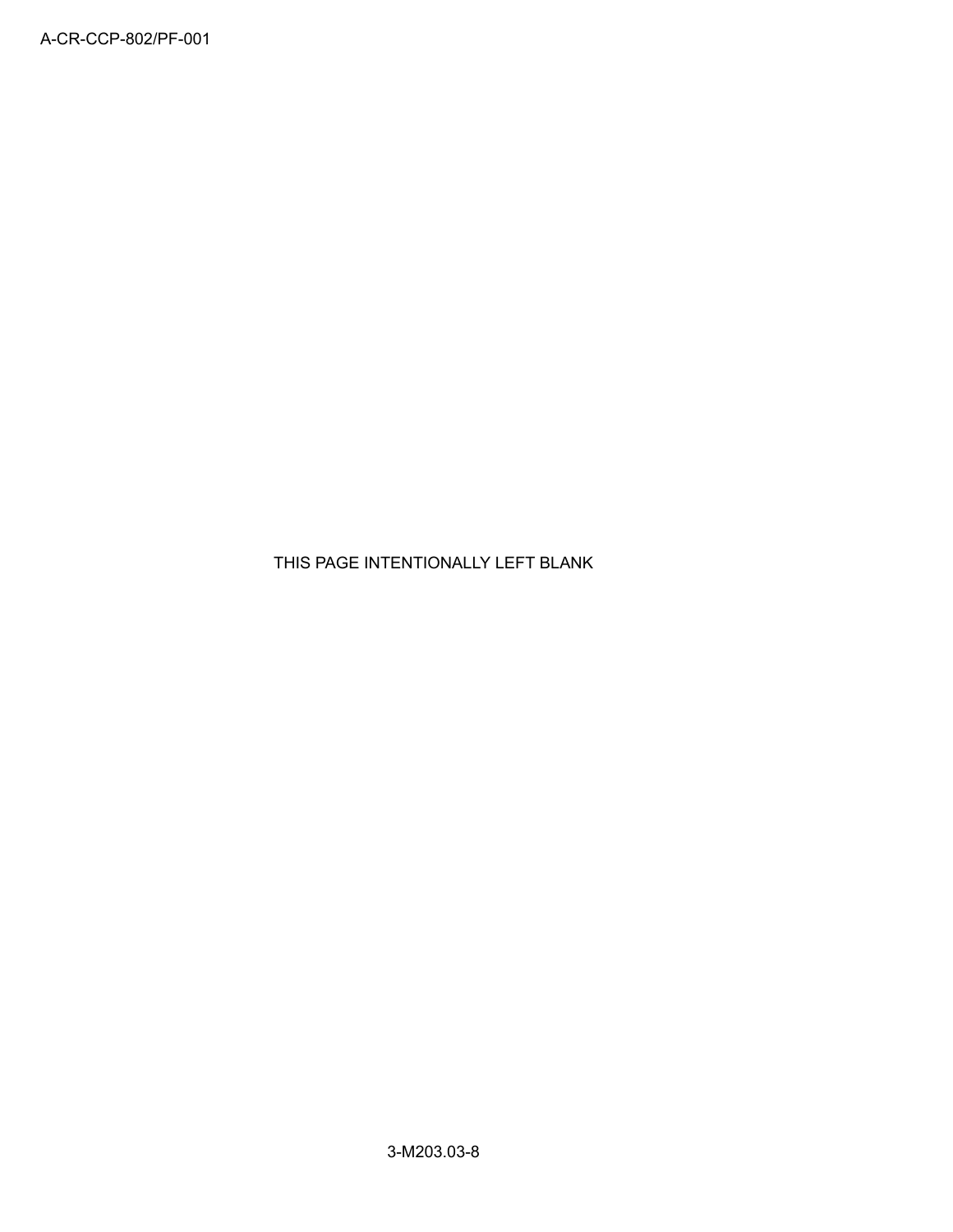

**COMMON TRAINING**

**INSTRUCTIONAL GUIDE**



#### **SECTION 4**

#### **EO M203.04 – DEMONSTRATE POSITIVE GROUP DYNAMICS**

Total Time: 60 min

# **PREPARATION**

#### **PRE-LESSON INSTRUCTIONS**

Resources needed for the delivery of this lesson are listed in the lesson specification located in A-CR-CCP-802/ PG-001, Chapter 4. Specific uses for said resources are identified throughout the Instructional Guide within the TP for which they are required.

Review the lesson content and become familiar with the material prior to delivering the lesson.

#### **PRE-LESSON ASSIGNMENT**

N/A.

#### **APPROACH**

A group discussion was chosen for TP1 as it allows the cadets to interact with their peers and share their knowledge, experiences, opinions, and feelings about positive group dynamics.

An interactive lecture was chosen for TP2 to orient the cadets to positive group dynamics, to generate interest and to present basic material.

An in-class activity was chosen for TP3 as an interactive way to provoke thought and stimulate interest among cadets.

#### **INTRODUCTION**

#### **REVIEW**

The review for this lesson will be from EO M103.03 (Participate in Team-building Activities).

#### **QUESTIONS**

- Q1. What are the characteristics of a successful team?
- Q2. What are the advantages of effective teamwork?

#### **ANTICIPATED ANSWERS**

A1. The characteristics of a successful team are: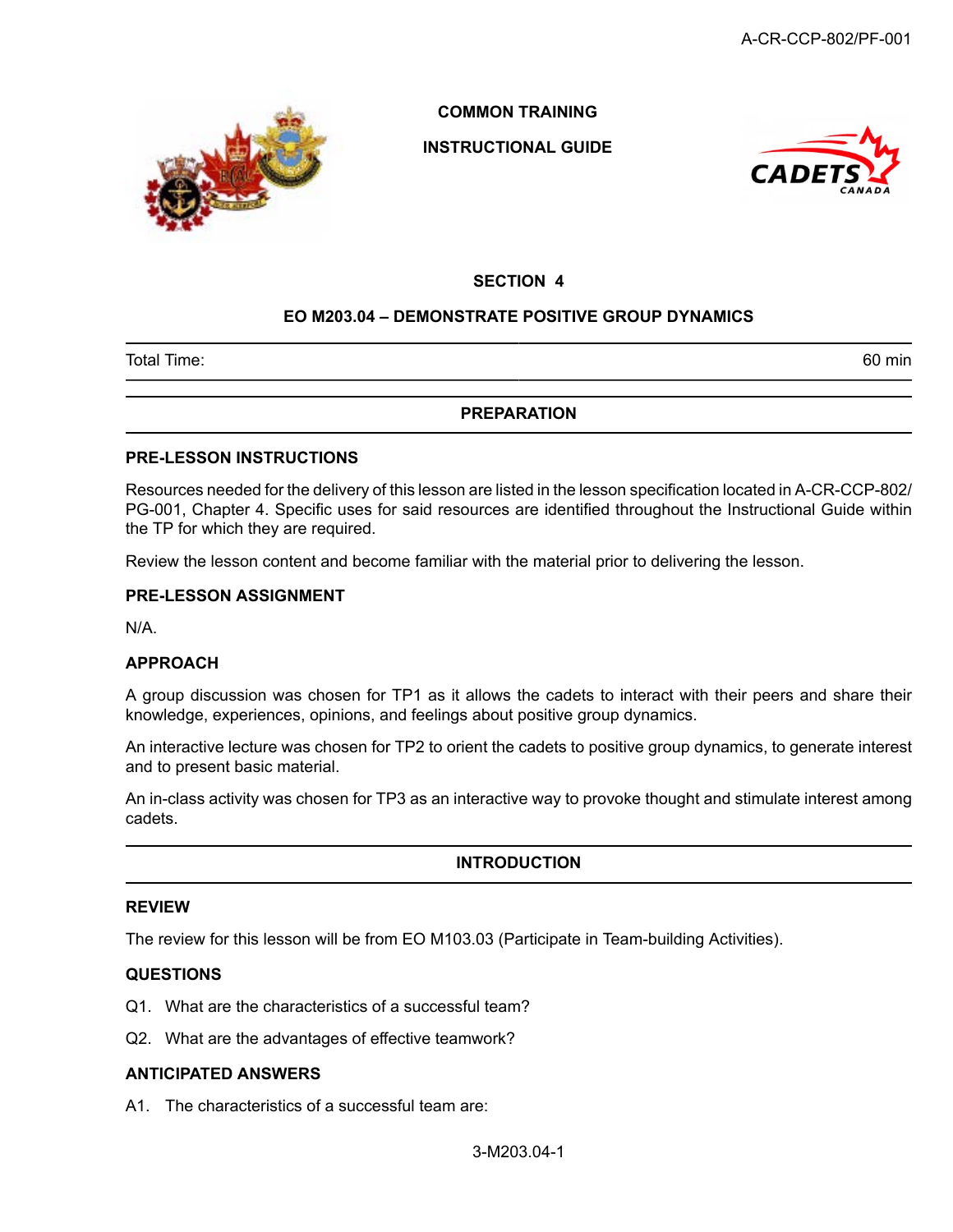- clear communication,
- mutual cooperation and support,
- share a common goal, and
- high esprit de corps.
- A2. The advantages of effective teamwork are:
	- everyone is included ensuring a better outcome;
	- tasks are often easier when more people are involved; and
	- communication skills are developed.



Write down the characteristics of a successful team and advantages of effective teamwork on a whiteboard/flipchart/OHP.

# **OBJECTIVES**

By the end of this lesson the cadet shall be expected to demonstrate positive group dynamics.

# **IMPORTANCE**

It is important for cadets to learn about positive group dynamics to continue to improve their leadership skills. By experiencing the benefits of working as a supportive and encouraging team member in a peer setting, cadets may enhance their self-confidence and self-esteem.

**Teaching Point 1 Discuss Positive Group Dynamics**

Time: 10 min Method: Group Discussion Method: Group Discussion

# **BACKGROUND KNOWLEDGE**



The point of the group discussion is to draw the following information from the group using the tips for answering/facilitating discussion and the suggested questions provided.

According to "Youth Leadership", as individuals begin to work in groups, they discover that there are patterns of group development; they learn that all groups develop in predictable ways. Information about group development and dynamics dispels myths about groups. One myth many cadets believe is that "nobody feels the way I do." Feelings of isolation and detachment are common among individuals who enter a new group. As cadets learn more about the tasks necessary for groups to evolve, they discover that there is more to forming a positively functioning group than just bringing people together.

Cadets learn why people have come to the group. Through activities, cadets share what they are feeling and why they are there. As cadets discover how groups operate and as they learn about the kinds of forces that exist within groups, they begin to understand how they fit into their own group.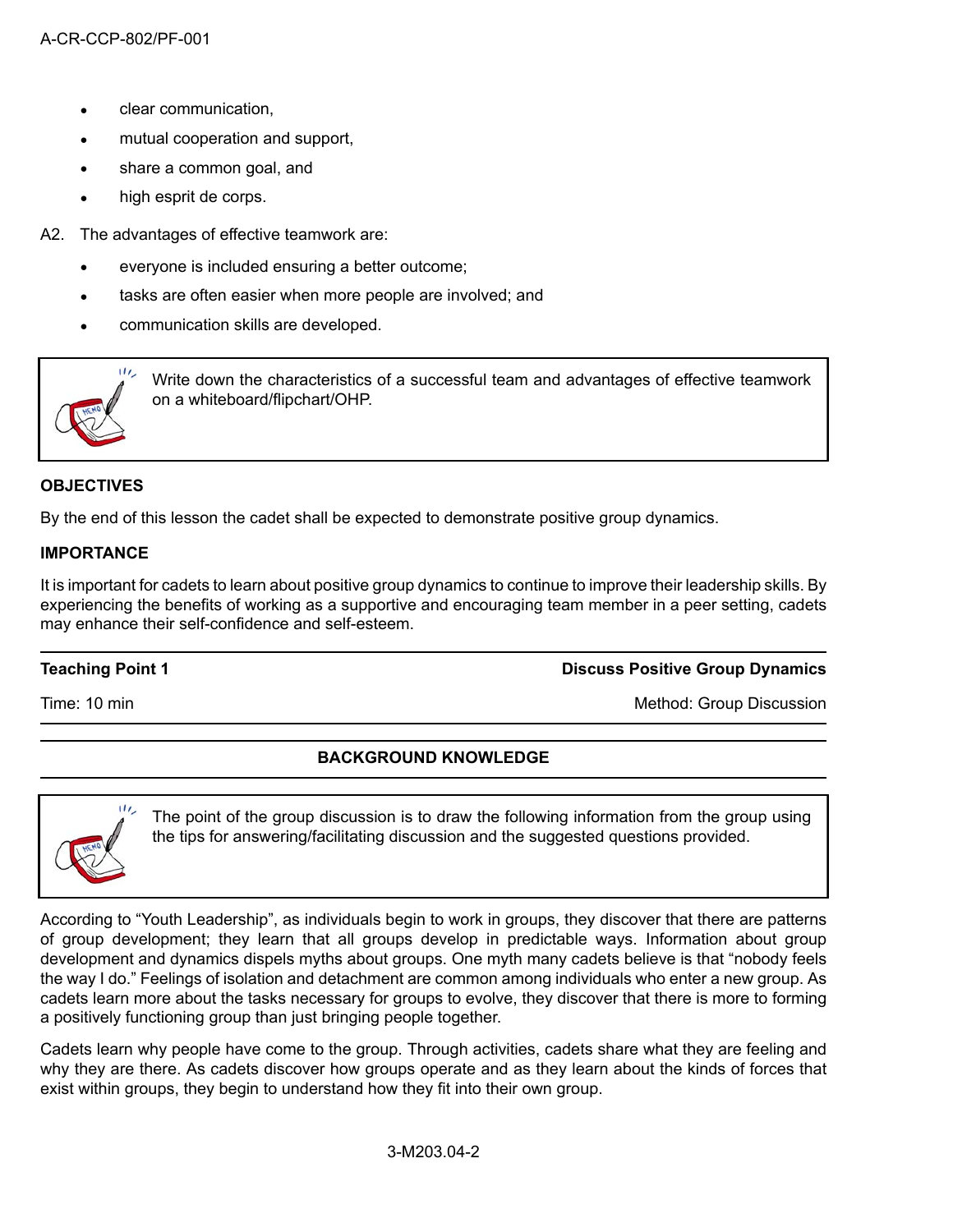In order for a peer group or team to perform at its highest level, each member of the team should display positive group dynamics. To demonstrate positive group dynamics, group members should:

- contribute to the group's goal;
- exhibit trust in the group;
- create a safe environment for others to share their opinions;
- follow the leader;
- finish the task;
- display esprit de corps; and
- appreciate others within the group.

# **GROUP DISCUSSION**



# **SUGGESTED QUESTIONS**

Q1. What attributes must a cadet display within the team, to help the team be successful?



Have cadets brainstorm a list of the attributes that enable positive group dynamics. Copy the list on a whiteboard/flipchart/OHP.

- Q2. Are there some attributes that contribute more to the success of the team than other attributes? Why or why not?
- Q3. Besides cadets, where else would these attributes be advantageous in a peer setting?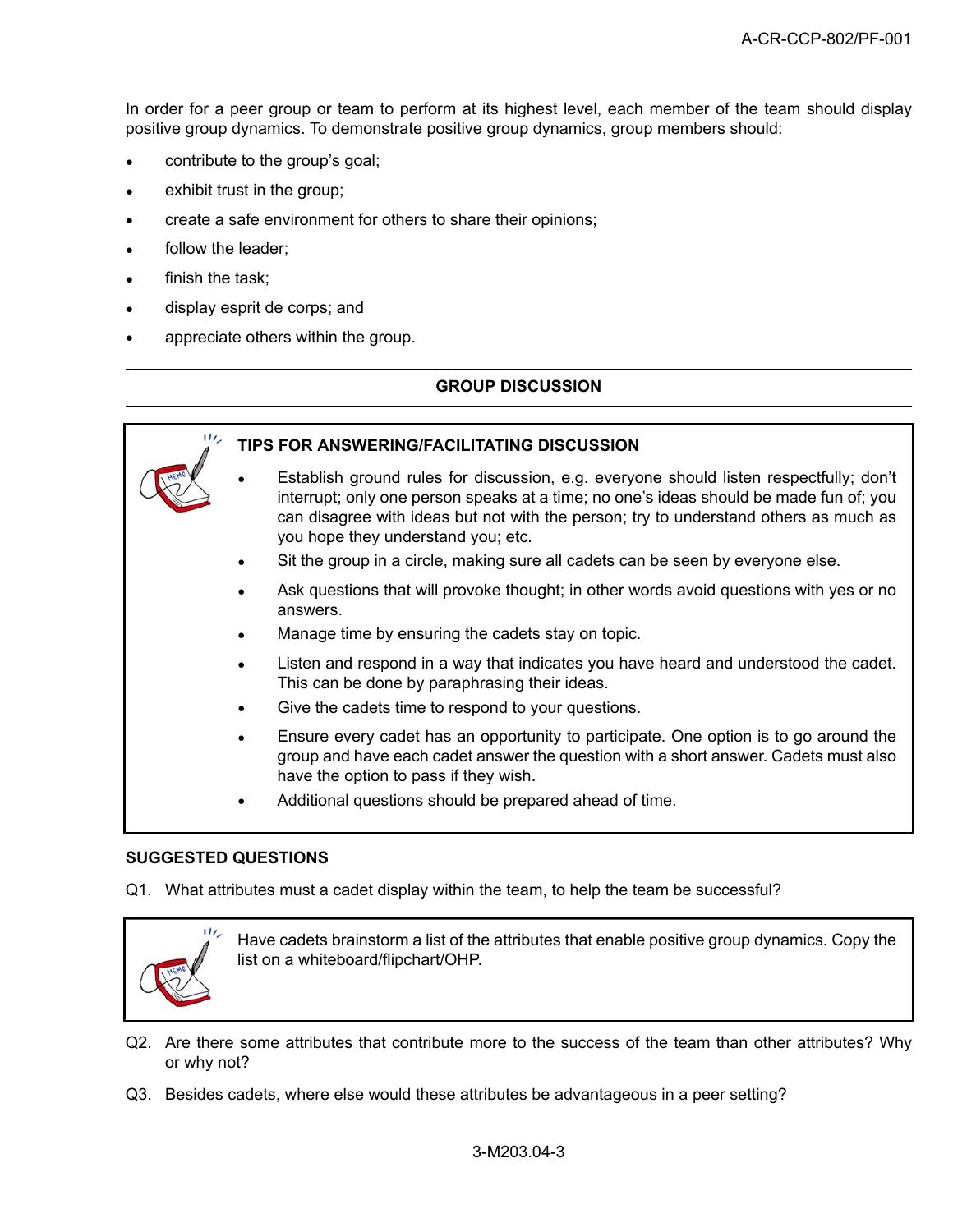

The attributes brainstormed by the cadets may not match the attributes in the background knowledge. Correct cadets during the discussion if the attributes suggested do not match the criteria for positive group dynamics.



Other questions and answers will develop throughout the group discussion. The group discussion should not be limited to only those suggested.



Reinforce those answers given and comments made during the group discussion, ensuring the teaching point has been covered.

# **CONFIRMATION OF TEACHING POINT 1**

The cadets' participation in the group discussion will serve as confirmation of this TP.

**Teaching Point 2 Explain How to Display Positive Group Dynamics**

Time: 25 min Method: Interactive Lecture Communication of the Method: Interactive Lecture

When placed within a peer setting, each cadet should display positive group dynamics.



After explaining each point below, have cadets give examples of when they have seen the attribute displayed.

To display positive group dynamics, cadets must:

- Contribute to group discussions by providing input. This means contributing to every discussion. Even if a cadet has no new or original ideas, agree or disagree with other member's suggestions. Ask questions. Offer support and volunteer to take on extra assignments.
- Be motivated. Be enthusiastic and ensure the best effort each time when working in a team setting.
- Participate in establishing the team's goals. Cadets will have to work to meet the team's goals, so cadets should have a say in determining them. Ensure group goals are consistent with the aims of the cadet organization.
- Try new things. Do not be afraid to take risks. Trying new things shows courage, and courage is a leadership quality. Remember the turtle: it is perfectly safe when it stays in its shell, but to move ahead, the turtle must stick its neck and feet out.
- Be sensitive to other points of view. Listen to the opinions of other team members. Do not be afraid to express your view even if it is different or even the opposite of everybody else's. Deal respectfully with teammates who disagree. Be willing to compromise to achieve a consensus.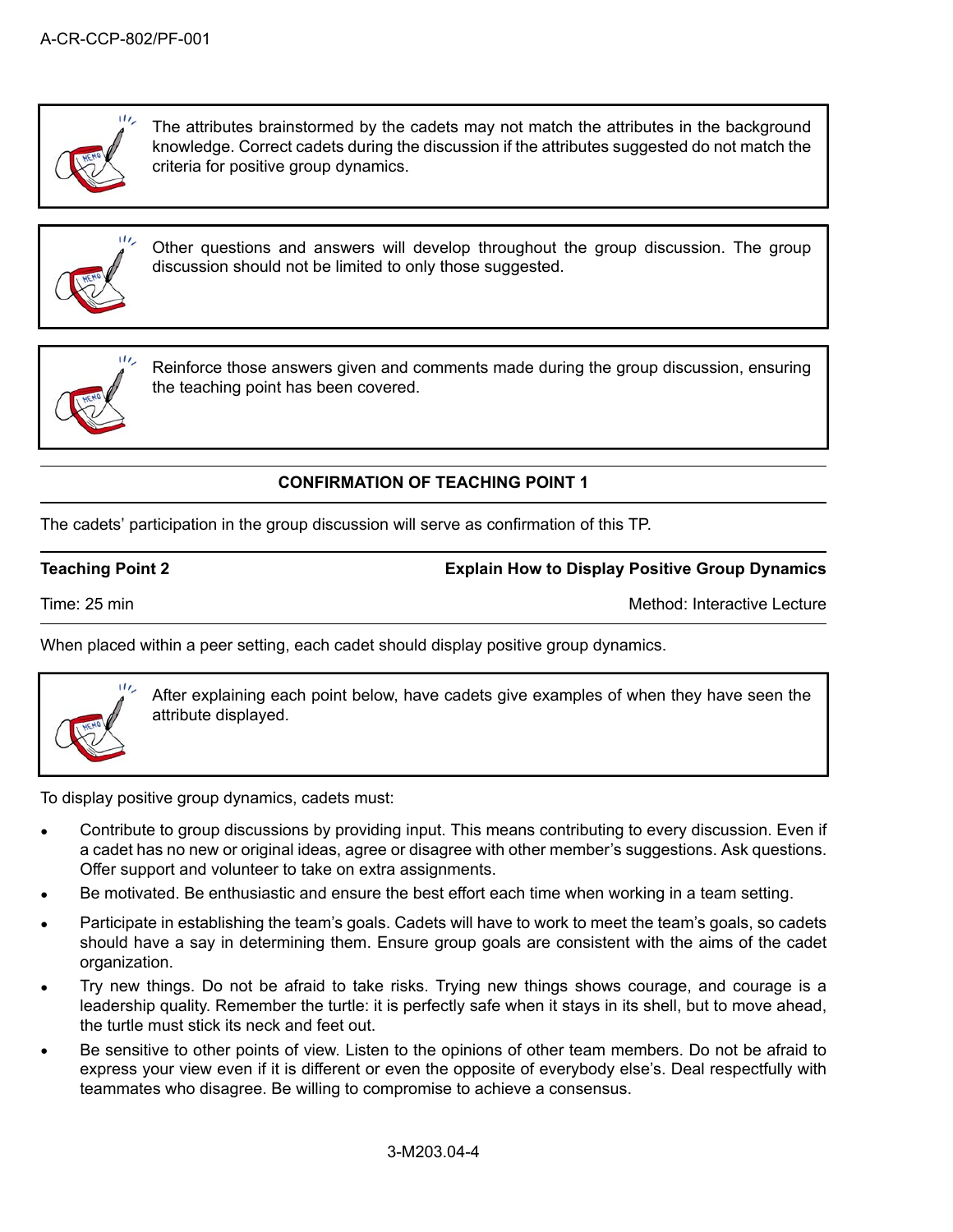- Know teammates' strengths and weaknesses. If members know their teammates' talents and limitations, it enables the team to use all its personnel to its best advantage. Being aware of teammates individual habits may make working with them easier.
- Increase self-confidence through positive self-talk. Focusing on one's positive characteristics leads to increased self-confidence. To feel better about yourself, concentrate on the things done well and compliment yourself on those things. This is not always easy.
- Be cooperative. Be polite, be a team player, and support your teammates. Help them by distributing work evenly and by sharing information; do not compete.
- Resolve conflicts as quickly as possible at the lowest and most appropriate level. As mentioned in the CHAP program, if teammates have a conflict, find a solution. Do not let problems fester and do not hold a grudge. Once conflicts are resolved, let them go.
- Celebrate successes. When the team completes a task or completes a goal, share in the enjoyment. Have a quick team meeting and compliment all team members on a job well done. Praise team members in front of others. Show appreciation to teammates who have been especially helpful. Everyone likes to be congratulated. This may lead to increased feelings of enthusiasm and self-confidence by members of the team.



Compare the list of attitubutes developed during the group discussion with the attributes taught in TP2.

# **CONFIRMATION OF TEACHING POINT 2**

#### **QUESTIONS**

- Q1. How can cadets contribute to group discussions?
- Q2. Why should cadets not be afraid to try new things within a team setting?
- Q3. Why should successes be celebrated?

#### **ANTICIPATED ANSWERS**

- A1. Cadets can contribute to group discussions by providing input. This means contributing to every discussion.
- A2. Trying new things shows initiative, and initiative is a leadership quality.
- A3. Successes should be celebrated because everyone likes to be congratulated. This may lead to increased feelings of enthusiasm and self-confidence by members of the team.

# **Teaching Point 3 Demonstrate Positive Group Dynamics**

#### Time: 15 min Method: In-Class Activity



It is very difficult to find an activity that will display all the aspects of positive group dynamics at once. This activity was chosen to give cadets the opportunity to be sensitive to other points of view, to listen without interrupting, to learn their teammates' strengths and weaknesses and to increase their self-confidence through positive self-talk.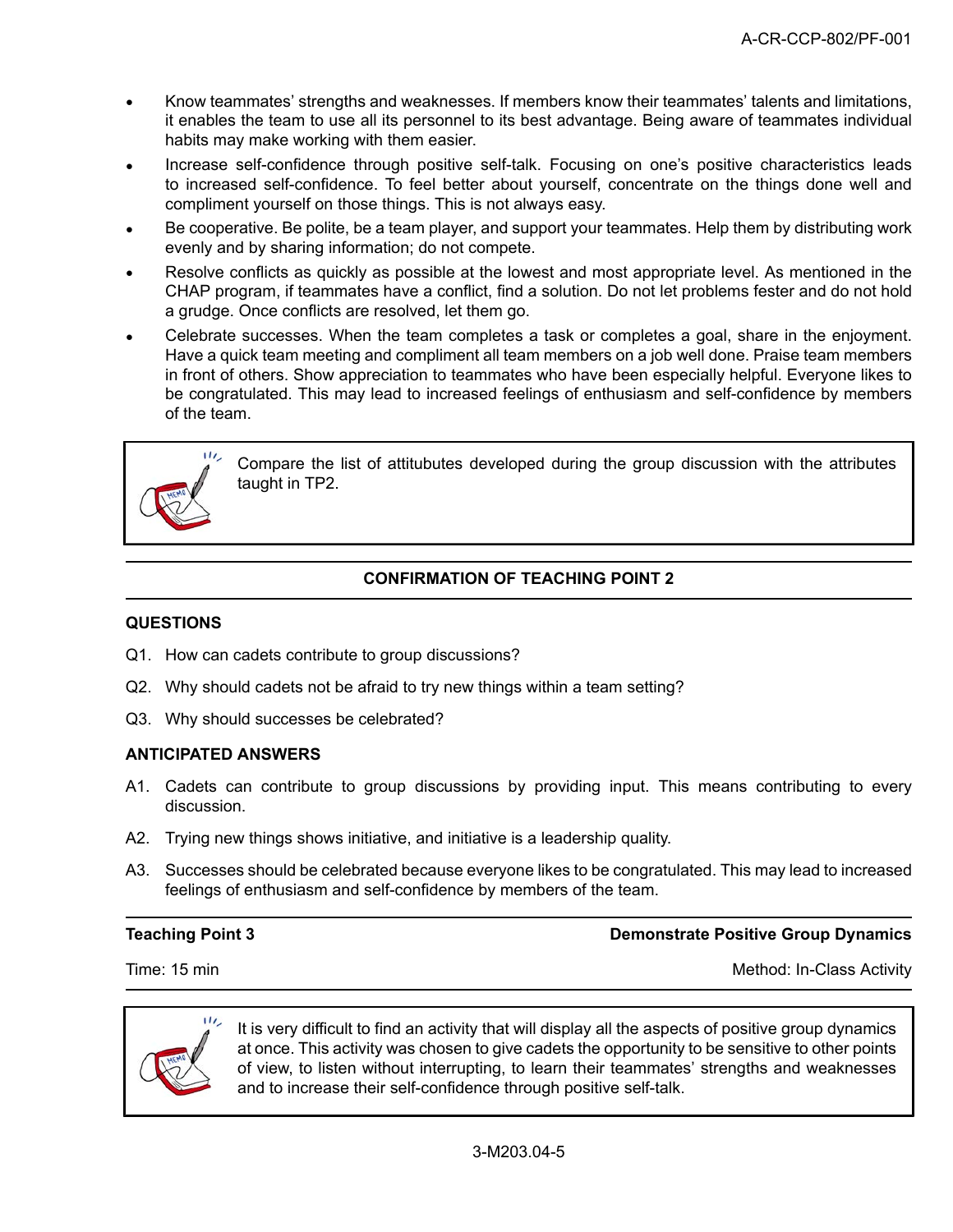# **ACTIVITY**

#### **OBJECTIVE**

The objective of this activity is to have cadets demonstrate positive group dynamics within a peer setting to build mutual support and trust.

#### **RESOURCES**

N/A.

# **ACTIVITY LAYOUT**

N/A.

# **ACTIVITY INSTRUCTIONS**



Remind cadets that the ability to build mutual trust is based on being able to communicate openly with members of the team.

- 1. Ask the cadets to find a partner, preferably someone they do not know well, or someone they would like to know better.
- 2. Have the cadets sit facing each other.
- 3. Have the cadets decide who will go first. Tell them to make eye contact with one another and get comfortable. Cadets must maintain an open body posture (no crossing of the arms or legs and no slouching). Cadets must tell their partners "What I like about myself." Cadets must speak for two minutes.
- 4. The passive partner cannot say a word, but through body language, (head nodding, leaning forward, smiling, etc.) must express a keen interest in what is being said.
- 5. At the end of two minutes, have the cadets switch roles and repeat the speaking/listening exercise.
- 6. Have cadets switch back to their original positions. Tell them to make eye contact with one another and get comfortable. Cadets must maintain an open body posture (no crossing of the arms or legs and no slouching). Have the first cadet speak about "What I don't like about myself". Cadets must speak for one minute.
- 7. The passive partner cannot say a word, but through body language, (head nodding, leaning forward, smiling, etc.) must express a keen interest in what is being said.
- 8. At the end of one minute, have cadets switch roles and repeat the speaking/listening exercise.
- 9. After everyone is finished speaking/listening, conduct a short de-brief with the cadets to include the following questions:
	- Was it difficult to remain passive, silent and interested?
	- Was it easier to listen to another cadet speaking about their strengths or their weaknesses? Why?
	- Was it easier to speak about their own strengths or their own weaknesses? Why?
	- Did having the listener show interest through body language help them be more open with their remarks? Why?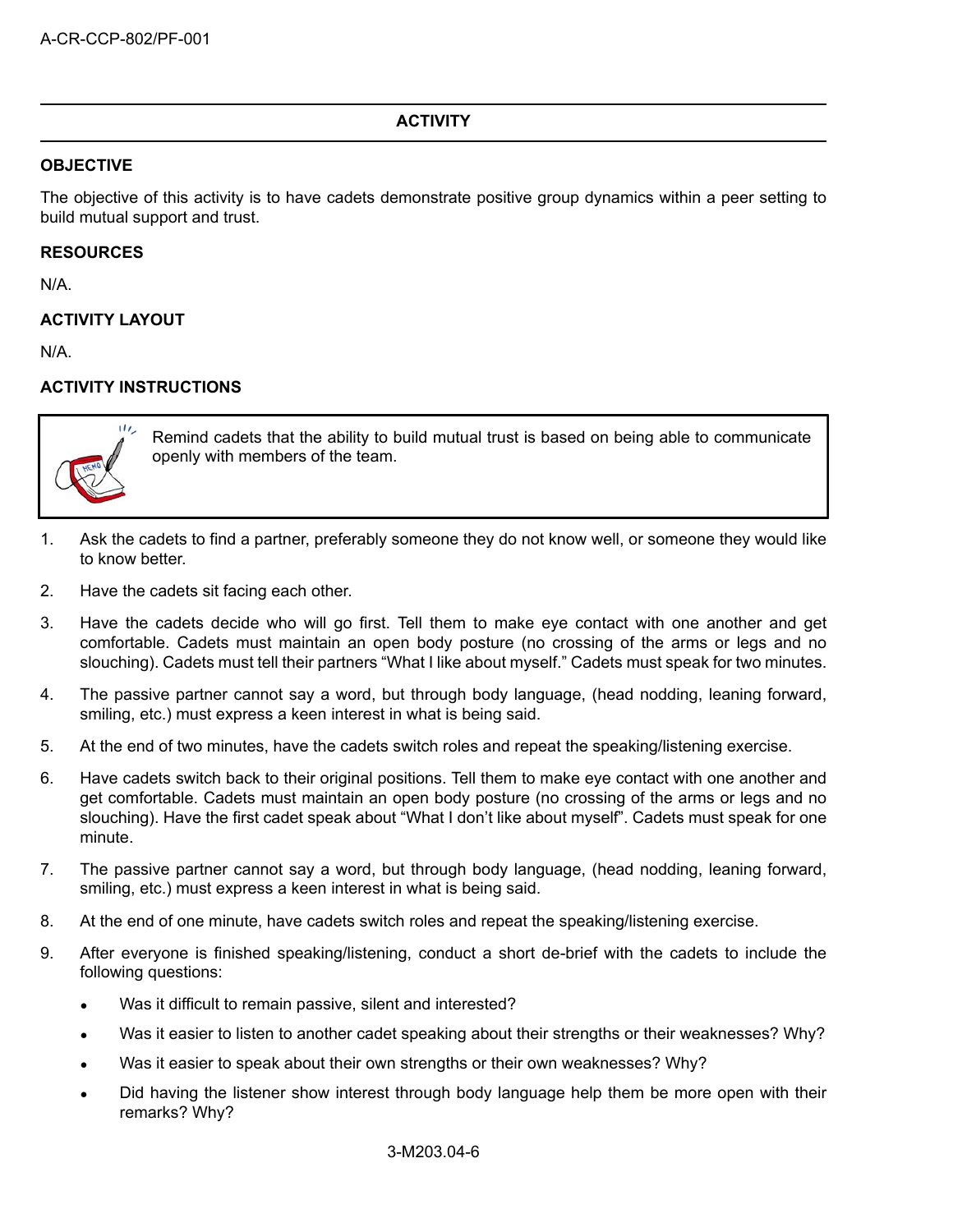# **SAFETY**

N/A.



Ensure cadets understand that this activity was chosen to give them an opportunity to demonstrate positive group dynamics by being sensitive to other points of view, listening without interrupting, learning your teammates' strengths and weaknesses and increasing their self-confidence through positive self-talk.

#### **END OF LESSON CONFIRMATION**

The cadets' participation in the activity in TP3 will serve as confirmation of this lesson.

# **CONCLUSION**

#### **HOMEWORK/READING/PRACTICE**

N/A.

**METHOD OF EVALUATION**

N/A.

#### **CLOSING STATEMENT**

It is important to demonstrate positive group dynamics by being a supportive and encouraging team member within a peer setting. As a full participant in team activities, cadets may enjoy their tasks more and they may make more effective contributions to the team's success. This may assist in building the cadet's self-confidence and self-esteem and may improve their basic leadership skills.

#### **INSTRUCTOR NOTES/REMARKS**

The instructor shall provide a safe learning and team-building environment in which the cadets will display and demonstrate positive group dynamics.

#### **REFERENCES**

C0-028 (ISBN 0-07-046513-4) Newstrom, J. & Scannell, E. (1998). *The Big Book of Team Building Games.* USA: McGraw-Hill Companies.

C0-114 (ISBN 0-02-863656-2) Pell, A. R. (1999). *The Complete Idiot's Guide to Team Building.* USA: Alpha Books.

C0-115 (ISBN 0-7879-4059-3) Van Linden, J. A. & Fertman, C. I. (1998). *Youth Leadership.* San Francisco, California: Jossey-Bass Inc.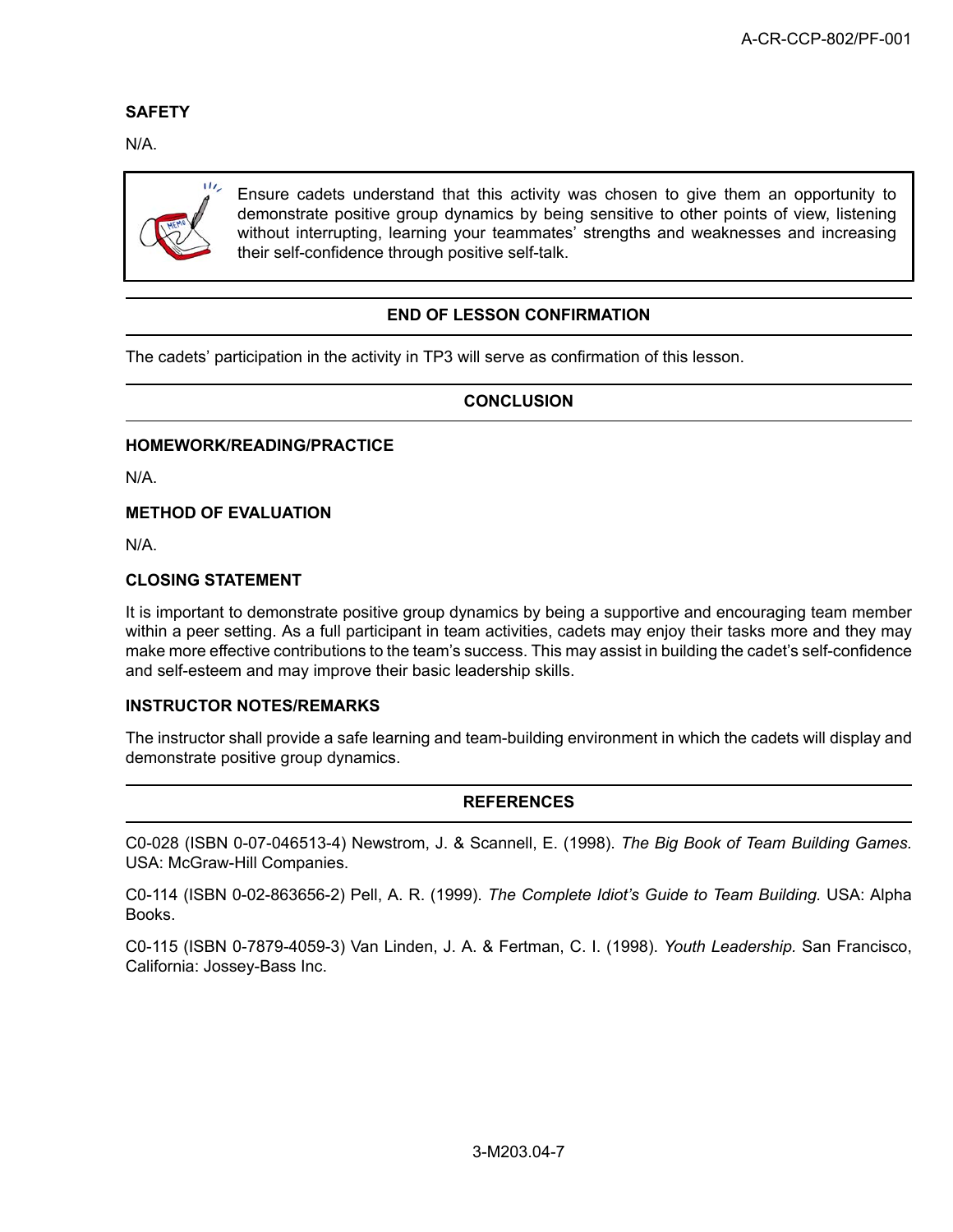THIS PAGE INTENTIONALLY LEFT BLANK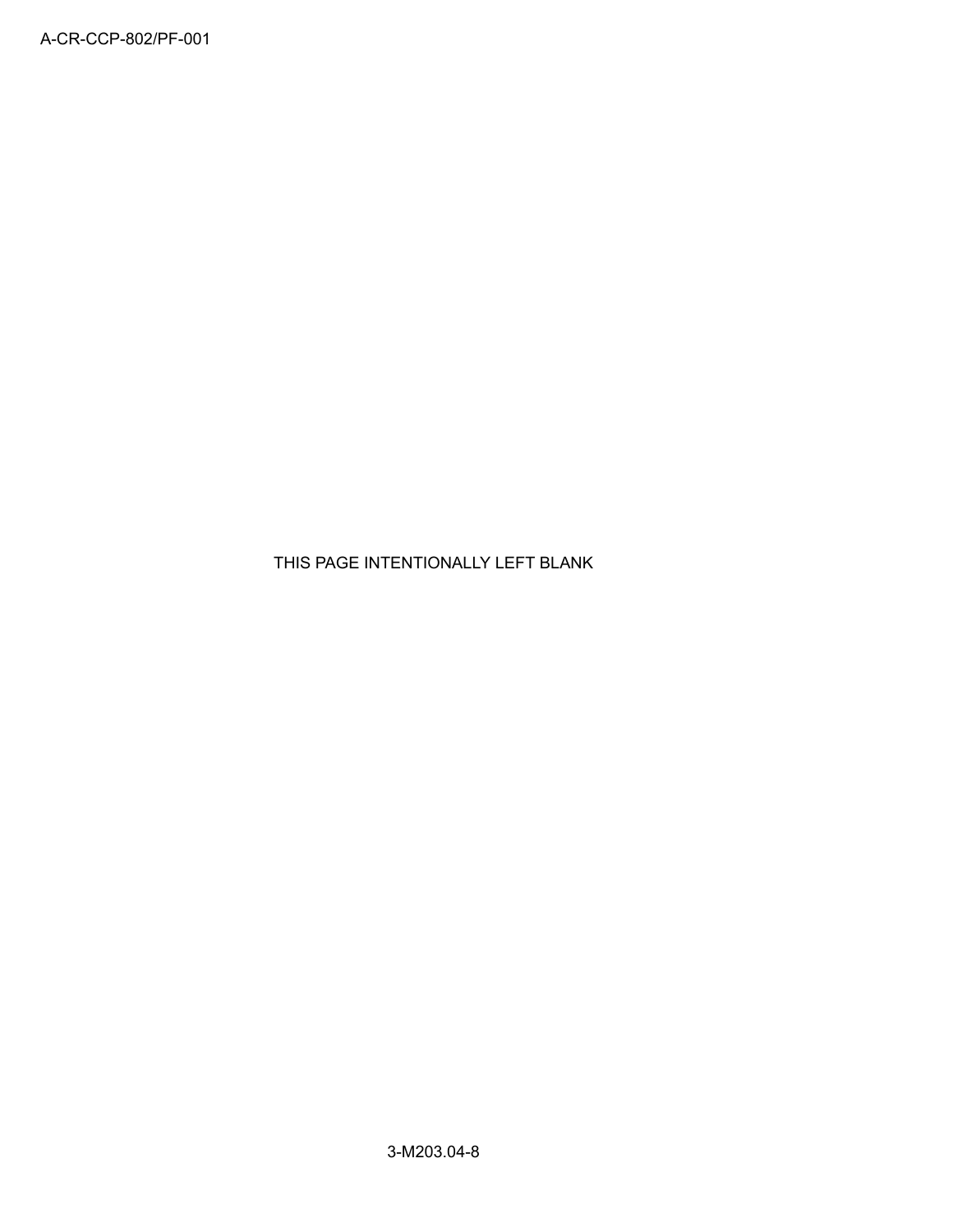

**COMMON TRAINING**

**INSTRUCTIONAL GUIDE**



#### **SECTION 5**

#### **EO M203.05 – DISCUSS INFLUENCE BEHAVIOURS**

Total Time: 30 min

# **PREPARATION**

#### **PRE-LESSON INSTRUCTIONS**

Resources needed for the delivery of this lesson are listed in the lesson specification located in A-CR-CCP-802/ PG-001, Chapter 4. Specific uses for said resources are identified throughout the Instructional Guide within the TP for which they are required.

Review the lesson content and become familiar with the material prior to delivering the lesson.

Make six copies of the handouts located at Annexes A, B and C for the activities in TP1 to TP3.

# **PRE-LESSON ASSIGNMENT**

N/A.

#### **APPROACH**

An in-class activity was chosen for TP1 to TP3 as an interactive way to provoke thought and stimulate an interest among cadets.

A group discussion was chosen for TP4 as it allows the cadets to interact with their peers and share their knowledge, experiences, opinions and feelings about influence behaviours.

# **INTRODUCTION**

#### **REVIEW**

N/A.

#### **OBJECTIVES**

By the end of this lesson the cadet shall be expected to discuss influence behaviours.

#### **IMPORTANCE**

It is important for cadets to acknowledge the influence they have in a peer setting. Learning influence behaviours may enable cadets to choose the correct influence behaviour for the situation to successfully accomplish tasks in a peer setting.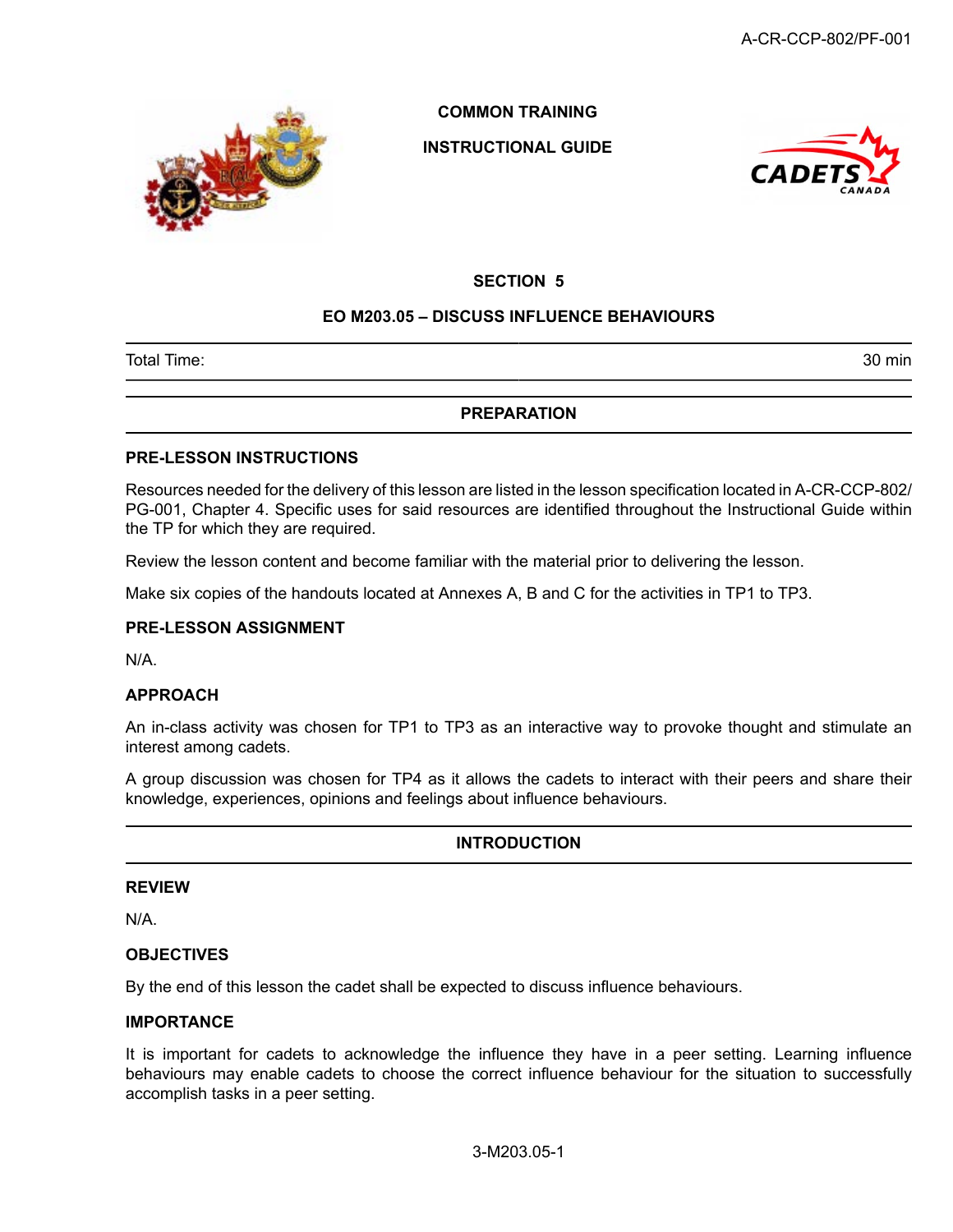**Teaching Point 1 Perform in a Skit to Portray Directive Behaviour**

Time: 5 min Method: In-Class Activity



The earliest studies of leadership commonly referred to influence behaviours as leadership styles or approaches. The three influence behaviours listed below are chosen from a spectrum of eight influence behaviours.

# **ACTIVITY**

# **OBJECTIVE**

The objective of this activity is to have cadets perform in a skit to portray directive behaviour and to recognize its use.

# **RESOURCES**

Skit located at Annex A.

# **ACTIVITY LAYOUT**

N/A.

# **ACTIVITY INSTRUCTIONS**

- 1. Have cadets volunteer to perform in the skit.
- 2. Distribute the scripts to the cadets who volunteered.
- 3. Have cadets perform the skit.
- 4. Ask cadets to brainstorm a list of traits they noticed about Cadet Purple in this skit.
- 5. Copy the list on a whiteboard/flipchart/OHP.
- 6. Have cadets return the scripts.



Upon completion of the brainstorming conclude by summarizing directive behaviour before moving on to the next TP.

# **DIRECTIVE BEHAVIOUR**

Generally, directive behaviour involves telling teammates what they are to do, and possibly, when, how and to what standard they are to accomplish the task. Directive behaviour may be expressed as a simple request, a formal order or something in between. Directive behaviour is appropriate when passing on and executing a superior's objective, when assigning and co-ordinating tasks and when teammates lack information or experience and need guidance.

Directive behaviour is used most often in emergency situations where time, safety, and control of personnel are factors. Another example is drill. Drill is normally conducted using directive behaviour.

3-M203.05-2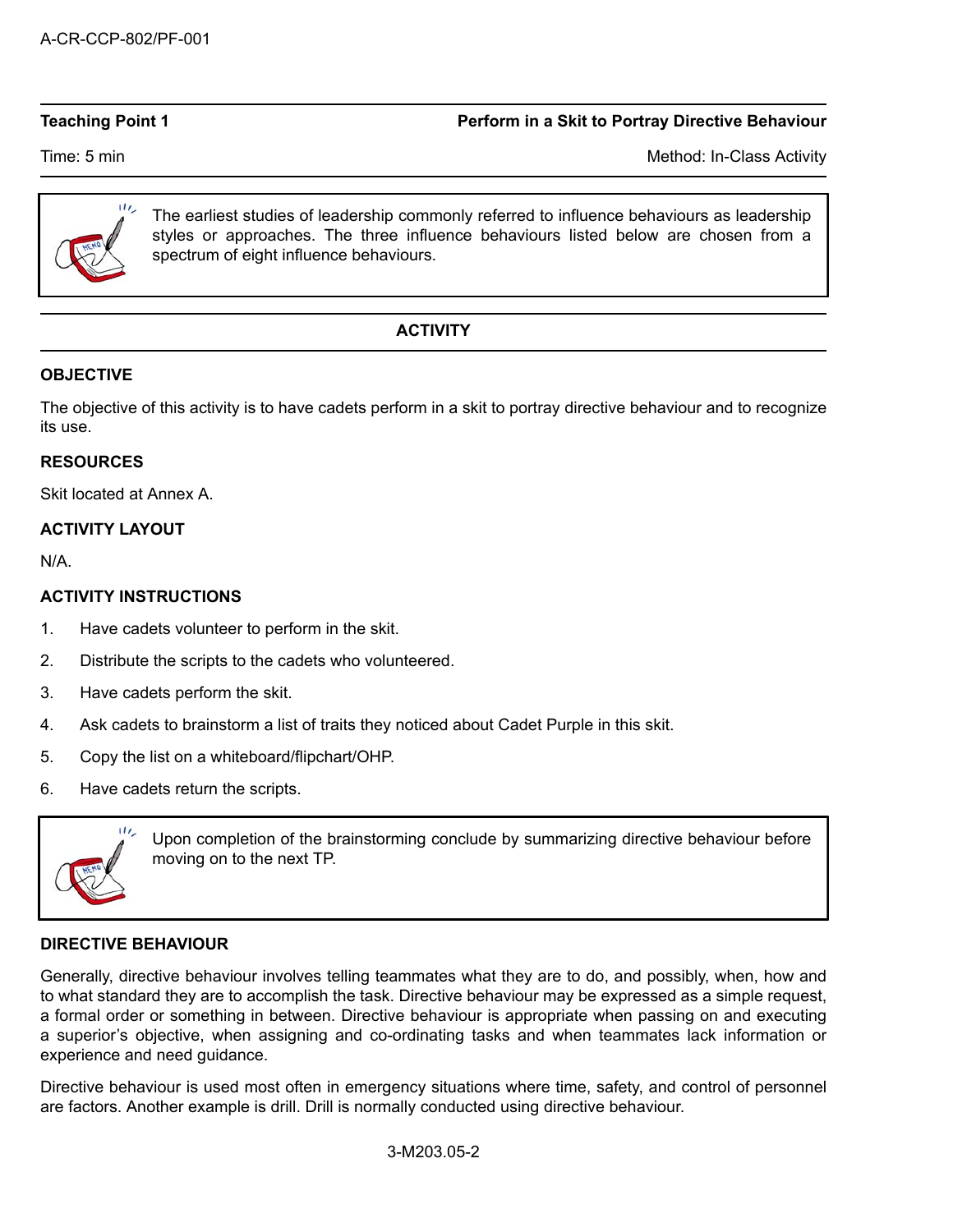#### **SAFETY**

N/A.

## **CONFIRMATION OF TEACHING POINT 1**

#### **QUESTIONS**

- Q1. What does directive behaviour involve?
- Q2. When is directive behaviour appropriate?
- Q3. Where is directive behaviour used most often?

#### **ANTICIPATED ANSWERS**

- A1. Directive behaviour involves telling teammates what they are to do, and possibly, when, how and to what standard.
- A2. Directive behaviour is appropriate when passing on and executing a superior's objective, when assigning and co-ordinating tasks and when teammates lack information or experience and need guidance.
- A3. Directive behaviour is used most often in emergency situations where time, safety, and control of personnel are factors.

#### **Teaching Point 2 Perform in a Skit to Portray Persuasive Behaviour**

Time: 5 min Method: In-Class Activity

## **ACTIVITY**

#### **OBJECTIVE**

The objective of this activity is to have cadets perform in a skit to portray persuasive behaviour and to recognize its use.

## **RESOURCES**

Skit located at Annex B.

#### **ACTIVITY LAYOUT**

N/A.

#### **ACTIVITY INSTRUCTIONS**

- 1. Have cadets volunteer to perform in the skit.
- 2. Distribute the scripts to the cadets who volunteered.
- 3. Have cadets perform the skit.
- 4. Ask cadets to brainstorm a list of traits they noticed about Cadet Purple in this skit.
- 5. Copy the list on a whiteboard/flipchart/OHP.
- 6. Have cadets return the scripts.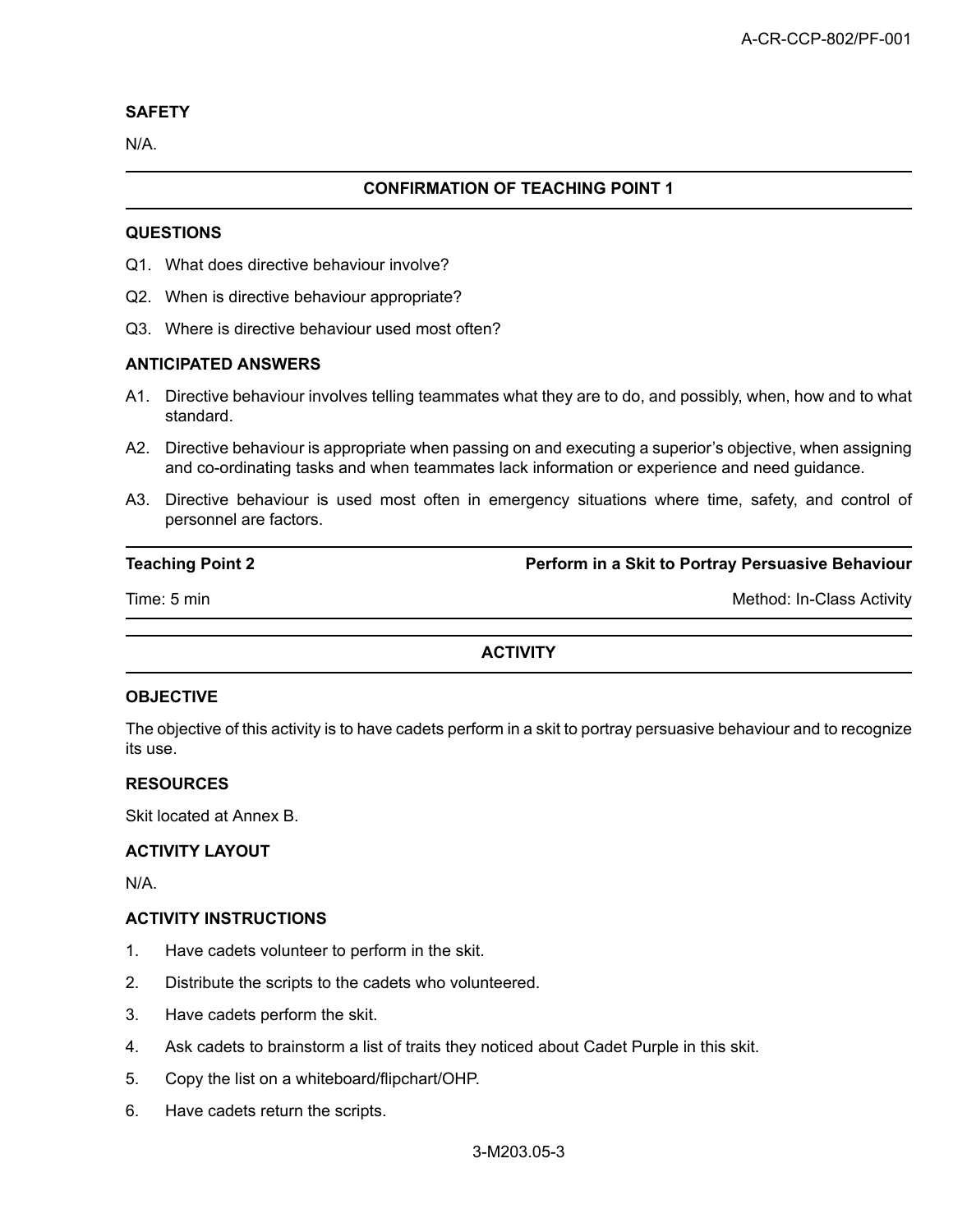

Upon completion of the brainstorming conclude by summarizing persuasive behaviour before moving on to the next TP.

## **PERSUASIVE BEHAVIOUR**

Generally, persuasive behaviour is intended to influence decision-making and motivation. This is accomplished by explaining to, or convincing others why a certain course of action is necessary. Persuasive behaviour may involve rational argument based on facts, reason and logic and/or inspirational appeals which motivate others. This behaviour may allow teammates to understand the potential benefits to them created by the course of action and should aid teammates in their commitment to the task. Persuasive behaviour is appropriate to secure agreement or commitment and when particularly high or sustained levels of effort are required to accomplish a task.

There are many situations when persuasive behaviour is used. These may include problem-solving, counselling, teaching, etc. Persuasive behaviour is usually effective in a peer setting if all teammates display positive group dynamics.

#### **SAFETY**

N/A.

# **CONFIRMATION OF TEACHING POINT 2**

#### **QUESTIONS**

- Q1. When is persuasive behaviour used?
- Q2. What are the potential benefits of the persuasive behaviour?
- Q3. Name three situations where persuasive behaviour may be used?

## **ANTICIPATED ANSWERS**

- A1. Persuasive behaviour is used to influence decision-making and motivate others.
- A2. Persuasive behaviour may allow teammates to understand the potential benefits to them created by the course of action and should aid teammates in their commitment to the task.
- A3. Persuasive behaviour may be used when problem-solving, counselling, teaching, etc.

**Teaching Point 3 Perform in a Skit to Portray Participative Behaviour**

Time: 5 min Method: In-Class Activity

#### **ACTIVITY**

## **OBJECTIVE**

The objective of this activity is to have cadets perform in a skit to portray participative behaviour and to recognize its use.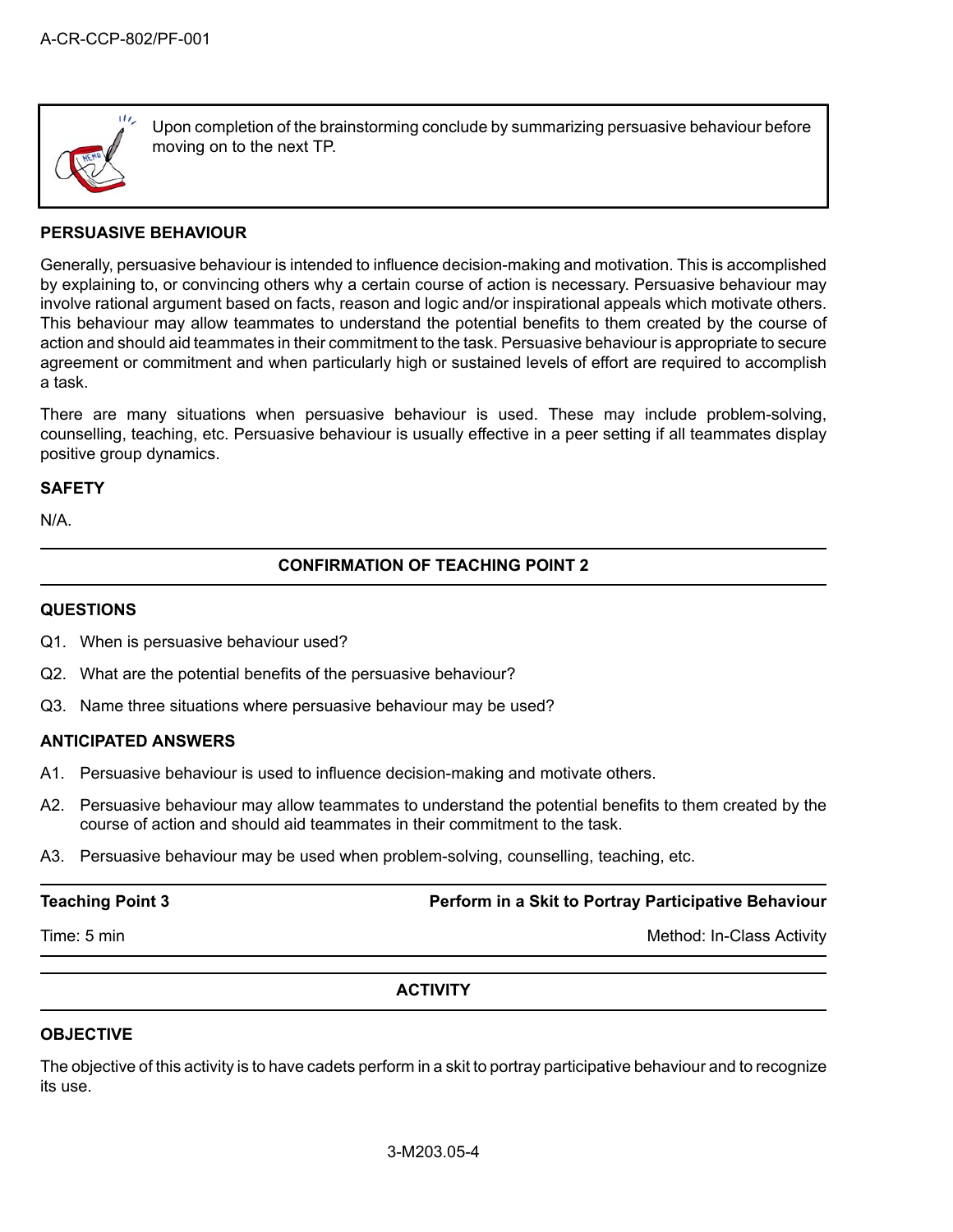# **RESOURCES**

Skit found at Annex C.

# **ACTIVITY LAYOUT**

N/A.

## **ACTIVITY INSTRUCTIONS**

- 1. Have cadets volunteer to perform in the skit.
- 2. Distribute the scripts to the cadets who volunteered.
- 3. Have cadets perform the skit.
- 4. Ask cadets to brainstorm a list of traits they noticed about Cadet Purple in this skit.
- 5. Copy the list on a whiteboard/flipchart/OHP.
- 6. Have cadets return the scripts.



Upon completion of the brainstorming conclude by summarizing participative behaviour before moving on to the next TP.

## **PARTICIPATIVE BEHAVIOUR**

Generally, participative behaviour involves sharing decision-making with others. The primary objective is to improve the quality and/or acceptance of decisions. Participative behaviours employ two basic methods – individual or group consultations and joint decision-making. Obtaining advice, opinions and recommendations from others before sharing decision-making is essential. Sometimes teammates possess critical information or expertise and that knowledge may make the difference between success or failure of the task. The use of the participative behaviour depends on the availability of time to involve others. Teammates expect to be consulted on and have a voice in decisions that affect them.

There are many situations when participative behaviour is used including problem-solving, participating in team-building activities, resolving conflict in a peer setting, etc. Participative behaviour is usually effective in a peer setting because all teammates have a part to play in making the decision.

## **SAFETY**

N/A.

## **CONFIRMATION OF TEACHING POINT 3**

## **QUESTIONS**

- Q1. What does participative behaviour involve?
- Q2. What are the two basic methods of employing persuasive behaviours?
- Q3. Name three situations where participative behaviour may be used.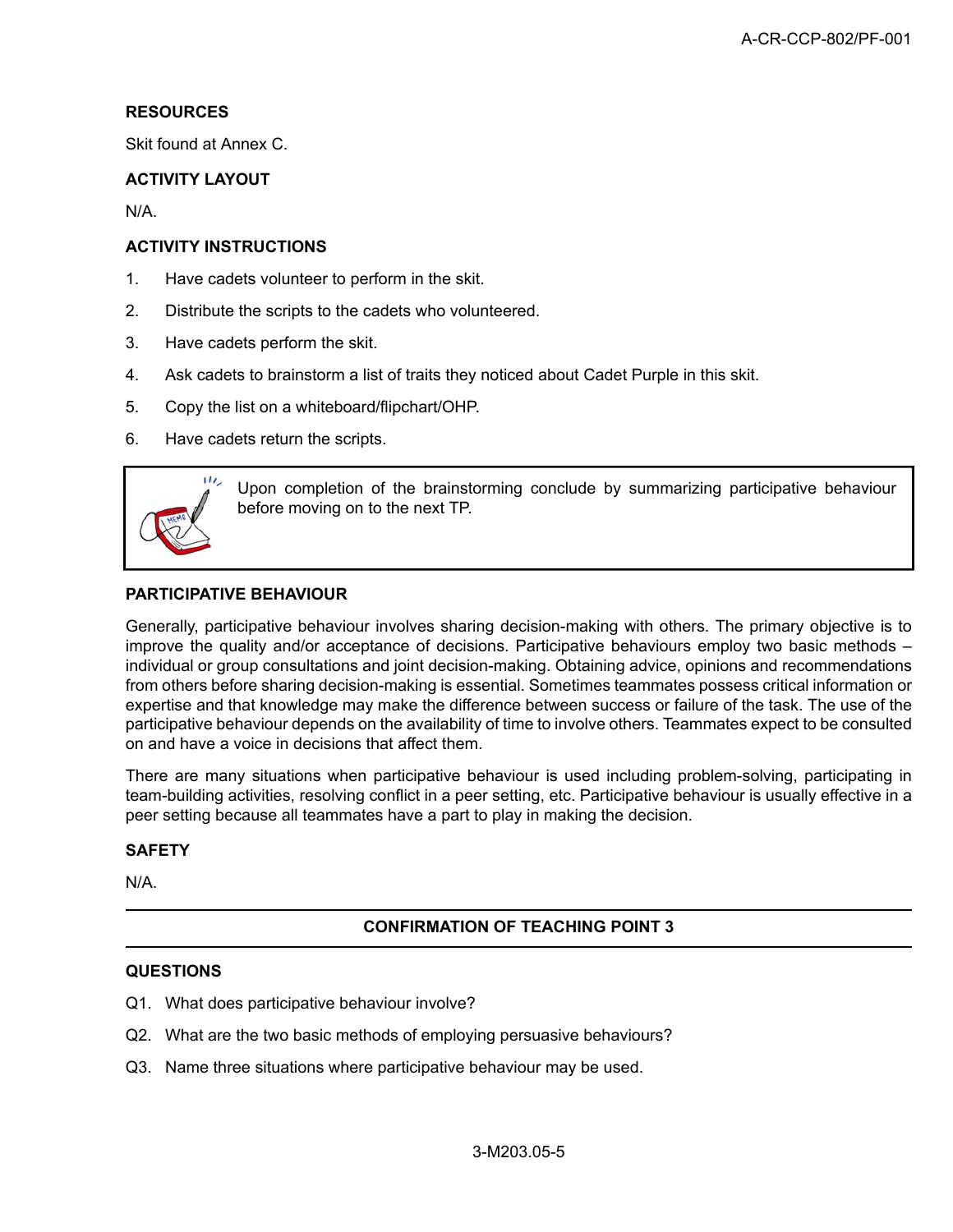## **ANTICIPATED ANSWERS**

- A1. Participative behaviour involves sharing decision-making with others.
- A2. Participative behaviours employ two basic methods individual or group consultations and joint decisionmaking.
- A3. Participative behaviour may be used during problem solving, participating in team-building activities, resolving conflict in a peer setting, etc.

 $\overline{11}$ 

**Teaching Point 4 Discuss Situations in Which Cadets May Employ the Various Influence Behaviours in Peer Group Settings**

Time: 10 min Method: Group Discussion Method: Group Discussion

#### **BACKGROUND KNOWLEDGE**

The point of the group discussion is to draw the following information from the group using the tips for answering/facilitating discussion and the suggested questions provided.

Different influence behaviours will be used during different situations. A good leader may use a combination of behaviours based on the situation, the experience of the followers, the time to get a task done, etc. Each of the influence behaviours has its place and can be used effectively under the correct conditions.

## **GROUP DISCUSSION**

#### $111,$ **TIPS FOR ANSWERING/FACILITATING DISCUSSION**

- Establish ground rules for discussion, e.g. everyone should listen respectfully; don't interrupt; only one person speaks at a time; no one's ideas should be made fun of; you can disagree with ideas but not with the person; try to understand others as much as you hope they understand you; etc.
- Sit the group in a circle, making sure all cadets can be seen by everyone else.
- Ask questions that will provoke thought; in other words avoid questions with yes or no answers.
- Manage time by ensuring the cadets stay on topic.
- Listen and respond in a way that indicates you have heard and understood the cadet. This can be done by paraphrasing their ideas.
- Give the cadets time to respond to your questions.
- Ensure every cadet has an opportunity to participate. One option is to go around the group and have each cadet answer the question with a short answer.
- Cadets must also have the option to pass if they wish.
- Additional questions should be prepared ahead of time.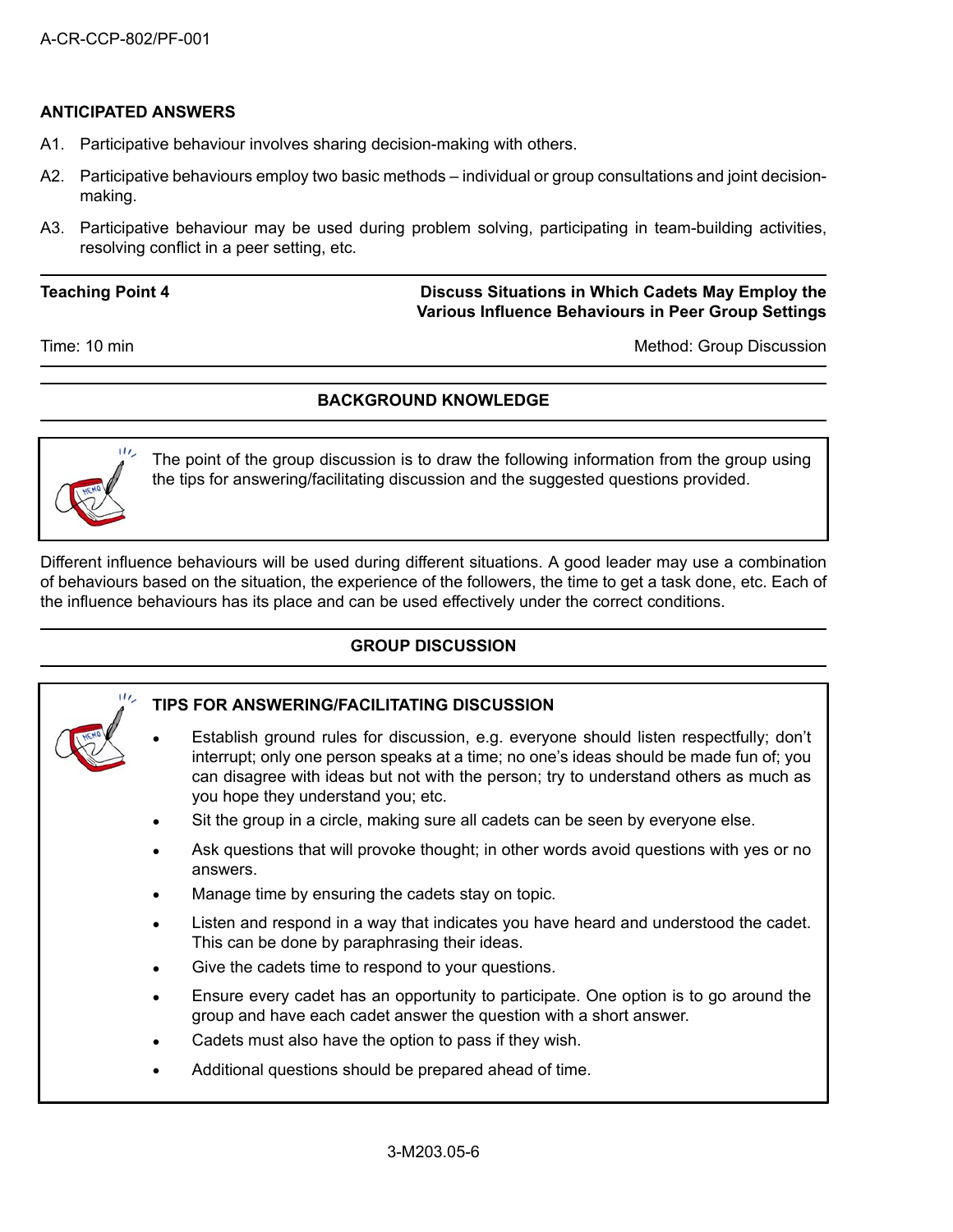## **SUGGESTED QUESTIONS**

- Q1. When is directive behaviour most effective at cadets or at school?
- Q2. When is persuasive behaviour most effective at cadets or at school?
- Q3. When is participative behaviour most effective at cadets or at school?
- Q4. What are the differences between persuasive and participative behaviours?



Other questions and answers will develop throughout the group discussion. The group discussion should not be limited to only those suggested.



Reinforce those answers given and comments made during the group discussion, ensuring the teaching point has been covered.

# **CONFIRMATION OF TEACHING POINT 4**

The cadets' participation in the group discussion will serve as confirmation of this TP.

## **END OF LESSON CONFIRMATION**

The cadets' participation in the activities in TP1 to TP3 and the group discussion in TP4 will serve as the confirmation of this lesson.

## **CONCLUSION**

#### **HOMEWORK/READING/PRACTICE**

N/A.

#### **METHOD OF EVALUATION**

N/A.

#### **CLOSING STATEMENT**

Through the Cadet Program there may be many opportunities for cadets to influence their peers. Choosing the correct influence behaviour for a situation may assist them in accomplishing tasks in a peer setting.

#### **INSTRUCTOR NOTES/REMARKS**

N/A.

## **REFERENCES**

A0-047 A-PA-005-000/AP-004 DND. (2005). *Leadership in the Canadian Forces: Conceptual Foundations.* Ottawa, ON: Department of National Defence.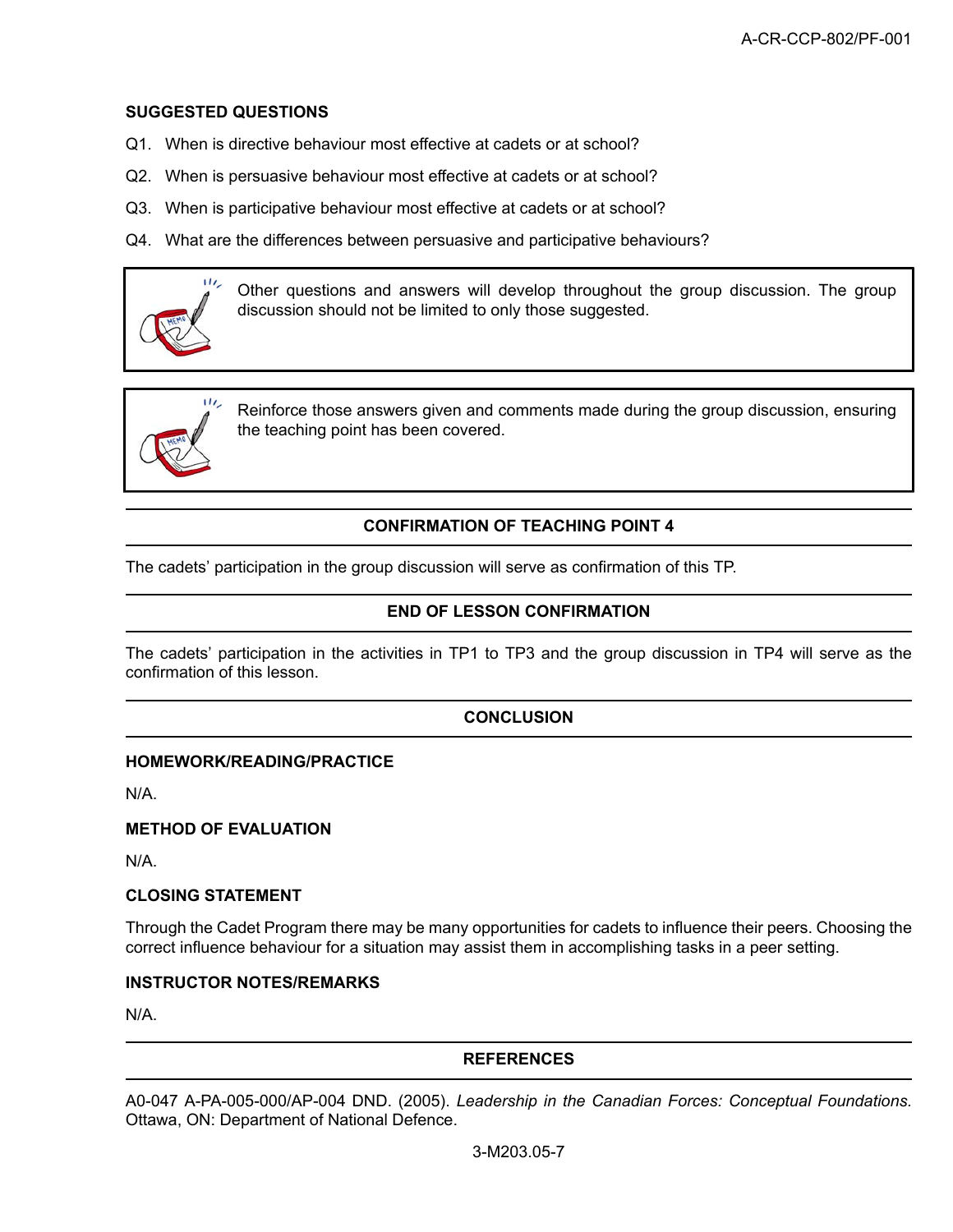A0-048 A-PA-005-000/AP-003 DND. (2005). *Leadership in the Canadian Forces: Doctrine.* Ottawa, ON: Department of National Defence.

C0-113 (ISBN 1-882664-12-4) Karnes, F. A. & Bean, S. M. (1995). *Leadership for Students: A Practical Guide for Ages 8-18.* Waco, Texas: Prufrock Press.

C0-115 (ISBN 0-7879-4059-3) Van Linden, J. A. & Fertman, C. I. (1998). *Youth Leadership.* San Francisco, California: Jossey-Bass Inc.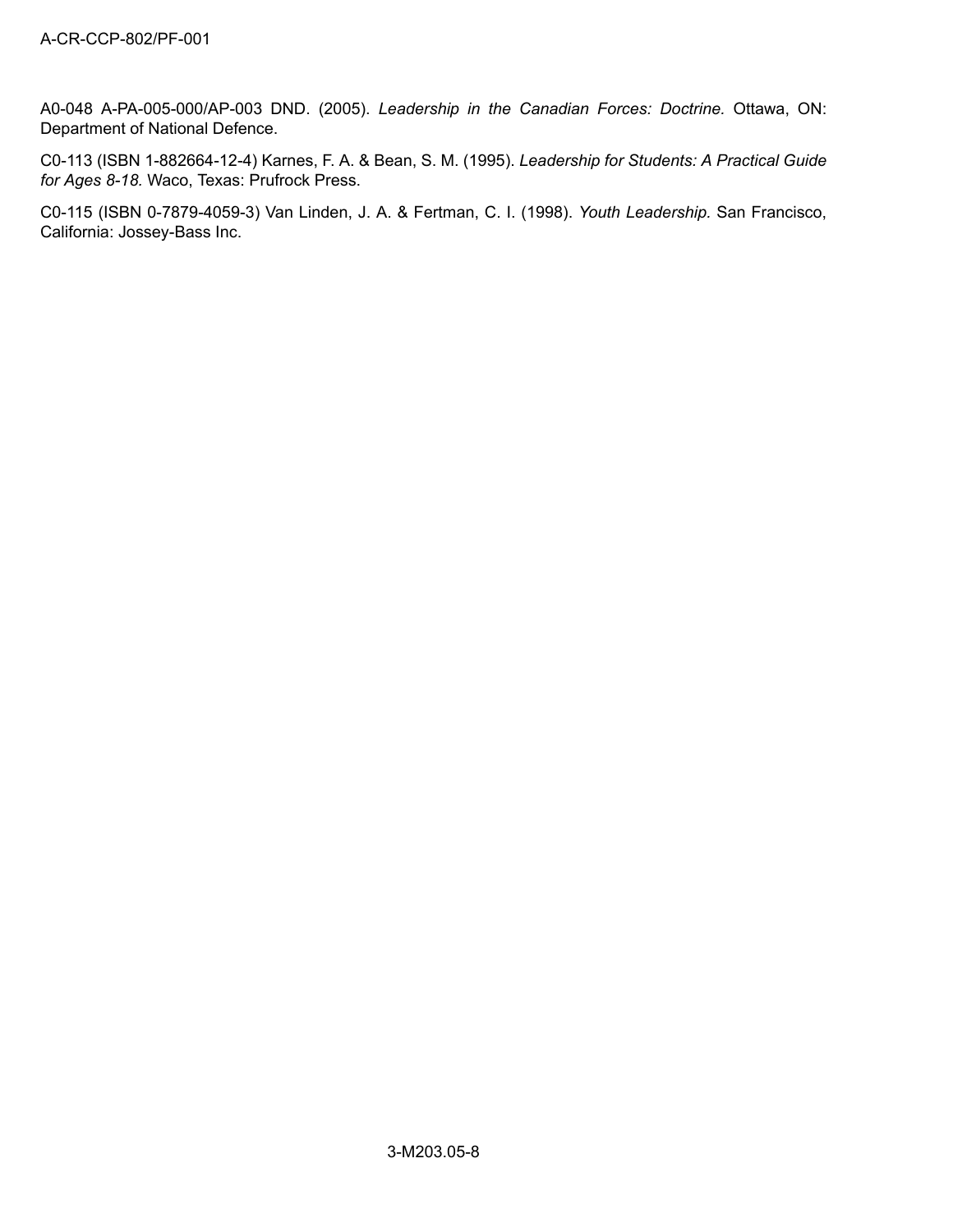#### **SKIT FOR DIRECTIVE BEHAVIOUR**

(**Setting:** Six first year cadets at a CSTC are getting ready for a barrack inspection to take place in one hour.)

**Cadet Red:** Okay we have a barrack inspection in an hour, we better get ready.

**Cadet Orange:** Do we have a uniform inspection at the same time or is it just the room?

**Cadet Red:** I don't know. Does anyone else?

**Cadet Purple:** Yes, I know, I asked the staff cadet. We're having a room and uniform inspection at the same time. We're supposed to wear our T-shirts, cadet trousers and parade boots.

**Cadet Grey:** Man, that's a lot of stuff in just an hour.

**Cadet Yellow:** No kidding.

**Cadet Pink:** I don't think I'll be ready.

**Cadet Purple:** We need to get stuff done fast, so here's what should happen. You two, Cadet Red and Cadet Orange will make the beds and sweep the room. That takes care of the room.

**Cadet Grey:** What about our uniforms?

**Cadet Purple:** You, Cadet Grey, take everyone's T-shirts and iron them.

**Cadet Yellow:** And trousers and boots?

**Cadet Purple:** You, Cadet Yellow, take everyone's trousers and iron them and Cadet Pink and I will do everyone's boots.

**Cadet Red:** That didn't take long to come up with a plan. I hope we get everything done.

**Cadet Purple:** We will, if everyone does their job and right now.

**Cadet Red:** I'm not great at making beds but I'll do what I'm told.

**Cadet Orange:** I'm okay at beds, we'll do fine.

**Cadet Purple:** Okay everyone give your T-shirt to Cadet Grey, your trousers to Cadet Yellow and give me your boots. Everyone, listen up: we a have a lot to do and not a lot of time… so get at it. Be back here in 40 minutes.

**Cadet Pink:** I'll get my polishing kit.

(ALL CADETS PRETEND TO DELIVER REQUIRED ITEMS TO THE CADET WHO HAS BEEN TASKED.)

(40 MINUTES PASS.)

(ALL CADETS RETURN TO THE ROOM.)

**Cadet Red:** As everyone can see, the beds are done and the room is swept.

**Cadet Orange:** The beds aren't great, but they'll pass inspection.

**Cadet Purple:** How did the ironing go?

**Cadet Grey:** Here are the T-shirts ready to go. I've never ironed that many in such a short time. I hope they pass the inspection.

**Cadet Yellow:** All the trousers have the right creases and I don't see any railroad tracks.

**Cadet Pink:** And we finished everyone's boots.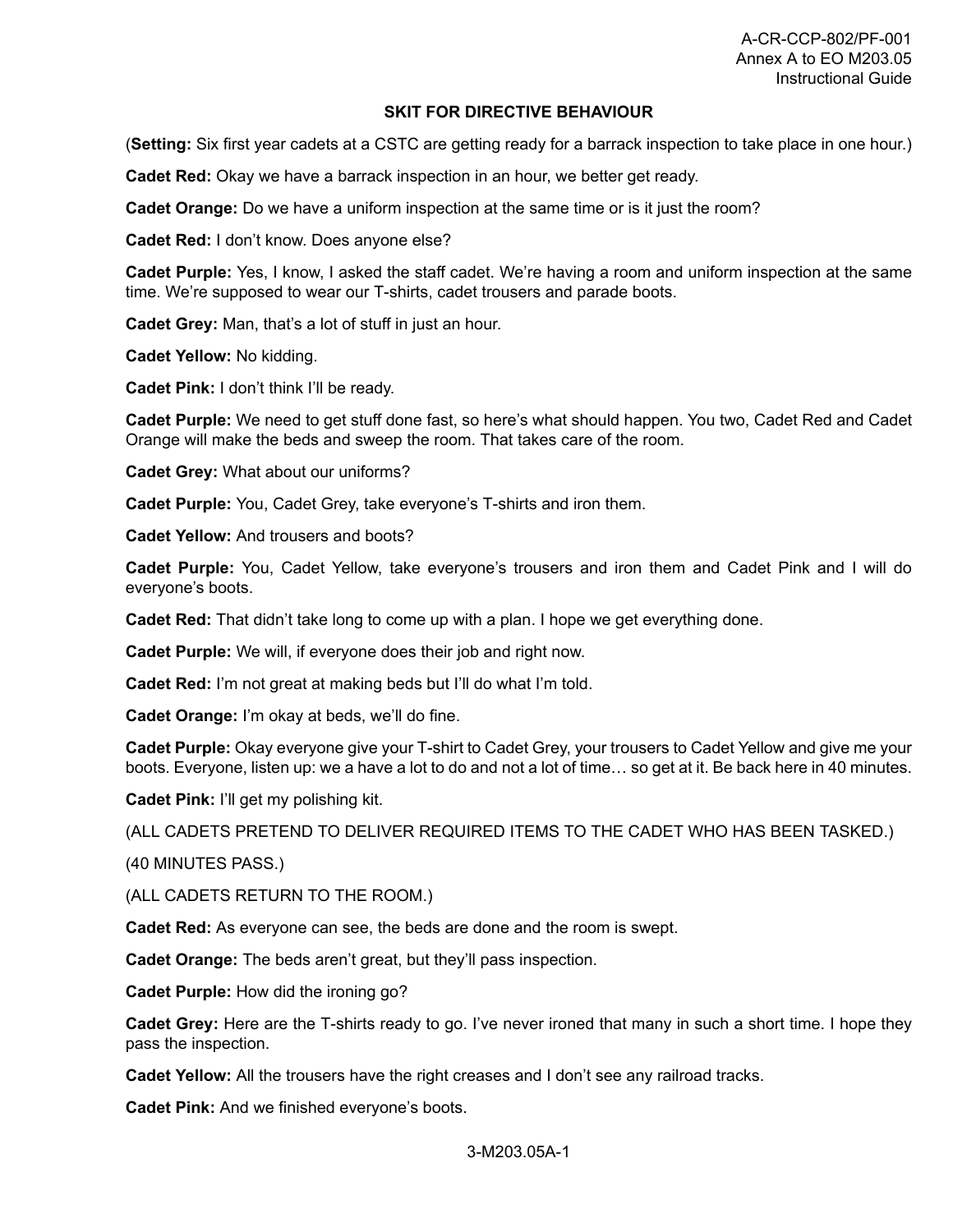**Cadet Purple:** Let's get into our uniforms right now because we're running out of time.

(EVERYONE GETS READY FOR THE INSPECTION.)

**Cadet Purple:** We look okay. I'm pretty sure we will pass the inspection. Okay everyone stand at attention by your bed, because here comes the staff cadet.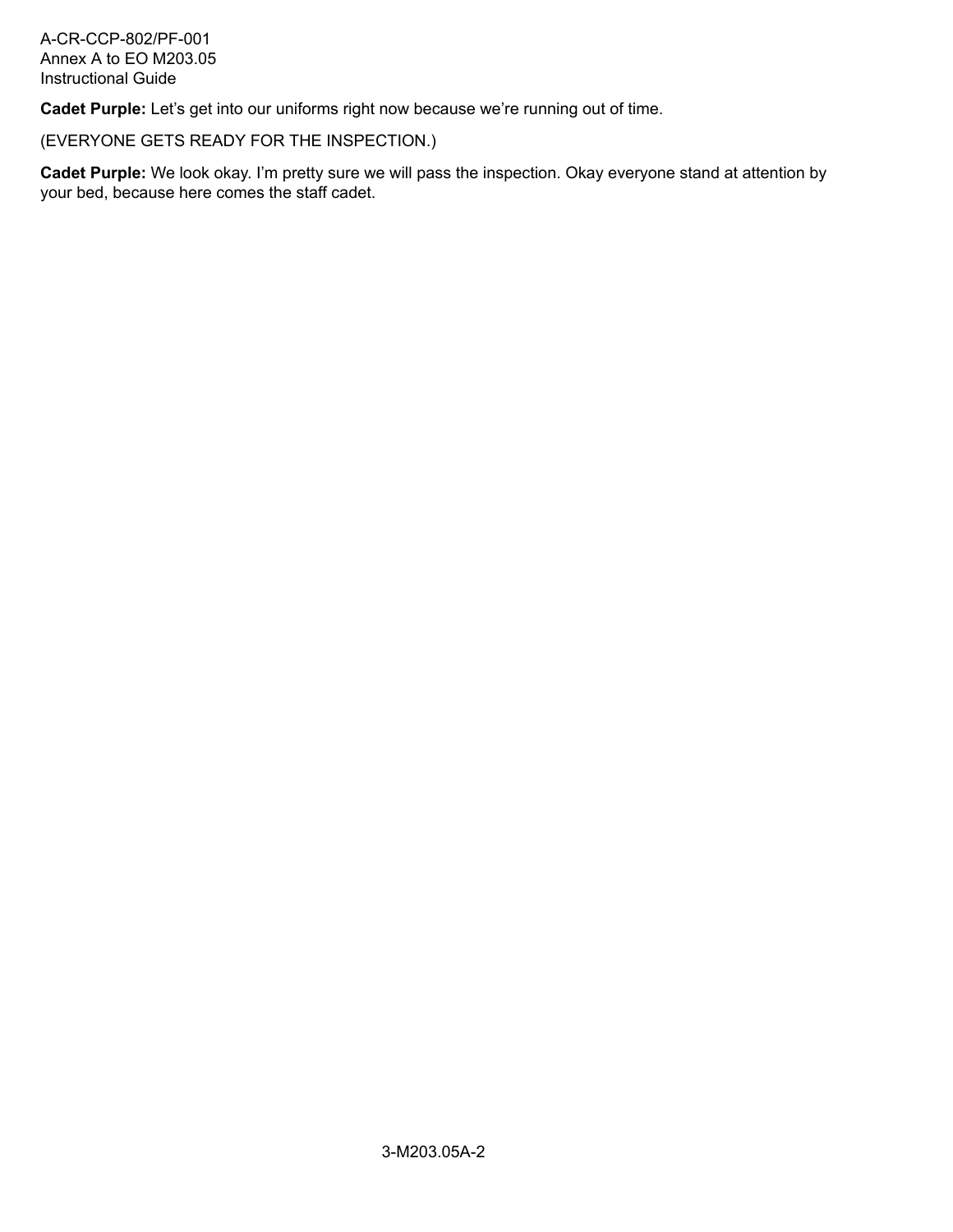#### **SKIT FOR THE PERSUASIVE BEHAVIOUR**

(**Setting:** Six second year cadets at CSTC getting ready for a barrack inspection to take place in one hour.)

**Cadet Red:** Okay we have a barrack inspection in an hour, we had better get ready.

**Cadet Orange:** Do we have a uniform inspection at the same time or is it just the room?

**Cadet Purple:** I asked the staff cadet. We're having a room and uniform inspection at the same time. We're supposed to wear our T-shirts, cadet trousers and parade boots.

**Cadet Grey:** Man, that's a lot of stuff in just an hour.

**Cadet Yellow:** No kidding.

**Cadet Pink:** I don't think I'll be ready.

**Cadet Purple:** We can be ready, we just need a plan. We need to get beds made, the room swept, T-shirts and trousers ironed and boots done.

**Cadet Grey:** That's a lot.

**Cadet Purple:** I have an idea to be able to everything done on time. Would you guys like to hear it?

(EVERYONE NODS IN AGREEMENT.)

**Cadet Purple:** I think we should divide the work that way we will be able to get things done fast. And if we get people to volunteer to do what they're good at… that should help too. Does that plan make sense to everyone?

(EVERYONE NODS IN AGREEMENT.)

**Cadet Purple:** I know if we work as a team, we can get everything finished on time and we will look great for the inspection. Okay, so which of us likes making beds?

**Cadet Pink:** I do. I want to make beds.

**Cadet Purple:** Anyone else?

**Cadet Red:** Not me, I like ironing T-shirts, I'll do that.

**Cadet Purple:** That sounds good. Anyone else want to volunteer?

**Cadet Yellow:** I like to polish boots. That's what I'll do.

**Cadet Orange:** Me too. I'll help Cadet Yellow.

**Cadet Grey:** I don't mind ironing. I'll press everyone's trousers.

**Cadet Purple:** That leaves me to help with making beds and sweeping the room. Now that everyone has a task, we need to give out our T-shirts, trousers and boots.

(ALL CADETS PRETEND TO DELIVER REQUIRED ITEMS TO THE CADET WHO HAS BEEN TASKED.)

**Cadet Red:** How long does everyone think this will take?

**Cadet Purple:** I think it should take about 40 minutes. Does that sound right?

(EVERYONE NODS IN AGREEMENT.)

**Cadet Purple:** Can everyone be back in 40 minutes?

**Cadet Orange:** No problem. Let's all be back in 40 minutes.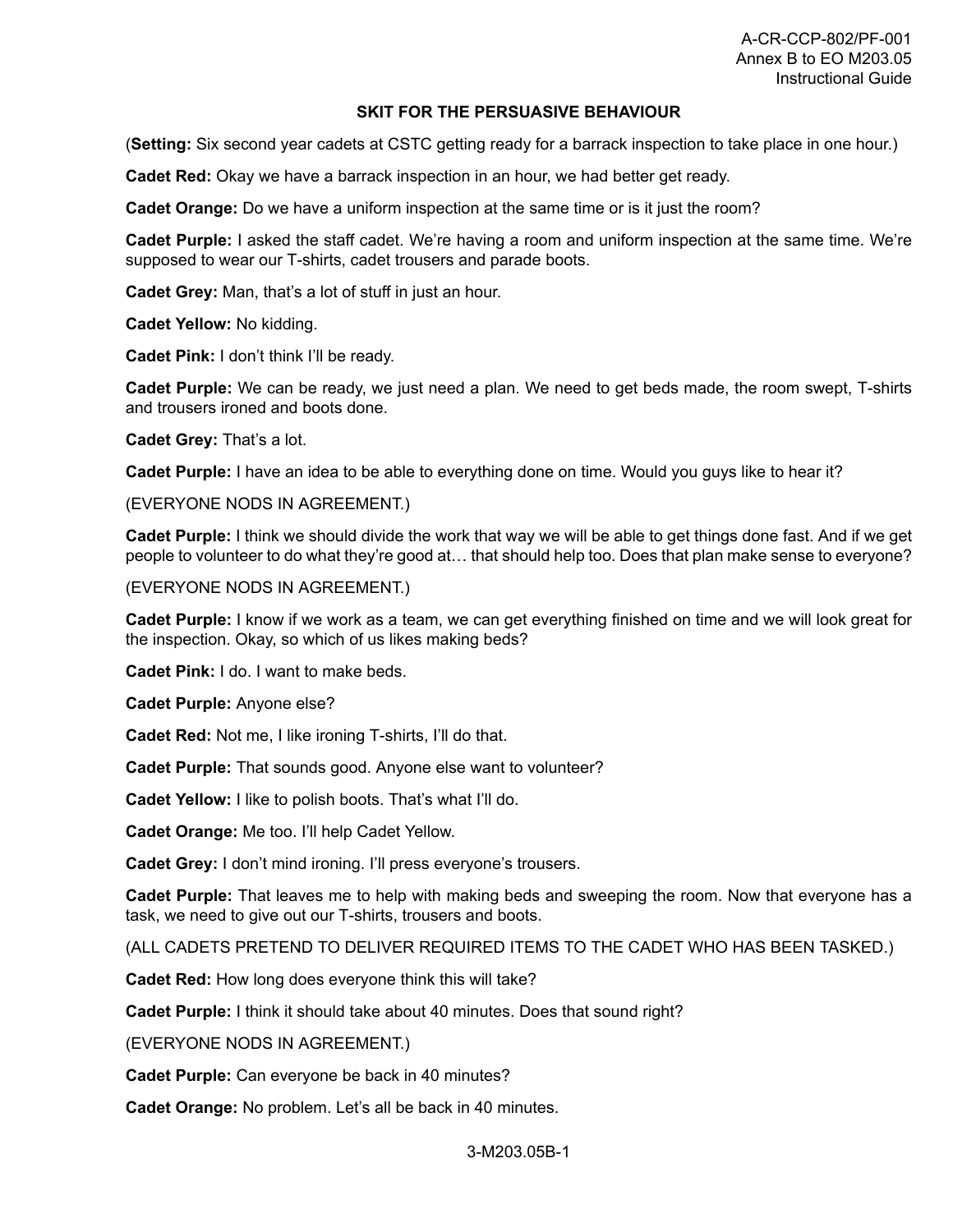A-CR-CCP-802/PF-001 Annex B to EO M203.05 Instructional Guide

(EVERYONE NODS IN AGREEMENT.)

(40 MINUTES PASS.)

(ALL CADETS RETURN TO THE ROOM.)

**Cadet Purple:** As you can see the beds look really good. Thanks Cadet Pink. How did everyone else do?

**Cadet Red:** T-shirts are finished and look good.

**Cadet Yellow:** Boots are polished and very shiny. Thanks Cadet Orange.

**Cadet Orange:** Thanks, we make a good team.

**Cadet Grey:** Trousers are done too and if I do say so…they look good.

**Cadet Purple:** I think it's time to get into our uniforms 'cause I believe we're running out of time.

(EVERYONE GETS READY FOR THE INSPECTION.)

**Cadet Purple:** We look awesome, I know we will pass the inspection. Okay everyone, please stand at attention by your bed, because here comes the staff cadet.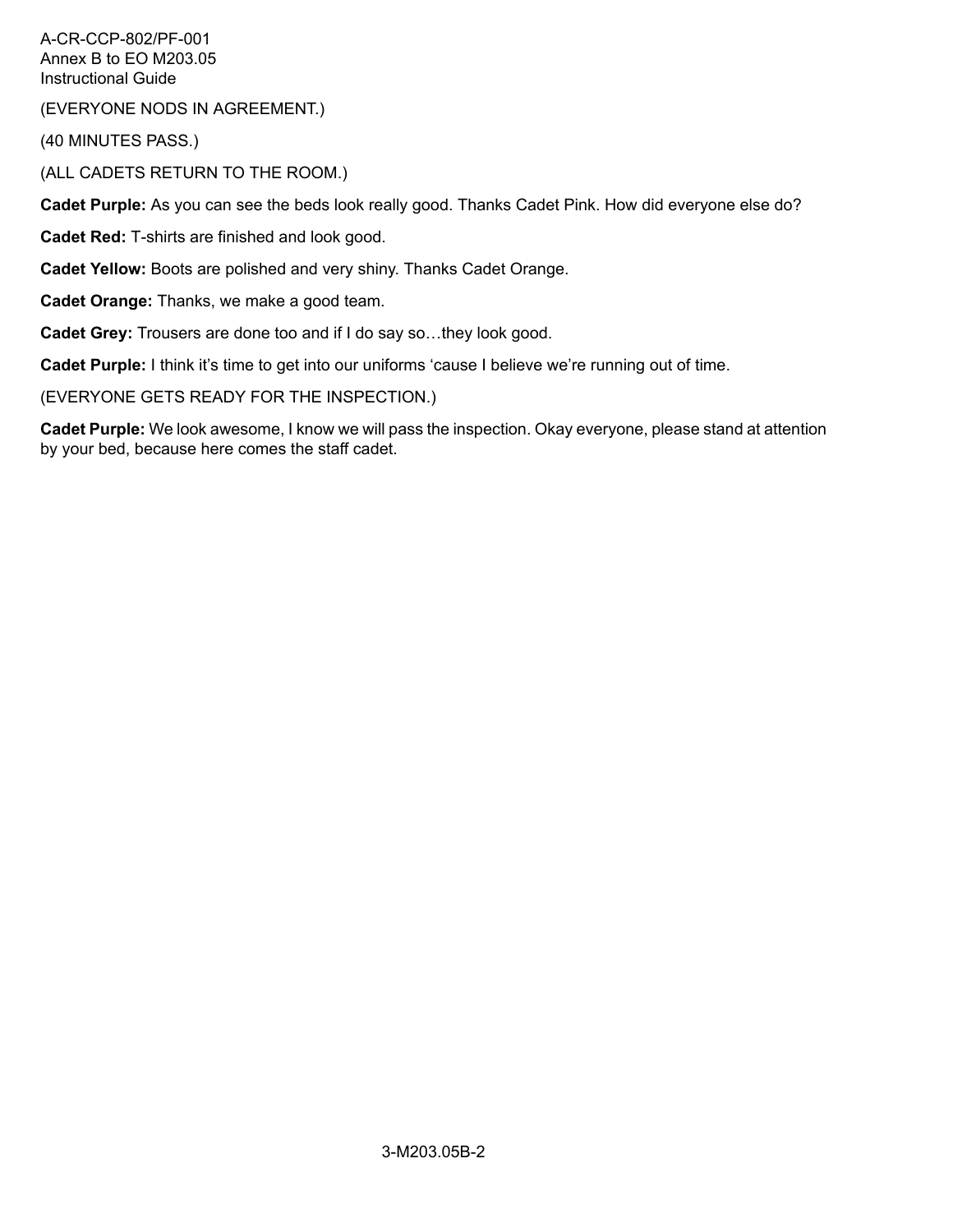## **SKIT FOR THE PARTICIPATIVE BEHAVIOUR**

(**Setting:** Six senior cadets at CSTC getting ready for a barrack inspection to take place in one hour.)

**Cadet Red:** Okay we have a barrack inspection in an hour, we had better get ready.

**Cadet Orange:** Do we have a uniform inspection at the same time or is it just the room?

**Cadet Purple:** I asked the staff cadet. We're having a room and uniform inspection at the same time. We're supposed to wear our T-shirts, cadet trousers and parade boots.

**Cadet Grey:** Man, that's a lot of stuff in just an hour.

**Cadet Yellow:** It's not like we haven't done this before. We'll be okay.

**Cadet Grey:** We just need to get organized.

**Cadet Purple:** Let's make a plan. Any ideas?

**Cadet Yellow:** I know we are going to have to divide up the work, but how?

**Cadet Red:** What if we pick our jobs from a hat? That could work.

**Cadet Grey:** How about just doing what we want to do?

**Cadet Yellow:** I thought, maybe, we could do what we're good at.

**Cadet Purple:** I really like that idea.

**Cadet Orange:** Me too, I like doing what I'm good at.

**Cadet Red:** Okay, sounds good.

**Cadet Pink:** I'm on board.

**Cadet Grey:** Besides if we do what we're good at, everything should take less time.

**Cadet Purple:** Okay so who's good at what?

**Cadet Pink:** I'm really good at ironing T-shirts.

**Cadet Purple:** Okay, that's your job and the team is expecting good things.

**Cadet Red:** My speciality is polishing boots. That should be my task.

**Cadet Purple:** That's your assignment then. Go ahead.

**Cadet Yellow:** I am an expert boot polisher. I'll assist Cadet Red.

**Cadet Orange:** I make the best beds. I should do that.

**Cadet Grey:** I'm good at making beds too and I'll sweep the floor.

**Cadet Purple:** Go to it, both of you. I iron trousers very well. That's what I'll do, and I'll stay out of everyone else's business. Okay let's get at it.

(EVERYONE NODS IN AGREEMENT.)

**Cadet Red:** How long does everyone think this will take?

**Cadet Grey:** About 40 minutes?

**Cadet Orange:** Sound goods. Be back in 40 minutes then.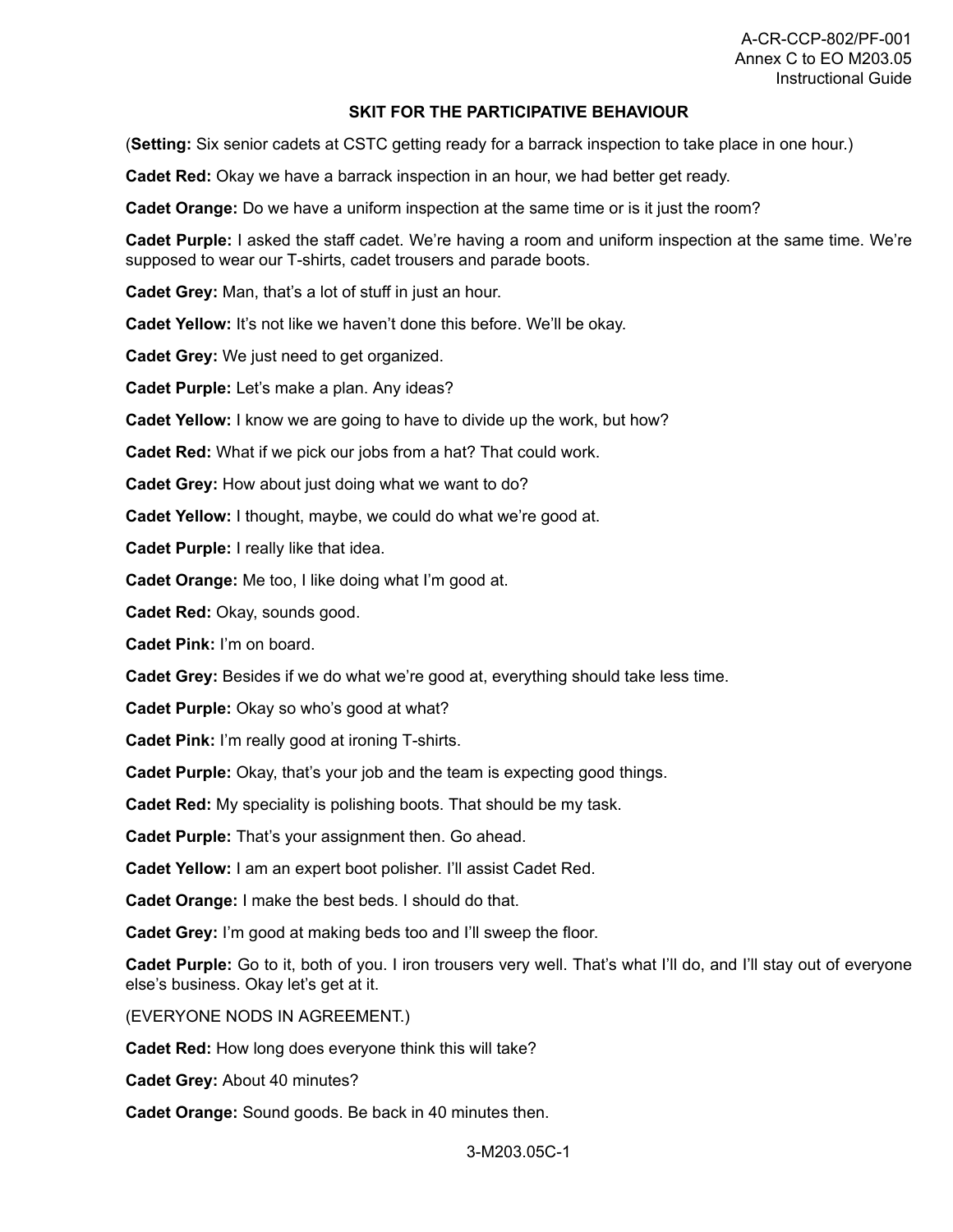(ALL CADETS PRETEND TO DELIVER REQUIRED ITEMS TO THE CADET WHO HAS BEEN TASKED.)

(40 MINUTES PASS.)

(ALL CADETS RETURN TO THE ROOM.)

**Cadet Purple:** Wow, this room looks really good. Excellent job, Cadet Orange and Cadet Grey. How did everyone else do?

**Cadet Pink:** T-shirts are finished and look awesome.

**Cadet Yellow:** Boots are polished and very shiny. Thanks Cadet Red.

**Cadet Red:** Thanks, we make a good team.

**Cadet Purple:** Trousers are done too and if I do say so…they look really good. I think it's time to get into our uniforms because I believe we're running out of time.

(EVERYONE GETS READY FOR THE INSPECTION.)

**Cadet Purple:** We look excellent, I know this team will pass the inspection. Okay everyone, please stand at attention by your bed, because here comes the staff cadet.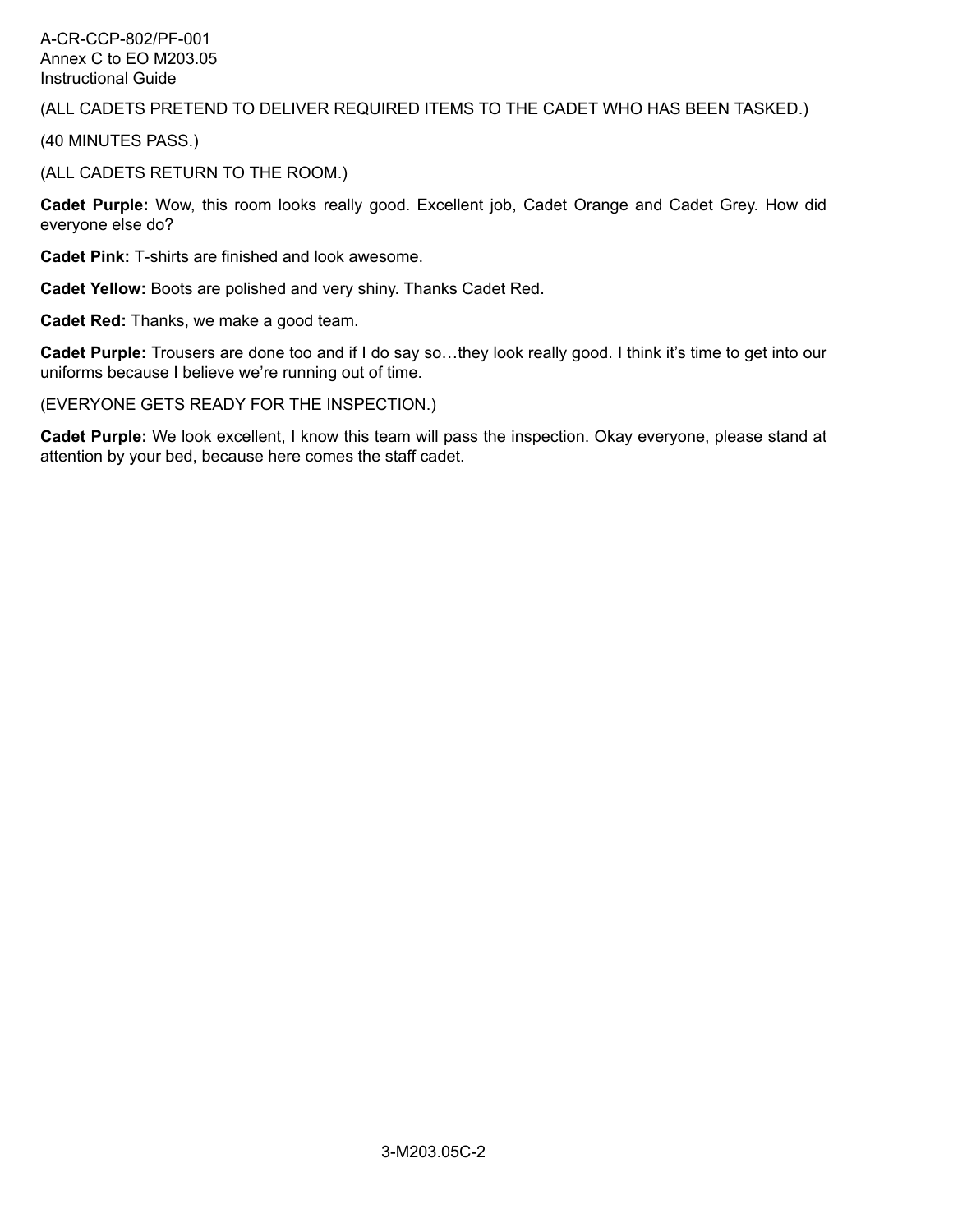

**COMMON TRAINING**

**INSTRUCTIONAL GUIDE**



## **SECTION 6**

#### **EO M203.06 – EMPLOY PROBLEM SOLVING**

Total Time: 60 min

# **PREPARATION**

#### **PRE-LESSON INSTRUCTIONS**

Resources needed for the delivery of this lesson are listed in the lesson specification located in A-CR-CCP-802/ PG-001, Chapter 4. Specific uses for said resources are identified throughout the Instructional Guide within the TP for which they are required.

Review the lesson content and become familiar with the material prior to delivering the lesson.

Copy handouts located at Annex A for each cadet.

## **PRE-LESSON ASSIGNMENT**

N/A.

#### **APPROACH**

An interactive lecture was chosen for TP1 to orient the cadets to problem solving.

An in-class activity was chosen for TP2 as an interactive way to provoke thought, stimulate an interest among cadets and present problem solving.

A group discussion was chosen for TP3 as it allows the cadets to interact with their peers and share their knowledge, experiences, and opinions about problem solving.

## **INTRODUCTION**

#### **REVIEW**

N/A.

#### **OBJECTIVES**

By the end of this lesson the cadet shall employ problem solving.

## **IMPORTANCE**

One of the qualities of leadership is problem solving. As cadets become leaders within a peer setting they will use this quality more often. By having some tools to solve problems cadets may have an easier time to resolve them.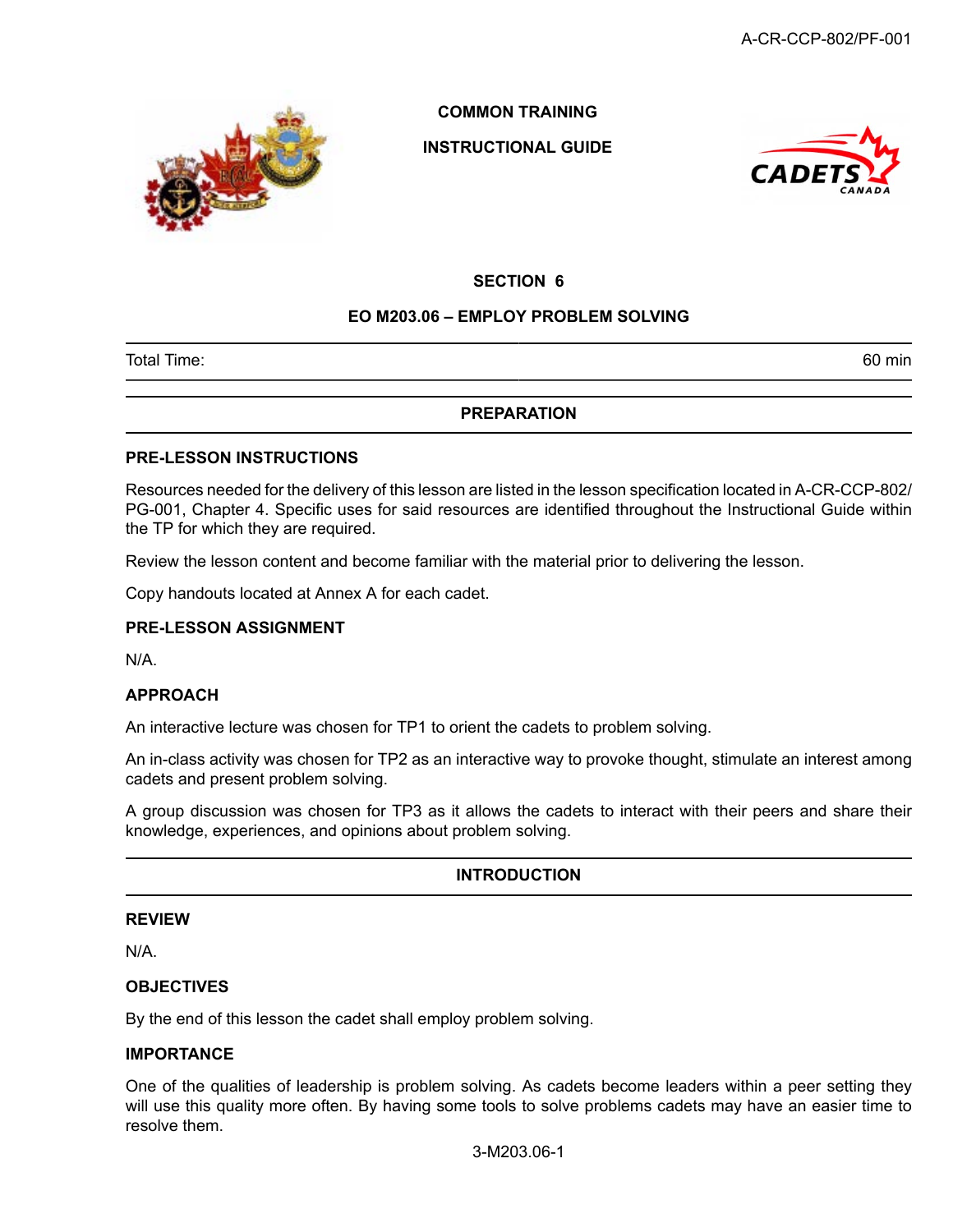| <b>Teaching Point 1</b> | <b>Explain Problem Solving</b> |
|-------------------------|--------------------------------|
| Time: 20 min            | Method: Interactive Lecture    |

**A Problem.** This is a doubtful or difficult matter requiring a solution.

Proficiency Level Two cadets deal with varying problems daily. We all possess a natural ability to solve dilemmas that may take little effort or planning such as trying to decide with our friends what to do on a Saturday night or getting up to go to school. However, when faced with more complex matters like working with a group on a cadet or school project or finding more than one solution to a problem, a more efficient methodology than trial and error analysis may be required.

**Trial and Error Analysis.** This method used to solve problems if there is a great deal of time available and the possible outcomes are not serious.

## **A PROBLEM-SOLVING PROCESS**

**Logical Analysis.** One of the processes to solve problems is logical analysis, if there is sufficient time available for consideration of all the options. Logical analysis helps reduce a complex thought process into a simple format. However, some problems are very simple so all the steps in the process may not be used. If the team follows these steps, they should be able to create a plan to implement a solution.

When a task is assigned to cadets in a peer setting, the cadets should follow all the steps in the logical analysis process. If a problem develops that cadets within a peer setting must solve, without being directed to do so, the cadets should begin the logical analysis at step 2.

#### **STEPS IN LOGICAL ANALYSIS:**

- 1. **Confirm the Task.** By understanding both the problem and the aim or intent of the person assigning the task, the team has the freedom to act within their initiative to lead the team to success, especially when factors or plans change.
- 2. **Identify the Problem(s).** Once a problem is understood, the team must consider the problem or challenges that may occur in the implementation. This usually requires breaking the problem down into its component parts ("do this, then this, then this…").
- 3. **Determine the "Critical Factor".** There is usually one overriding problem in which all other issues will depend. This is called the CRITICAL FACTOR. Once identified, a plan to solve the problem can be formed around solving the critical factor.
- 4. **Develop Alternate Solutions.** Create as many possible solutions as time allows, drawing from the experience, knowledge and initiative of the team.
- 5. **Compare Alternatives.** Each solution must then be compared by the team in order to decide on the best solution. To decide which solution is the best, some questions may be asked:
	- (1) Which solution is the simplest?
	- (2) Which solution is the safest? What is the worst possible outcome? What are the dangerous elements?
	- (3) Which solution is the most flexible?
	- (4) Which solution uses available resources in an economical manner?
	- (5) Which solution will solve the critical factor and all other problems?
- 6. **Determine the Best Solution.** The team should choose the best solution to implement the plan of action.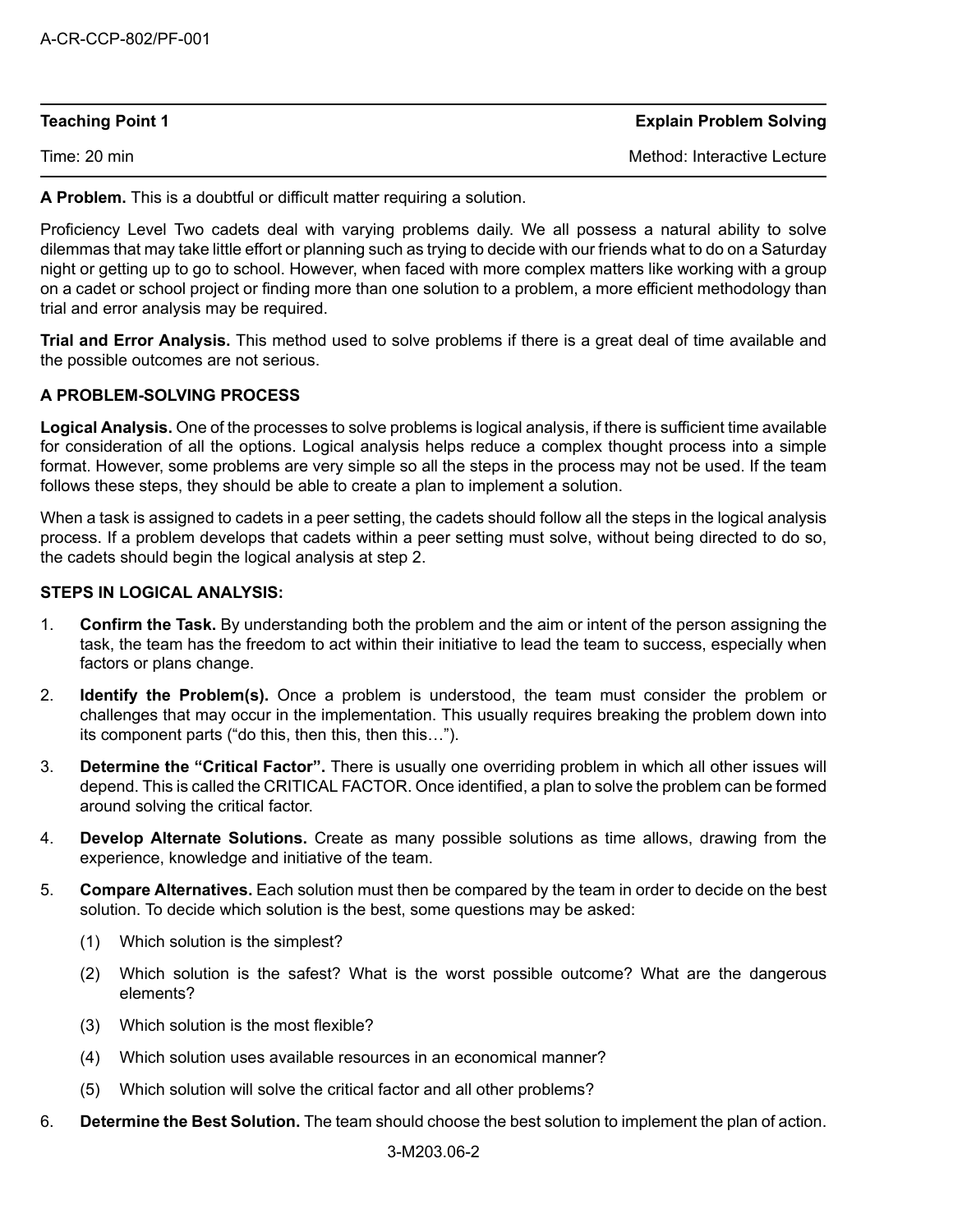- 7. **Implement the Solution.** The team should create a plan to implement the solution and get the problem solved. If a plan does not work like the team wanted, they may try another of the alternative solutions.
- 8. **Evaluate the Plan and the Implementation.** The team should evaluate performance once the problem is solved. The team should examine the implementation of the solution and the needs that may not have been anticipated. Questions may include:
	- (1) Was the solution a good one?
	- (2) Was the plan to implement the solution a success?
	- (3) What can we do to improve the plan or the implementation for the next time?
	- (4) What lessons were learned?

# **CONFIRMATION OF TEACHING POINT 1**

#### **QUESTIONS**

- Q1. What is the definition of a problem?
- Q2. List the steps in Logical Analysis.
- Q3. List some questions that should be asked to evaluate the plan and implementation.

#### **ANTICIPATED ANSWERS**

- A1. A problem is a doubtful or difficult matter requiring a solution.
- A2. The steps in Logical Analysis are:
	- (1) confirm the task;
	- (2) identify the problem(s);
	- (3) determine the "Critical Factor";
	- (4) develop alternate solutions;
	- (5) compare alternatives;
	- (6) determine the best solution;
	- (7) implement the solution; and
	- (8) evaluate the plan and the implementation.
- A3. Questions may include:
	- (1) Was the solution a good one?
	- (2) Was the plan to implement the solution a success?
	- (3) What can we do to improve the plan or the implementation for the next time?
	- (4) What lessons were learned?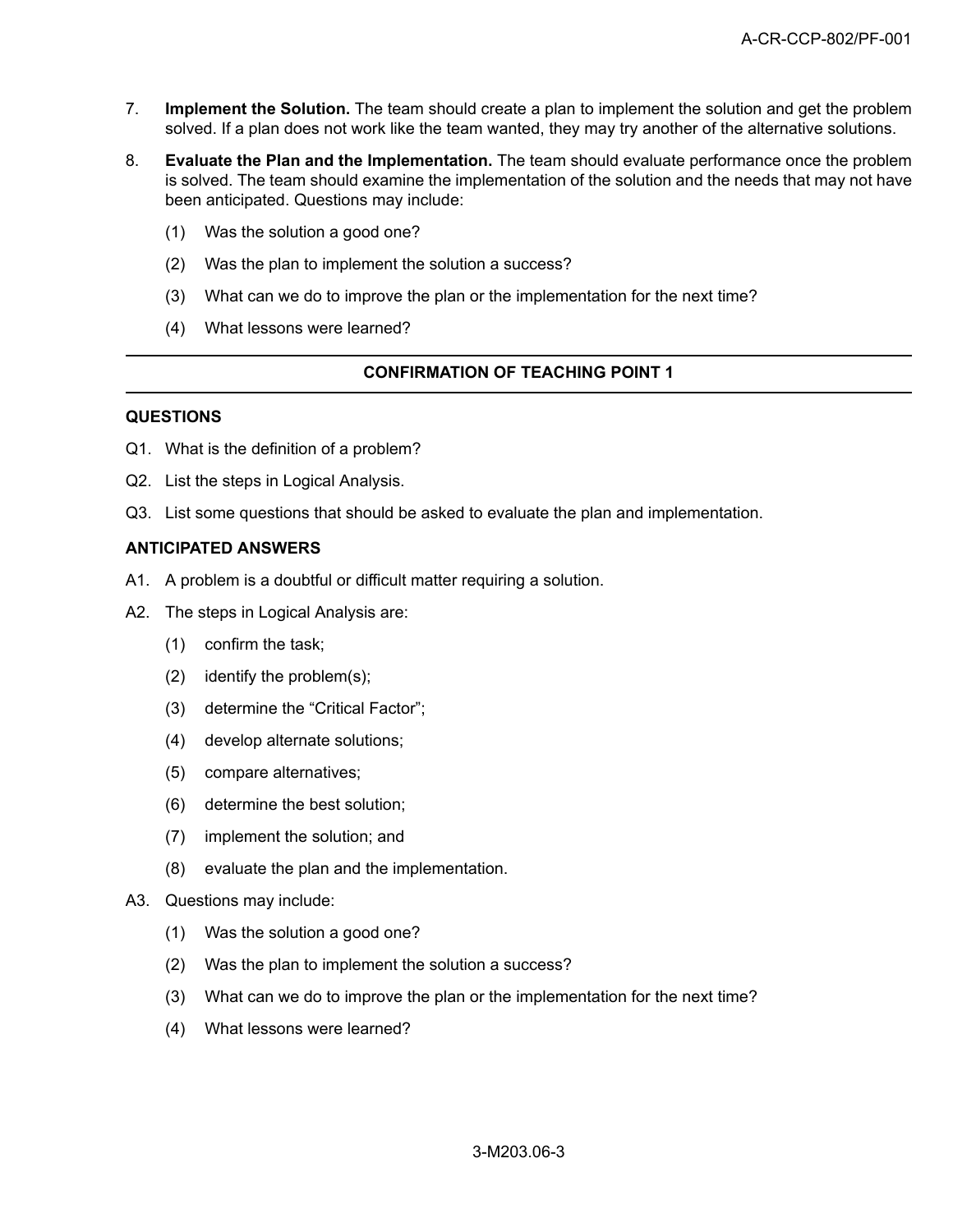# **Teaching Point 2 Conduct a Writing Activity Where Cadets Solve Problems Using the Technique From TP1**

Time: 10 min Method: In-Class Activity

# **ACTIVITY**

## **OBJECTIVE**

The objective of this activity is for cadets to follow the problem solving steps in a written format.

# **RESOURCES**

- $\bullet$  8.5 x 11 inch paper,
- Pen/pencil, and
- Scenario located at Annex A.

# **ACTIVITY LAYOUT**

N/A.

# **ACTIVITY INSTRUCTIONS**

 $\mathbf{u}_i$ 

Distribute the problem scenario located at Annex A to each cadet.

Instruct cadets to write down in point form how they would solve the problem. Cadets must list at least three possible solutions to solve the problem.

Ensure cadets follow all the steps in the process.

## **SAFETY**

N/A.

# **CONFIRMATION OF TEACHING POINT 2**

The cadets' participation in the activity will serve as the confirmation of this TP.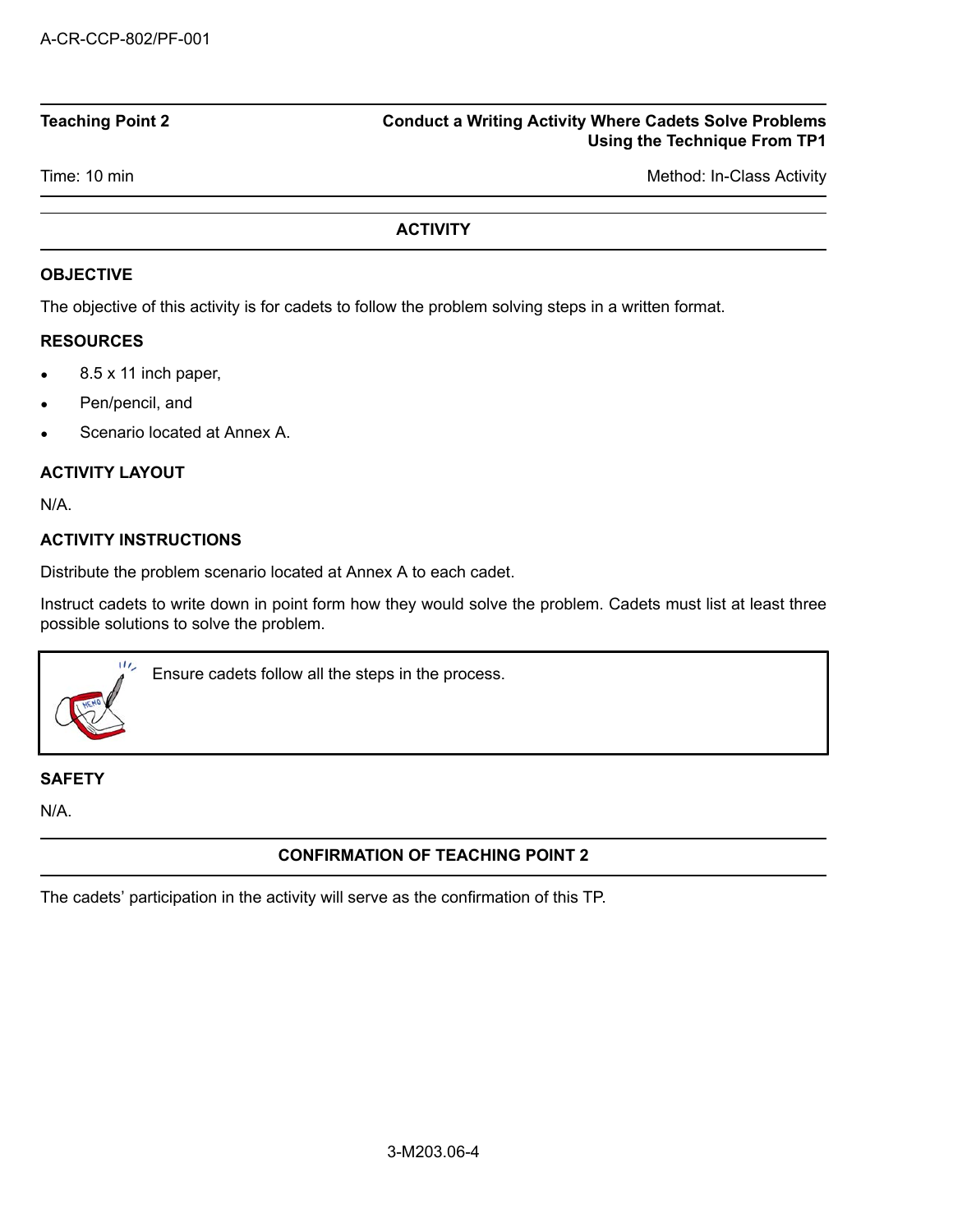#### **Teaching Point 3 Conduct a Discussion Where Cadets Explain Their Choices From the Problem-solving Exercise**

Time: 20 min Method: Group Discussion

# **BACKGROUND KNOWLEDGE**



The point of the group discussion is to draw the following information from the group using the tips for answering/facilitating discussion and the suggested questions provided.

Ask for volunteers to share how they would solve the problem.

## **GROUP DISCUSSION**

| 111,                       | TIPS FOR ANSWERING/FACILITATING DISCUSSION                                                                                                                                                                                                                                                                                                                                                        |
|----------------------------|---------------------------------------------------------------------------------------------------------------------------------------------------------------------------------------------------------------------------------------------------------------------------------------------------------------------------------------------------------------------------------------------------|
|                            | Establish ground rules for discussion, e.g. everyone should listen respectfully; don't<br>interrupt; only one person speaks at a time; no one's ideas should be made fun of; you<br>can disagree with ideas but not with the person; try to understand others as much as<br>you hope they understand you; etc.<br>Sit the group in a circle, making sure all cadets can be seen by everyone else. |
|                            | Ask questions that will provoke thought; in other words avoid questions with yes or no<br>answers.                                                                                                                                                                                                                                                                                                |
|                            | Manage time by ensuring the cadets stay on topic.                                                                                                                                                                                                                                                                                                                                                 |
|                            | Listen and respond in a way that indicates you have heard and understood the cadet.<br>This can be done by paraphrasing their ideas.                                                                                                                                                                                                                                                              |
|                            | Give the cadets time to respond to your questions.                                                                                                                                                                                                                                                                                                                                                |
|                            | Ensure every cadet has an opportunity to participate. One option is to go around the<br>group and have each cadet answer the question with a short answer.                                                                                                                                                                                                                                        |
|                            | Cadets must also have the option to pass if they wish.                                                                                                                                                                                                                                                                                                                                            |
|                            | Additional questions should be prepared ahead of time.                                                                                                                                                                                                                                                                                                                                            |
| <b>SUGGESTED QUESTIONS</b> |                                                                                                                                                                                                                                                                                                                                                                                                   |

- Q1. What is the problem?
- Q2. What is the critical factor?
- Q3. What alternate solutions were developed?
- Q4. List some comparisons for alternate solutions.
- Q5. What solution was chosen?
- Q6. Why was this choice made?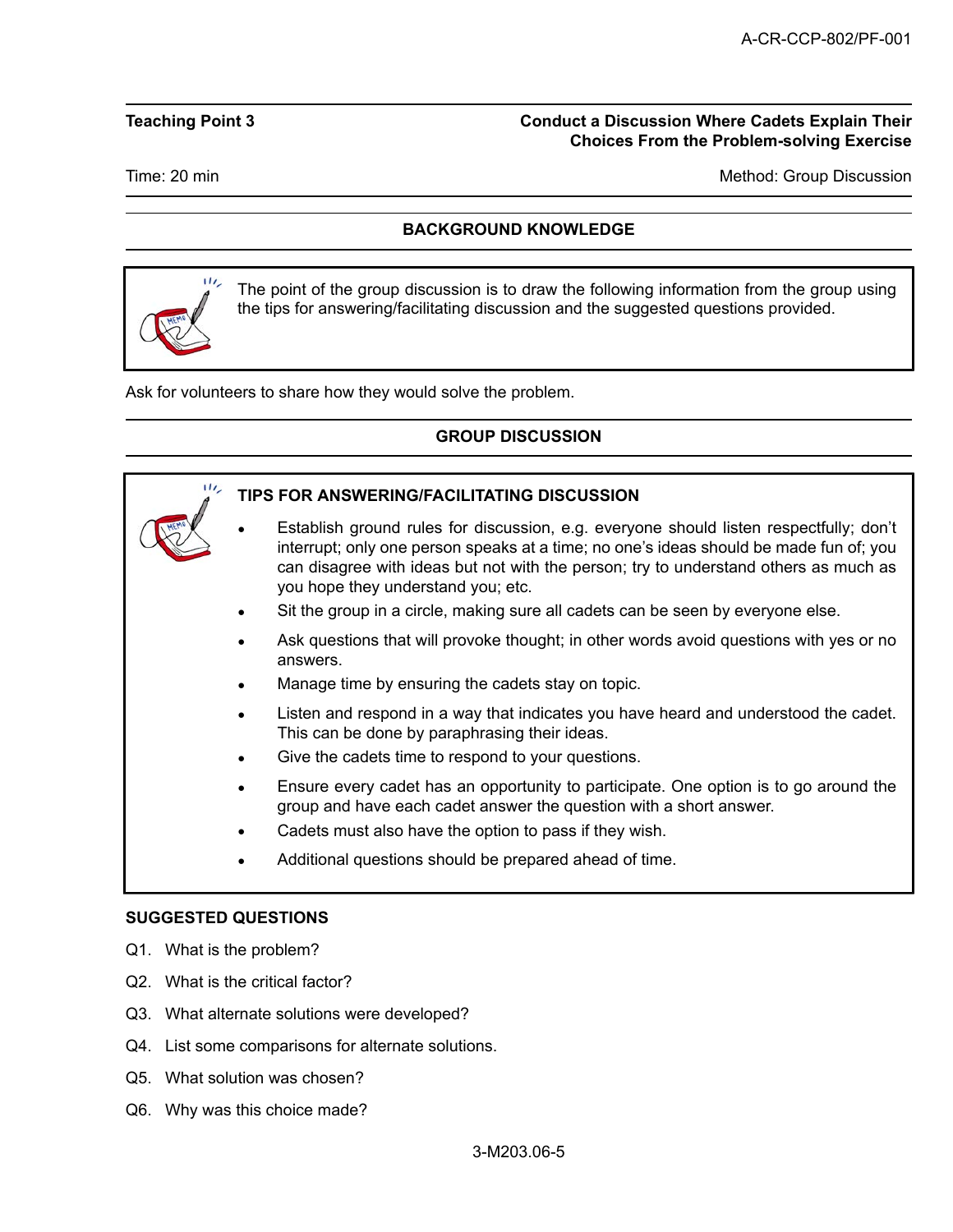- Q7. What was the plan to implement the solution?
- Q8. What questions would be asked to evaluate the plan and the implementation?



Other questions and answers will develop throughout the group discussion. The group discussion should not be limited to only those suggested.

# **END OF LESSON CONFIRMATION**

The cadets' participation in TP2 and TP3 will serve as the confirmation of this lesson.

## **CONCLUSION**

#### **HOMEWORK/READING/PRACTICE**

N/A.

# **METHOD OF EVALUATION**

N/A.

#### **CLOSING STATEMENT**

It is important to practice the skill of problem solving in a peer environment. Learning to solve problems is a quality of leadership. Knowing and using a technique to solve problems may help develop problem-solving skills.

#### **INSTRUCTOR NOTES/REMARKS**

N/A.

## **REFERENCES**

A2-036 A-CR-CCP-121/PT-001 D Cdts 3. (2003). *Royal Canadian Army Cadet Reference Book.* Ottawa, ON: Department of National Defence.

C0-115 (ISBN 0-7879-4059-3) Van Linden, J. A. & Fertman, C. I. (1998). *Youth Leadership.* San Francisco, California: Jossey-Bass Inc.

C0-135 (ISBN 0-7645-5176-0) Loeb, M. & Kindel, S. (1999). *Leadership for Dummies.* Indianapolis, Indiana: Wiley Publishing, Inc.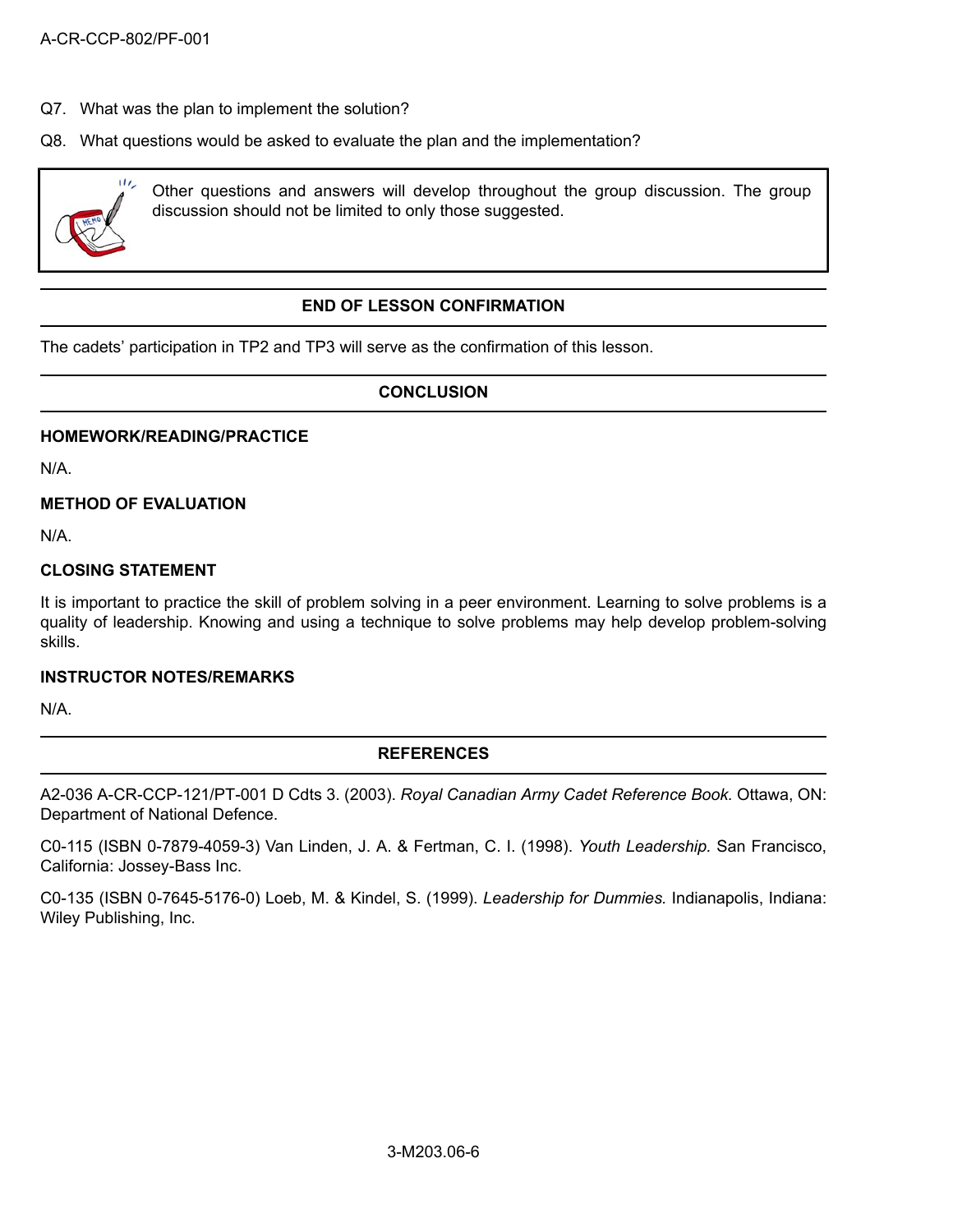## **PROBLEM SOLVING SCENARIO**

In recently studying about the environment, cadets decide to initiate the creation of a recycling program at the squadron.

- 1. **Confirm the task** (what must you do?)
- 2. **Identify the problem** (what is the problem?)
- 3. **Determine the Critical Factor** (what is the overriding problem?)
- 4. **Develop alternate solutions** (different ways to solve the problem)
	- 1) 2) 3)
- 5. **Compare alternatives** (simplest, safest, most flexible, best use of resources, best solution to the critical factor)

| Solutions | <b>Answer Questions</b> |
|-----------|-------------------------|
|           |                         |
|           |                         |
|           |                         |
|           |                         |
|           |                         |
|           |                         |

6. **Determine the best solution** – (make a choice)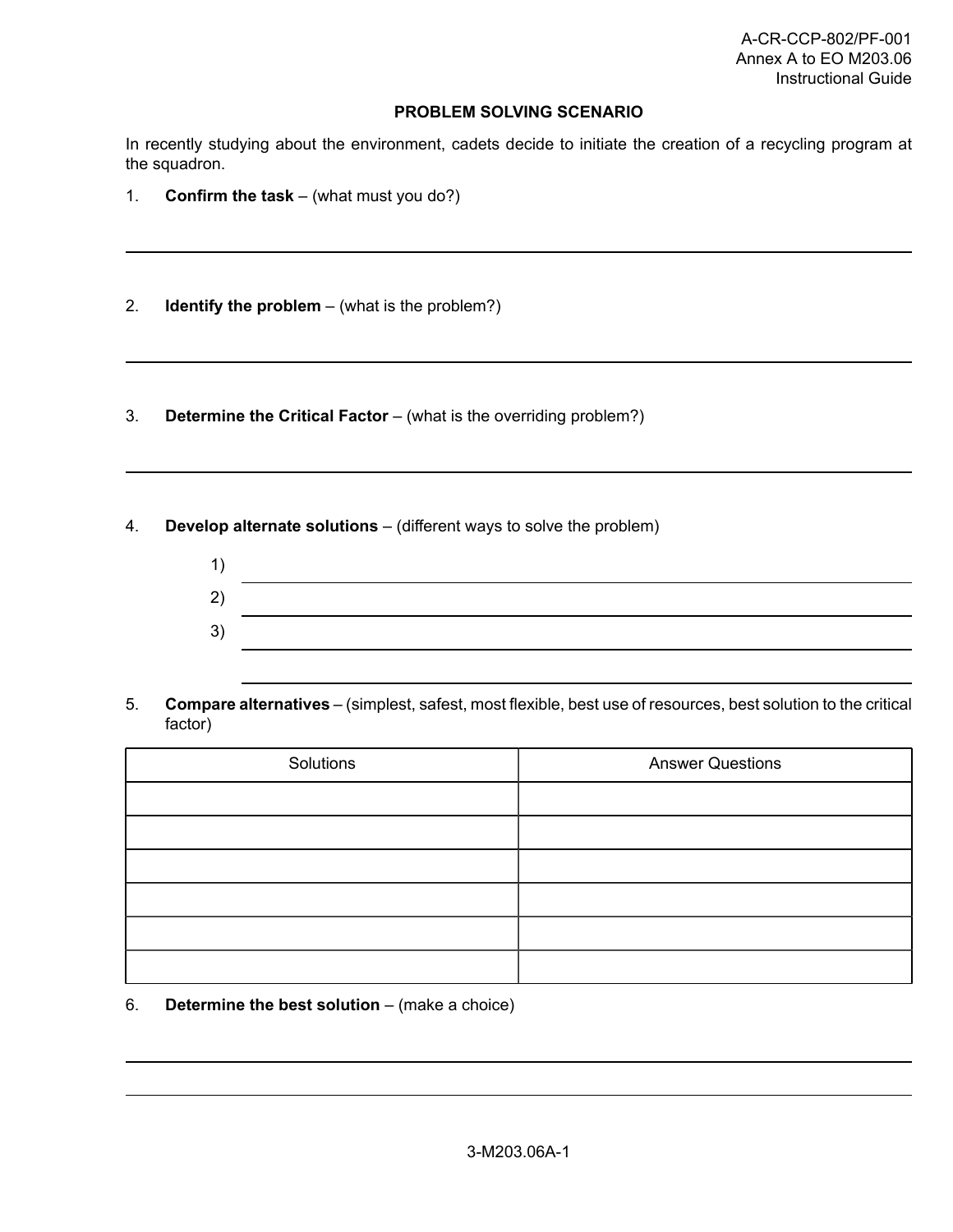7. **Implement the solution** – (develop a plan to get the problem solved)

8. **Evaluate the plan and the implementation** – (list some questions to ask for evaluation)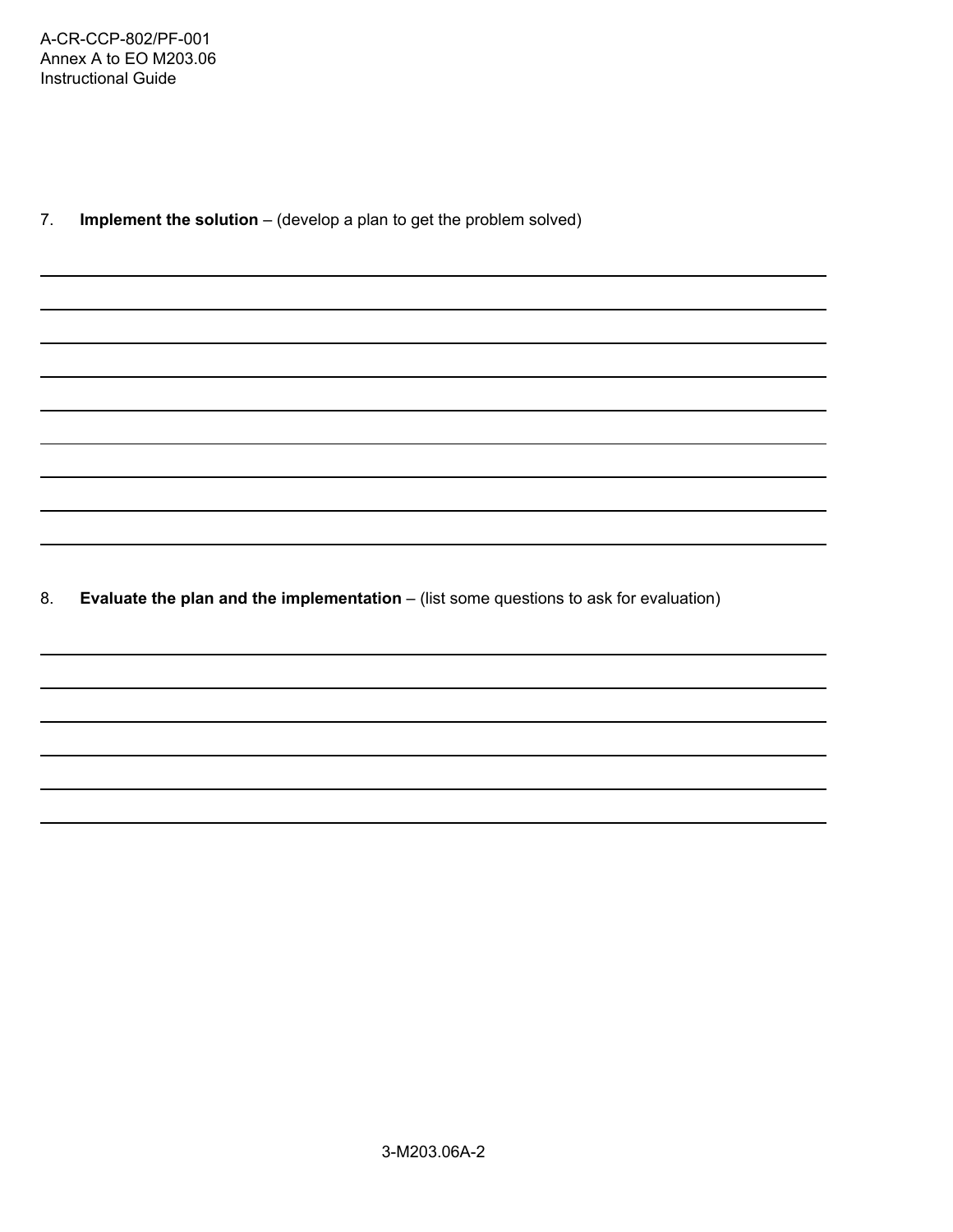

**COMMON TRAINING**

**INSTRUCTIONAL GUIDE**



## **SECTION 7**

# **EO M203.07 – DISCUSS PERSONAL INTEGRITY AS A QUALITY OF LEADERSHIP**

Total Time: 30 min

## **PREPARATION**

#### **PRE-LESSON INSTRUCTIONS**

Resources needed for the delivery of this lesson are listed in the lesson specification located in A-CR-CCP-802/ PG-001, Chapter 4. Specific uses for said resources are identified throughout the Instructional Guide within the TP for which they are required.

Review the lesson content and become familiar with the material prior to delivering the lesson.

#### **PRE-LESSON ASSIGNMENT**

N/A.

#### **APPROACH**

An interactive lecture was chosen for TP1 to orient the cadets to personal integrity as a quality of leadership.

An in-class activity was chosen for TP2 and TP3 as an interactive way to provoke thought, stimulate an interest among cadets and present personal integrity as a quality of leadership.

# **INTRODUCTION**

#### **REVIEW**

N/A.

## **OBJECTIVES**

By the end of this lesson the cadet shall be expected to discuss personal integrity as a quality of leadership.

#### **IMPORTANCE**

It is important for cadets to learn that personal integrity is a fundamental quality of leadership. Without personal integrity, a leader may never build the trust of his followers or his teammates. As listed in CATO 11-03, *Cadet Program Mandate*, leadership is one of the three aims of the Cadet Program.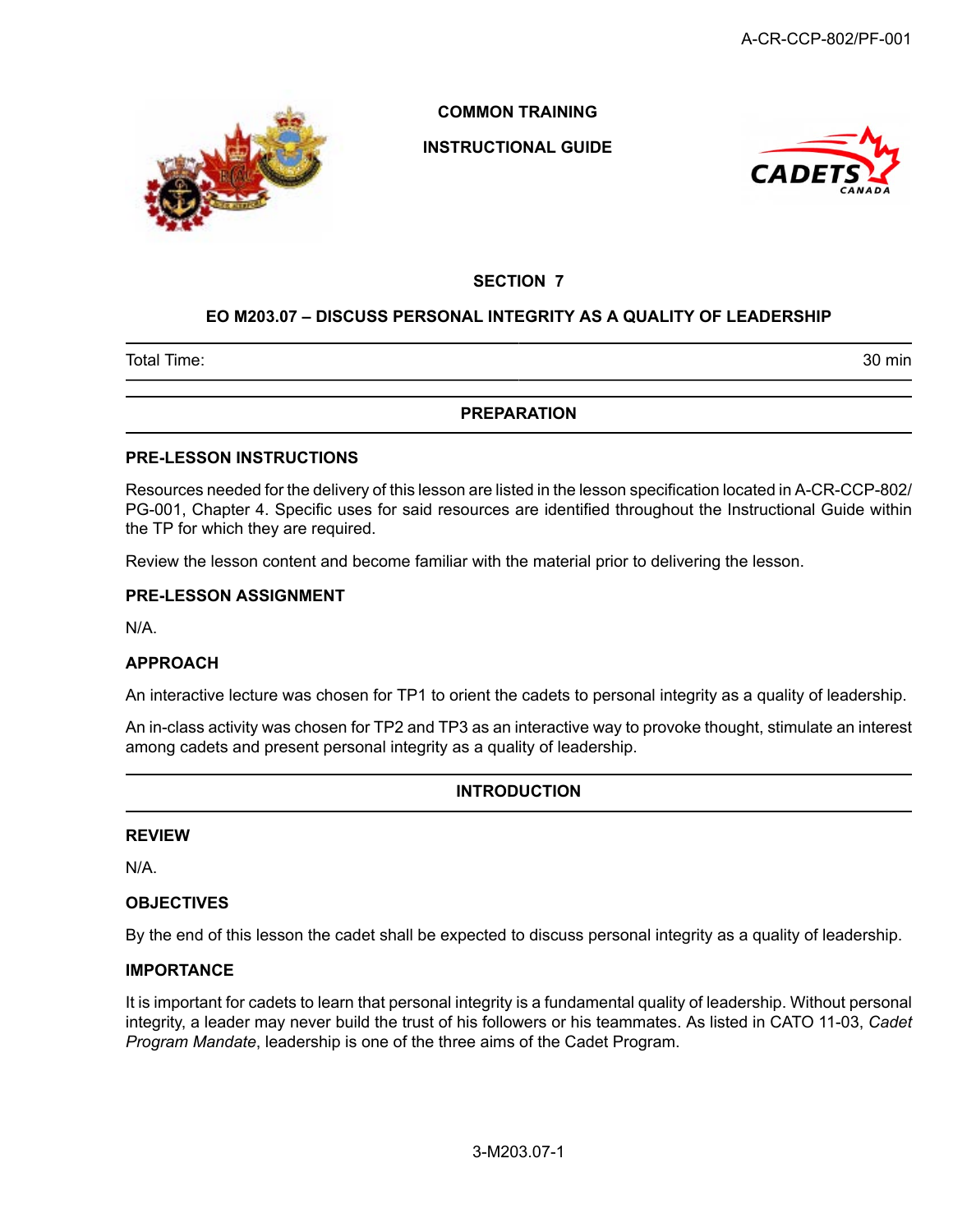**Teaching Point 1 Explain Personal Integrity**

Time: 5 min Method: Interactive Lecture Company of Time: 5 min Method: Interactive Lecture

The most basic quality of leadership is personal integrity.



Ask cadets if they know what the word integrity means.

Integrity means moral uprightness; honesty. Personal integrity means doing the right thing, even if nobody is watching.

People struggle daily with situations that demand decisions between what they want to do and what they ought to do.

According to John C. Maxwell, the author of a number of best-selling books on leadership, if a leader uses personal integrity, a leader should be consistent. If what the leader says and what the leader does is the same, the results by the team will be consistent. For example,

| The leader says to their team: "Be   The leader arrives on time.<br>on time."     |                               | The team will be on time.   |
|-----------------------------------------------------------------------------------|-------------------------------|-----------------------------|
| The leader says to their team: "Be   The leader exhibits a positive<br>positive." | attitude.                     | The team will be positive.  |
| The leader says to their team:<br>"Put others first."                             | The leader puts others first. | The team puts others first. |

If what the leader says and what the leader does is not the same, the results by the team will be inconsistent.

| The leader says to their team: "Be $\vert$ The leader arrives late regularly.<br>on time." |                                   | Some of the team will be on time,<br>some will not.       |
|--------------------------------------------------------------------------------------------|-----------------------------------|-----------------------------------------------------------|
| The leader says to their team: "Be $\vert$ The leader exhibits a negative<br>positive."    | attitude regularly.               | Some of the team will be positive,<br>some will not.      |
| The leader says to their team:<br>"Put others first."                                      | The leader puts themselves first. | Some of the team will put others<br>first, some will not. |



Aristotle, the Greek philosopher, once said, "We are what we repeatedly do. Excellence, then, is not an act but a habit."

Personal integrity builds trust. To earn the trust of others, a leader should lead by example. If the leader's words and actions match, teammates and followers should have trust and confidence in the group. Personal integrity usually results in a solid reputation, not just an image.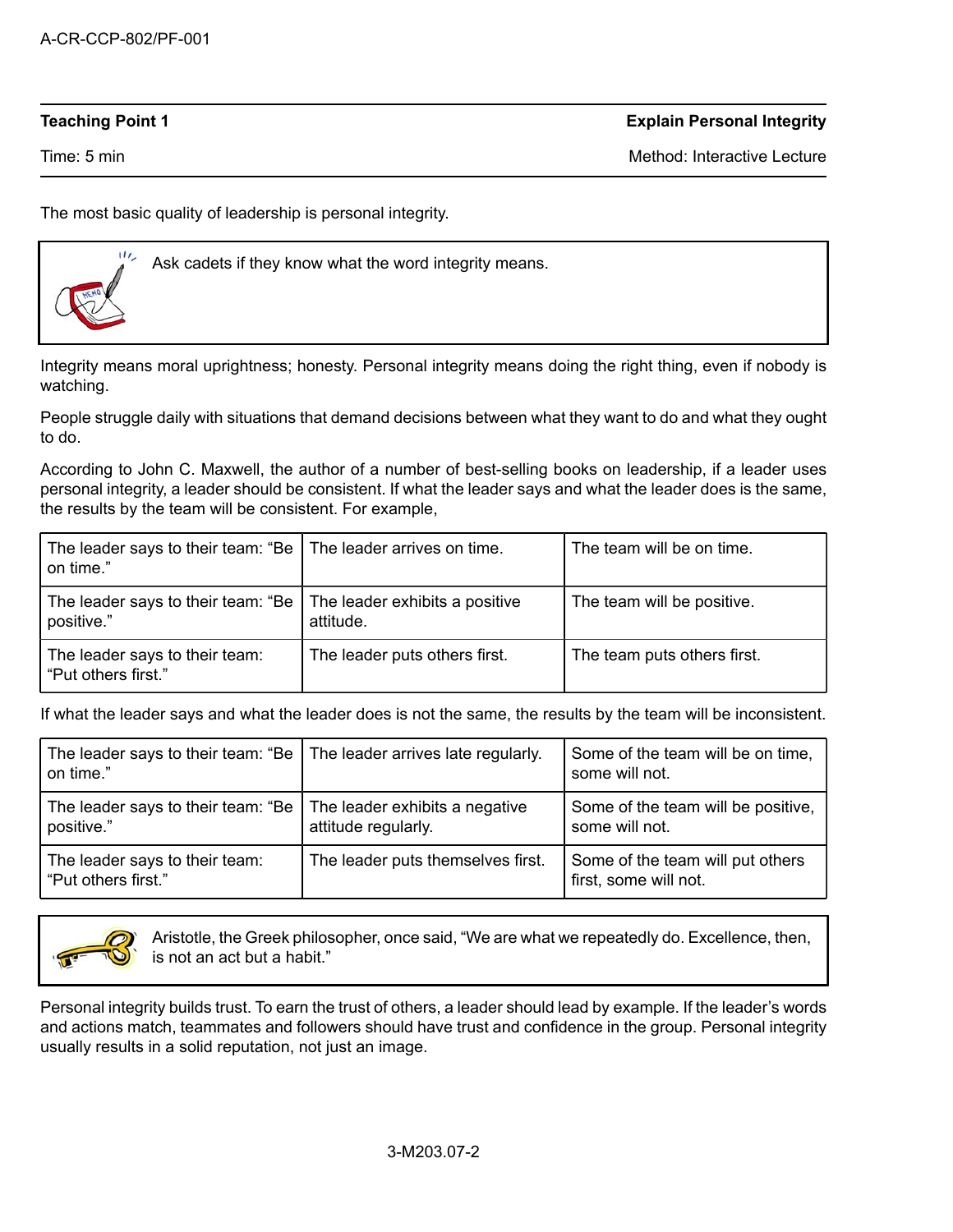

Personal integrity builds trust. Trust builds confidence. Confidence builds relationships. Relationships build leadership.



For the next series of questions, ensure cadets do NOT name the people they are thinking about. This is NOT a sharing activity.



Ask cadets to think of someone they know who has a good reputation. Is this person trustworthy? Ask cadets to think of someone they know who has poor reputation. Is this person trustworthy?

# **CONFIRMATION OF TEACHING POINT 1**

#### **QUESTIONS**

- Q1. What does integrity mean?
- Q2. What is the most basic quality of leadership?
- Q3. What does personal integrity build?

#### **ANTICIPATED ANSWERS**

- A1. Integrity means moral uprightness; honesty.
- A2. Personal integrity is the most basic quality of leadership.
- A3. Personal integrity builds trust.

**Teaching Point 2 Conduct an Activity Where Cadets Brainstorm Where They Have Seen Integrity Displayed Within Their Peer Group** Time: 5 min Method: In-Class Activity

**ACTIVITY**

#### **OBJECTIVE**

The objective of this activity is for cadets to brainstorm where they have seen integrity displayed within their peer group. This reflective activity allows cadets to integrate their thoughts about leadership theory into their own experiences.

#### **RESOURCES**

N/A.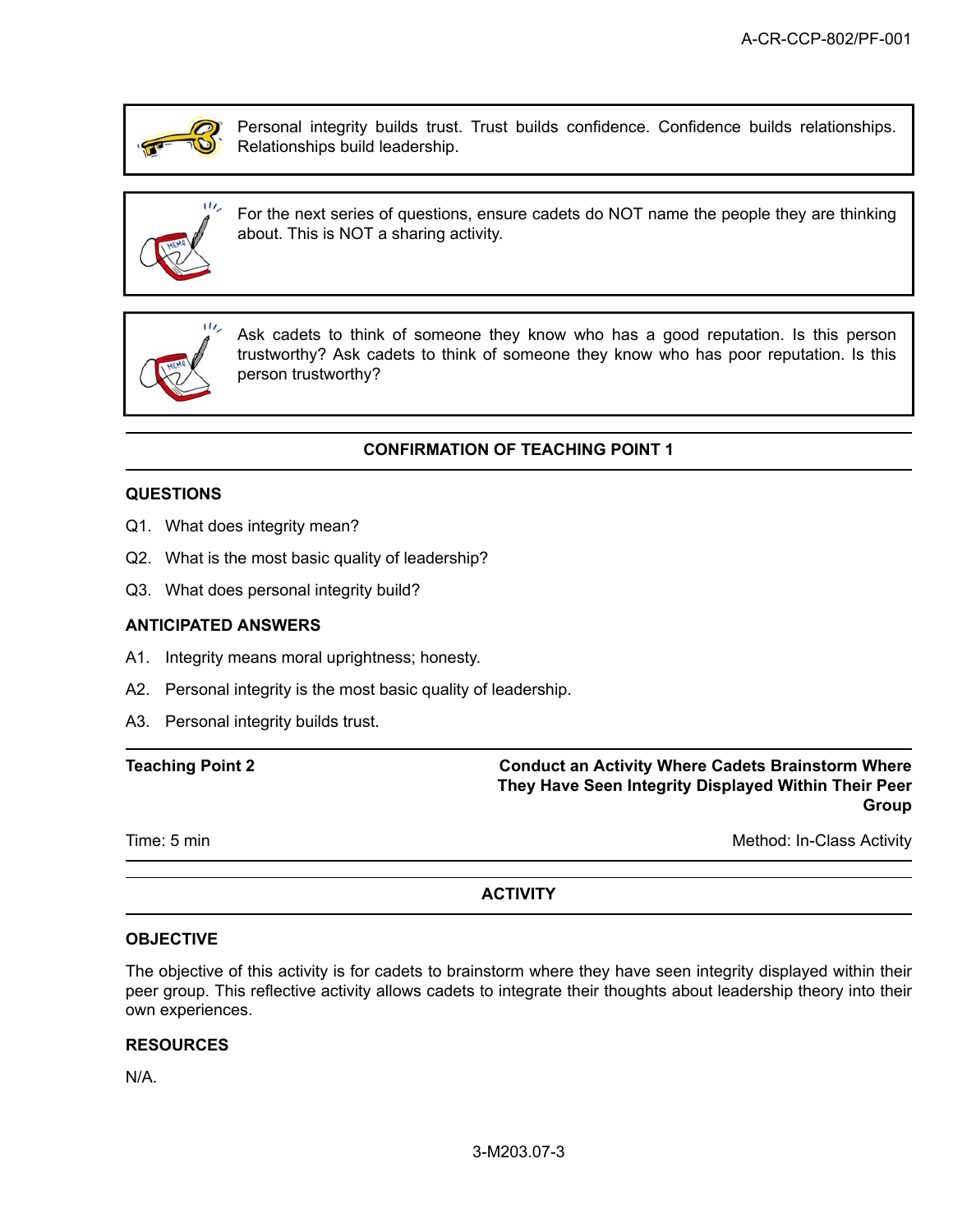# **ACTIVITY LAYOUT**

N/A.

# **ACTIVITY INSTRUCTIONS**

Have cadets brainstorm examples where they have seen integrity displayed within their peer group either during cadets, school, or other extra-curricular activities. Write in point form, the examples on a whiteboard/ flipchart/OHP.

Discuss instances where the cadets' peers have displayed:

- honesty
- honour,
- good character,
- decency,
- fairness,
- sincerity, and
- trustworthiness, etc.



Ask cadets how they think the person in their example, who displayed personal integrity, would feel if they were in the class at that moment, after all the positive things have been said about them?



If cadets mention someone in the class, be sure to praise the person mentioned. Positive reinforcement of correct behaviour is an excellent instructional technique.

## **SAFETY**

N/A.

# **CONFIRMATION OF TEACHING POINT 2**

The cadets' participation in the activity will serve as the confirmation of this TP.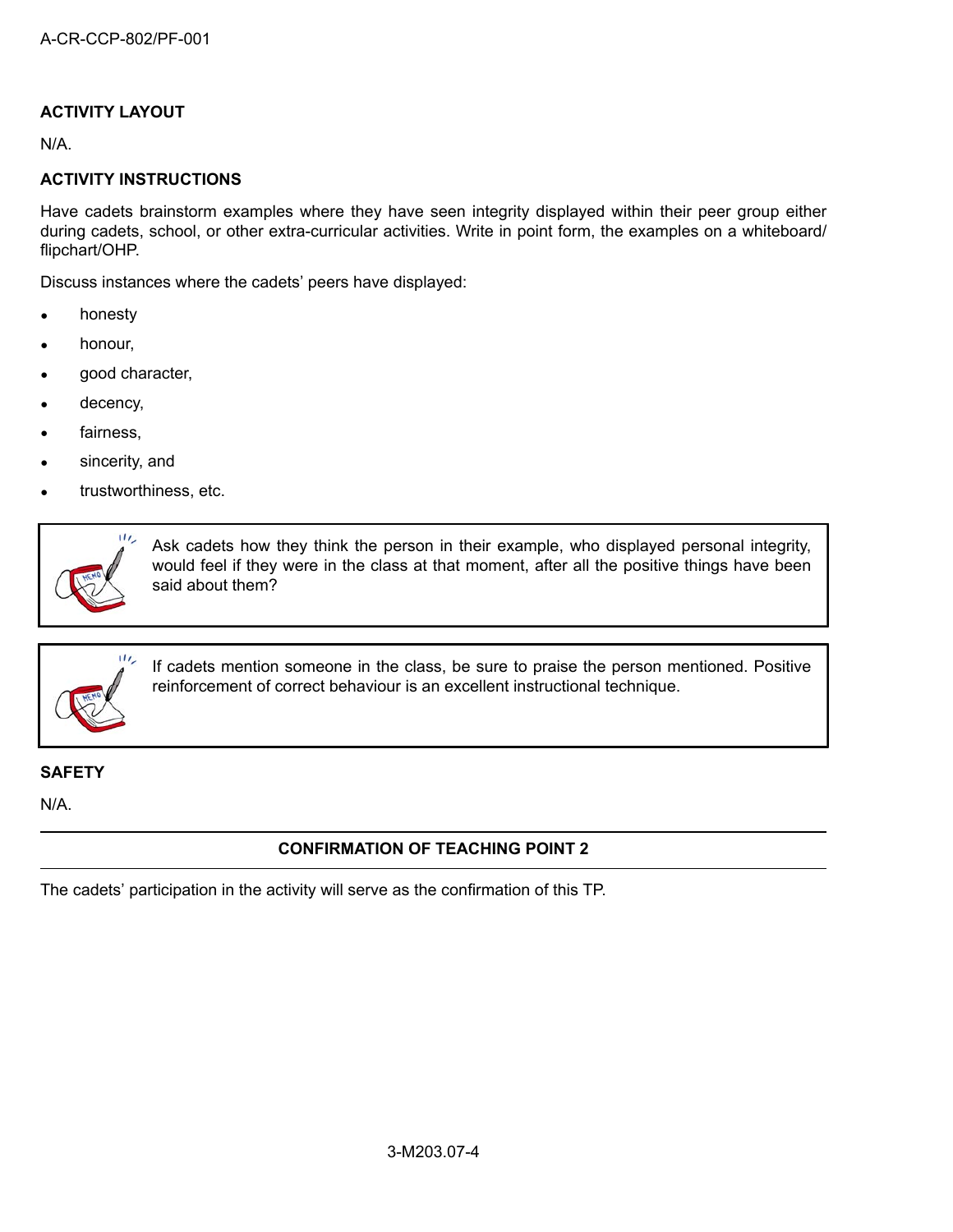#### **Teaching Point 3 Conduct an Activity Where Cadets Create a Poster That Shows an Example of Integrity**

Time: 15 min Method: In-Class Activity

# **ACTIVITY**

#### **OBJECTIVE**

The objective of this activity is for the cadets to create a poster that shows an example of integrity. This activity allows cadets to reflect on personal integrity as a quality of leadership.

#### **RESOURCES**

- Pencil crayons/felt markers; and
- $\bullet$  8.5 x 14 inch paper.

## **ACTIVITY LAYOUT**

N/A.

#### **ACTIVITY INSTRUCTIONS**

- Distribute pencil crayons/felt markers and the 8.5 x 14 inch paper to the cadets.
- Have the cadets draw and colour a poster to represent personal integrity as a quality of leadership. Cadets may create a picture, use a mind-map, use a saying, etc. Cadets may use the examples from TP2 or another instance of personal integrity.



Be sure to display posters in a place where they may be seen by as many squadron members as possible.

# **SAFETY**

N/A.

# **CONFIRMATION OF TEACHING POINT 3**

The cadets' participation in the activity will serve as the confirmation of this TP.

## **END OF LESSON CONFIRMATION**

The cadets' creation of posters displaying personal integrity will serve as the confirmation of this lesson.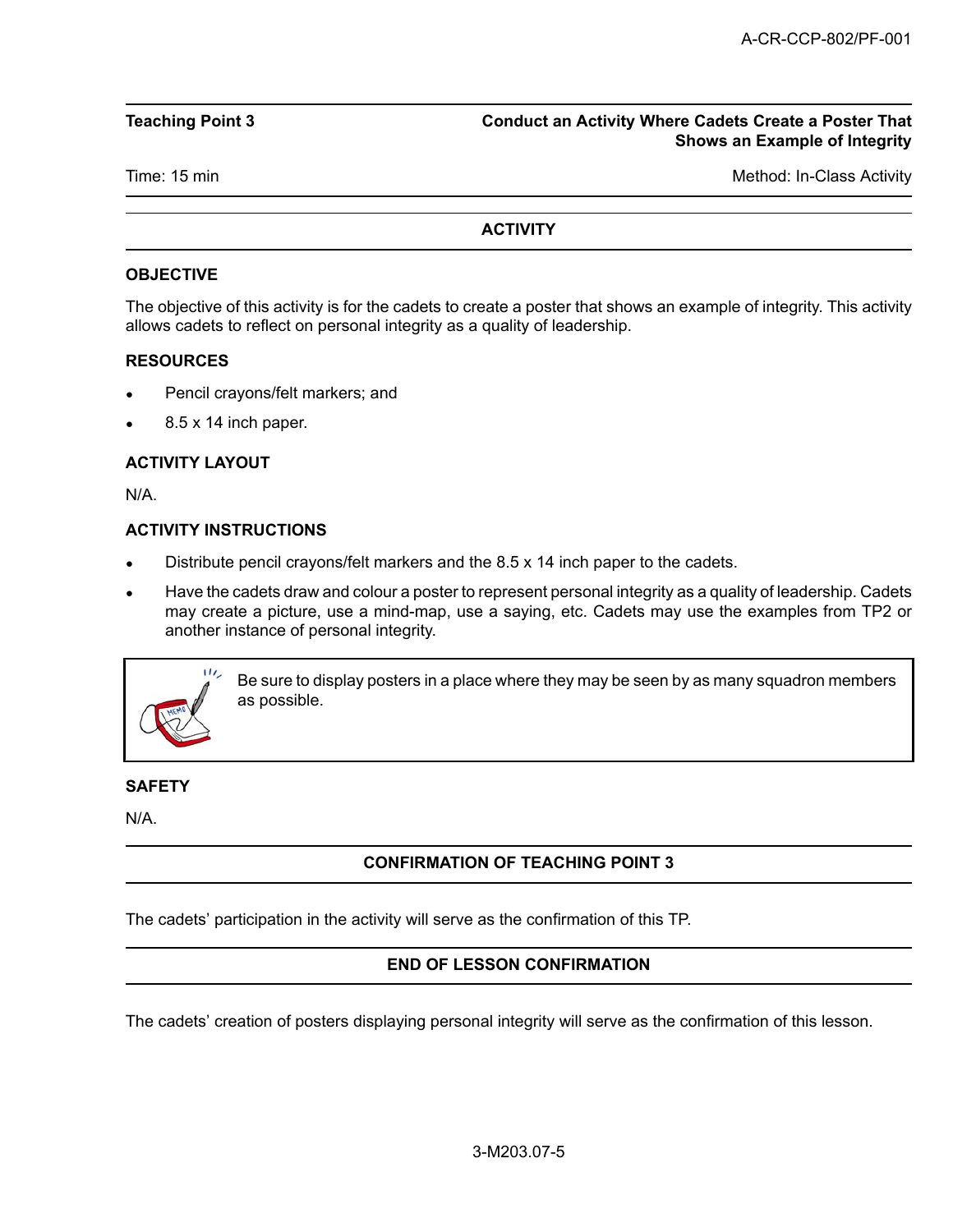# **CONCLUSION**

## **HOMEWORK/READING/PRACTICE**

N/A.

# **METHOD OF EVALUATION**

N/A.

# **CLOSING STATEMENT**



Brian Tracy, a leadership trainer, says, "The glue that holds all relationships together, including the relationship between the leader and the led is trust, and trust is based on integrity."

Personal integrity is the foundation of leadership. When cadets display this quality, it is the first step in their role as leaders within a peer setting.

## **INSTRUCTOR NOTES/REMARKS**

N/A.

# **REFERENCES**

A0-010 CATO 11-03 D Cdts 2. (2006). *Cadet Program Mandate.* Ottawa, ON: Department of National Defence.

C0-112 (ISBN 0-8407-6744-7) Maxwell, J. C. (1993). *Developing the Leader Within You.* Nashville, Tennessee: Thomas Nelson Inc. Publishers.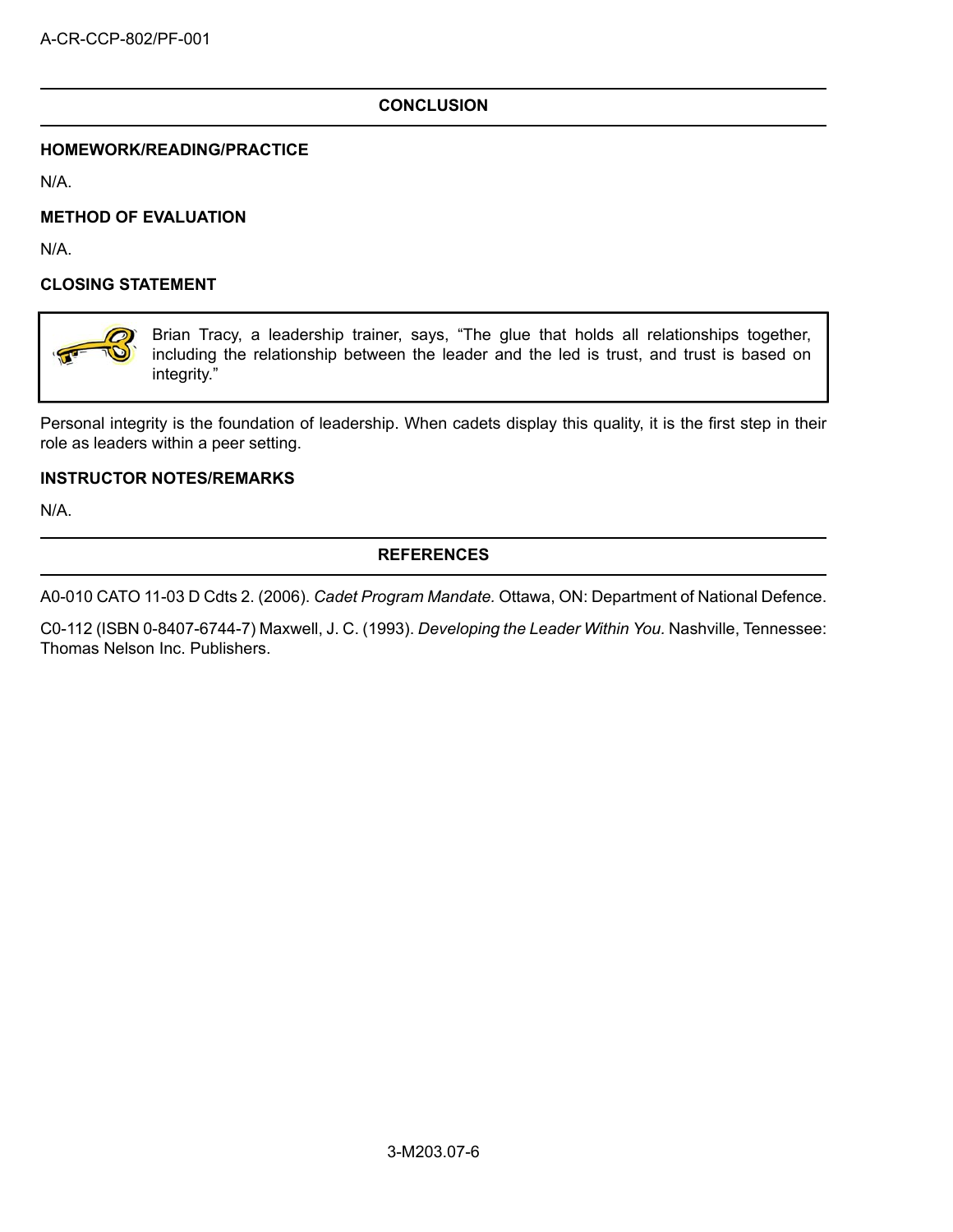

**COMMON TRAINING**

**INSTRUCTIONAL GUIDE**



#### **SECTION 8**

#### **EO M203.08 – PARTICIPATE IN TEAM-BUILDING ACTIVITIES**

Total Time: 30 min

## **PREPARATION**

#### **PRE-LESSON INSTRUCTIONS**

Resources needed for the delivery of this lesson are listed in the lesson specification located in A-CR-CCP-802/ PG-001, Chapter 4. Specific uses for said resources are identified throughout the Instructional Guide within the TP for which they are required.

Review the lesson content and become familiar with the material prior to delivering the lesson.

The time spent on each activity is at the discretion of the instructor. One activity may be conducted for the entire period or both activities may be conducted consecutively.

If the group is large, both activities may be conducted concurrently. When conducting activities concurrently, ensure additional supervision is provided.

#### **PRE-LESSON ASSIGNMENT**

N/A.

#### **APPROACH**

An in-class activity was chosen for this lesson as it is a fun and challenging way to expand the cadets' experience participating in team-building activities and reinforce the cadets' appreciation of the fundamentals of leadership.

## **INTRODUCTION**

#### **REVIEW**

N/A.

#### **OBJECTIVES**

By the end of this lesson the cadet shall be expected to participate in team-building activities.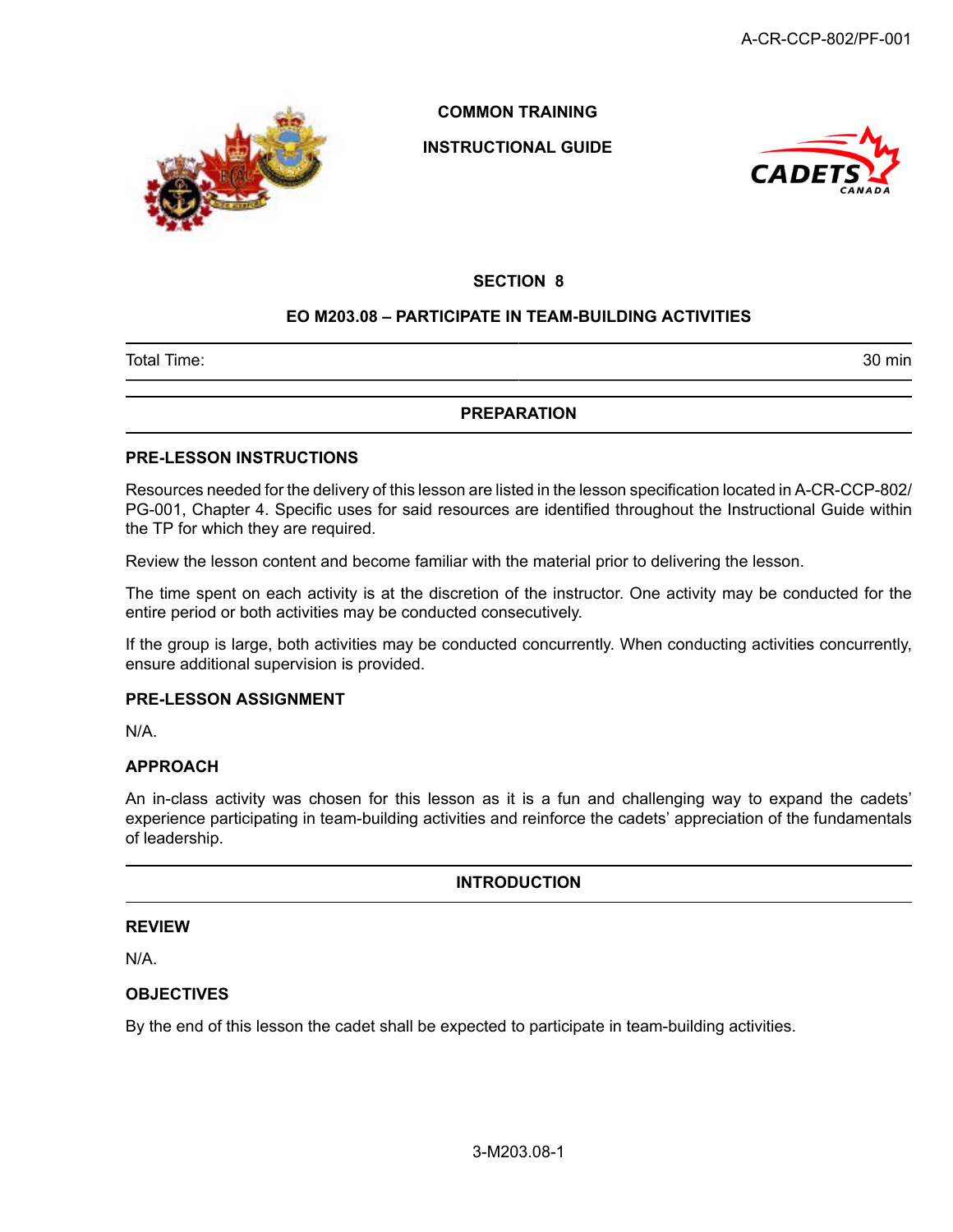## **IMPORTANCE**

It is important for cadets to participate in team-building activities, including trust games, as it may improve their leadership abilities in a peer setting by allowing cadets to practice communication skills and positive group dynamics.

**Teaching Point 1 Conduct Team-building Activities Through Trust Games**

Time: 25 min Method: In-Class Activity

**ACTIVITY 1**

Time: 10 min

#### **OBJECTIVE**

The objective of this activity is to have the cadets develop trust within their peer group.

#### **RESOURCES**

N/A.

## **ACTIVITY LAYOUT**

N/A.

## **ACTIVITY INSTRUCTIONS**

- 1. Divide the group into pairs.
- 2. Cadets must assume a squatting position.
- 3. Cadets must face each other with their hands extended in front of their bodies, fingers pointing toward the ceiling and touching palms with their partner.
- 4. Cadets must attempt to knock their partner off balance by either pushing their palms, or withdrawing their palms using only slow motion movements. (Using slow motion movements should allow the two cadets to become cooperative partners.)
- 5. A player may lose the game if their feet move. (Most games conveniently end with both partners falling or moving their feet at the same time.)
- 6. Cadets may change partners as time allows.

#### **SAFETY**

The activity will be stopped if horseplay occurs.

## **ACTIVITY 2**

Time: 15 min

#### **OBJECTIVE**

The objective of this activity is to have the cadets develop trust in their peer group.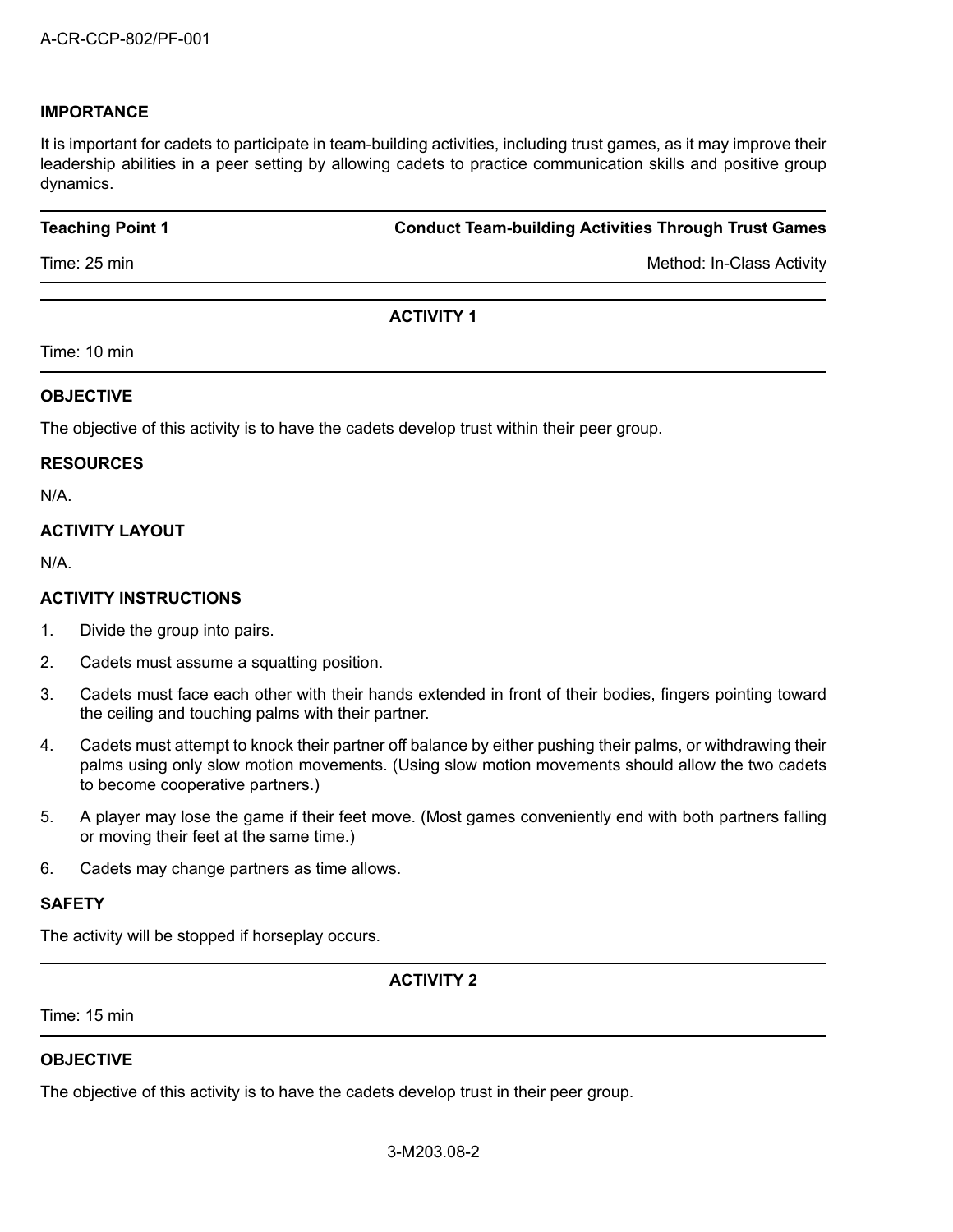# **RESOURCES**

N/A.

# **ACTIVITY LAYOUT**

N/A.

# **ACTIVITY INSTRUCTIONS**

- 1. Divide the group into two lines facing each other, forming a corridor.
- 2. Have cadets put their arms straight in front of themselves. Arms should intersect, overlapping about a hand width apart from the person opposite them.



*Wilderdom (2007). Index to Group Activities, Games, Exercises and Initiatives: Trust-Building Activities. Retrieved 26 April 2007, from http://wilderdom.com/games/descriptions/SliceNDice.html*

# Figure 1 Slice and Dice

- 3. The first cadet peels off and walks down the corridor. To let the cadet pass, have the other cadets raise and then lower their arms, creating a ripple effect in the corridor, through which the cadet is walking.
- 4. Once the cadet is finished walking down the corridor, the cadet joins the end of the corridor from which they have just emerged.
- 5. The next cadet, at the front of the line, peels off and walks down the corridor, and then joins the end of the line.
- 6. Each cadet takes a turn going down the corridor.



As cadets become more confident, invite them to walk fast, run and then sprint down the corridor. At some point, have the cadets chop their arms up and down, only pausing to allow the corridor runner through.

# **SAFETY**

The activity will be stopped if horseplay occurs.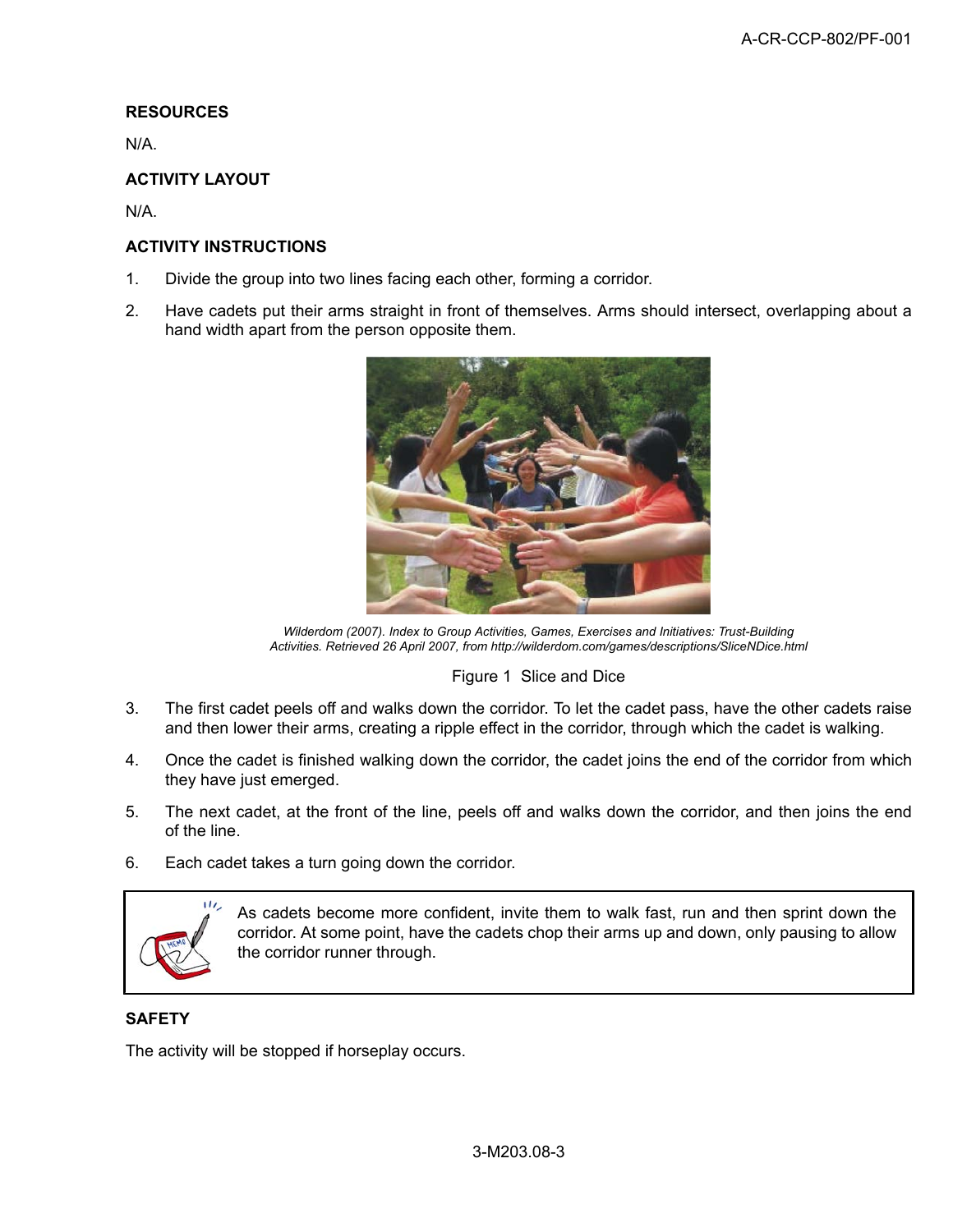# **CONFIRMATION OF TEACHING POINT 1**

The cadets' participation in the team-building activities will serve as the confirmation of this TP.

#### **END OF LESSON CONFIRMATION**

The cadets' participation in the team-building activities will serve as the confirmation of this lesson.

#### **CONCLUSION**

#### **HOMEWORK/READING/PRACTICE**

N/A.

#### **METHOD OF EVALUATION**

N/A.

#### **CLOSING STATEMENT**

Trust in others and trust in the leader are key leadership attributes and they may assist cadets in leading in a peer setting. When members of a team trust each other, accomplishing any task is usually easier. If cadets cultivate trust and protect the trust that others offer and share, cadets may increase the confidence others have in them and this should increase their own self-confidence.

# **INSTRUCTOR NOTES/REMARKS**

N/A.

## **REFERENCES**

C0-152 Wilderdom. (2007). *Index to Group Activities, Games, Exercises and Initiatives: Trust-Building Activities.* Retrieved 26 April 2007, from http://wilderdom.com/games/descriptions/SliceNDice.html.

C1-006 (ISBN 0-8403-5682-X) Ronhke, C. (1984). *Silver Bullets: A Guide to Initiative Problems, Adventures Games and Trust Activities.* Dubuque, Iowa: Kendall/Hunt Publishing Company.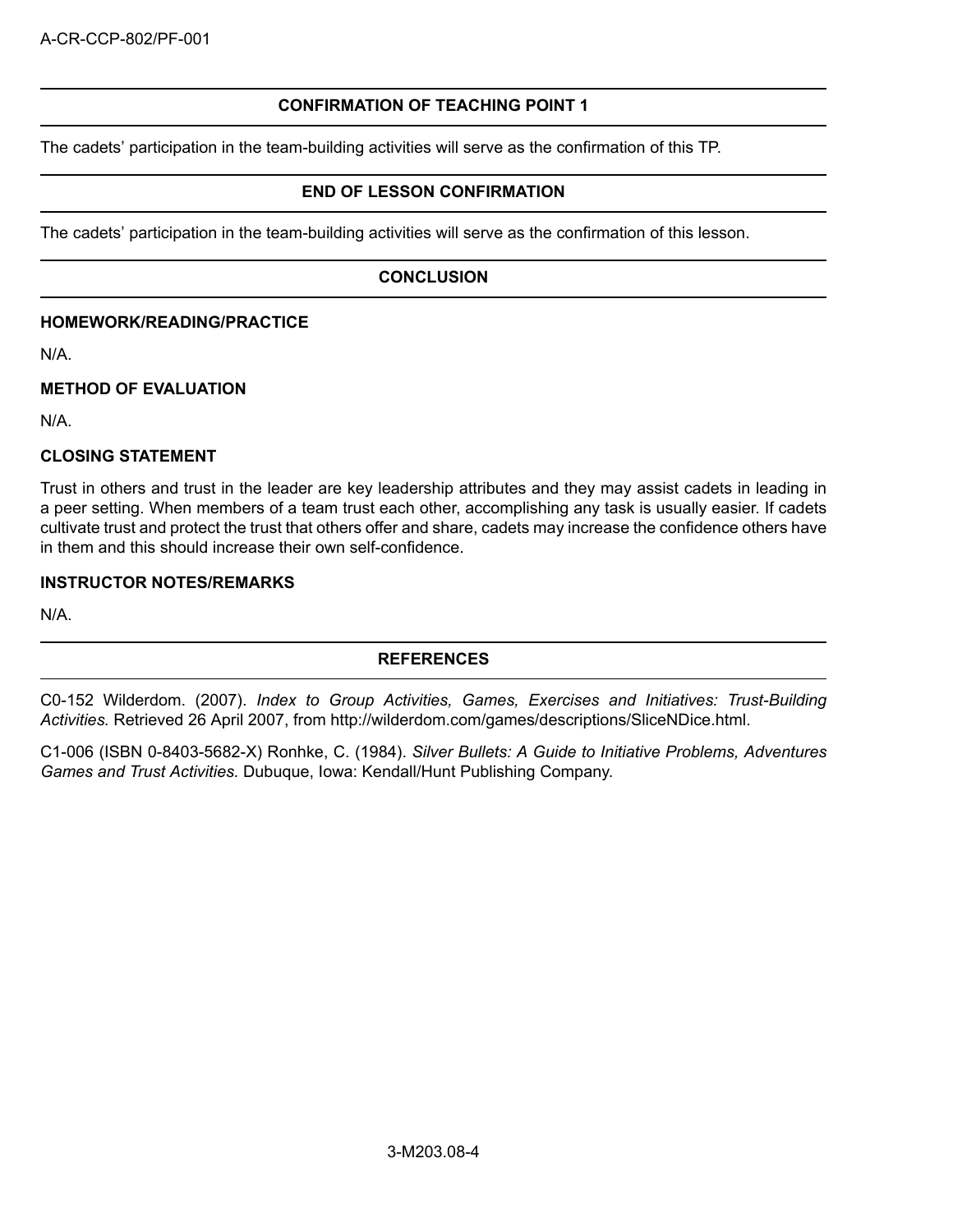

**COMMON TRAINING**

**INSTRUCTIONAL GUIDE**



## **SECTION 9**

## **EO C203.01 – RECORD ENTRIES IN A REFLECTIVE JOURNAL**

Total Time: 3 x 30 min

# **PREPARATION**

#### **PRE-LESSON INSTRUCTIONS**

Resources needed for the delivery of this lesson are listed in the lesson specification located in A-CR-CCP-802/ PG-001, Chapter 4. Specific uses for said resources are identified throughout the Instructional Guide within the TP for which they are required.

Review the lesson content and become familiar with the material prior to delivering the lesson.

Choose one template of questions for reflection from the four located at Annex A and make a copy for each cadet.

#### **PRE-LESSON ASSIGNMENT**

N/A.

#### **APPROACH**

An in-class activity was chosen for this lesson to reinforce leadership principles and characteristics and to provoke thought. It also allows the cadets to interact with their peers and share their knowledge, experiences, opinions and feelings about a recent team-building or training activity.

## **INTRODUCTION**

#### **REVIEW**

N/A.

#### **OBJECTIVES**

By the end of this lesson the cadet shall record entries in a reflective journal.

#### **IMPORTANCE**

Reflective thinking and evaluating past performance of tasks through journaling allows cadets to synthesize new knowledge and experiences to prior understanding. Cadets may develop self-awareness and/or recognize positive attributes of leadership that they may wish to integrate into their own personal leadership style.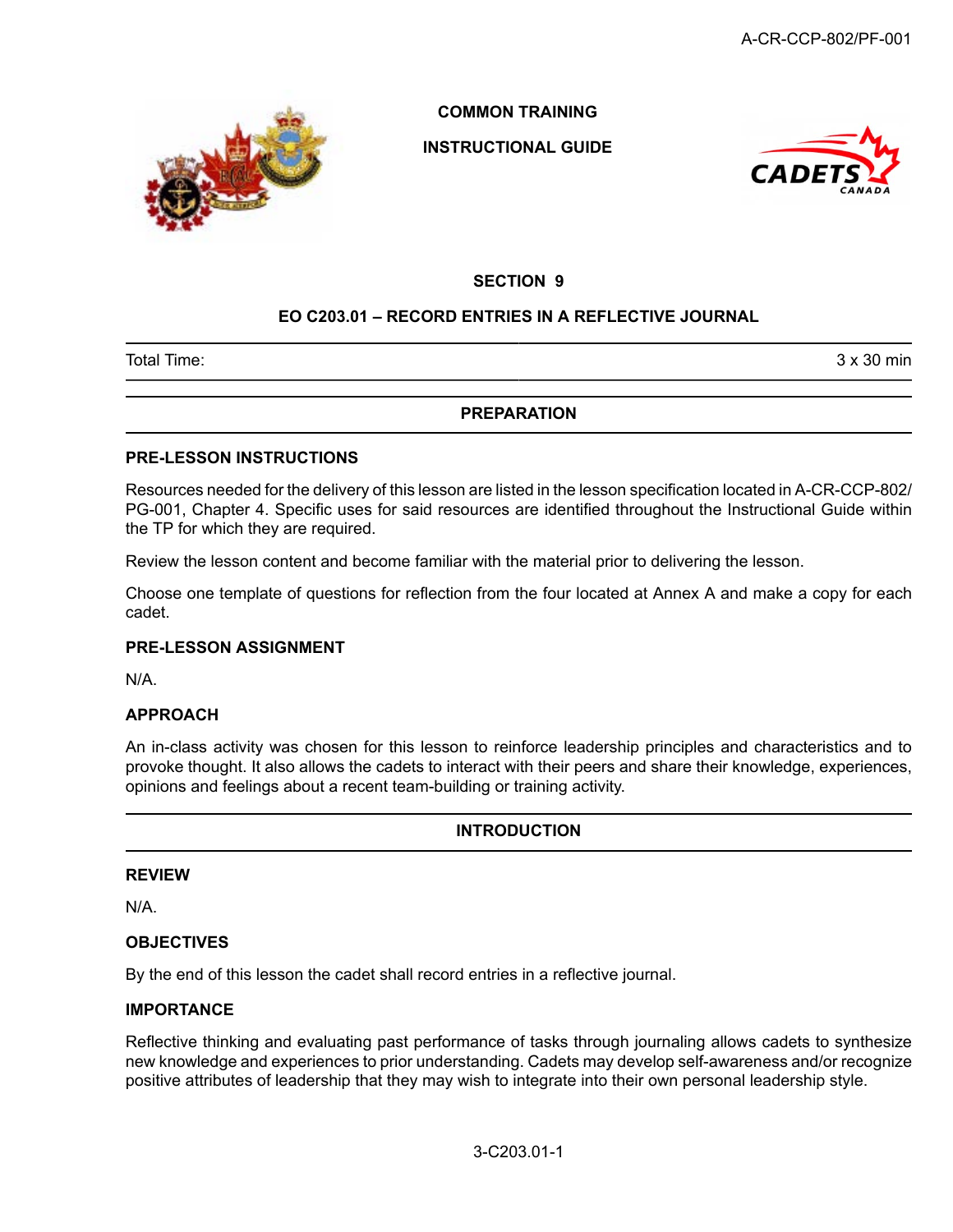## **Teaching Point 1 Conduct an Activity During Which Cadets Record Their Thoughts on Leadership**

Time: 25 min Method: In-Class Activity

Recording in a reflective journal may encourage cadets to evaluate and analyze experiences they have undergone. It is an opportunity to think about, describe and communicate their impressions on peer interactions.

# **ACTIVITY**

# **OBJECTIVE**

The objective of this activity is for cadets to record their thoughts on leadership they displayed or the leadership they observed on a specific training activity.

# **RESOURCES**

- Handouts of questions for reflection;
- 8.5 x 11 inch paper; and
- Pen/pencil.

# **ACTIVITY LAYOUT**

N/A.

# **ACTIVITY INSTRUCTIONS**

- 1. Distribute a handout of the chosen template for reflection to each cadet.
- 2. Based on the last training activity in which the cadet participated (e.g. a field exercise, a community service exercise, a tour, etc.) the cadet must reflect on the leadership qualities and attributes they displayed or observed.
- 3. Instruct cadets to complete the template to the best of their ability.
- 4. Templates may be completed using sentences or point form. Mind mapping or drawing may be done on a separate piece of paper.



Cadets may share their journal or work with the class.

There are no right or wrong journal entries when cadets record their thoughts. Put as few restrictions as possible on the journal entries cadets may give during this activity.

If time permits, another template of questions for reflection may be completed.

# **SAFETY**

N/A.

## **END OF LESSON CONFIRMATION**

The cadets' participation in the activity will serve as the confirmation of this lesson.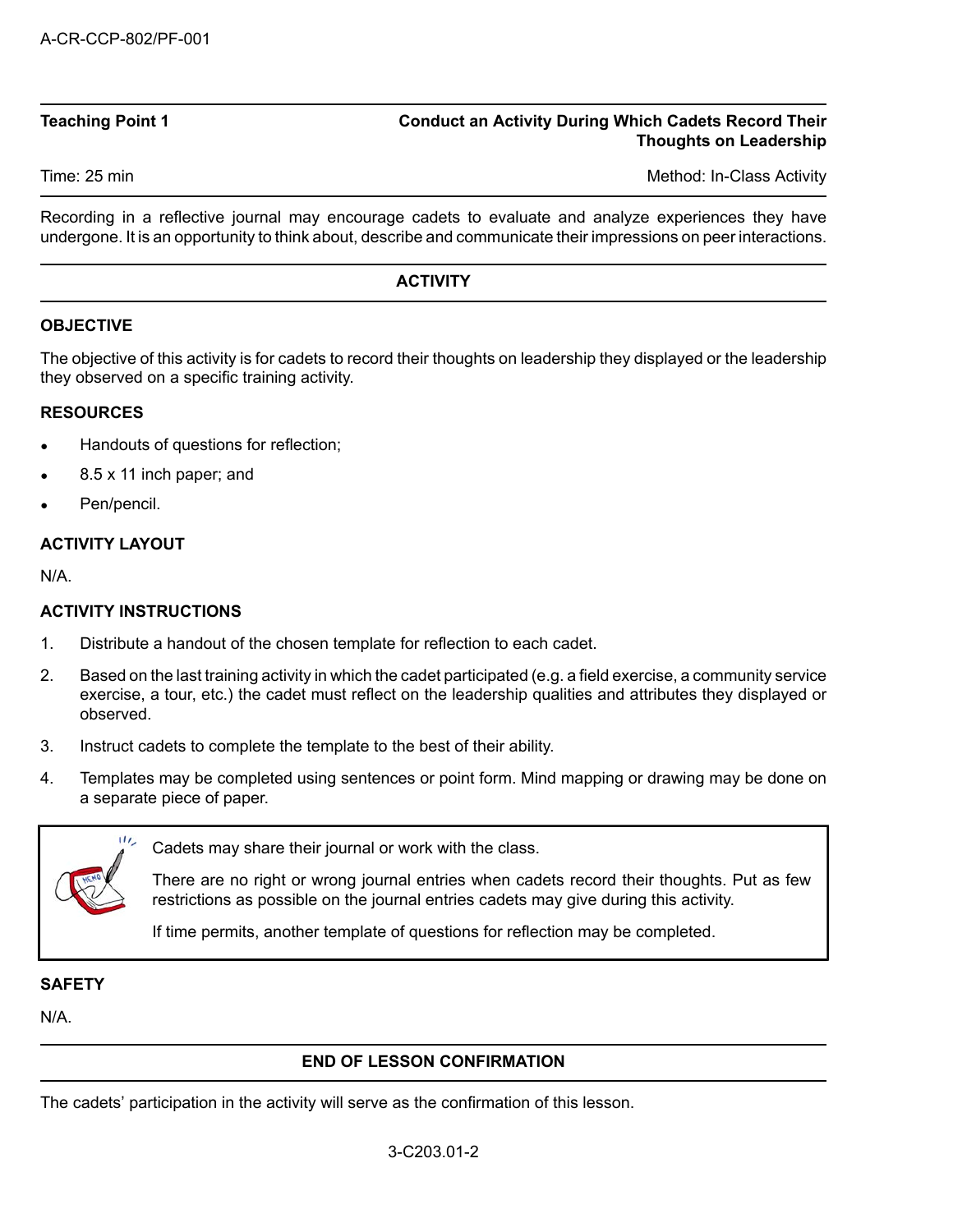# **CONCLUSION**

#### **HOMEWORK/READING/PRACTICE**

N/A.

#### **METHOD OF EVALUATION**

N/A.

#### **CLOSING STATEMENT**

Recording in a reflective journal, cadets have the opportunity to consider and/or evaluate experiences they have undergone. This may assist them in recognizing leadership qualities, principles and approaches the cadet wishes to incorporate into their own personal leadership style.

#### **INSTRUCTOR NOTES/REMARKS**

This EO should follow a significant practical activity such as a tour, a field exercise or EO M203.08 (Participate in Team-Building Activities).

#### **REFERENCES**

C0-113 (ISBN 1-882664-12-4) Karnes, F. A. & Bean S. M. (1995). *Leadership for Students: A Practical Guide for Ages 8-18.* Waco, Texas: Prufrock Press.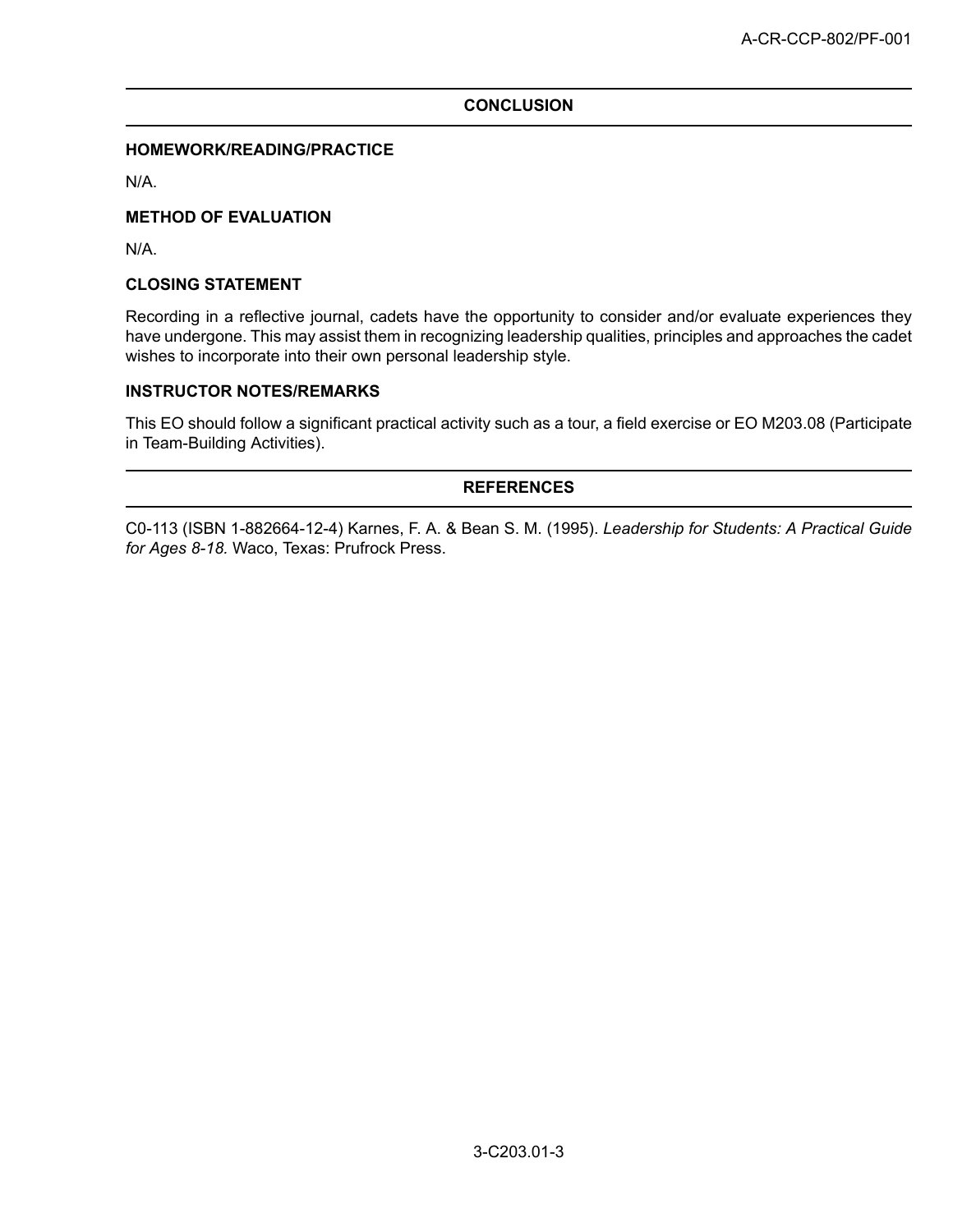THIS PAGE INTENTIONALLY LEFT BLANK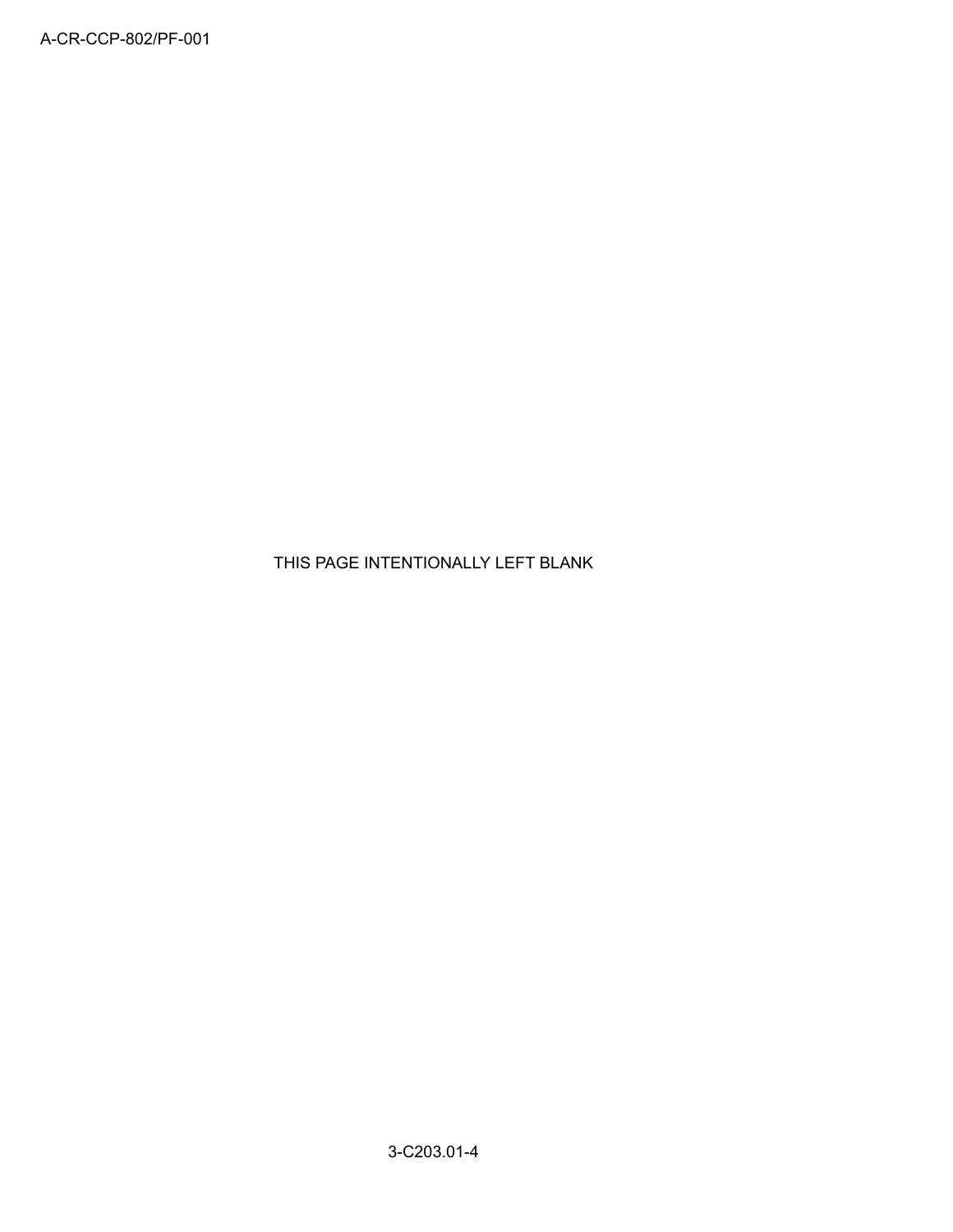# **TEMPLATES**

## **TEMPLATE No. 1**

#### **Leadership Characteristics**

Based on the last training activity, list and or describe the leadership characteristics you observed or displayed.

# **Leadership Characteristics**

3-C203.01A-1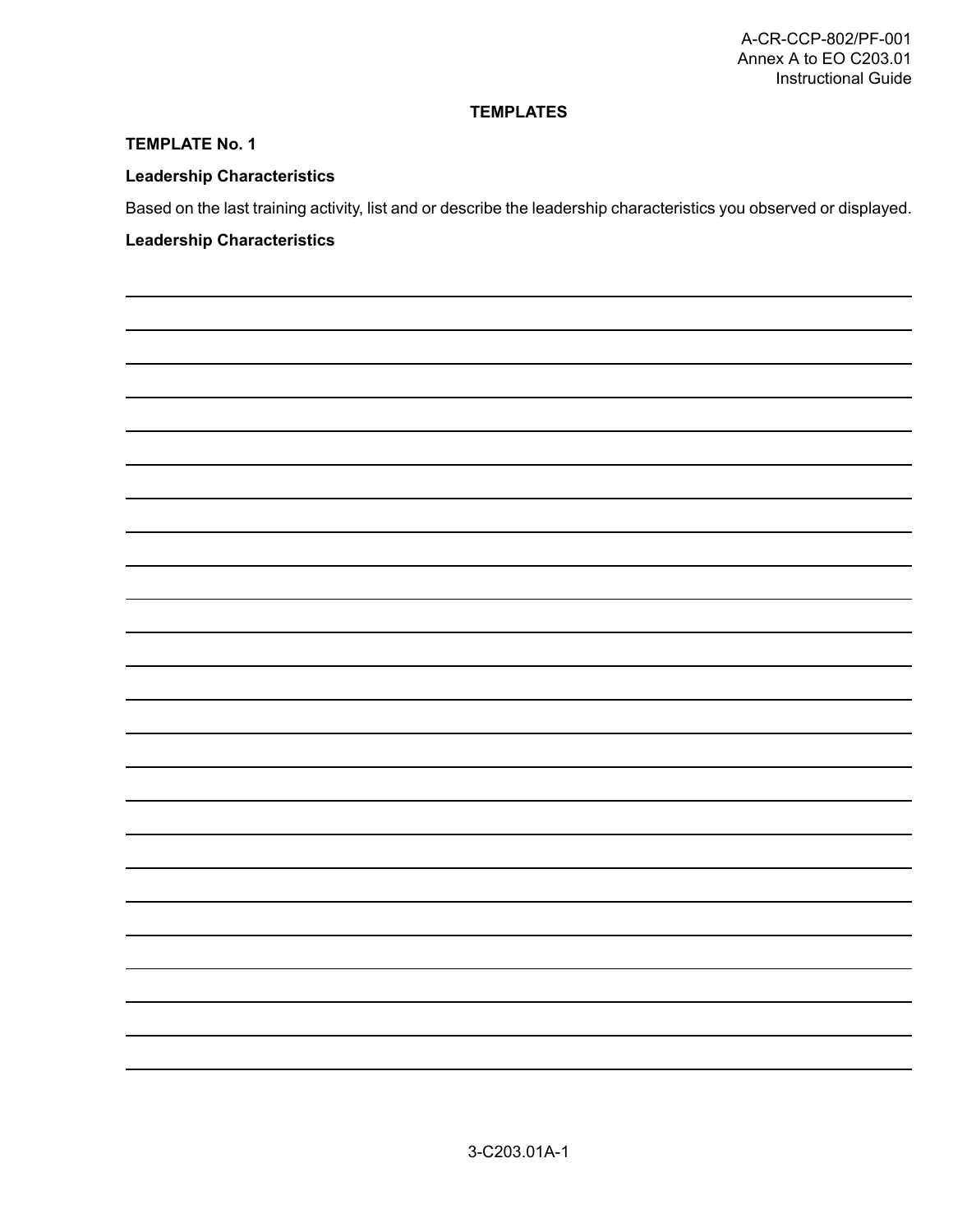A-CR-CCP-802/PF-001 Annex A to EO C203.01 Instructional Guide

## **TEMPLATE No. 2**

# **Defining Leadership**

Based on the last training activity, my definition of leadership is:

Based on the last training activity, my leader's definition of leadership is (what you think your leader would say):

Based on the last training activity, I observed positive leadership when:

3-C203.01A-2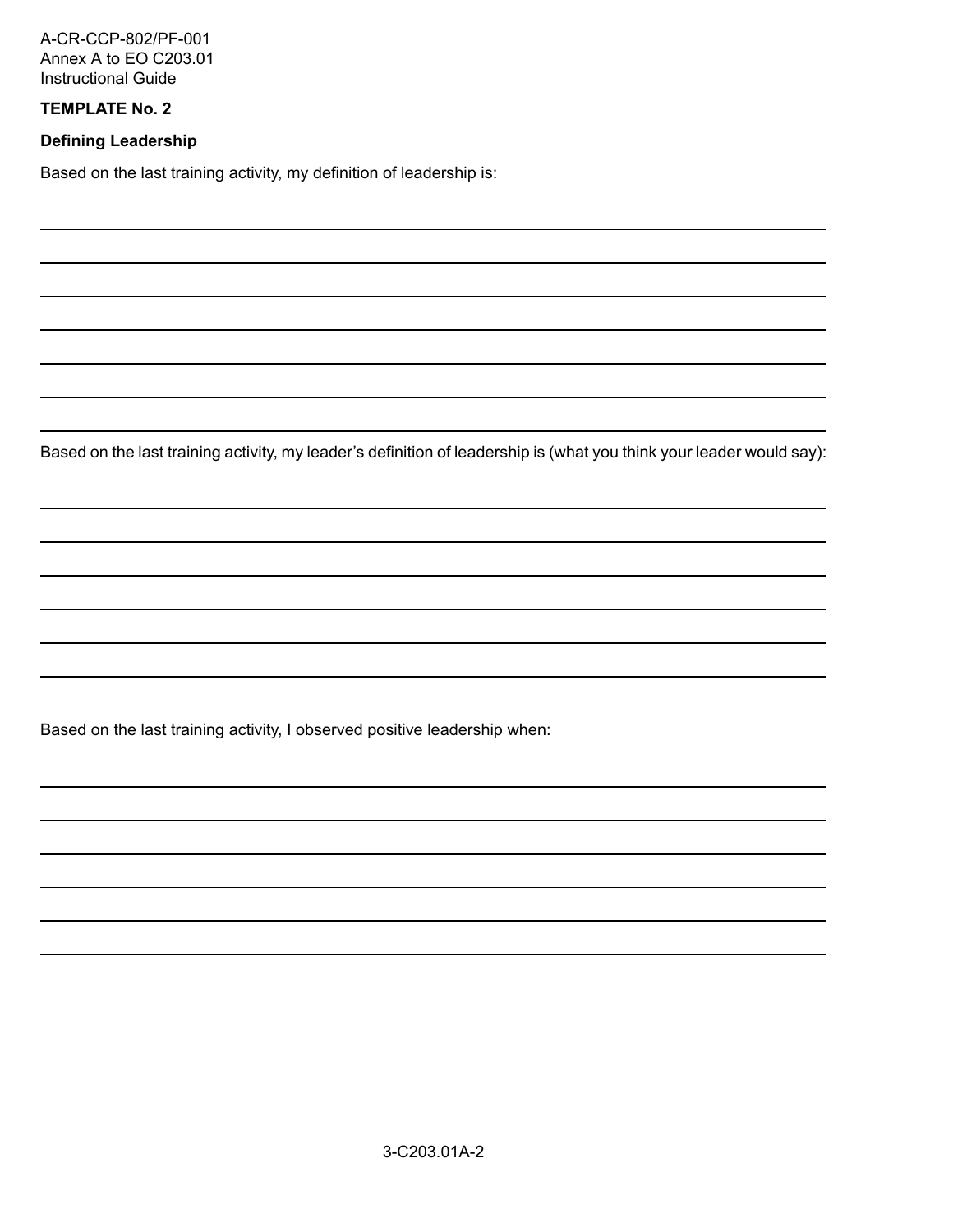# **TEMPLATE No. 3**

# **Positive Aspects of Leadership**

Based on the last training activity, some positive aspects of leadership I displayed or observed are: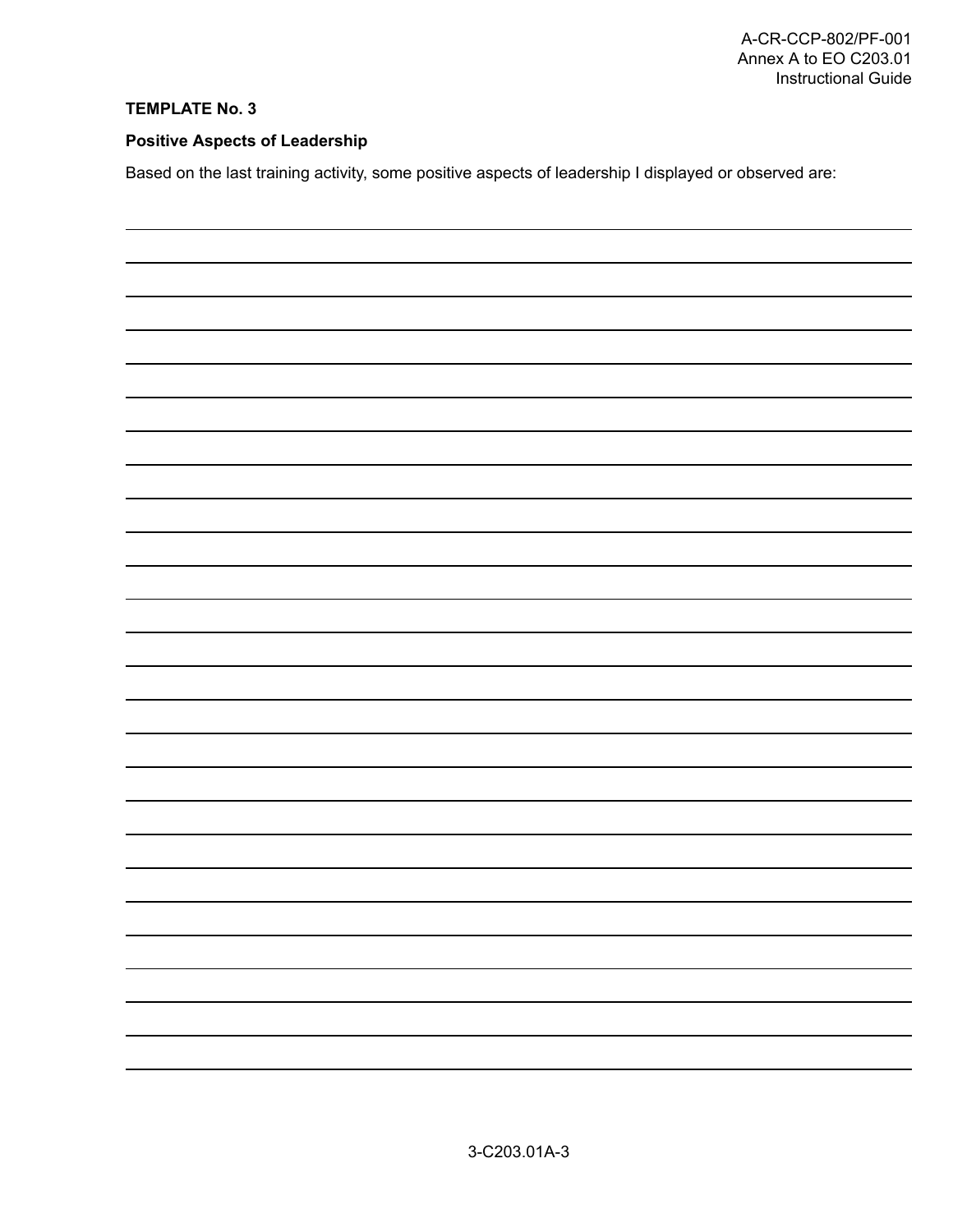A-CR-CCP-802/PF-001 Annex A to EO C203.01 Instructional Guide

#### **TEMPLATE No. 4**

#### **Leadership Looks Like/Sounds Like/Feels Like**

Based on the last training activity, positive leadership that I observed looked like:

Based on the last training activity, positive leadership that I observed sounded like:

Based on the last training activity, positive leadership that I observed felt like:

Based on the last training activity, attributes I observed and wish to incorporate into my own personal leadership style are:

Based on the last training activity, attributes I wish to avoid incorporating into my own personal leadership style are: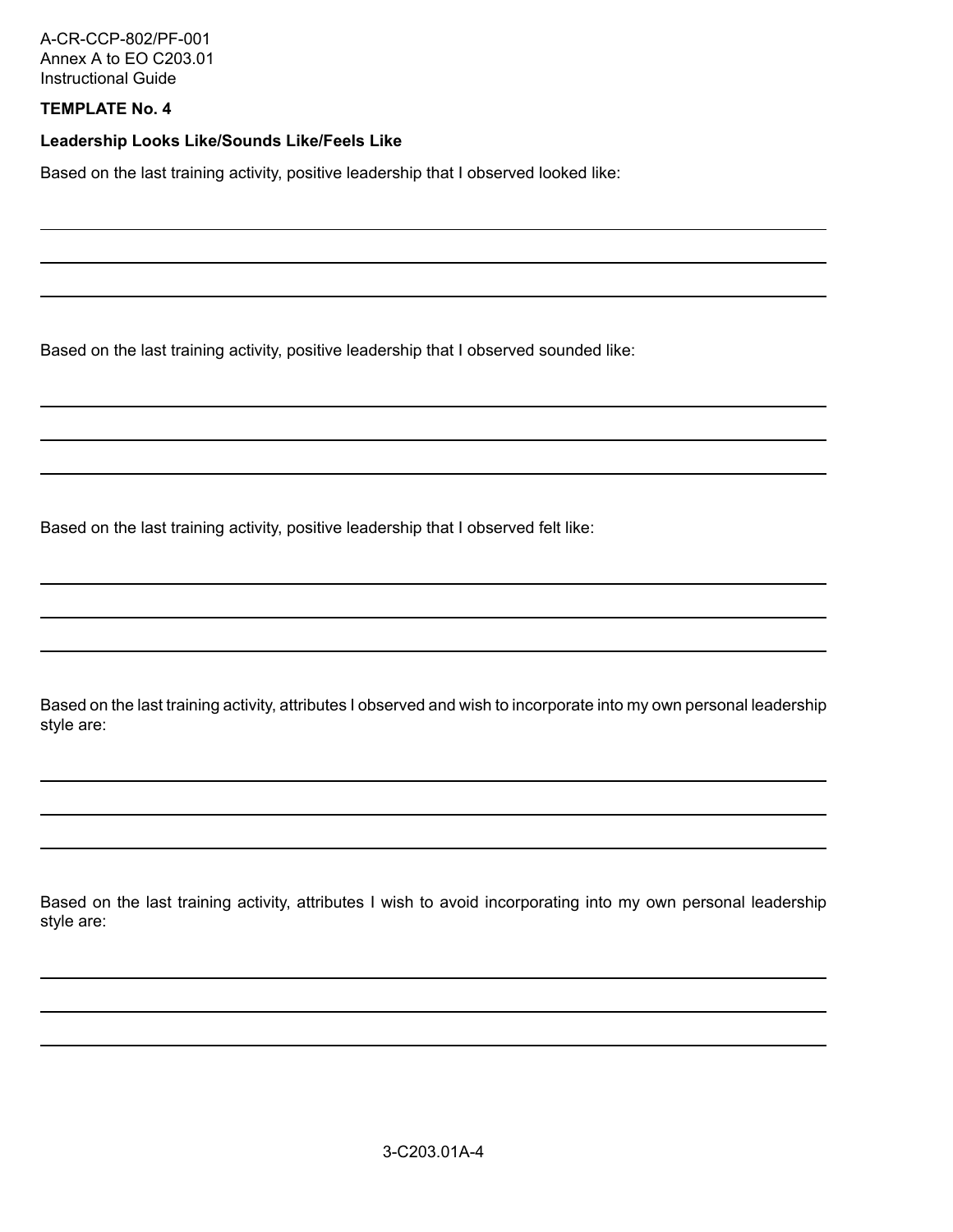

**COMMON TRAINING**

**INSTRUCTIONAL GUIDE**



# **SECTION 10**

#### **EO C203.02 – EMPLOY PROBLEM SOLVING**

Total Time: 60 min

# **PREPARATION**

#### **PRE-LESSON INSTRUCTIONS**

Resources needed for the delivery of this lesson are listed in the lesson specification located in A-CR-CCP-802/ PG-001, Chapter 4. Specific uses for said resources are identified throughout the Instructional Guide within the TP for which they are required.

Review the lesson content and become familiar with the material prior to delivering the lesson.

Photocopy scenarios located at Annex A.

Cut up scenarios located at Annex A.

#### **PRE-LESSON ASSIGNMENT**

N/A.

#### **APPROACH**

An in-class activity was chosen for TP1 as an interactive way to provoke thought and stimulate an interest among cadets.

A group discussion was chosen for TP2 as it allows the cadets to interact with their peers and share their knowledge, experiences, opinions and feelings about problem solving.

### **INTRODUCTION**

#### **REVIEW**

N/A.

#### **OBJECTIVES**

By the end of this lesson the cadet shall employ problem solving.

#### **IMPORTANCE**

One of the qualities of leadership is problem solving. As cadets become leaders within a peer setting they will use this quality more often. It is important to practice this quality. Knowing and using a technique to solve problems may give the cadet increased confidence in their leadership ability.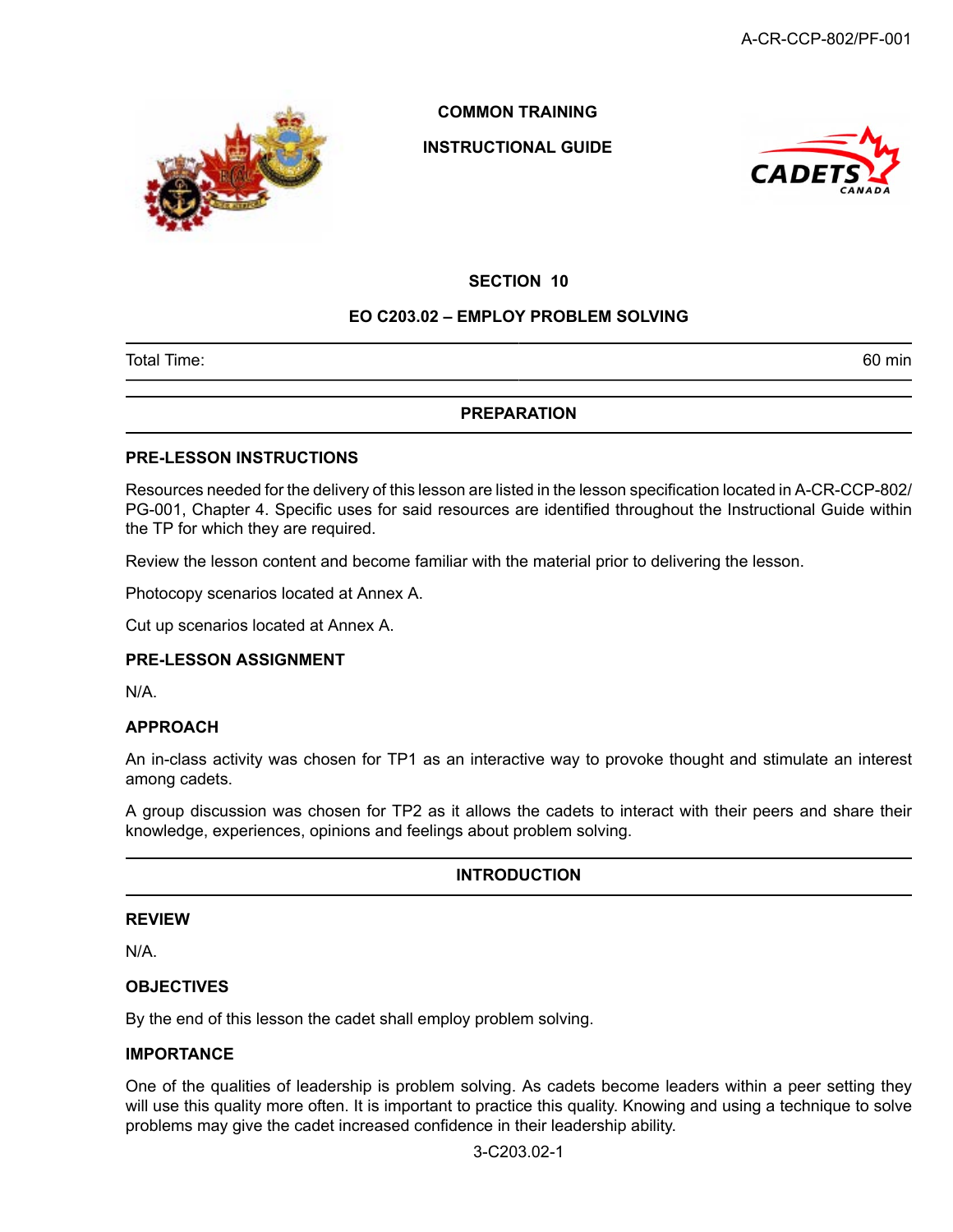# **Teaching Point 1 Conduct an Activity Where Cadets Solve Problems Using Logical Analysis**

Time: 25 min Method: In-Class Activity

# **STEPS TO LOGICAL ANALYSIS**

- 1. **Confirm the Task.** The team must understand both the problem and the aim or intent of the person assigning the task.
- 2. **Identify the Problem.** The team must consider the problem and the challenges that may occur in the implementation.
- 3. **Determine the Critical Factor.** The critical factor is usually the one overriding problem, on which all other issues depend. The critical factor should be determined by the team.
- 4. **Develop Alternate Solutions.** The team should create as many possible solutions to solve the critical factor and other issues as time allows.
- 5. **Compare Alternate Solutions.** Each solution must be compared by the team in order to decide on the best solution.
- 6. **Determine the Best Solution.** The team should choose the best solution to implement a plan of action.
- 7. **Implement the Solution.** The team should create a plan to implement the solution and get the problem solved.
- 8. **Evaluate the Plan and Implementation.** The team should evaluate their performance once the problem is solved.

**ACTIVITY**

Time: 15 min

### **OBJECTIVE**

The objective of this activity is for cadets to solve problems within a peer setting.

# **RESOURCES**

- Flipchart paper,
- Markers.
- Paper bag, and
- Scenarios of problems.

# **ACTIVITY LAYOUT**

N/A.

# **ACTIVITY INSTRUCTIONS**

- 1. Divide the class into small groups of no more than four cadets.
- 2. Distribute flipchart paper and markers to each group.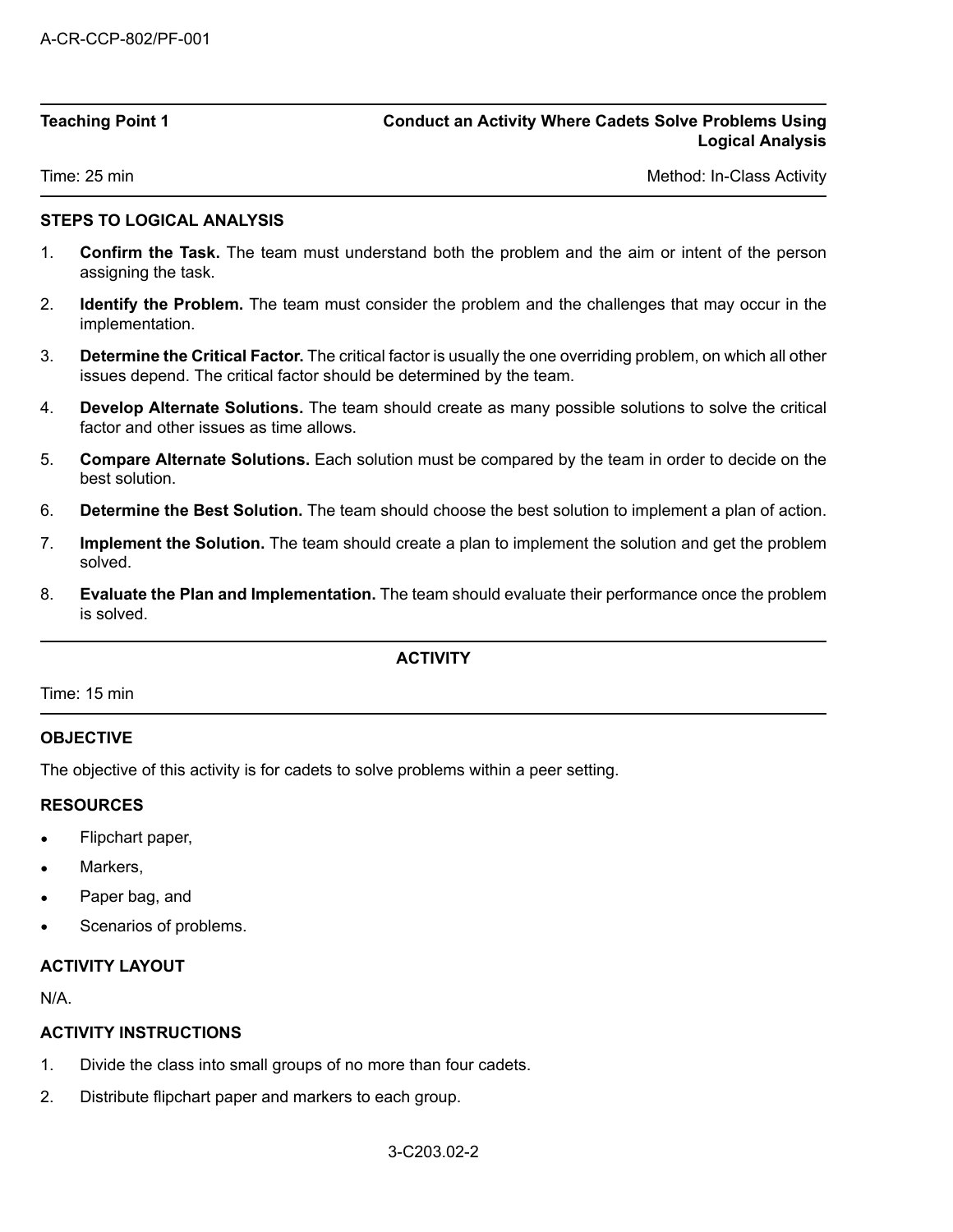- 3. Have one representative from each group come to the front of the class and pick one or two scenarios at random from a paper bag or a wedge.
- 4. Instruct the cadets that the problem-solving steps must be used to solve the scenario.
- 5. Cadets must list at least three solutions to each problem.
- 6. Cadets must record the steps they would use to solve each scenario on the flipchart paper.

# **SAFETY**

N/A.

# **CONFIRMATION OF TEACHING POINT 1**

The cadets' participation in the activity will serve as the confirmation of this TP.

#### **Teaching Point 2 Conduct a Group Discussion Where Cadets Explain Their Choices From the Problem-solving Exercise**

Time: 25 min Method: Group Discussion Nethod: Group Discussion

# **BACKGROUND KNOWLEDGE**



The point of the group discussion is to draw the following information from the group using the tips for answering/facilitating discussion and the suggested questions provided.

Have one representative from each group present their problem scenario and the steps the group used to solve the problem.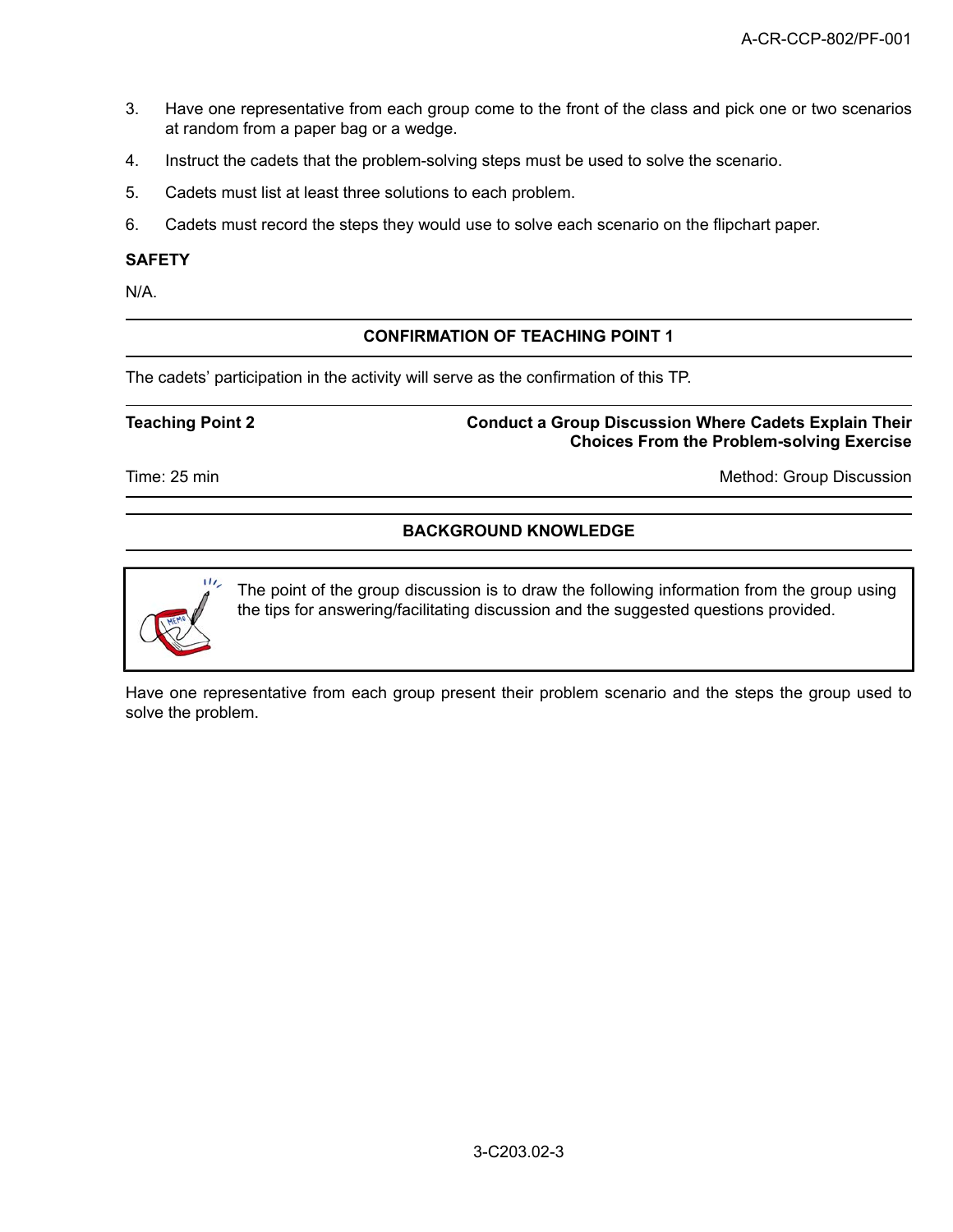# **GROUP DISCUSSION**



# **TIPS FOR ANSWERING/FACILITATING DISCUSSION**

- Establish ground rules for discussion, e.g., everyone should listen respectfully; don't interrupt; only one person speaks at a time; no one's ideas should be made fun of; you can disagree with ideas but not with the person; try to understand others as much as you hope they understand you; etc.
- Sit the group in a circle, making sure all cadets can be seen by everyone else.
- Ask questions that will provoke thought; in other words avoid questions with yes or no answers.
- Manage time by ensuring the cadets stay on topic.
- Listen and respond in a way that indicates you have heard and understood the cadet. This can be done by paraphrasing their ideas.
- Give the cadets time to respond to your questions.
- Ensure every cadet has an opportunity to participate. One option is to go around the group and have each cadet answer the question with a short answer. Cadets must also have the option to pass if they wish.
- Additional questions should be prepared ahead of time.

# **SUGGESTED QUESTIONS**

- Q1. What is the problem?
- Q2. What is the critical factor?
- Q3. What alternate solutions were developed?
- Q4. What are some comparisons for alternate solutions?
- Q5. What solution was chosen?
- Q6. Why was this choice made?
- Q7. What was the plan to implement the solution?
- Q8. What questions would be asked to evaluate the plan and the implementation?
- Q9. Are there different problems, other solutions, etc.?



Other questions and answers will develop throughout the group discussion. The group discussion should not be limited to only those suggested.



Reinforce those answers given and comments made during the group discussion, ensuring the teaching point has been covered.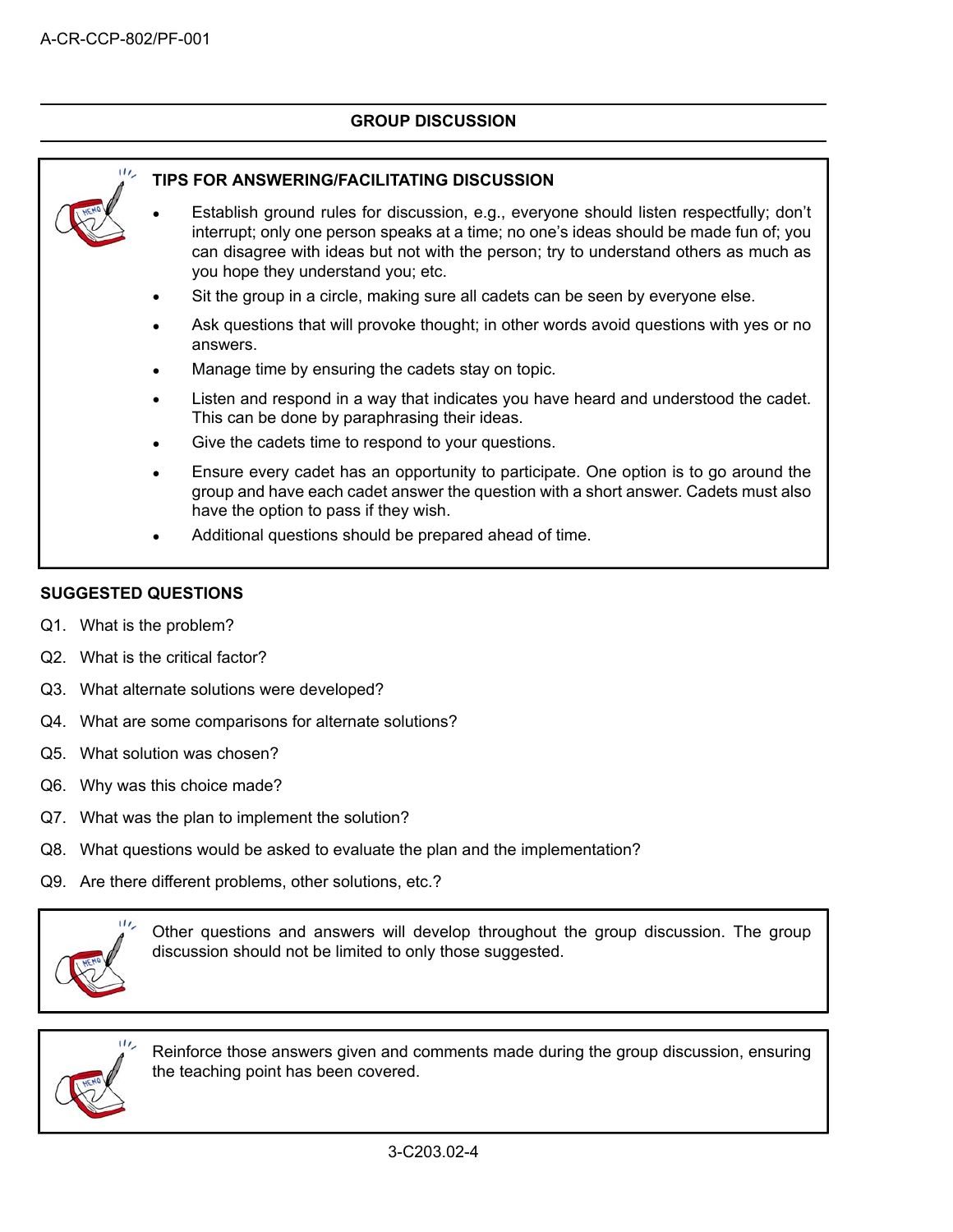# **CONFIRMATION OF TEACHING POINT 2**

The cadets' participation in the group discussion will serve as confirmation of this TP.

#### **END OF LESSON CONFIRMATION**

#### **QUESTIONS**

- Q1. List the steps in Logical Analysis.
- Q2. What is the critical factor?
- Q3. Who should determine the best solution?

#### **ANTICIPATED ANSWERS**

- A1. The steps in Logical Analysis are:
	- (1) confirm the task;
	- (2) identify the problem;
	- (3) determine the critical factor;
	- (4) develop alternate solutions;
	- (5) compare alternate solutions;
	- (6) determine the best solution;
	- (7) implement the solution; and
	- (8) evaluate the plan and implementation.
- A2. The critical factor is usually the one overriding problem on which all other issues depend.
- A3. The team should determine the best solution.

### **CONCLUSION**

### **HOMEWORK/READING/PRACTICE**

N/A.

#### **METHOD OF EVALUATION**

N/A.

### **CLOSING STATEMENT**

Applying the steps in logical analysis to a given problem enables the cadet to determine and implement a solution. With practice, this problem-solving skill will develop. Knowing and using logical analysis to solve problems may give the cadet increased confidence in their ability to lead in a peer setting.

#### **INSTRUCTOR NOTES/REMARKS**

N/A.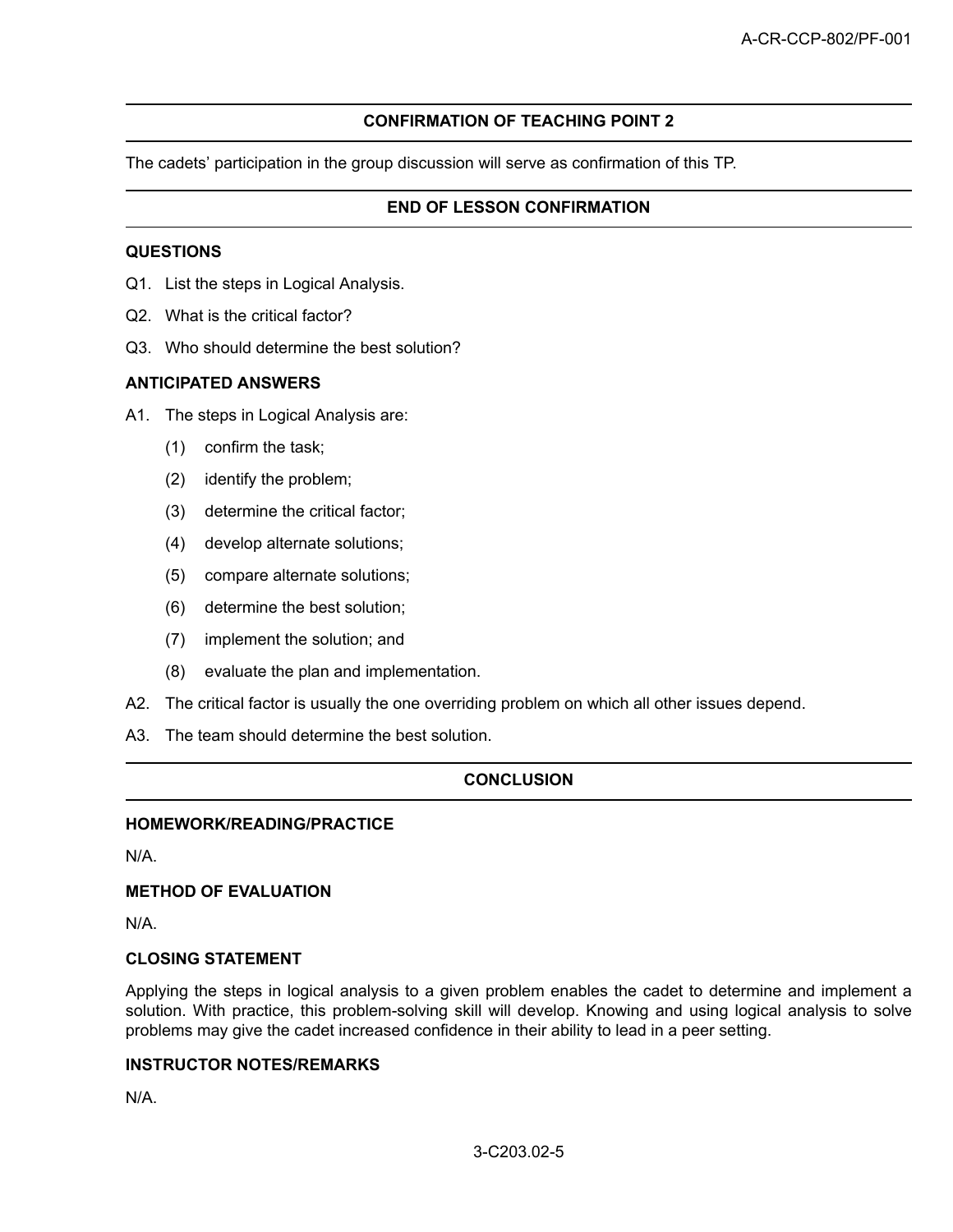# **REFERENCES**

A2-036 A-CR-CCP-121/PT-001 D Cdts 3. (2003). *Royal Canadian Army Cadet Reference Book.* Ottawa, ON: Department of National Defence.

C0-115 (ISBN 0-7879-4059-3) Van Linden, J. A. & Fertman, C. I. (1998). *Youth Leadership.* San Francisco, California: Jossey-Bass Inc.

C0-135 (ISBN 0-7645-5176-0) Loeb, M. & Kindel, S. (1999). *Leadership for Dummies.* Indianapolis, Indiana: Wiley Publishing, Inc.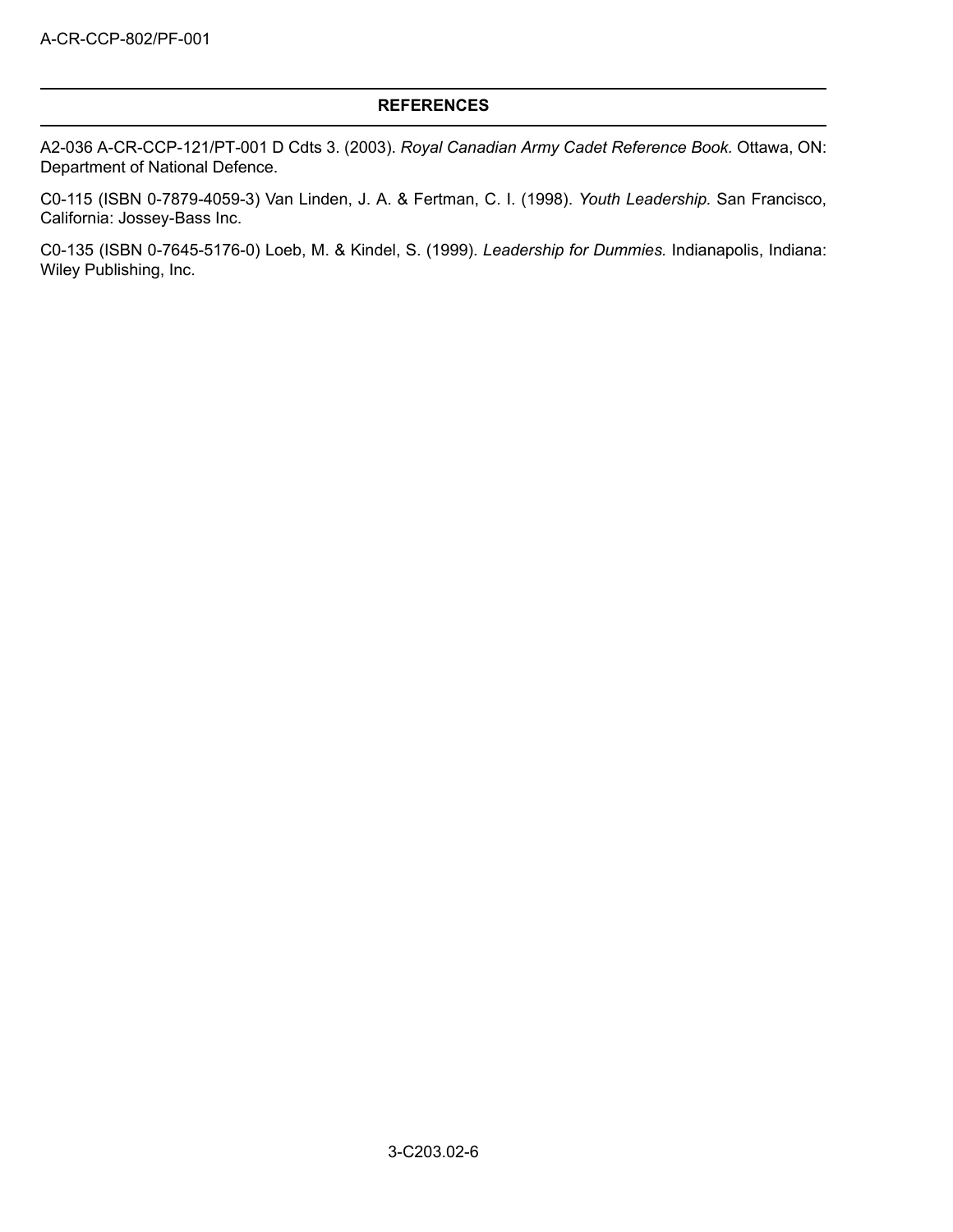#### **SCENARIOS**

#### **Scenario No. 1**

You and five other Proficiency Level Two cadets are tasked to set up a classroom for a class that will begin in ten minutes. You arrive to find the door to your classroom locked. The officer who is supposed to have the key is nowhere to be found.

#### **Scenario No. 2**

Your Training Officer is preparing for a weekend exercise and asks you to inventory and restock the three field first aid kits with the help of five cadets.

#### **Scenario No. 3**

While on a canteen break, you and other cadets see your best friend take some money that belongs to another cadet.

#### **Scenario No. 4**

You enter your squadron building with four other cadets to find two male Leading Air Cadets (LAC) in a verbal and physical altercation.

#### **Scenario No. 5**

You are told by the Warrant Officer Second Class (WO2) that the large classroom was not set up properly for the guest speaker who is arriving in 10 minutes. You and three other cadets are told to make sure the classroom is ready on time.

#### **Scenario No. 6**

Your squadron is holding a mandatory training exercise on the same day as your soccer team is scheduled to play in the regional playoffs. You and three other cadets from your squadron play on the same team. Your soccer coach is counting on you to be at the game.

#### **Scenario No. 7**

Your Flight Sergeant (FSgt) and Flight Commander are both absent from the parade night. You and one other cadet are tasked by the Administration Officer to verify the attendance and have your flight members sign the attendance sheet.

#### **Scenario No. 8**

You and five of your friends notice that the parade square needs to be cleaned. Your team accepts this small challenge and have decided to ensure that the parade square is clean for the parade practice for the next period.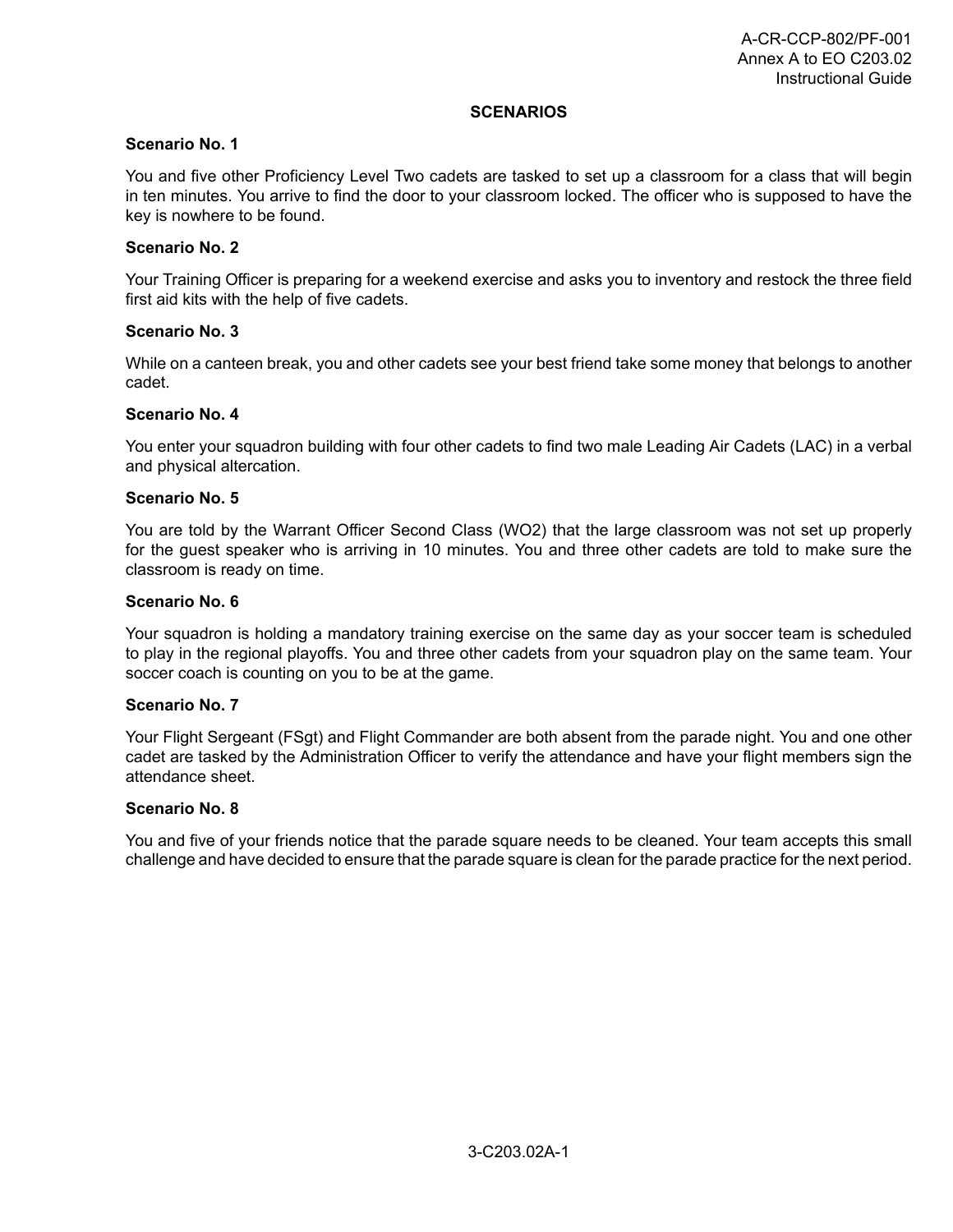THIS PAGE INTENTIONALLY LEFT BLANK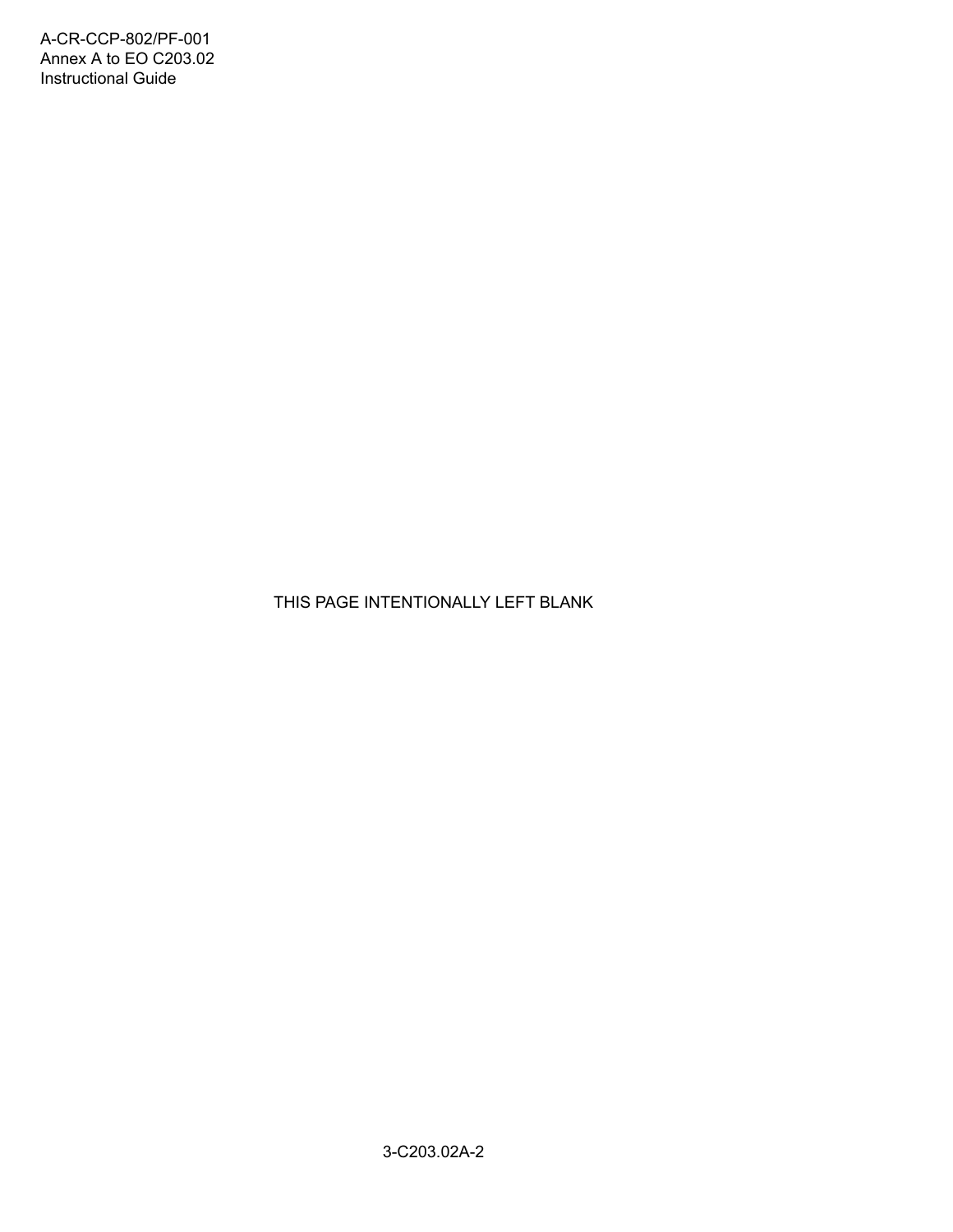

**COMMON TRAINING**

**INSTRUCTIONAL GUIDE**



### **SECTION 11**

# **EO C203.03 – DISCUSS CHARACTERISTICS OF A LEADER**

Total Time: 60 min

# **PREPARATION**

#### **PRE-LESSON INSTRUCTIONS**

Resources needed for the delivery of this lesson are listed in the lesson specification located in A-CR-CCP-802/ PG-001, Chapter 4. Specific uses for said resources are identified throughout the Instructional Guide within the TP for which they are required.

Review the lesson content and become familiar with the material prior to delivering the lesson.

Copy the handouts located at Annex A and distribute to each cadet prior to the lesson.

#### **PRE-LESSON ASSIGNMENT**

Using the research information sheet provided, the cadets will research a leader of their choice (a military person, political leader, pastor, teacher, etc.) prior to the lesson.

Cadets will bring to the class presentation materials (if needed) and information about the leader they researched.

#### **APPROACH**

An in-class activity was chosen for TP1 to reinforce leadership principles to provoke thought.

A group discussion was chosen for TP2 as it allows the cadets to interact with their peers and share their knowledge, experiences, opinions and feelings about characteristics of a leader.

# **INTRODUCTION**

#### **REVIEW**

N/A.

#### **OBJECTIVES**

By the end of this lesson the cadet shall discuss the characteristics of a leader.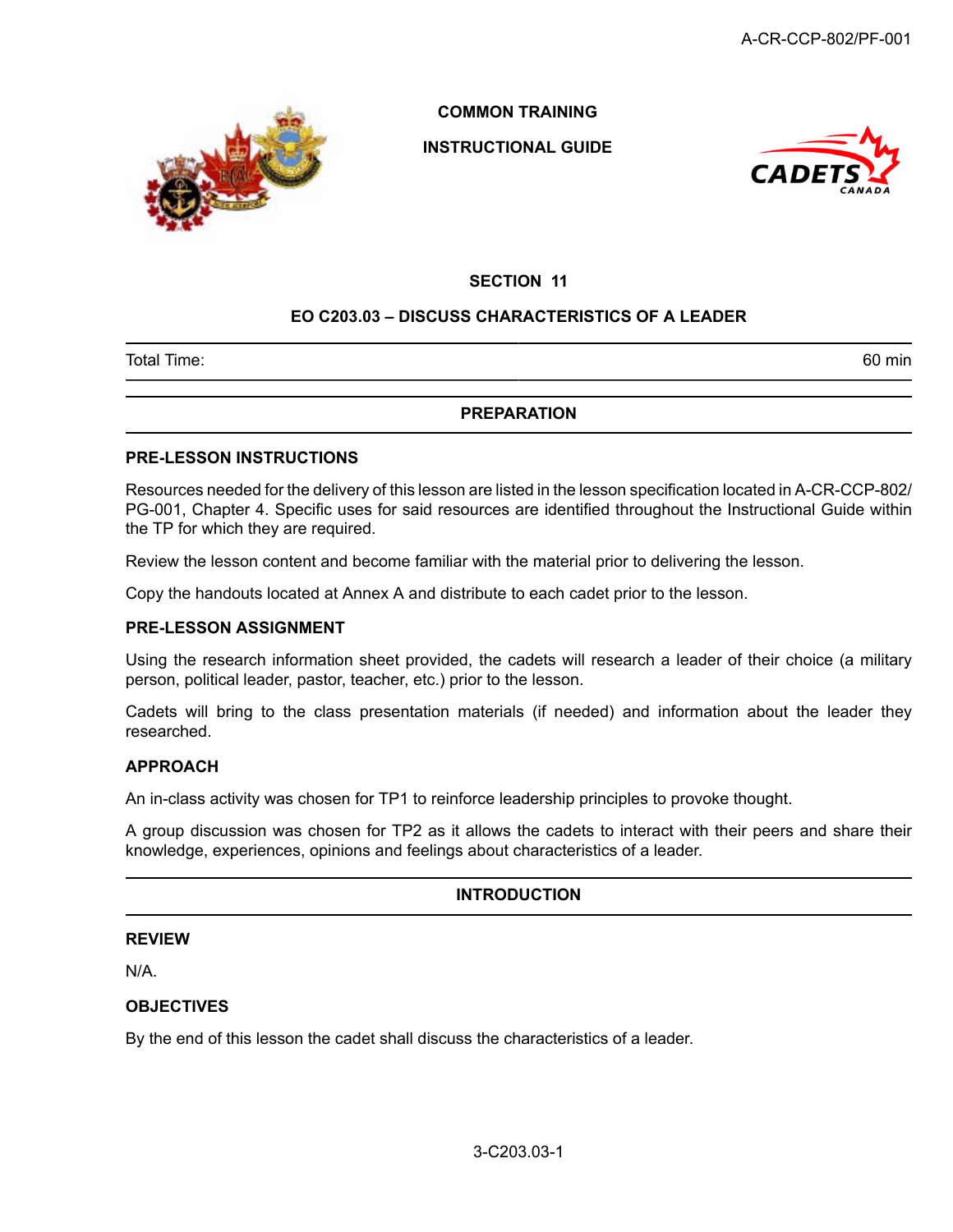# **IMPORTANCE**

In discussing the characteristics of various leaders, cadets may be able to discern different leadership qualities, principles and approaches. After reflection, cadets may wish to incorporate these qualities, principles and approaches into their own leadership style.

# **Teaching Point 1 Discuss the Study of Specific Leaders**

Time: 30 min Method: In-Class Activity

# **ACTIVITY**

#### **OBJECTIVE**

The objective of this activity is to have cadets discuss, in a group of no more than four, their studies of specific leaders.

#### **RESOURCES**

N/A.

# **ACTIVITY LAYOUT**

N/A.

# **ACTIVITY INSTRUCTIONS**

- 1. Divide the class into groups of no more than four.
- 2. In a group of four, the first cadet will present their study of a specific leader.
- 3. The other three cadets will be given three minutes to ask questions.



Questions from cadets to the presenter should be created using the research template located at Annex A.

- 4. Another cadet will present their study of a specific leader.
- 5. The other three cadets will be given three minutes to ask questions.
- 6. The rest of the cadets will present their specific leader in turn.

# **SAFETY**

N/A.

### **CONFIRMATION OF TEACHING POINT 1**

The cadets' participation in the activity will serve as the confirmation of this TP.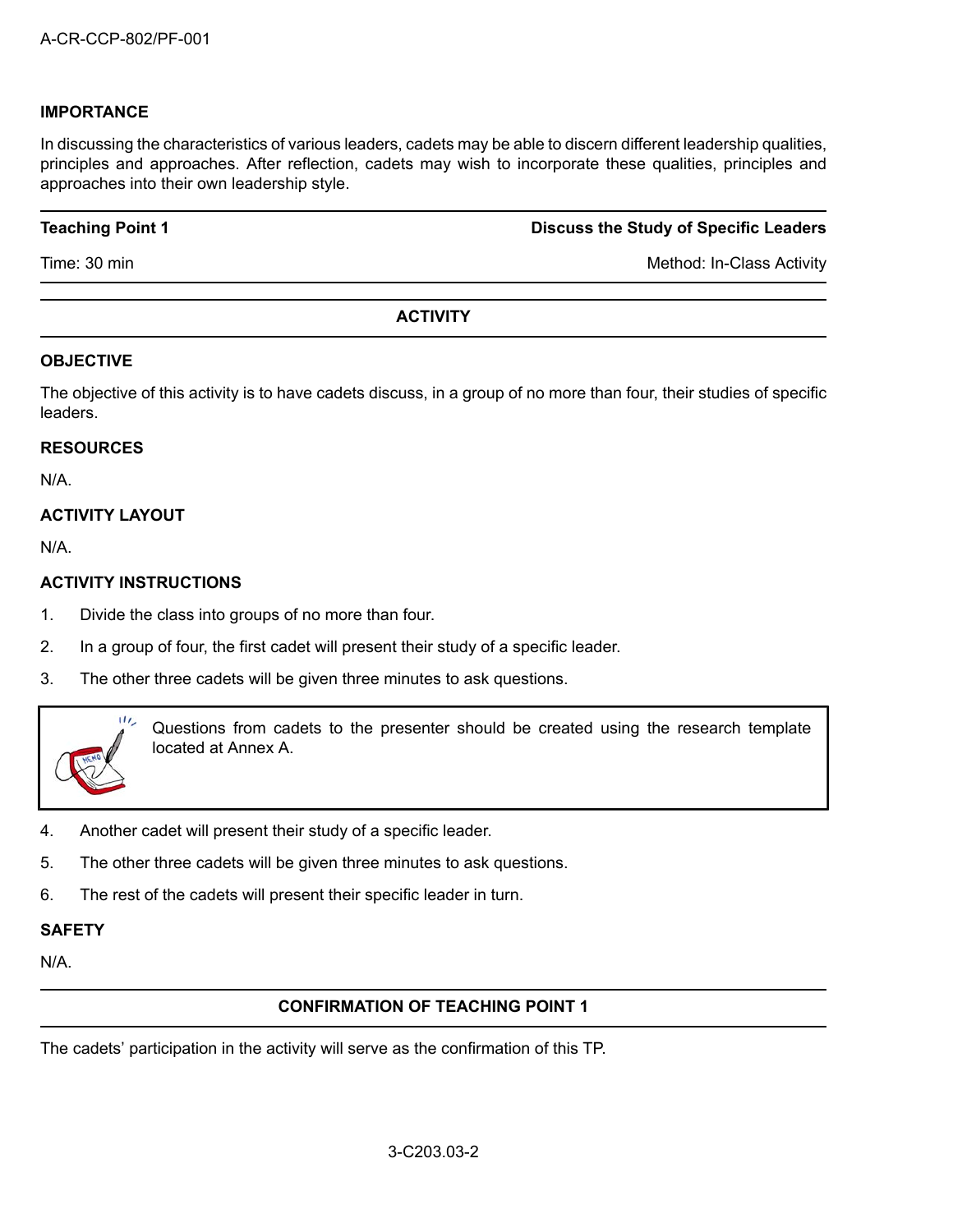# **Teaching Point 2 Conduct a Group Discussion Where Cadets Volunteer to Share Their Study of a Specific Leader With the Entire Group**

Time: 20 min Method: Group Discussion Nethod: Group Discussion

#### **BACKGROUND KNOWLEDGE**



The point of the group discussion is to draw the following information from the group using the tips for answering/facilitating discussion and the suggested questions provided.



Use the completed handouts from the cadets as the material for the group discussion.

### **GROUP DISCUSSION**

#### $111.$ **TIPS FOR ANSWERING/FACILITATING DISCUSSION**

- Establish ground rules for discussion, e.g. everyone should listen respectfully; don't interrupt; only one person speaks at a time; no one's ideas should be made fun of; you can disagree with ideas but not with the person; try to understand others as much as you hope they understand you; etc.
- Sit the group in a circle, making sure all cadets can be seen by everyone else.
- Ask questions that will provoke thought; in other words avoid questions with yes or no answers.
- Manage time by ensuring the cadets stay on topic.
- Listen and respond in a way that indicates you have heard and understood the cadet. This can be done by paraphrasing their ideas.
- Give the cadets time to respond to your questions.
- Ensure every cadet has an opportunity to participate. One option is to go around the group and have each cadet answer the question with a short answer. Cadets must also have the option to pass if they wish.
- Additional questions should be prepared ahead of time.



Ask cadets if they wish to volunteer to share their study of a specific leader with the class.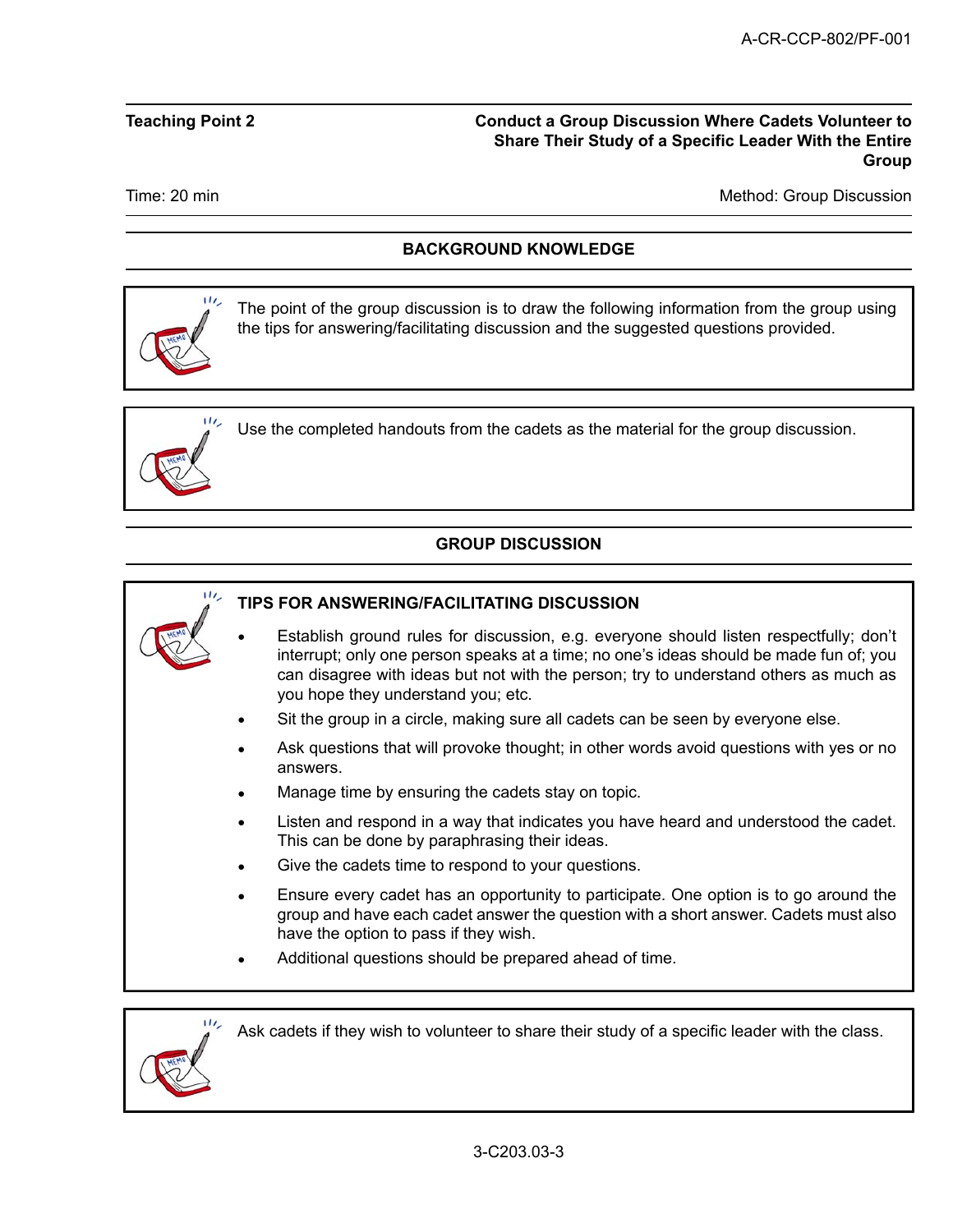#### **SUGGESTED QUESTIONS**

- Q1. Where did the leader use their influence?
- Q2. Was the leader's influence positive or negative?
- Q3. How was it positive or negative?
- Q4. How did their leadership style create opportunities in the leader's life?
- Q5. What kind of leadership approach did the leader use?
- Q6. Was the leader able to solve problems?
- Q7. How did the leader solve problems?
- Q8. When did the leader display personal integrity?
- Q9. How did the leader display personal integrity?



Other questions and answers will develop throughout the group discussion. The group discussion should not be limited to only those suggested.



Reinforce those answers given and comments made during the group discussion, ensuring the teaching point has been covered.

# **CONFIRMATION OF TEACHING POINT 2**

The cadets' participation in the group discussion will serve as confirmation of this TP.

# **END OF LESSON CONFIRMATION**

The cadets' participation in the in-class activity and group discussion will serve as the confirmation of this lesson.

#### **CONCLUSION**

#### **HOMEWORK/READING/PRACTICE**

N/A.

### **METHOD OF EVALUATION**

N/A.

### **CLOSING STATEMENT**

Learning about different leaders and being able to describe their attributes may help cadets understand that leaders come from all walks of life with different leadership qualities, principles and approaches. Deciding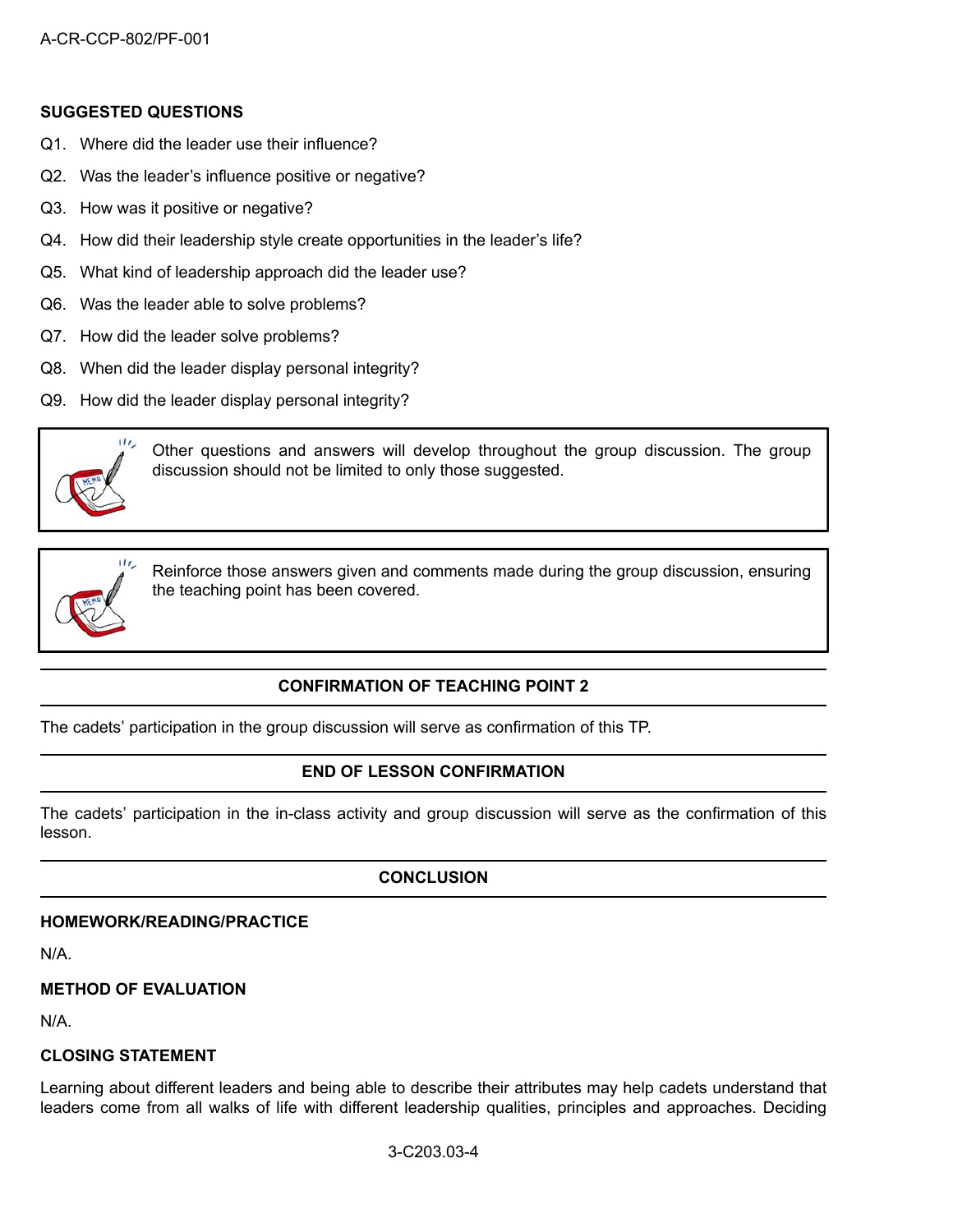whether to incorporate those attributes into the cadet's leadership style may assist the cadet in becoming a more effective leader.

# **INSTRUCTOR NOTES/REMARKS**

N/A.

# **REFERENCES**

C0-113 (ISBN 1-882664-12-4) Karnes, F. A. & Bean S. M. (1995). *Leadership for Students: A Practical Guide for Ages 8-18.* Waco, Texas: Prufrock Press.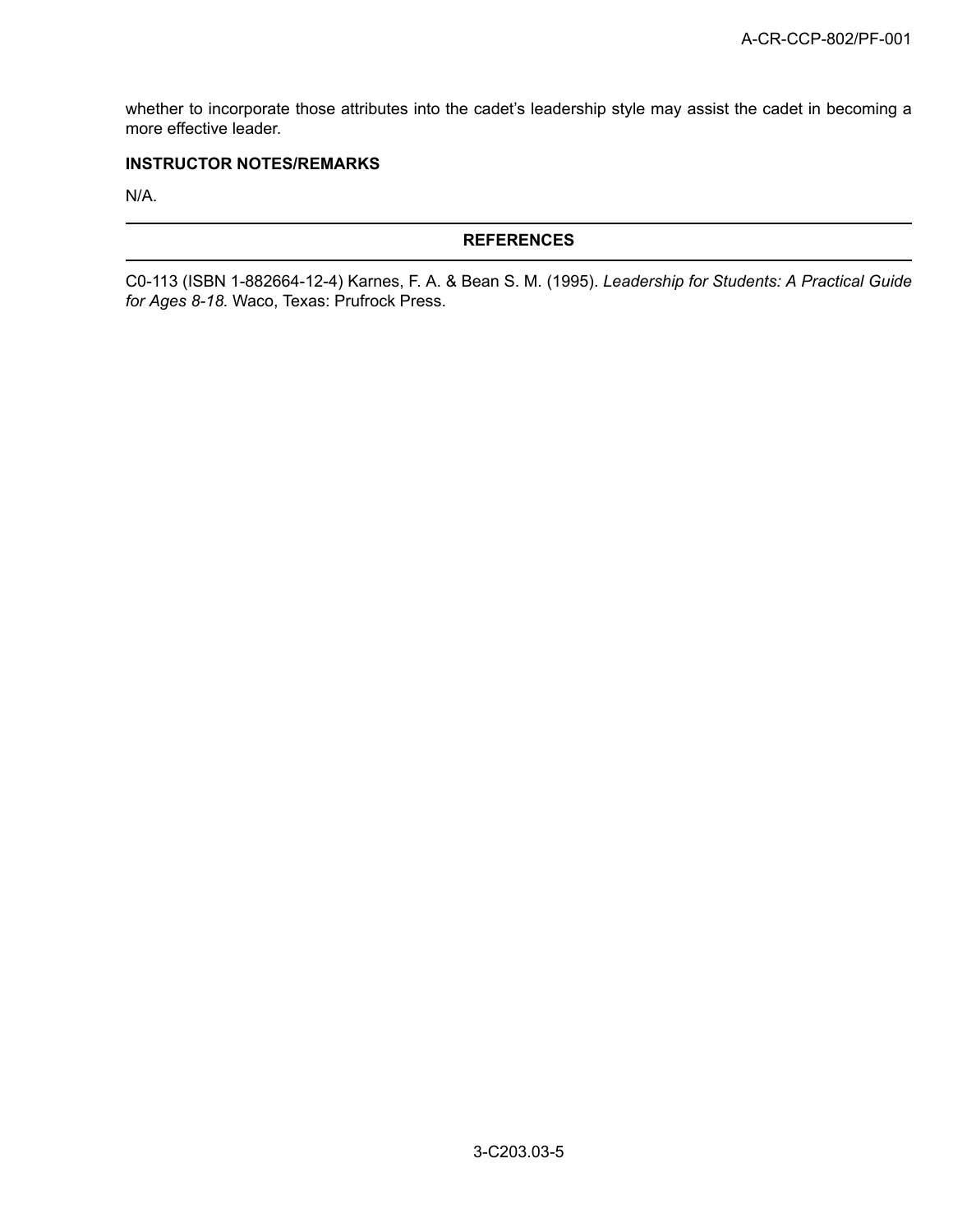THIS PAGE INTENTIONALLY LEFT BLANK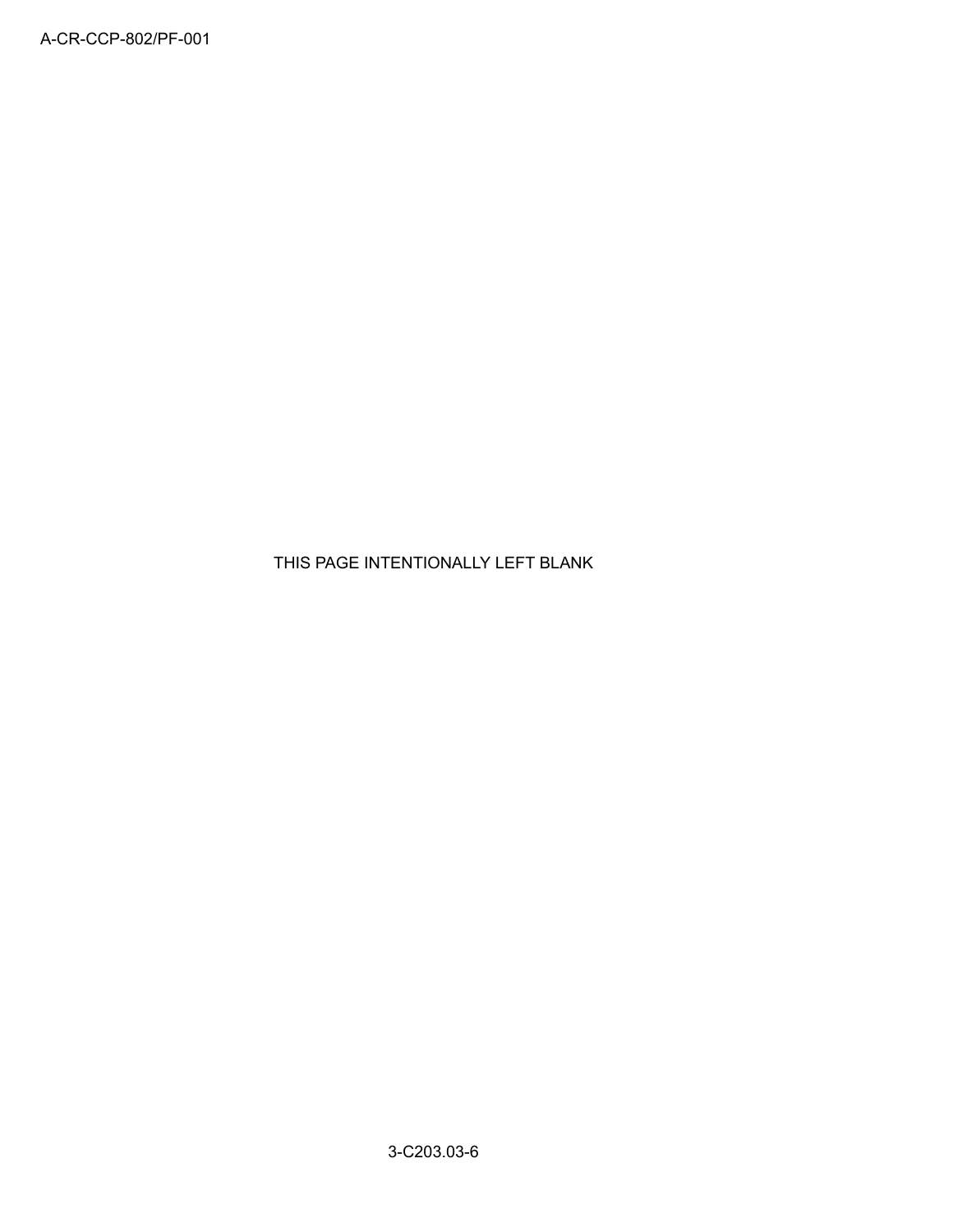# **INFORMATION TO RESEARCH**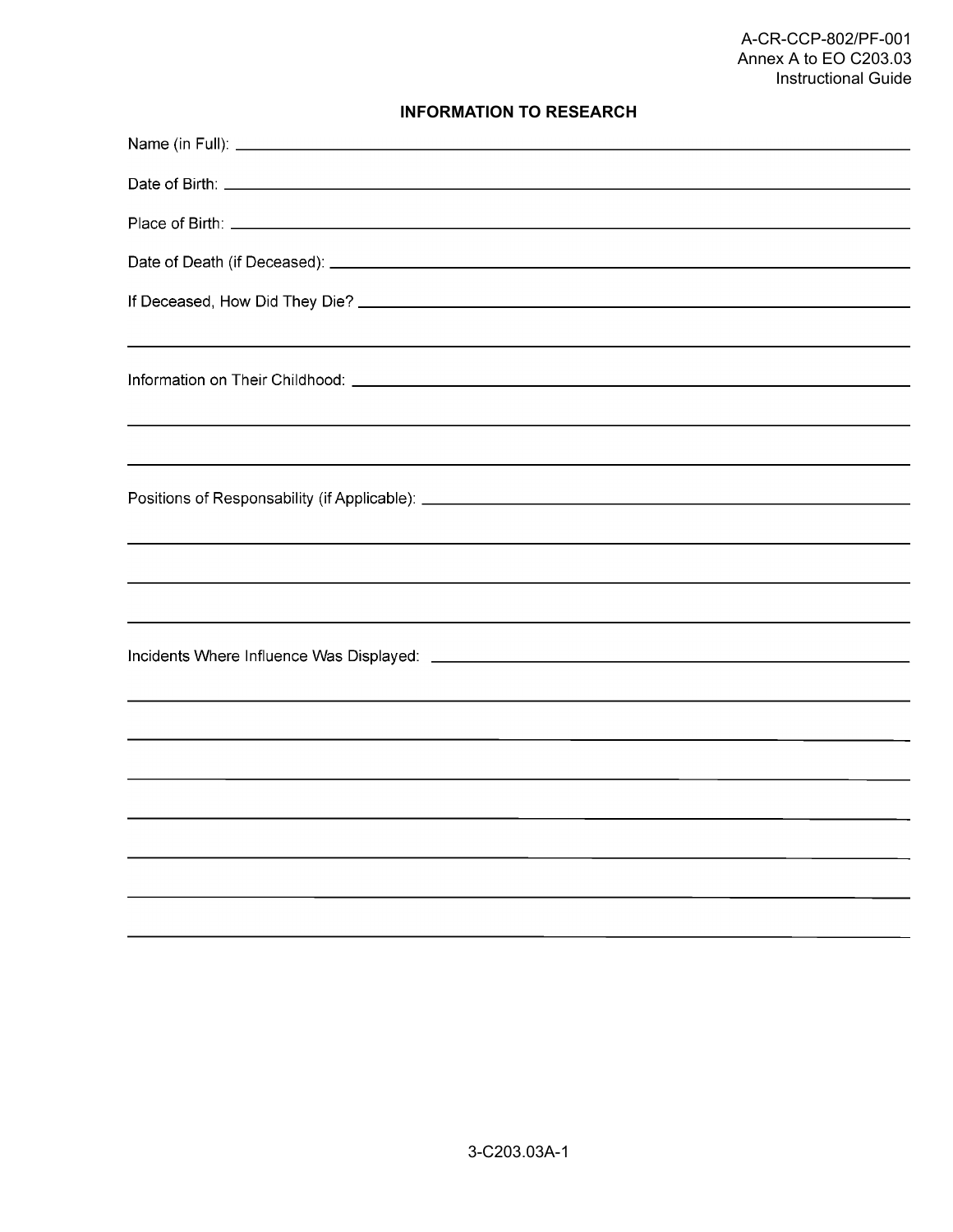| A-CR-CCP-802/PF-001   |
|-----------------------|
| Annex A to EO C203.03 |
| Instructional Guide   |

| Why Did You Pick This Person? |  |
|-------------------------------|--|
|                               |  |

,我们也不会有什么。""我们的人,我们也不会有什么?""我们的人,我们也不会有什么?""我们的人,我们也不会有什么?""我们的人,我们也不会有什么?""我们的人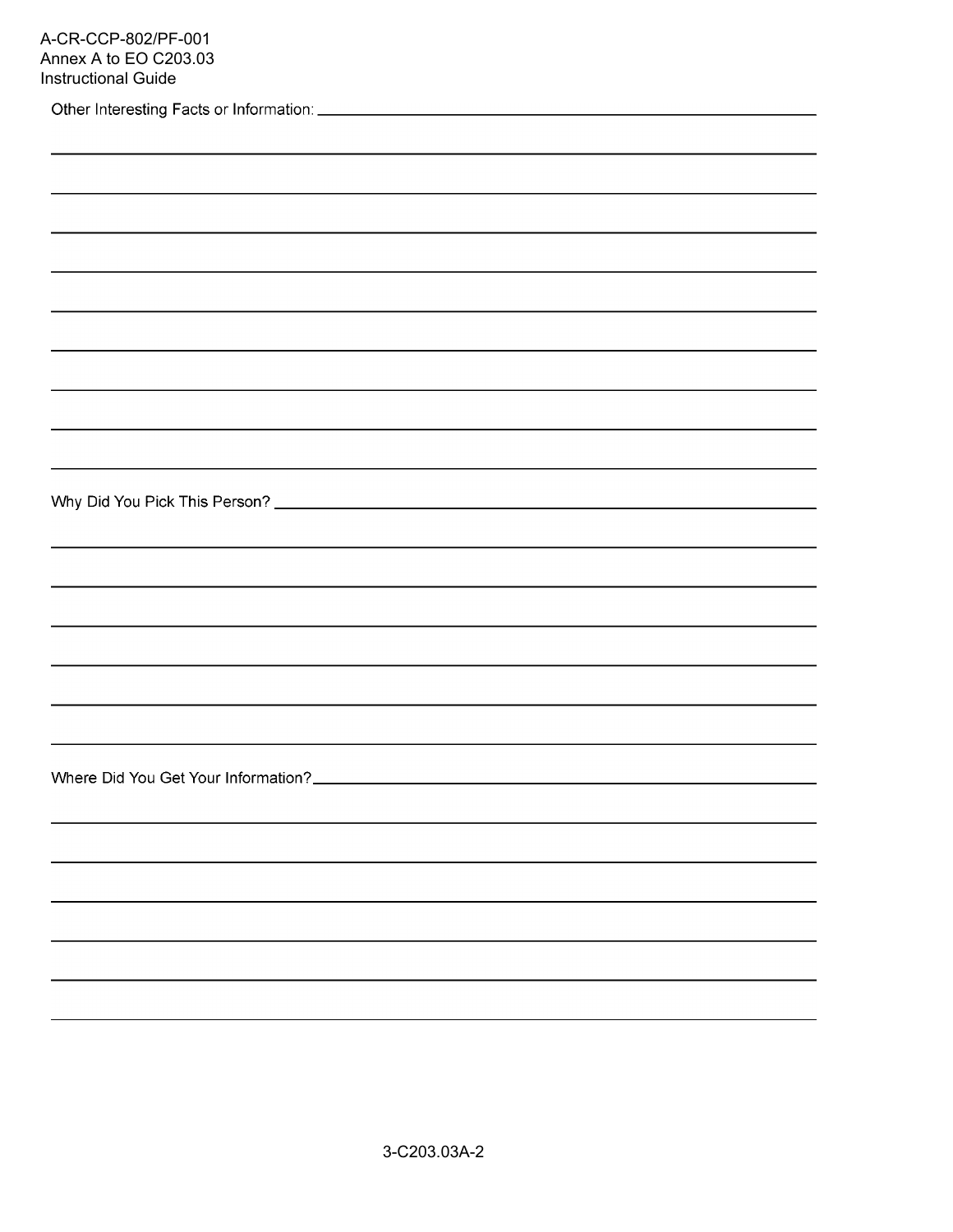

**COMMON TRAINING**

**INSTRUCTIONAL GUIDE**



### **SECTION 12**

# **EO C203.05 – PARTICIPATE IN TRUST-BUILDING ACTIVITIES**

Total Time: 30 min

# **PREPARATION**

# **PRE-LESSON INSTRUCTIONS**

Resources needed for the delivery of this lesson are listed in the lesson specification located in A-CR-CCP-802/ PG-001, Chapter 4. Specific uses for said resources are identified throughout the Instructional Guide within the TP for which they are required.

Review the lesson content and become familiar with the material prior to delivering the lesson.

The time spent on each activity is at the discretion of the instructor. If time permits, activities may be conducted consecutively. If the group is large, activities may be conducted concurrently. When conducting activities concurrently, ensure enough resources and supervision are available.

# **PRE-LESSON ASSIGNMENT**

N/A.

### **APPROACH**

An experiential approach was chosen for this lesson as it allows the cadets to acquire new skills through a direct experience. This approach allows cadets to experience trust-building activities and define that experience on a personal level. They will be given the opportunity to reflect on and examine what they saw, felt and thought while they were having the experience, and consider how this will relate to future experiences.

### **INTRODUCTION**

#### **REVIEW**

N/A.

#### **OBJECTIVES**

By the end of this lesson the cadet shall be expected to participate in trust-building activities.

#### **IMPORTANCE**

It is important for cadets to participate in trust-building activities as it may improve their leadership abilities in a peer setting by allowing cadets to practice communication skills and positive group dynamics.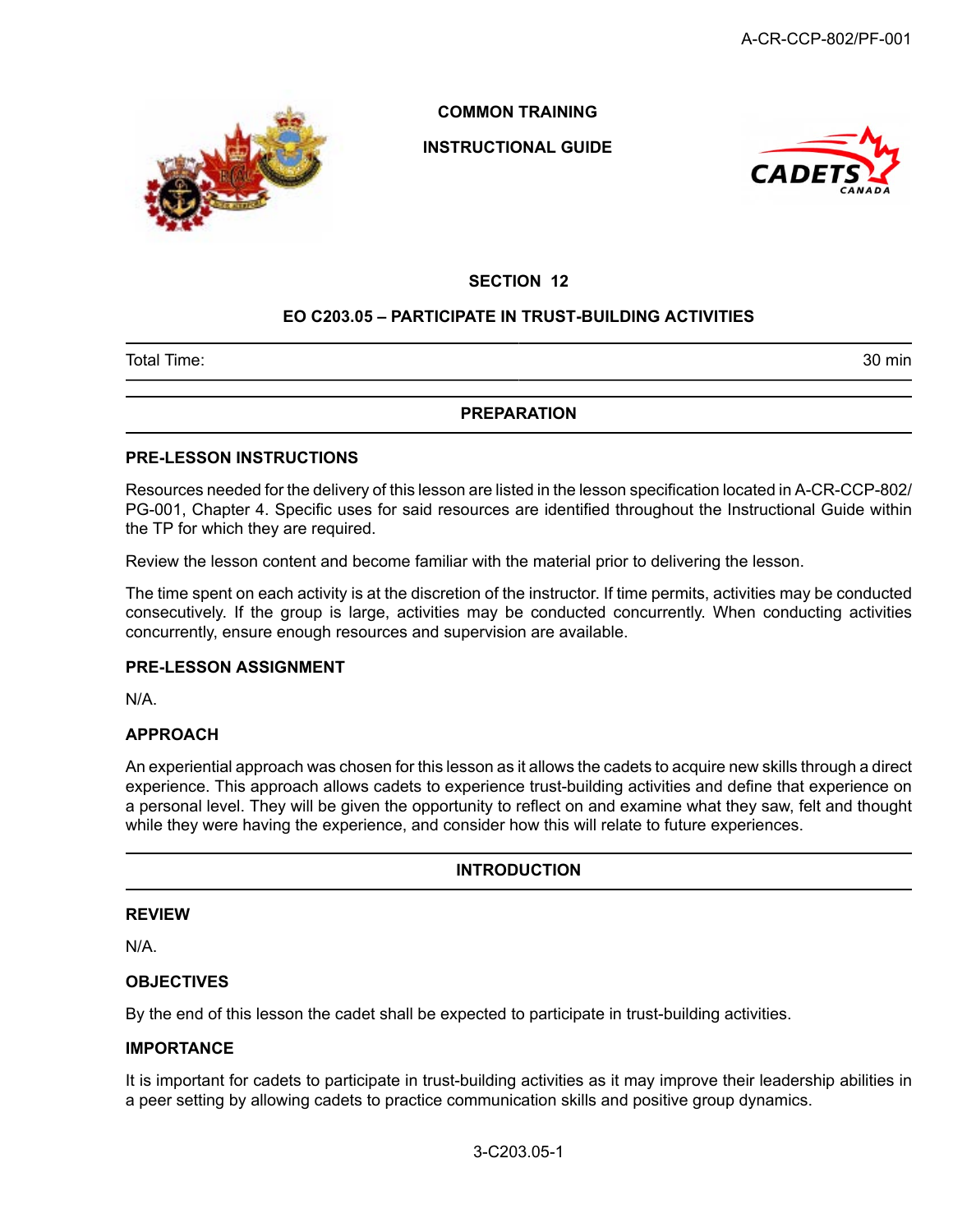#### **BACKGROUND KNOWLEDGE**

Trust is a powerful and essential leadership attribute because it is a key to personal involvement. A cadet will seldom take a physical or emotional chance if they perceive callousness or an unreasonable risk. A group surrounded with positive experiences and successes will undergo growth in trust and personal confidence. Trust, within the framework of leadership, is gained with patience, thoughtfulness and care over a period of time. Trust can also be lost in a second by carelessness or inconsiderate behaviour. Cultivating and protecting the trust that another individual offers should be a fundamental leadership quality to be acquired.

#### **ACTIVITY**

Time: 20 min Method: Experiential material control of the Method: Experiential material material material material of the Method: Experiential material material material material material material material material materia

#### **OBJECTIVE**

The objective of this activity is to have cadets develop trust in their peer group.

#### **RESOURCES**

- A large empty space with four walls; and
- A blindfold.

#### **ACTIVITY LAYOUT**

N/A.

# **ACTIVITY INSTRUCTIONS**



- 1. Have one cadet stand with their back to one wall of a large four-walled room. This cadet becomes the jogger.
- 2. The jogger must hold their hands up in front of their body, palms out, to protect themselves.
- 3. Blindfold the jogger.
- 4. Place three-quarters of the group in a line with their backs to the wall that the jogger will be approaching. They will act as spotters. The spotter's job is to prevent the jogger from running into the wall.
- 5. Place the remaining quarter of the group three-quarters of the way down the room to prevent wildly disoriented joggers from running into the side walls.
- 6. Ask the jogger to jog toward the far wall at a steady, unchanging pace.
- 7. Have cadets take turns being the jogger.

# **SAFETY**

The spotters must be as quiet as possible to increase the resolve of the jogger.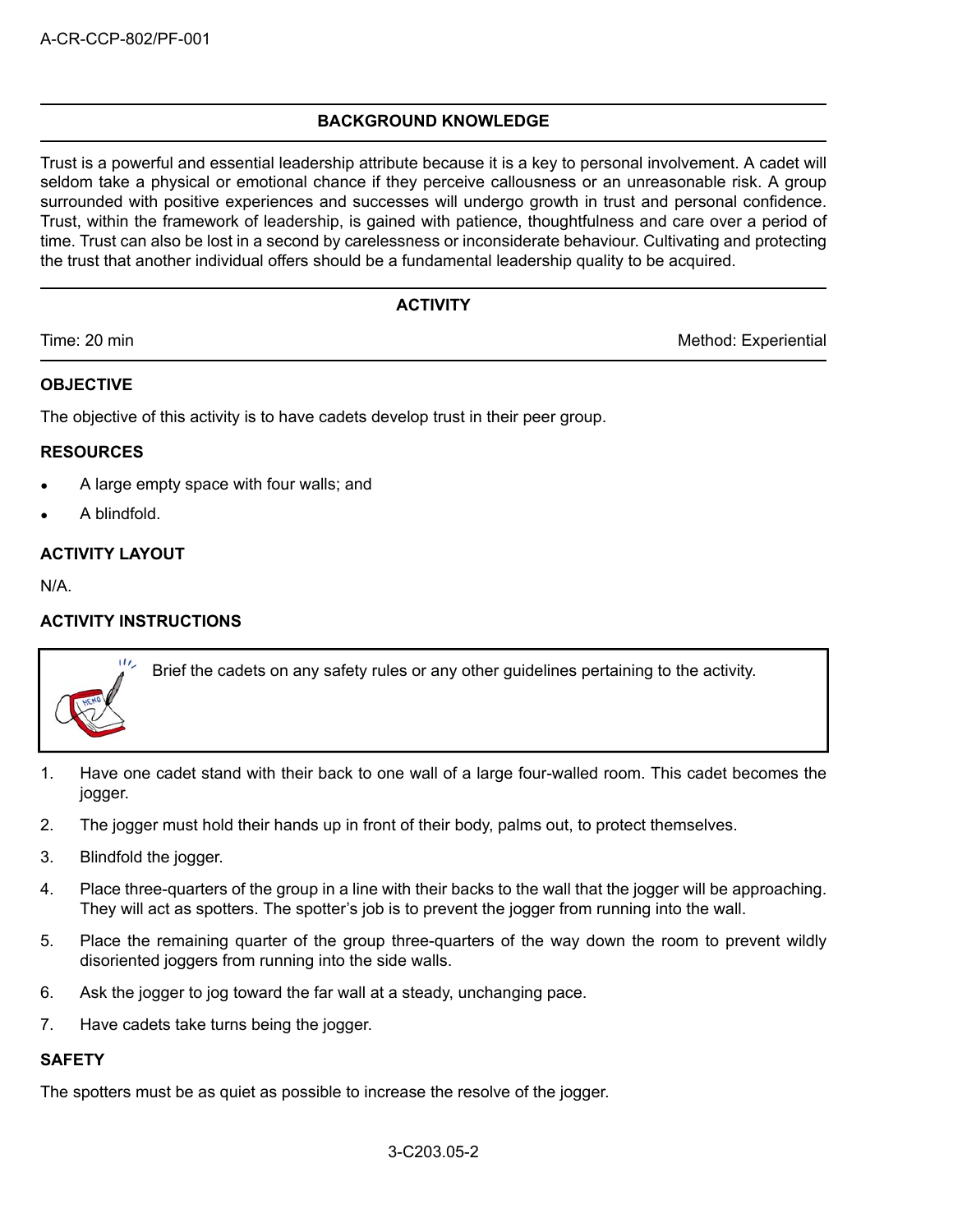The spotters must concentrate on the jogger at all times. If the jogger hits a wall the trust of the group may be broken.

# **ACTIVITY**

Time: 20 min

#### **OBJECTIVE**

The objective of this activity is to have cadets develop trust in their peer group.

### **RESOURCES**

A blindfold.

### **ACTIVITY LAYOUT**

N/A.

# **ACTIVITY INSTRUCTIONS**



Brief the cadets on any safety rules or any other guidelines pertaining to the activity.

- 1. Divide the group into pairs.
- 2. Blindfold one cadet. This cadet becomes the walker. The walker must hold their hands up in front of their body, palms out, to protect themselves.
- 3. The second cadet becomes the talker.
- 4. The talker must lead the walker on a tour through a pre-determined location in the cadet squadron facility.
- 5. The talker must give directions as simply as possible. (e.g. take two steps forward, turn to your left, take four steps to the right, etc.).
- 6. The talker is not allowed to touch the walker, unless the walker is about to fall.
- 7. Have cadets change positions and repeat the activity.

# **SAFETY**

If there are stairs at the cadet squadron facility, ensure extra supervision.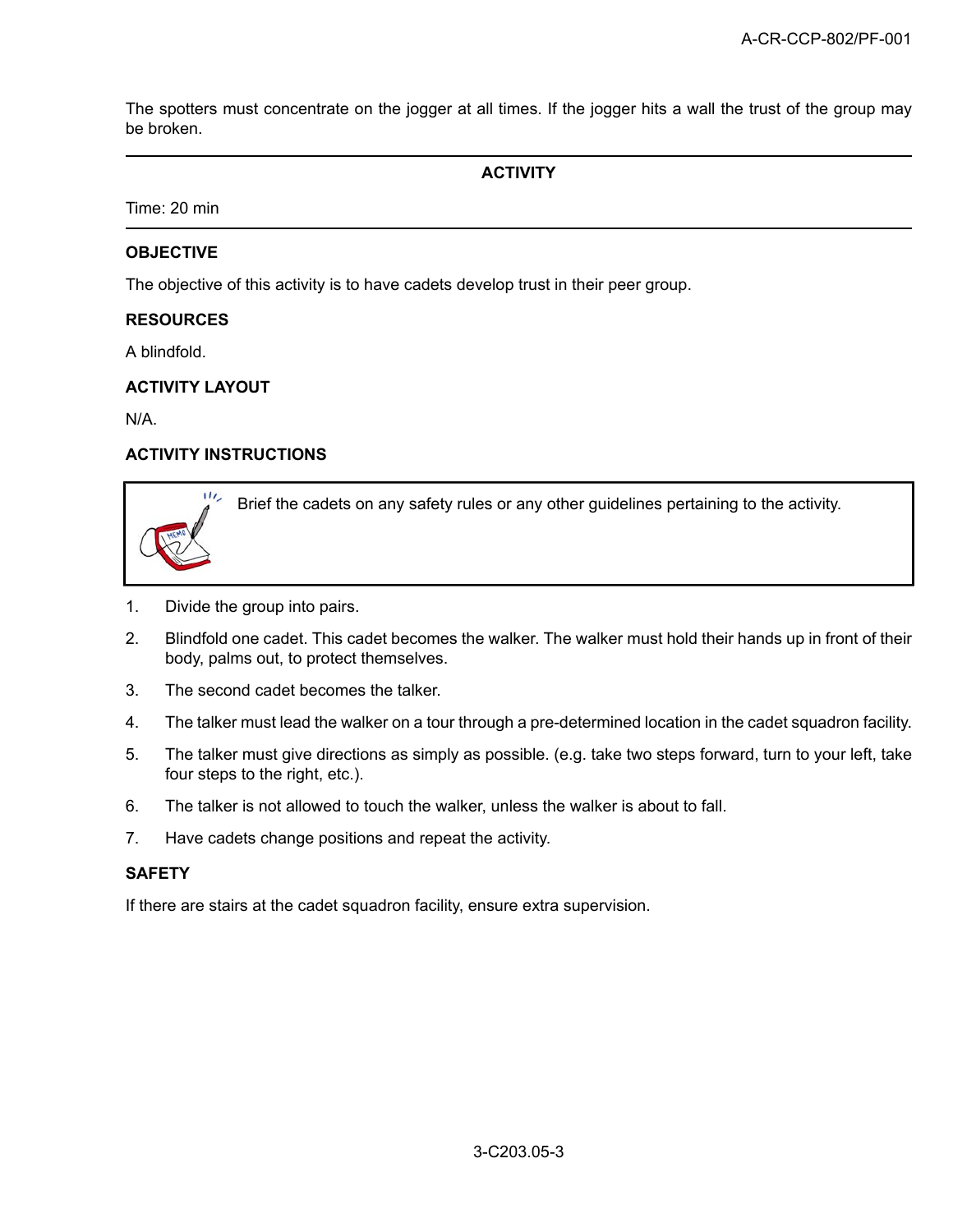# **REFLECTION**

Time: 5 min

# **GROUP DISCUSSION**

### **TIPS FOR ANSWERING/FACILITATING DISCUSSION**

- Establish ground rules for discussion, e.g. everyone should listen respectfully; don't interrupt; only one person speaks at a time; no one's ideas should be made fun of; you can disagree with ideas but not with the person; try to understand others as much as you hope they understand you; etc.
- Sit the group in a circle, making sure all cadets can be seen by everyone else.
- Ask questions that will provoke thought; in other words avoid questions with yes or no answers.
- Manage time by ensuring the cadets stay on topic.
- Listen and respond in a way that indicates you have heard and understood the cadet. This can be done by paraphrasing their ideas.
- Give the cadets time to respond to your questions.
- Ensure every cadet has an opportunity to participate. One option is to go around the group and have each cadet answer the question with a short answer. Cadets must also have the option to pass if they wish.
- Additional questions should be prepared ahead of time.

### **SUGGESTED QUESTIONS**

- Q1. How did it feel to trust others in your group? Why?
- Q2. How did it feel to have others trust you? Why?
- Q3. How does it feel when someone does not trust you?
- Q4. Why is trust an important part of leadership?



Other questions and answers will develop throughout the discussion stage. The discussion should not be limited to only those suggested.

### **CONCLUSION**

# **REVIEW**

Upon completion of the group discussion the instructor will conclude by summarizing the discussion to ensure that all teaching points have been covered. The instructor must also take this opportunity to explain how the cadet will apply this knowledge and/or skill in the future.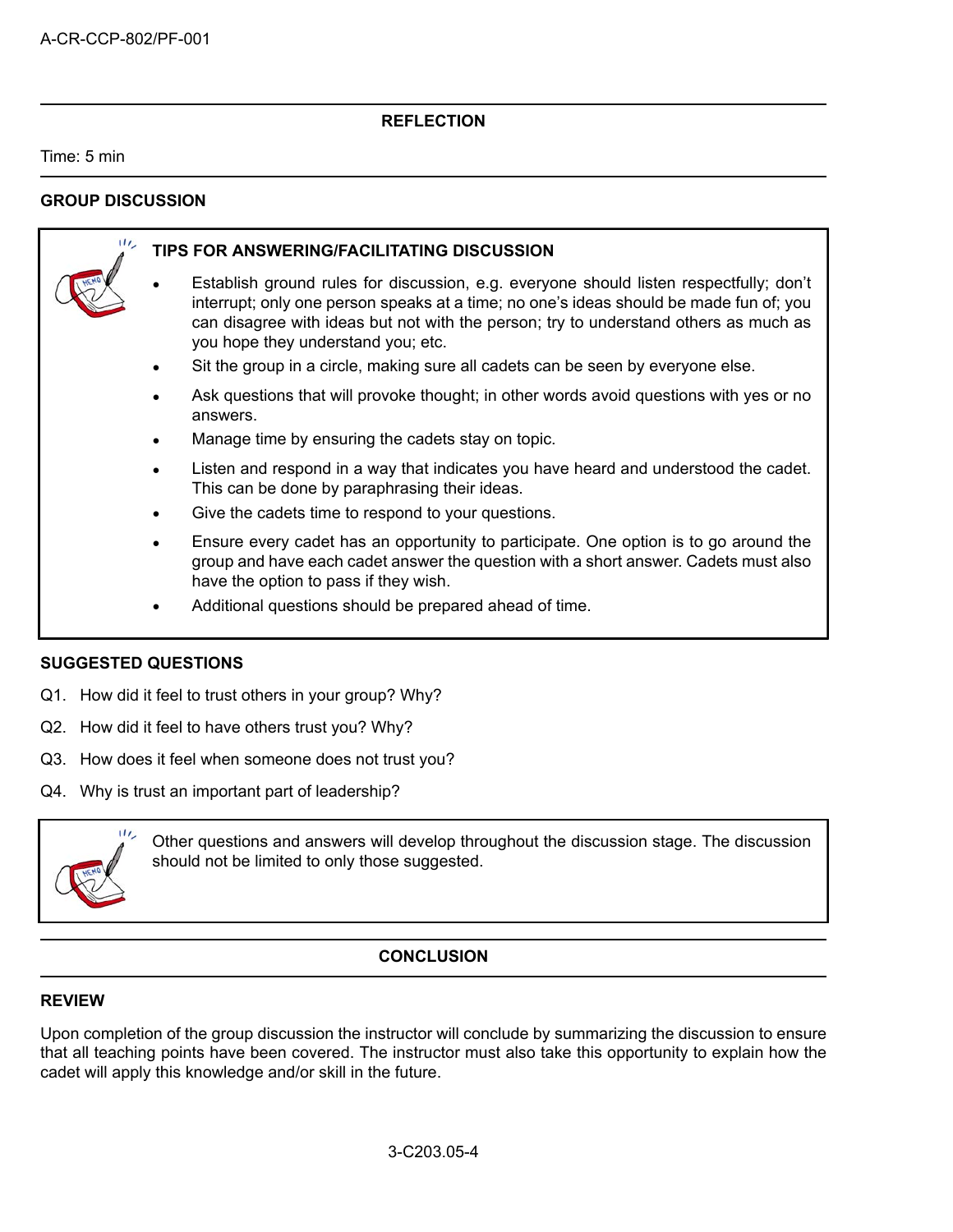# **TEACHING POINTS**

- TP1. Trust is a powerful and essential leadership attribute because it is a key to personal involvement.
- TP2. A group surrounded with positive experiences and successes will undergo growth in trust and personal confidence.
- TP3. Trust can also be lost in a second by carelessness or inconsiderate behaviour.
- TP4. Cultivating and protecting the trust that another individual offers should be a fundamental leadership quality to be acquired.



Reinforce those answers given and comments made during reflection, but ensure that the teaching points have been covered. Any teaching point not brought out during the group discussion shall be covered during review.

# **HOMEWORK/READING/PRACTICE**

N/A.

#### **METHOD OF EVALUATION**

N/A.

### **CLOSING STATEMENT**

Trust is a key leadership attribute that may assist cadets in leading in a peer setting. Participating in trustbuilding activities may assist cadets by increasing the confidence others have in them and this should increase their own self-confidence.

# **INSTRUCTOR NOTES/REMARKS**

N/A.

### **REFERENCES**

C1-006 (ISBN 0-8403-5682-X) Ronhke, C. (1984). Silver Bullets: A Guide to Initiative Problems, Adventures Games and Trust Activities. Dubuque, Iowa: Kendall/Hunt Publishing Company.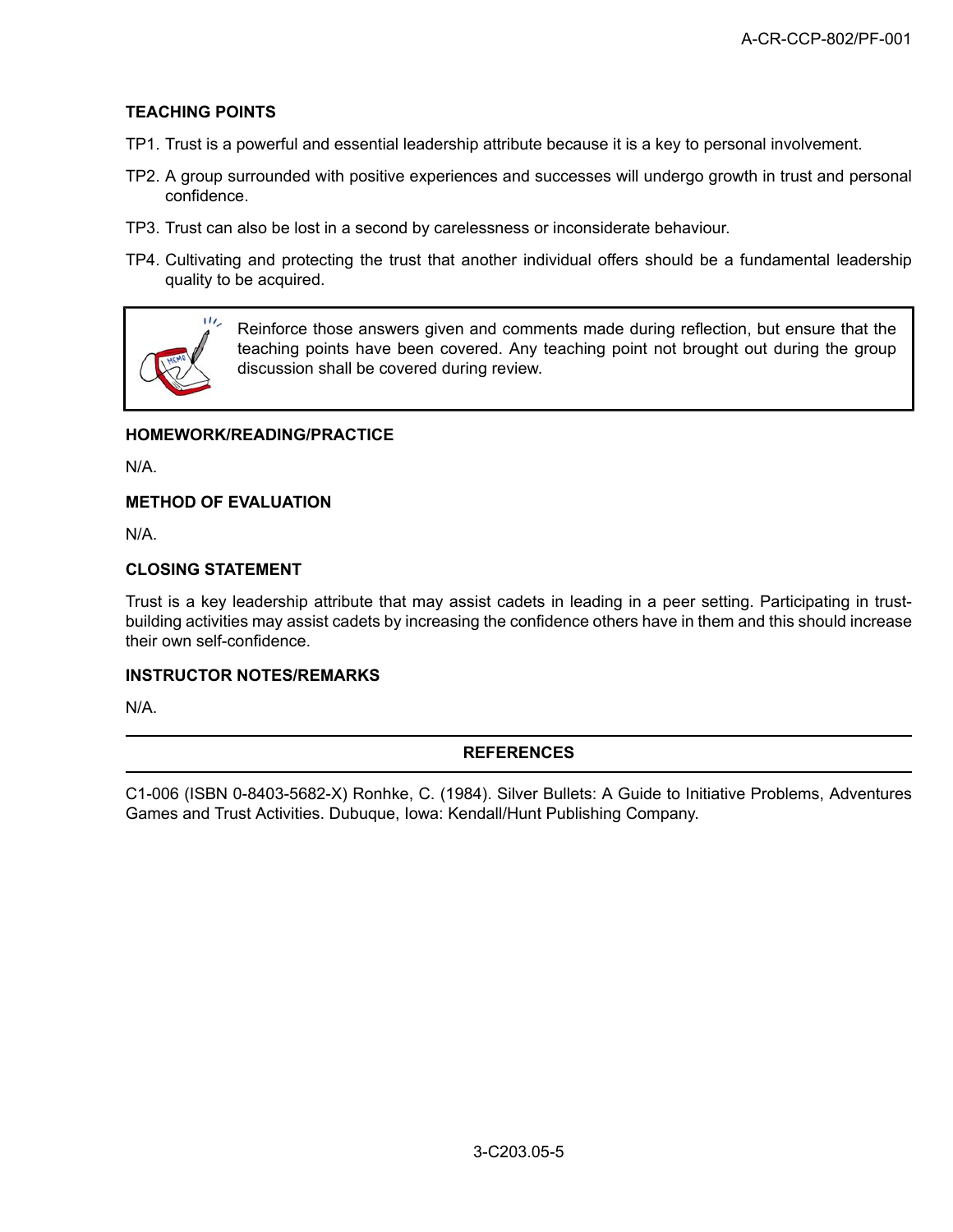THIS PAGE INTENTIONALLY LEFT BLANK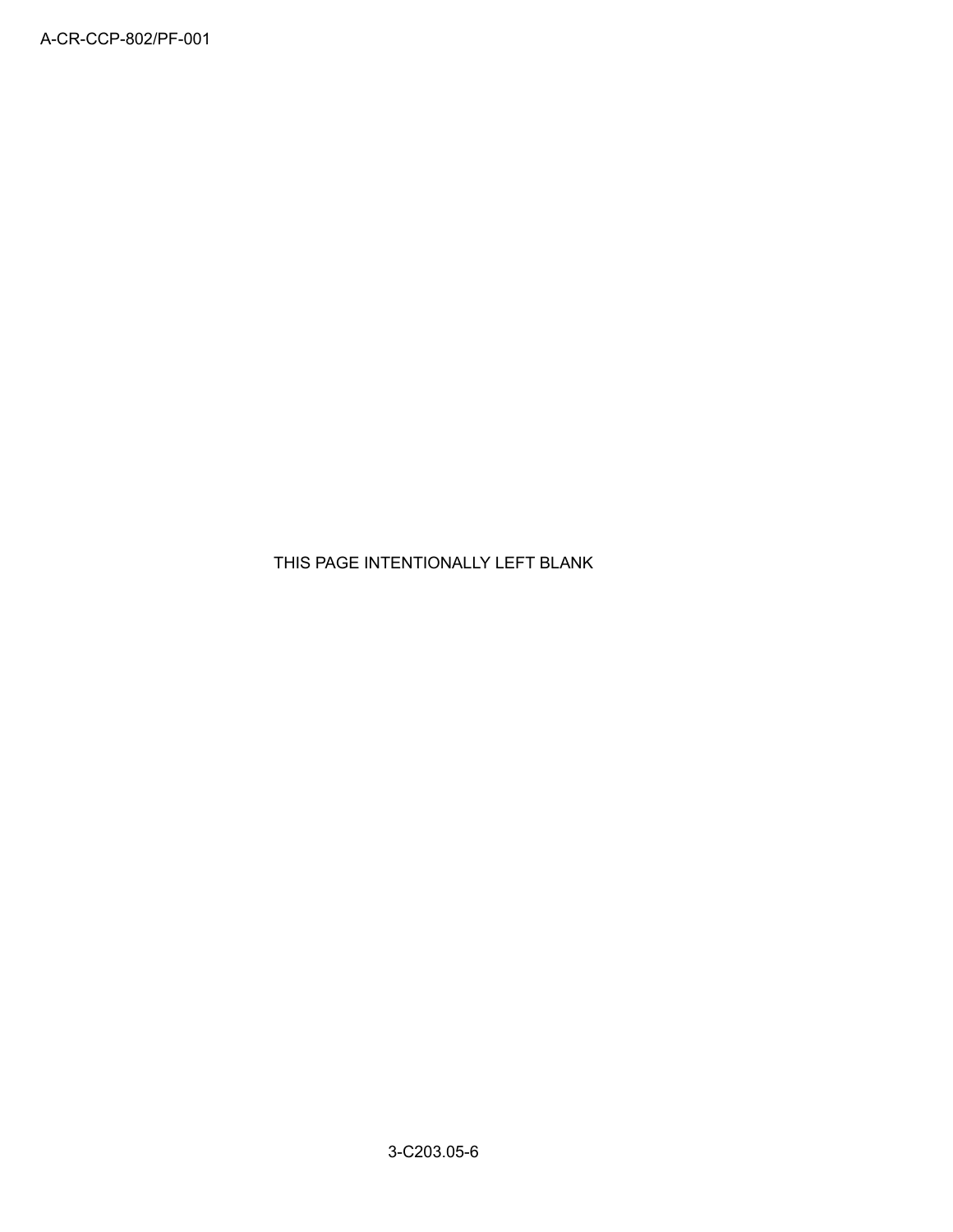

**COMMON TRAINING**

**INSTRUCTIONAL GUIDE**



# **SECTION 13**

### **EO C203.06 – PARTICIPATE IN PROBLEM-SOLVING ACTIVITIES**

Total Time: 30 min

# **PREPARATION**

### **PRE-LESSON INSTRUCTIONS**

Resources needed for the delivery of this lesson are listed in the lesson specification located in A-CR-CCP-802/ PG-001, Chapter 4. Specific uses for said resources are identified throughout the Instructional Guide within the TP for which they are required.

Review the lesson content and become familiar with the material prior to delivering the lesson.

The time spent on each activity is at the discretion of the instructor. If time permits, activities may be conducted consecutively. If the group is large, activities may be conducted concurrently. When conducting activities concurrently, ensure enough supervision is available.

# **PRE-LESSON ASSIGNMENT**

N/A.

### **APPROACH**

An experiential approach was chosen for this lesson as it allows the cadets to acquire new skills through a direct experience. This approach allows cadets to experience problem-solving activities and define that experience on a personal level. They will be given the opportunity to reflect on and examine what they saw, felt and thought while they were having the experience, and consider how this will relate to future experiences.

### **INTRODUCTION**

#### **REVIEW**

N/A.

### **OBJECTIVES**

By the end of this lesson the cadet shall be expected to participate in problem-solving activities.

#### **IMPORTANCE**

It is important for cadets to participate in problem-solving activities as it may improve their leadership abilities in a peer setting by allowing cadets to practice communication skills, positive group dynamics and problemsolving techniques.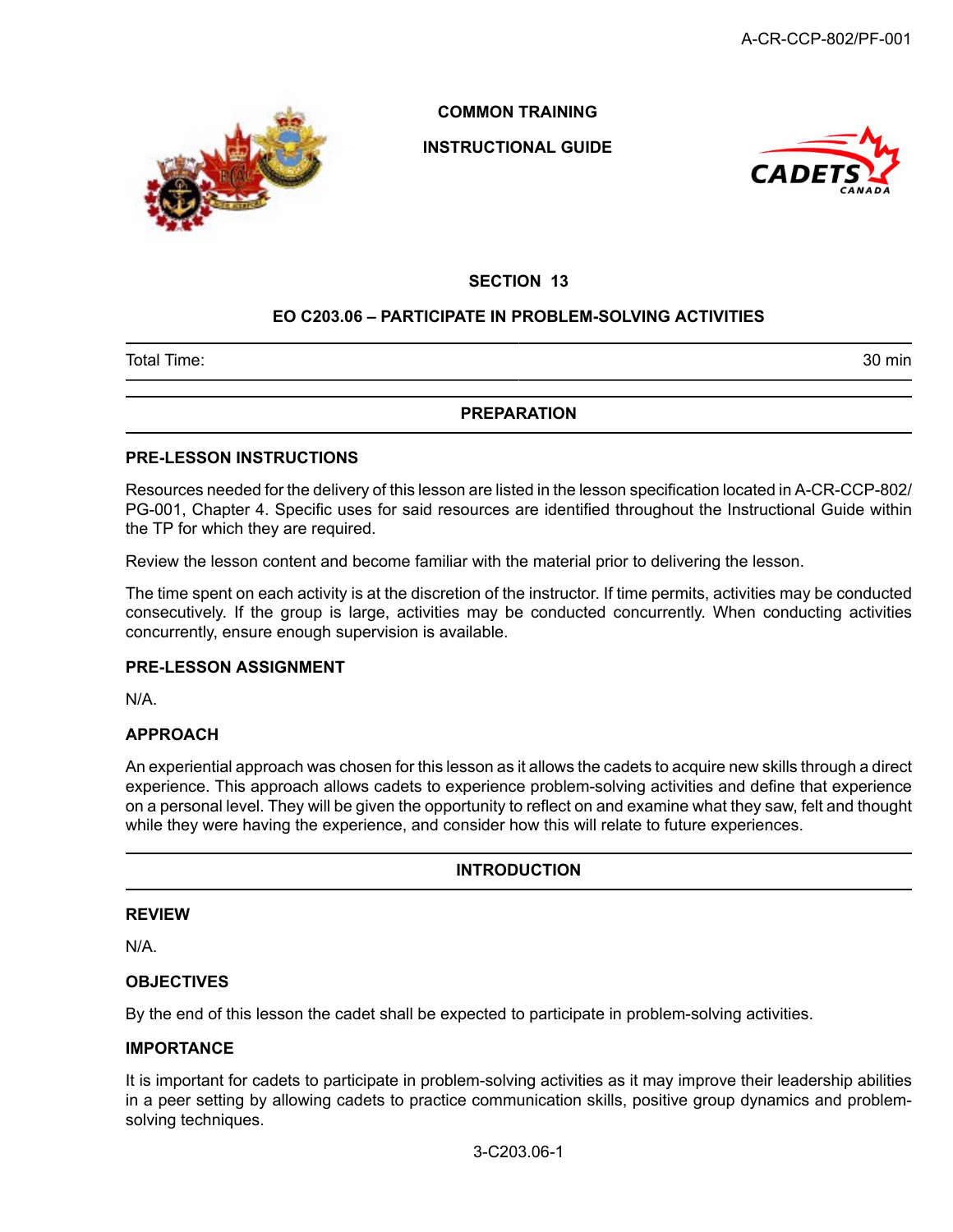#### **BACKGROUND KNOWLEDGE**

Problem-solving activities offer a clearly defined opportunity to practice the skill of problem-solving. Each task is designed so that the group must employ communication skills, positive group dynamics and problem-solving techniques. This problem-solving approach to learning can be useful in developing each individual's awareness of their decision making, responsibilities and cooperation with others. Groups engage the problem by taking advantage of the combined physical and mental strengths of each of its members. Problem solving is an unrivalled way to build morale and a sense of camaraderie.

#### **ACTIVITY**

Time: 20 min Method: Experiential material control of the Method: Experiential material material material material of the Method: Experiential material material material material material material material material materia

#### **OBJECTIVE**

The objective of this activity is to have cadets solve a problem within a peer setting.

#### **RESOURCES**

N/A.

### **ACTIVITY LAYOUT**

N/A.

# **ACTIVITY INSTRUCTIONS**



Brief the cadets on any safety rules or any other guidelines pertaining to the activity.

1. Divide the cadets into groups of 8 (preferably 4 males and 4 females).



If there is not an even number of males and females, any alternative to identify the two groups may be used (e.g. hats on/hats off, tunics on/tunics off, etc.)

- 2. The group must solve the problem in the least number of moves. The object of the game is to have all the males end up on one end of the line and all the females on the other end of the line.
- 3. Have males and females alternate in line.
- 4. All moves must be made in pairs. Any two cadets standing side by side (without a space between them) may be considered a pair. Pairs may change with each move.
- 5. As a pair moves, an empty space is created in the line.
- 6. The empty space may be filled by another pair.
- 7. Pairs may not pivot or turn around.
- 8. The final line must have no spaces or gaps.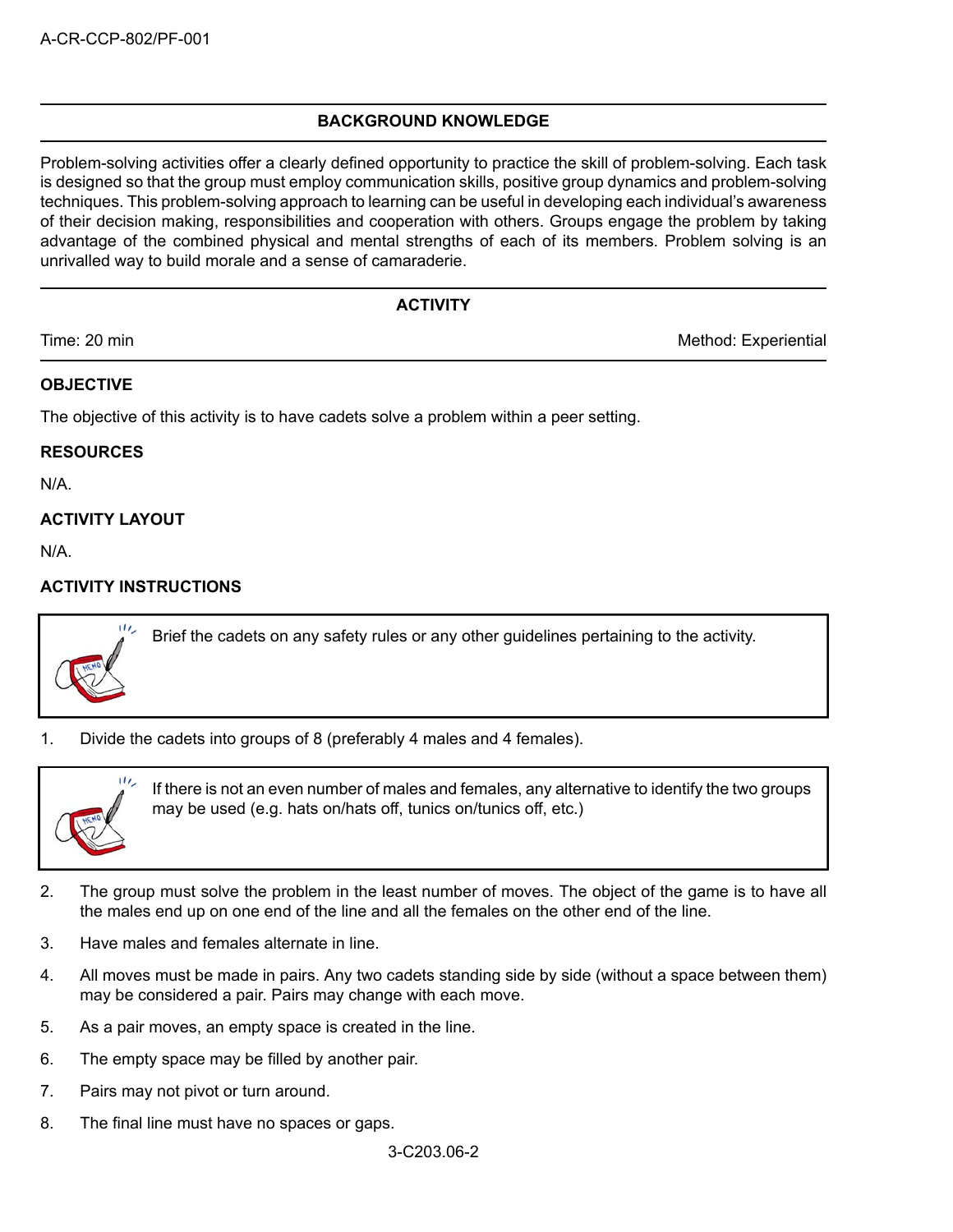

There are many ways to solve this problem. Have cadets attempt to solve this problem a number of times, trying to minimize the number of moves on each attempt.

The following sequence illustrates the minimum 4 move solution.

1. Move 1 – Pair 2/3 move to the end of the line past 8.

M F M F M F M F 1 (2 3) 4 5 6 7 8 M F M F M F F M 1 4 5 6 7 8 (2 3)

2. Move 2 – Pair 5/6 move into the slot vacated by the previous pair.

M F M F M F F M 1 4 (5 6) 7 8 2 3 M M F F M F F M

1 (5 6) 4 7 8 2 3

3. Move 3 – Pair 8/2 move into the slot vacated by the previous pair.

M M F F M F F M 1 5 6 4 7 (8 2) 3 M M F F F F M M

1 5 6 4 (8 2) 7 3

4. Move 4 – Pair 1/5 move into the slot vacated by the previous pair.

M M F F F F M M (1 5) 6 4 8 2 7 3 F F F F M M M M 6 4 8 2 7 1 5 3

### **SAFETY**

N/A.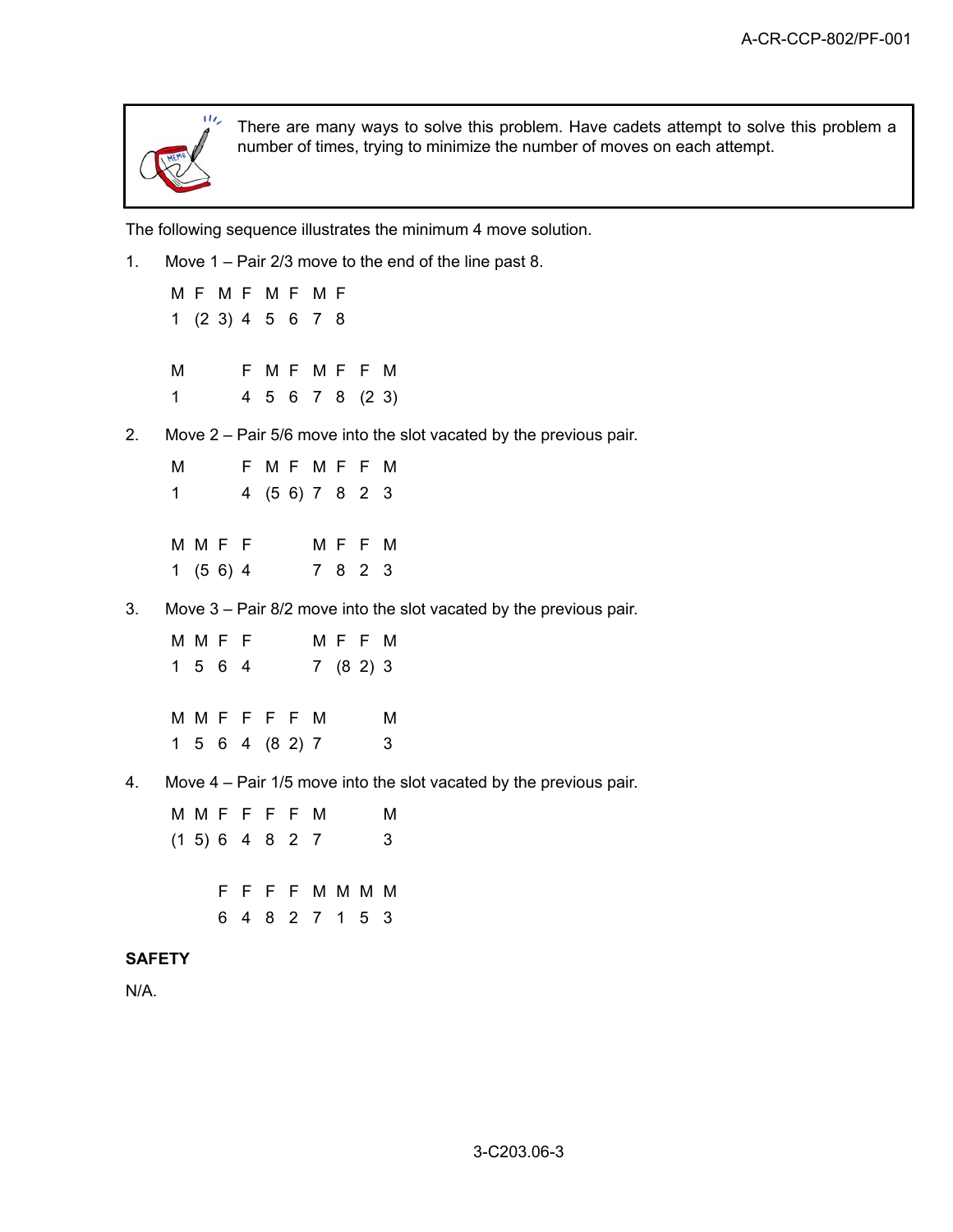# **ACTIVITY**

Time: 20 min

### **OBJECTIVE**

The objective of this activity is to have the cadets solve a problem within a peer setting.

#### **RESOURCES**

- Masking tape, and
- A stopwatch.

# **ACTIVITY LAYOUT**

Using masking tape make a rectangle shape on the floor, 5 m long and 30 cm wide.

# **ACTIVITY INSTRUCTIONS**

 $\overline{u}$ Brief the cadets on any safety rules or any other guidelines pertaining to the activity.

- 1. Divide the cadets into two groups.
- 2. Each group forms a line inside the rectangle, one behind the other, facing into the centre of the rectangle.

**XXXXXXXXXXXXX** 

000000000000000

*D Cdts 3, 2007, Ottawa, ON: Department of National Defence*

Figure 1 Cadet Shuffle

3. Each group must exchange places with the other group without touching the floor outside the rectangle.

000000000000000

**XXXXXXXXXXXXX** 

*D Cdts 3, 2007, Ottawa, ON: Department of National Defence*

Figure 2 Cadet Shuffle

4. Time each attempt.

- 5. For each person that steps outside the rectangle, add 10 seconds to the time.
- 6. Have cadets attempt this game a number of times, trying to minimize their time on each attempt.

# **SAFETY**

Remind cadets that there is to be no horseplay or pushing other cadets outside the rectangle.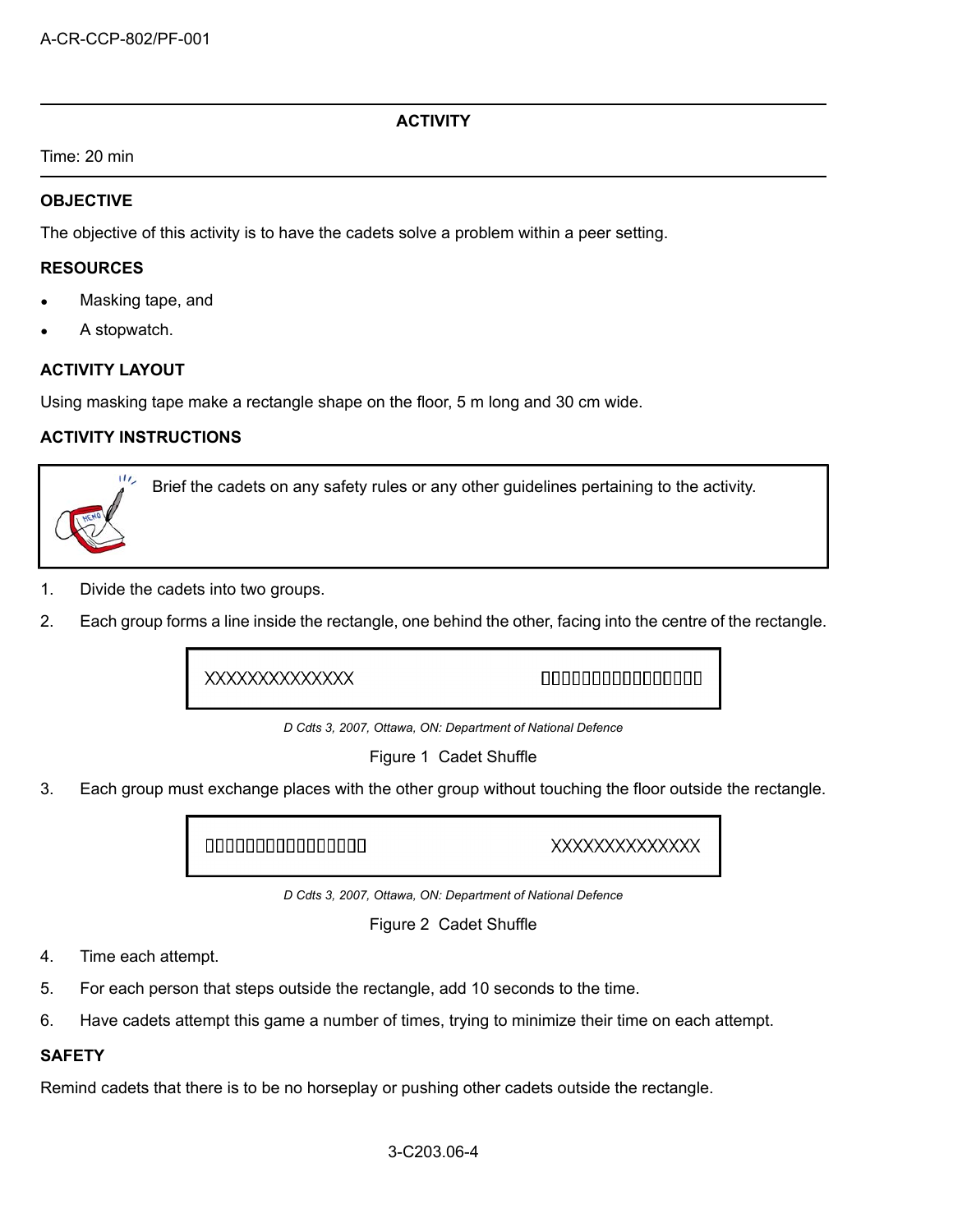#### **REFLECTION**

Time: 5 min

### **GROUP DISCUSSION**

 $\overline{11}$ **TIPS FOR ANSWERING/FACILITATING DISCUSSION**

- Establish ground rules for discussion, e.g. everyone should listen respectfully; don't interrupt; only one person speaks at a time; no one's ideas should be made fun of; you can disagree with ideas but not with the person; try to understand others as much as you hope they understand you; etc.
- Sit the group in a circle, making sure all cadets can be seen by everyone else.
- Ask questions that will provoke thought; in other words avoid questions with yes or no answers.
- Manage time by ensuring the cadets stay on topic.
- Listen and respond in a way that indicates you have heard and understood the cadet. This can be done by paraphrasing their ideas.
- Give the cadets time to respond to your questions.
- Ensure every cadet has an opportunity to participate. One option is to go around the group and have each cadet answer the question with a short answer. Cadets must also have the option to pass if they wish.
- Additional questions should be prepared ahead of time.

### **SUGGESTED QUESTIONS**

- Q1. How did it feel to solve the problem?
- Q2. How could your group have improved on its performance?
- Q3. Did the group follow a problem-solving technique? Why or why not?
- Q4. Did your group members use positive group dynamics when discussing how to solve the problem? Why or why not?



Other questions and answers will develop throughout the group discussion. The group discussion should not be limited to only those suggested.

# **CONCLUSION**

#### **REVIEW**

Upon completion of the group discussion the instructor will conclude by summarizing the discussion to ensure that all teaching points have been covered. The instructor must also take this opportunity to explain how the cadet will apply this knowledge and/or skill in the future.